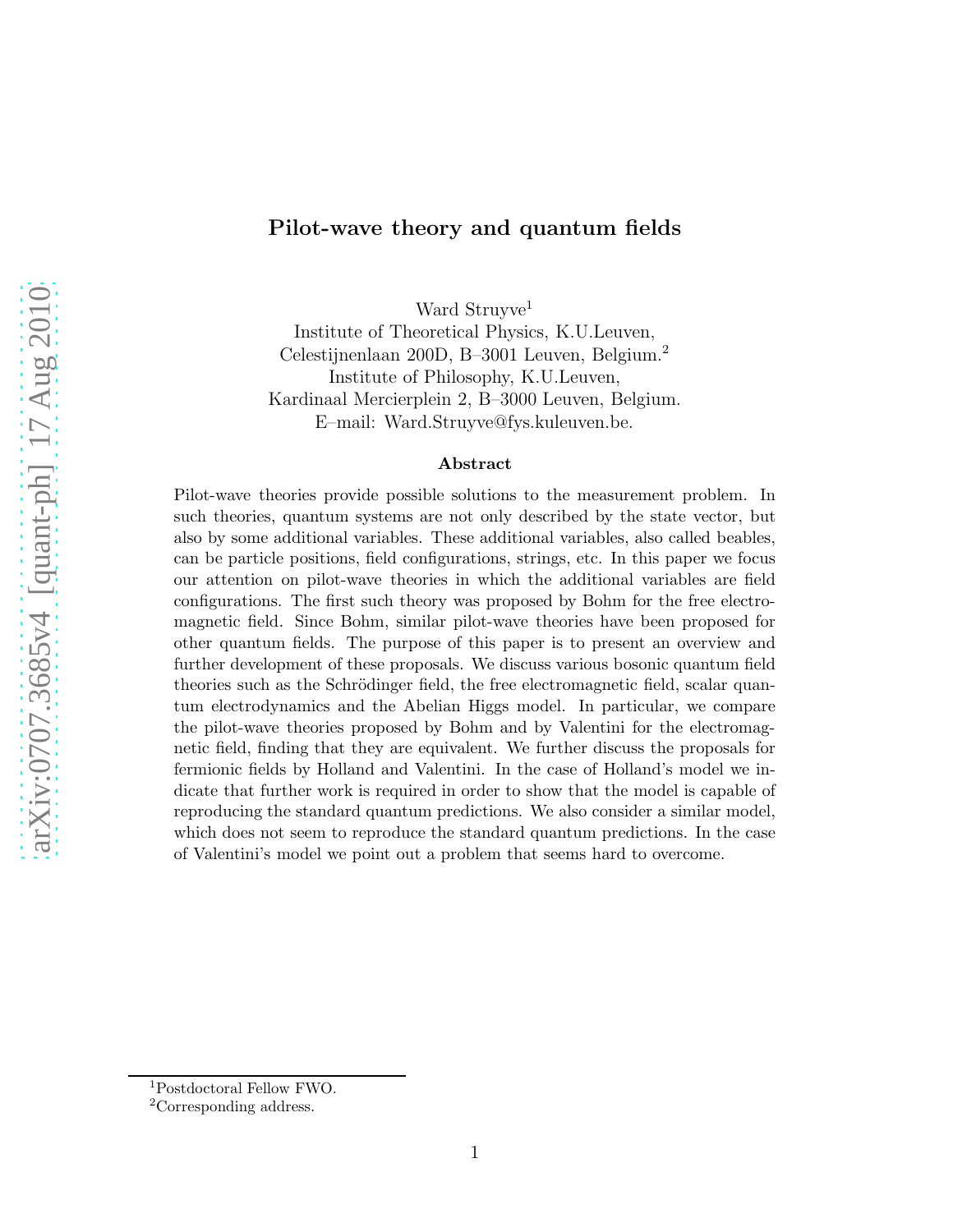# Contents

| $\mathbf 1$ | Introduction                                   |                                                                                                                                                                                                                                                           |                |  |  |  |
|-------------|------------------------------------------------|-----------------------------------------------------------------------------------------------------------------------------------------------------------------------------------------------------------------------------------------------------------|----------------|--|--|--|
| $\bf{2}$    | From a classical theory to a pilot-wave theory |                                                                                                                                                                                                                                                           |                |  |  |  |
|             | 2.1                                            |                                                                                                                                                                                                                                                           | $\overline{7}$ |  |  |  |
|             |                                                | 2.1.1                                                                                                                                                                                                                                                     | $\overline{7}$ |  |  |  |
|             |                                                | 2.1.2                                                                                                                                                                                                                                                     | 12             |  |  |  |
|             |                                                | Example: Pilot-wave theory of de Broglie and Bohm for non-<br>2.1.3                                                                                                                                                                                       |                |  |  |  |
|             |                                                |                                                                                                                                                                                                                                                           | 14             |  |  |  |
|             | 2.2                                            |                                                                                                                                                                                                                                                           | 17             |  |  |  |
|             |                                                | 2.2.1                                                                                                                                                                                                                                                     | 17             |  |  |  |
|             |                                                | Regularization, renormalization and probability interpretation<br>2.2.2                                                                                                                                                                                   | 18             |  |  |  |
|             |                                                | 2.2.3                                                                                                                                                                                                                                                     | 19             |  |  |  |
|             |                                                | 2.2.4                                                                                                                                                                                                                                                     | 20             |  |  |  |
| 3           | Schrödinger field<br>21                        |                                                                                                                                                                                                                                                           |                |  |  |  |
|             | 3.1                                            |                                                                                                                                                                                                                                                           | 21             |  |  |  |
|             | 3.2                                            | Comparison with alternative formulations $\ldots \ldots \ldots \ldots \ldots$                                                                                                                                                                             | 22             |  |  |  |
|             |                                                | Alternative Hamiltonian formulation<br>3.2.1                                                                                                                                                                                                              | 22             |  |  |  |
|             |                                                | 3.2.2                                                                                                                                                                                                                                                     | 23             |  |  |  |
|             | 3.3                                            | Valentini's suggestion for dealing with constraints $\ldots \ldots \ldots \ldots$                                                                                                                                                                         | 25             |  |  |  |
|             |                                                | 3.3.1                                                                                                                                                                                                                                                     | 25             |  |  |  |
|             |                                                | 3.3.2<br>String field theory                                                                                                                                                                                                                              | 26             |  |  |  |
|             | 3.4                                            |                                                                                                                                                                                                                                                           | 27             |  |  |  |
|             |                                                | 3.4.1                                                                                                                                                                                                                                                     | 27             |  |  |  |
|             |                                                | 3.4.2<br>Coherent state<br>and the company of the company of the company of the company of the company of the company of the company of the company of the company of the company of the company of the company of the company of the company of the comp | 28             |  |  |  |
|             |                                                | State describing a definite number of particles<br>3.4.3                                                                                                                                                                                                  | 29             |  |  |  |
| 4           | 30<br>Free electromagnetic field               |                                                                                                                                                                                                                                                           |                |  |  |  |
|             | 4.1                                            |                                                                                                                                                                                                                                                           | 30             |  |  |  |
|             | 4.2                                            | Bohm's approach: transverse potential as beable                                                                                                                                                                                                           | 31             |  |  |  |
|             |                                                | Quantization of gauge independent degrees of freedom $\dots$ .<br>4.2.1                                                                                                                                                                                   | 32             |  |  |  |
|             |                                                |                                                                                                                                                                                                                                                           | 33             |  |  |  |
|             |                                                | 4.2.3                                                                                                                                                                                                                                                     | 34             |  |  |  |
|             | 4.3                                            | Valentini's approach: equivalence class of potentials as beable                                                                                                                                                                                           | 35             |  |  |  |
|             |                                                | Quantization by imposing the constraints as conditions on states.<br>4.3.1                                                                                                                                                                                | 35             |  |  |  |
|             |                                                | 4.3.2                                                                                                                                                                                                                                                     | 37             |  |  |  |
| $\bf{5}$    | Scalar quantum electrodynamics                 |                                                                                                                                                                                                                                                           |                |  |  |  |
| 6           | Massive spin-1 field                           |                                                                                                                                                                                                                                                           |                |  |  |  |
| 7           | Abelian Higgs model                            |                                                                                                                                                                                                                                                           |                |  |  |  |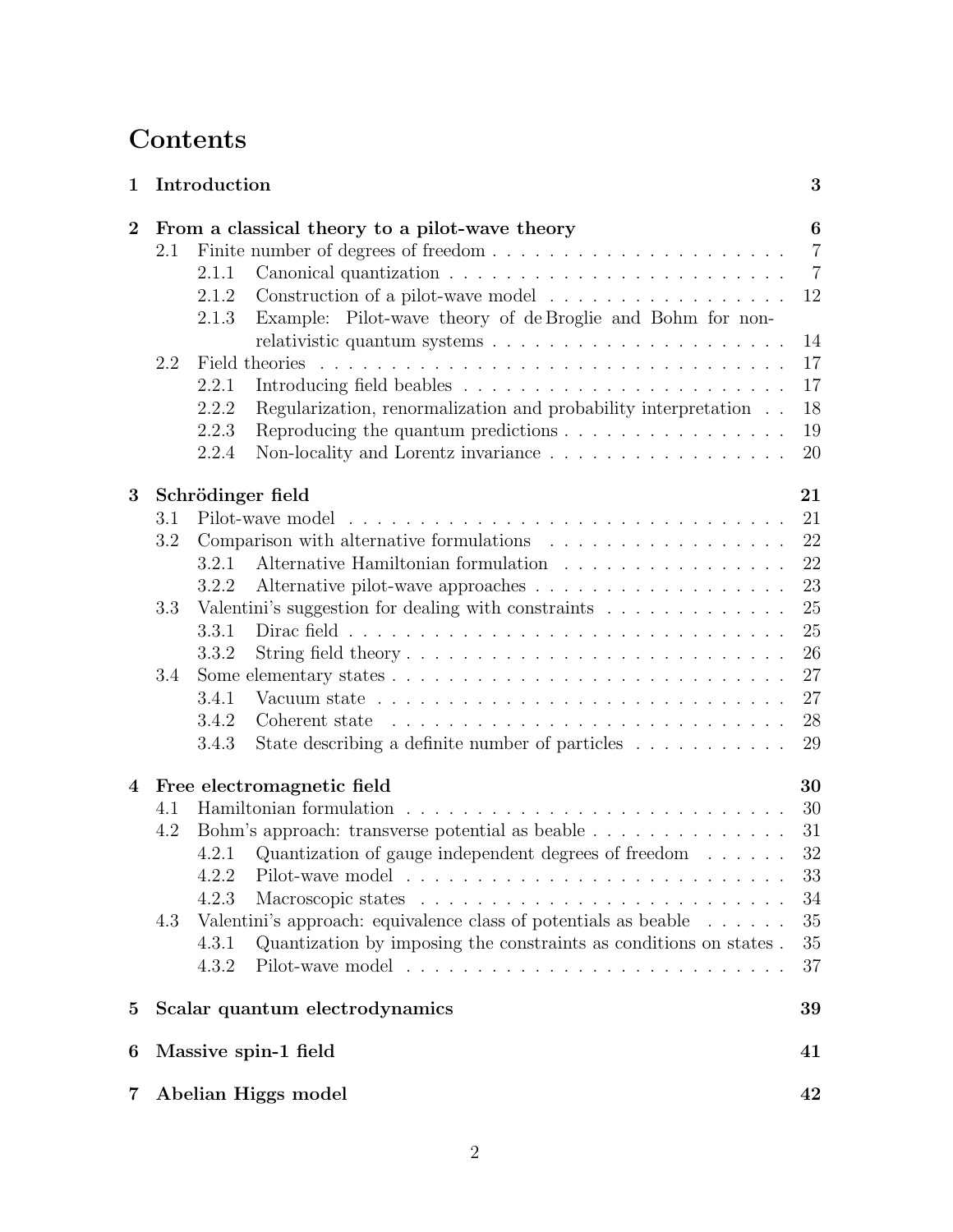|   |                                                                                 |                  | 8 A note on non-Abelian gauge theories                                             | 45 |  |  |  |
|---|---------------------------------------------------------------------------------|------------------|------------------------------------------------------------------------------------|----|--|--|--|
| 9 |                                                                                 | Fermionic fields |                                                                                    | 46 |  |  |  |
|   | 9.1                                                                             |                  | Holland's approach: Euler angles as beables                                        | 46 |  |  |  |
|   |                                                                                 | 9.1.1            |                                                                                    | 46 |  |  |  |
|   |                                                                                 | 9.1.2            |                                                                                    | 48 |  |  |  |
|   |                                                                                 |                  | 9.1.3 Alternative model for the fermionic Schrödinger field $\dots \dots \dots$ 50 |    |  |  |  |
|   |                                                                                 |                  | 9.2 Valentini's approach: Grassmann fields as beables 51                           |    |  |  |  |
|   |                                                                                 | 9.2.1            | Functional Schrödinger picture in terms of Grassmann fields 52                     |    |  |  |  |
|   |                                                                                 | 9.2.2            |                                                                                    | 54 |  |  |  |
|   | 10 A minimalist pilot-wave model                                                |                  |                                                                                    |    |  |  |  |
|   | 11 Conclusions and outlook                                                      |                  |                                                                                    |    |  |  |  |
|   | 12 Acknowledgements                                                             |                  |                                                                                    |    |  |  |  |
|   | A On deriving the guidance equation from analogy with Hamilton-Jacobi<br>theory |                  |                                                                                    |    |  |  |  |

B Evaluation of the expression  $(154)$  58

## 1 Introduction

In the pilot-wave theory of de Broglie and Bohm for non-relativistic quantum systems [1–3], also known as Bohmian mechanics [4], systems are described by both their wave function and by particle positions. The particles move along deterministic trajectories, under the influence of the wave function. The theory yields the same predictions as standard quantum theory, at least when the latter are unambiguous, when the particles are distributed according to quantum equilibrium.. The incorporation of particles in the description of quantum systems makes it possible to provide an objective description of the world, in which ambiguous notions such as "measurement" or "observer" play no fundamental role, so that there is no measurement problem.

The particle positions are often referred to as "hidden variables" (like for example in Bohm's seminal papers [2, 3]). However, as emphasized by Bell [5, p. 201], this terminology is rather unfortunate, for it is in the particle positions that one finds an image of the visible world. For example, whether Schrödinger's cat is alive or dead, or whether a certain outcome is observed in a measurement, depends on the way the particles are configured. The variable that is actually more hidden from us is the wave function, since it only manifests itself by its influence on the particles.

Bell instead preferred to call the particle positions *beables* [5]. The beables represent the ontology of the theory, i.e. the things which are assumed to exist, independently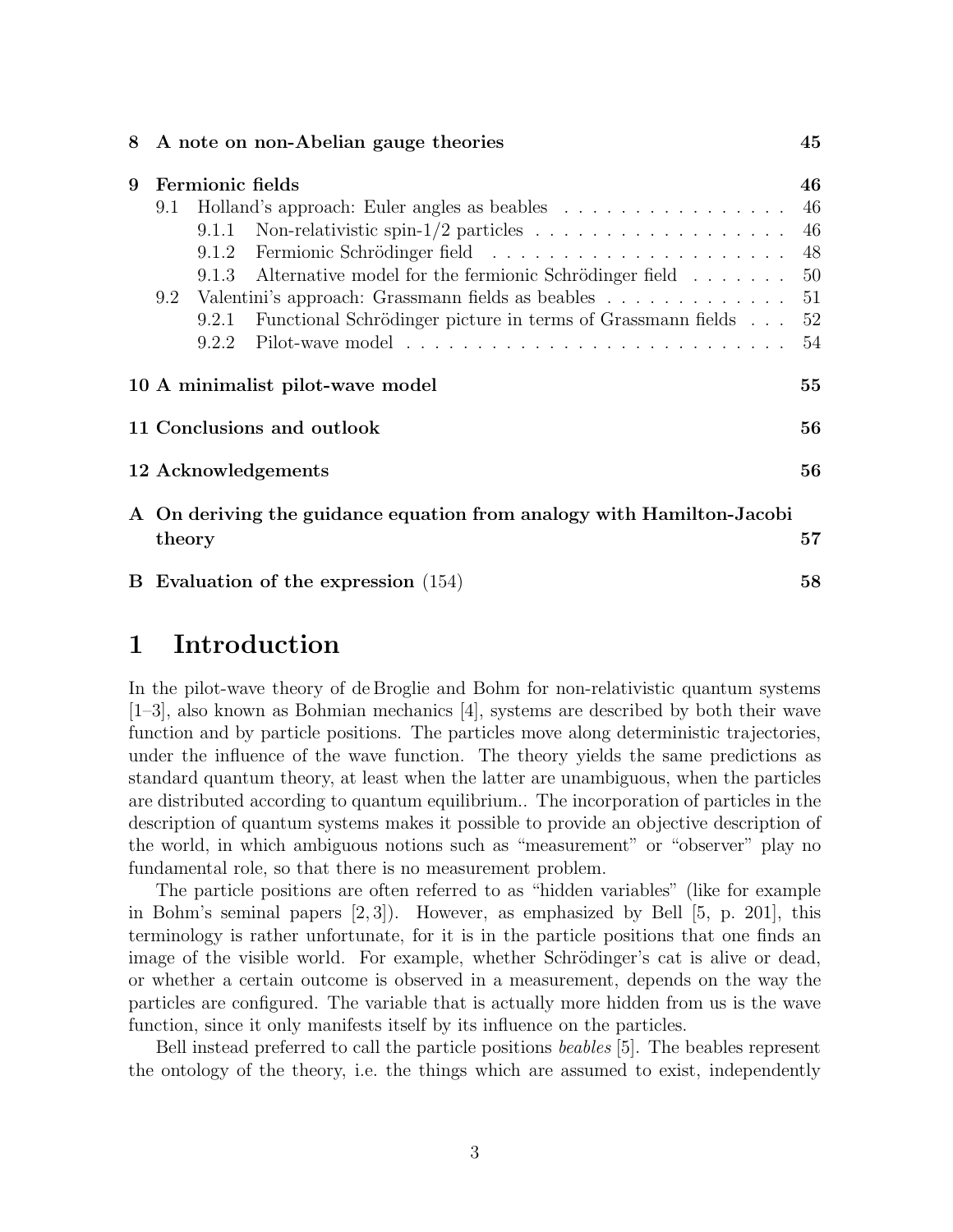of being observed in any way.<sup>3</sup> The beables of a theory need of course not be particle positions, they could for example be fields or strings.

When it comes to quantum field theory, two possible choices of beables immediately come to mind, namely particle positions and fields. These choices are suggested respectively by the Fock representation and the functional Schrödinger representation (where states are functionals on a space of fields) of standard quantum field theory. In this paper we restrict our attention to fields as beables. The first pilot-wave theory with a field configuration as beable was given by Bohm already in 1952 [3]. In the appendix of his paper he considered this approach for the quantized electromagnetic field. Since Bohm, there have been several proposals for pilot-wave theories for quantum fields where the beables are fields. The purpose of this paper is to present an overview and further development of these proposals. Our attention is focused on the systematic development of the pilot-wave approach, rather than the study of it in various physical situations. For the latter we refer to [9–20].

The first quantum field theory we consider is the bosonically quantized Schrödinger field (which was discussed before in  $[17, 21, 22]$ ). This is a simple field theory which serves as a first illustration of the techniques used in developing a pilot-wave theory.

Then we consider the free quantized electromagnetic field. First, we show that Bohm's pilot-wave model can be derived by following a general recipe according to which beables are only introduced for gauge independent degrees of freedom. Bohm himself started with imposing the Coulomb gauge. There is also a different approach to gauge theories by Valentini (which was applied to the free electromagnetic field in [23, 24], scalar quantum electrodynamics in [24] and the abelian Higgs model and non-Abelian Yang-Mills theories in [25]). Instead of first identifying the gauge independent degrees of freedom or imposing some gauge fixing, Valentini introduces also dynamics for some gauge degrees of freedom. The actual beable is then considered to be an equivalence class of fields related by the gauge transformations. We will compare the approach of Bohm and that of Valentini in detail for the case of the free electromagnetic field. We find that while the ontologies are strictly speaking different, the theories are empirically indistinguishable, even in quantum non-equilibrium.

After discussing the pilot-wave approach for the free quantized electromagnetic field, we present a pilot-wave model for scalar quantum electrodynamics (a scalar field coupled to the electromagnetic field) and the Abelian Higgs model. In each case we only introduce beables for gauge independent degrees of freedom, thereby avoiding the surplus structure in Valentini's approach. The Abelian Higgs model provides a simple example of a theory that exhibits spontaneous symmetry breaking and the Higgs mechanism. We will see that the pilot-wave approach yields an elegant description of this.

We also briefly consider non-Abelian Yang-Mills theories, which are the natural generalizations of the electromagnetic field theory. However, due to technical complications

<sup>&</sup>lt;sup>3</sup>More precisely the particle positions are *local beables* [6, 7], because they relate to particular regions in space-time. In the case of a field ontology the local beables are the fields restricted to space-time regions. The wave function is also a beable but a non-local one. In the terminology of Dürr  $et$  al. the particles constitute the primitive ontology [4, 8]. This notion is closely related to that of local beables.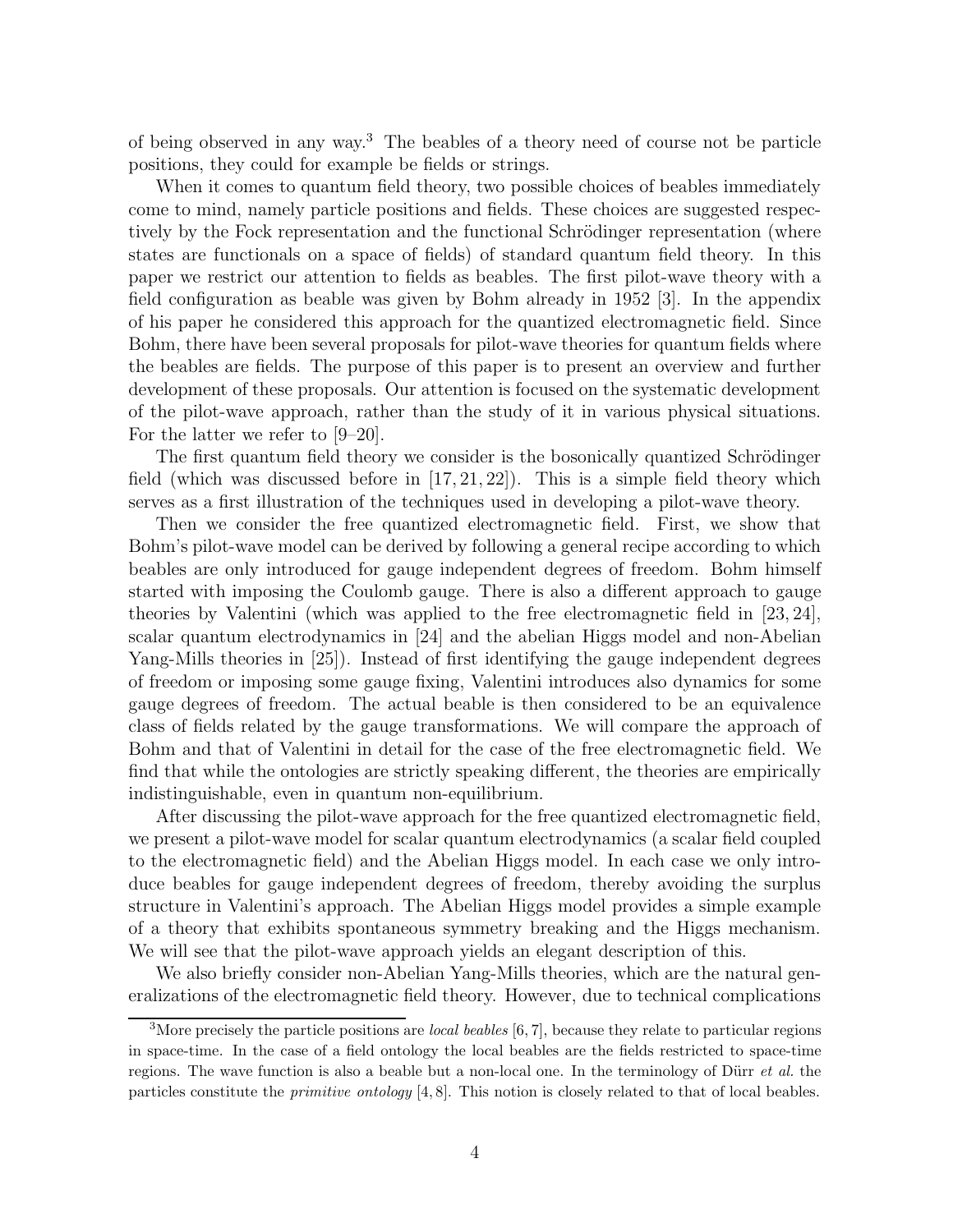we do not provide a pilot-wave model for these theories. The technical complications have to do with the difficulties in identifying and isolating the gauge independent degrees of freedom. We expand on this in a short note.

Then we turn to fermionic quantum field theories. There are two suggestions for introducing field beables for fermionic quantum fields. There is Holland's suggestion [17, 22] to take a field of angular variables as beable and Valentini's suggestion [23, 24] to introduce anti-commuting fields as beables. We discuss in detail the ontology of Holland's model and point out that it is not clear whether the model is capable of reproducing the standard quantum predictions. We also consider an alternative model, which can be developed using the same techniques as in Holland's model. For this model it is simpler to analyse whether or not it reproduces the standard quantum predictions. We find that it seems incapable of doing so. In the case of Valentini's model, we point out a problem that seems hard to overcome. We find that although it is possible to introduce a dynamics for anti-commuting fields, it is unclear what the actual guidance equations and the associated equilibrium probability distribution should be, in order to have a pilot-wave model that reproduces the standard quantum predictions.

Finally, we briefly discuss the pilot-wave models proposed by Struyve and Westman for quantum electrodynamics [26, 27]. The first model is radically minimalist because it contains only beables corresponding to bosonic degrees of freedom, the electromagnetic field degrees of freedom in this case, and none for the fermionic degrees of freedom. The second model is an extension of the first with additional beables for the fermionic degrees of freedom, such as for example a field beable corresponding to mass or charge density.

In this paper we restrict our attention to field beables. However, we want to emphasize that a field ontology is not the only possible pilot-wave ontology for quantum field theory. One possible alternative is a particle ontology, which seems to be better suited for fermionic field theories. There is for example the seminal work of Bell [28] for lattice quantum field theory where the beables are the numbers of fermions at each lattice point. This work has recently been generalized in two different ways to quantum fields on the continuum. One possible continuum generalization was presented by Dürr *et al.* [29–33]. In this approach particles travel deterministically along trajecties, interrupted by stochastic jumps which are usually associated to the creation and annihilation of particles. A different continuum generalization was presented by Colin [34–36] for quantum electrodynamics, and generalised by Colin and Struyve [37] for other interactions in the standard model. In this approach the Dirac sea is taken seriously, in the sense that particle positions are introduced that correspond to the Dirac sea. A difference between the two models is that the model of Colin is deterministic, whereas the model of Dürr *et al.* is, just as Bell's lattice model, stochastic. The fact that there are two generalizations of Bell's lattice model for the continuum originates in a different reading of Bell's work, see e.g. [37, 38].

Before discussing the various pilot-wave models for quantum fields, we will first recall the pilot-wave theory of de Broglie and Bohm for non-relativistic quantum systems. Various aspects of this pilot-wave theory, like the explanation of how the standard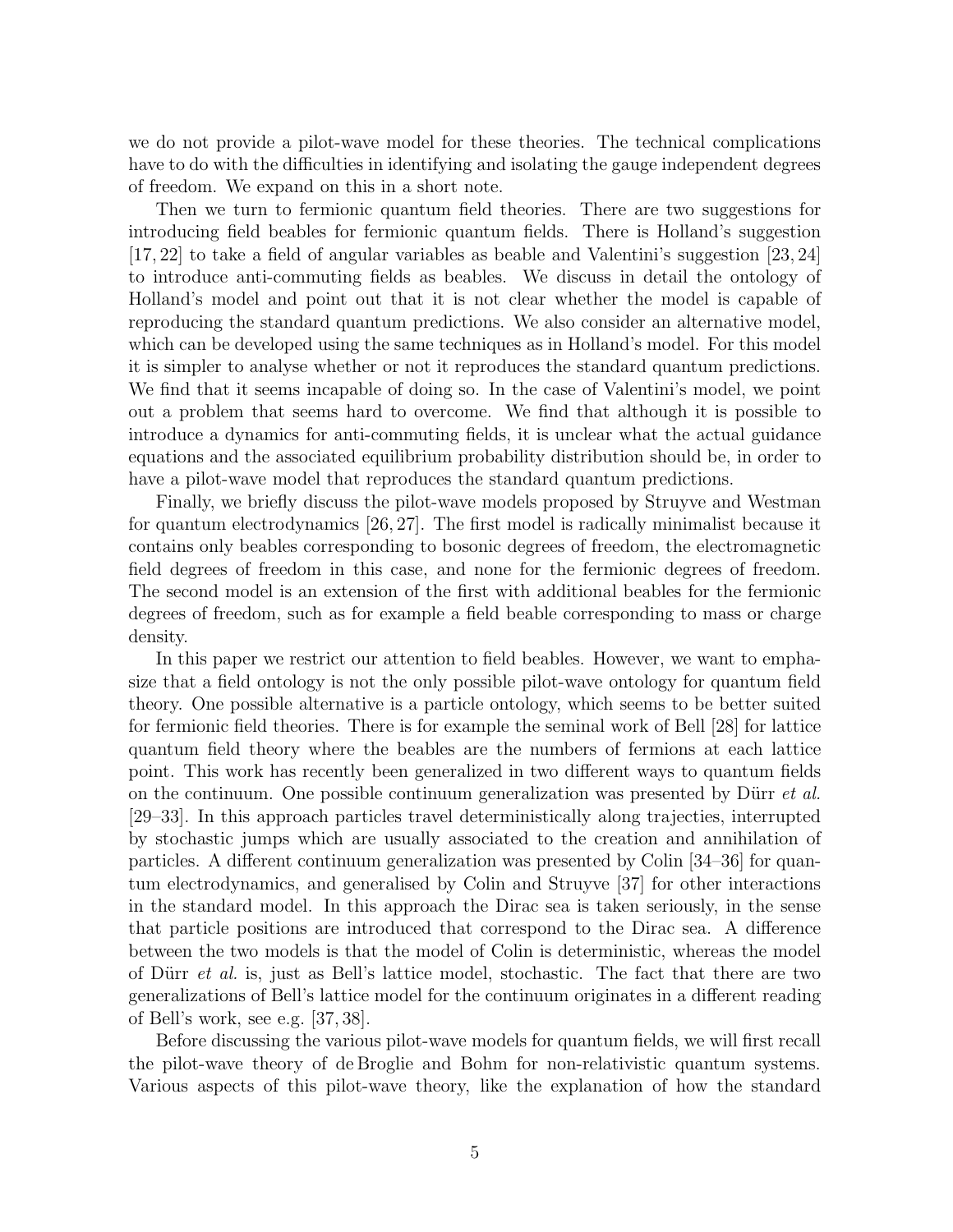quantum predictions are reproduced, are straightforwardly generalized to the case of field beables.

We also outline in general how field beables are introduced. We thereby start with recalling how a quantum field theory can be obtained by quantizing a classical field theory. There are different ways of quantizing a theory, but we focus on a way that is particularly convenient for developing a pilot-wave theory. In particular, it is interesting to see how gauge theories are quantized, since this will also reveal the status of gauge invariance in the corresponding pilot-wave models. For clarity, these quantization methods are standard in quantum field theory and have a priori nothing to do with pilot-wave theory.

Throughout the paper we use natural units in which  $\hbar = c = 1$ .

## 2 From a classical theory to a pilot-wave theory

There exist several procedures to construct a quantum theory starting from a classical theory, see e.g. [39] for a recent overview. These procedures are called quantization procedures. Some well-known examples are canonical quantization, path integral quantization and BRST quantization. Even within these different procedures, one has different approaches. The different quantization procedures usually yield, though not always, equivalent quantum theories.

For the construction of a pilot-wave model for the bosonic quantum field theories we consider in this paper, we found it convenient to start with a formulation of the quantum theory in the context of a particular approach to canonical quantization. This approach consists in identifying the "unconstrained degrees of freedom" and by quantizing only these degrees of freedom. Below we make clear what exactly is meant by this. Just to give an idea we can already mention that in the case of gauge theories the unconstrained degrees of freedom are simply the gauge independent degrees of freedom. Beables are then introduced only for some of the unconstrained degrees of freedom.

For fermionic fields the canonical quantization can be carried out in a similar way, but the step of introducing beables causes complications. In this section we will therefore only consider bosonic field theories. The discussion of fermionic field theories is deferred to section 9.

Although our approach works well for the field theories we consider in this paper, it is not necessarily applicable to other field theories. In such cases it could be interesting to look at alternative quantization procedures. Different quantization procedures may further lead to different formulations of a quantum theory, which in turn may suggest the construction of different pilot-wave models.

In order to illustrate the procedure of canonical quantization, without the technicalities and subtleties that go with quantum field theories, we first consider theories with a finite number of degrees of freedom. After that, we discuss how the transition is made to a field theory. We start with explaining the particular approach to canonical quantization. Then we consider how to construct a pilot-wave model for the obtained quantum theories. We also give a short discussion of the pilot-wave theory originally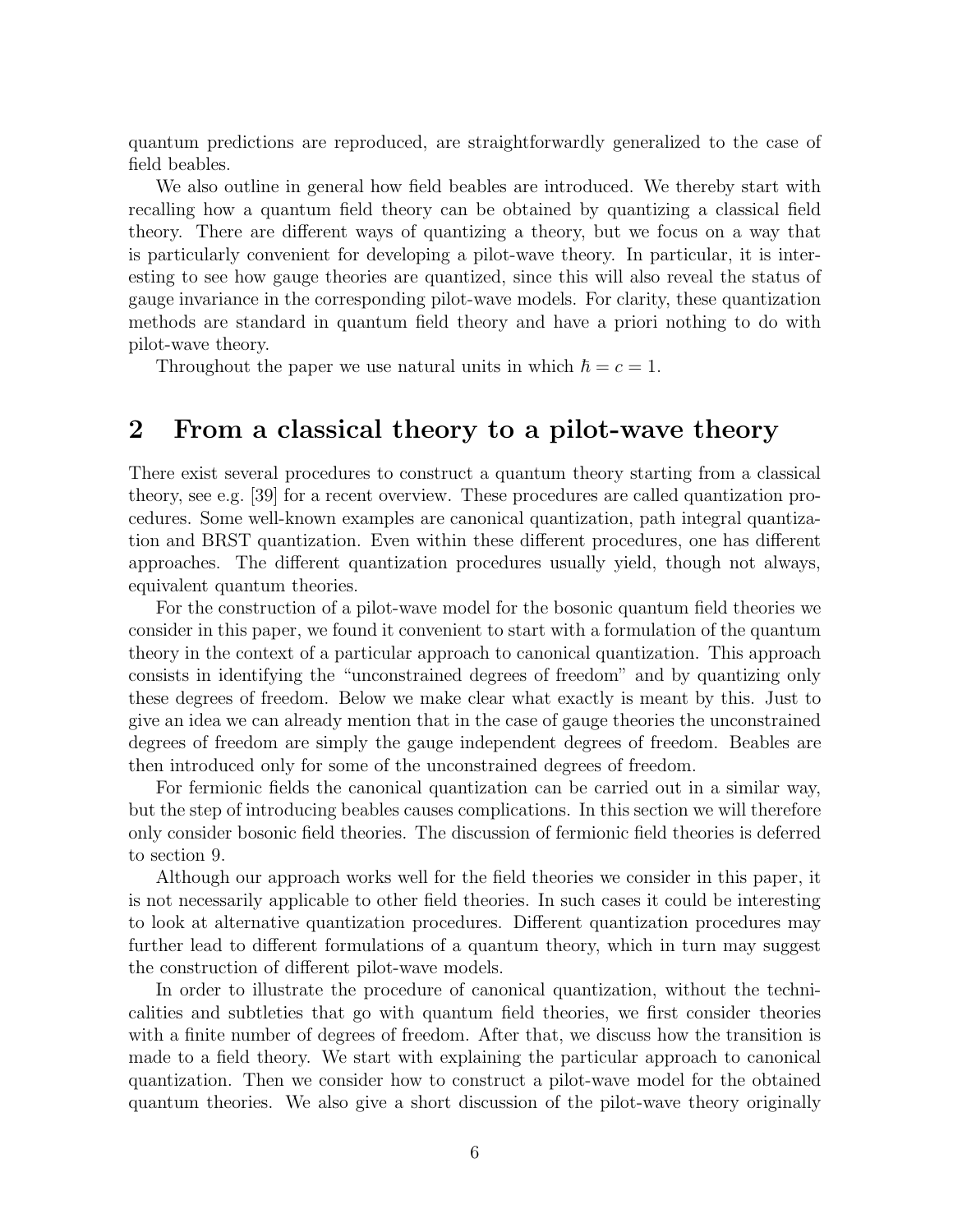presented by de Broglie and Bohm for non-relativistic quantum systems.

### 2.1 Finite number of degrees of freedom

#### 2.1.1 Canonical quantization

We first consider theories that concern a finite number of degrees of freedom. We assume that they can be described by the Lagrangian formalism. The Lagrangian  $L(q, \dot{q})$  is then a function of some coordinates  $q_n$ ,  $n = 1, \ldots, N$ , and the corresponding velocities  $q_n = dq_n/dt$ . The corresponding Euler-Lagrange equations of motion read

$$
\frac{d}{dt}\frac{\partial L}{\partial \dot{q}_n} - \frac{\partial L}{\partial q_n} = 0.
$$
\n(1)

In the canonical quantization approach, the first step is to make the transition from the Lagrangian formulation, where the dynamical variables are the velocity phase-space variables  $q_n$  and  $\dot{q}_n$ , to the Hamiltonian formulation, where the dynamical variables are the momentum phase-space variables  $q_n$  and  $p_n$ . Canonical quantization then proceeds by associating operators to the momentum phase-space variables and by imposing certain commutation relations for these operators.

In order to arrive at the Hamiltonian formulation we first need the momenta  $p_n$  that are canonically conjugate to the coordinates  $q_n$ . These are defined as

$$
p_n = \frac{\partial L}{\partial \dot{q}_n}(q, \dot{q}).\tag{2}
$$

In case these relations can not be inverted to yield the velocities  $\dot{q}$  in terms of the coordinates q and the momenta p, the Lagrangian is called *singular*. The Hamiltonian picture for singular Lagrangians requires some care. The formalism that deals with such Lagrangians was originated by Dirac [40]. Extensive reviews on Dirac's formalism can be found in [40–44]. Here, we just give some results that are relevant for the paper. In order to keep the presentation simple, we ignore subtleties that are not important for the theories that we will consider here.

The fact that the relations (2) are not invertible implies that there are certain relations between the momentum phase-space coordinates  $(q, p)$ . These relations can be represented as  $\chi_m(q, p) = 0, m = 1, ..., M'$ , and are called *constraints*. There may be further constraints that arise from the consistency requirement that the constraints  $\chi_m(q, p) = 0$  are preserved in time. There is a well-defined algorithm to find these extra constraints, but we do not present it here since the constraints are well known for the theories we will consider. We just assume that we have a complete set of independent constraints  $\chi_m(q, p) = 0, m = 1, \ldots, M$  (where  $M' \leqslant M$ ).

One can further define the Hamiltonian function

$$
H = \sum_{n} p_n \dot{q}_n - L \,, \tag{3}
$$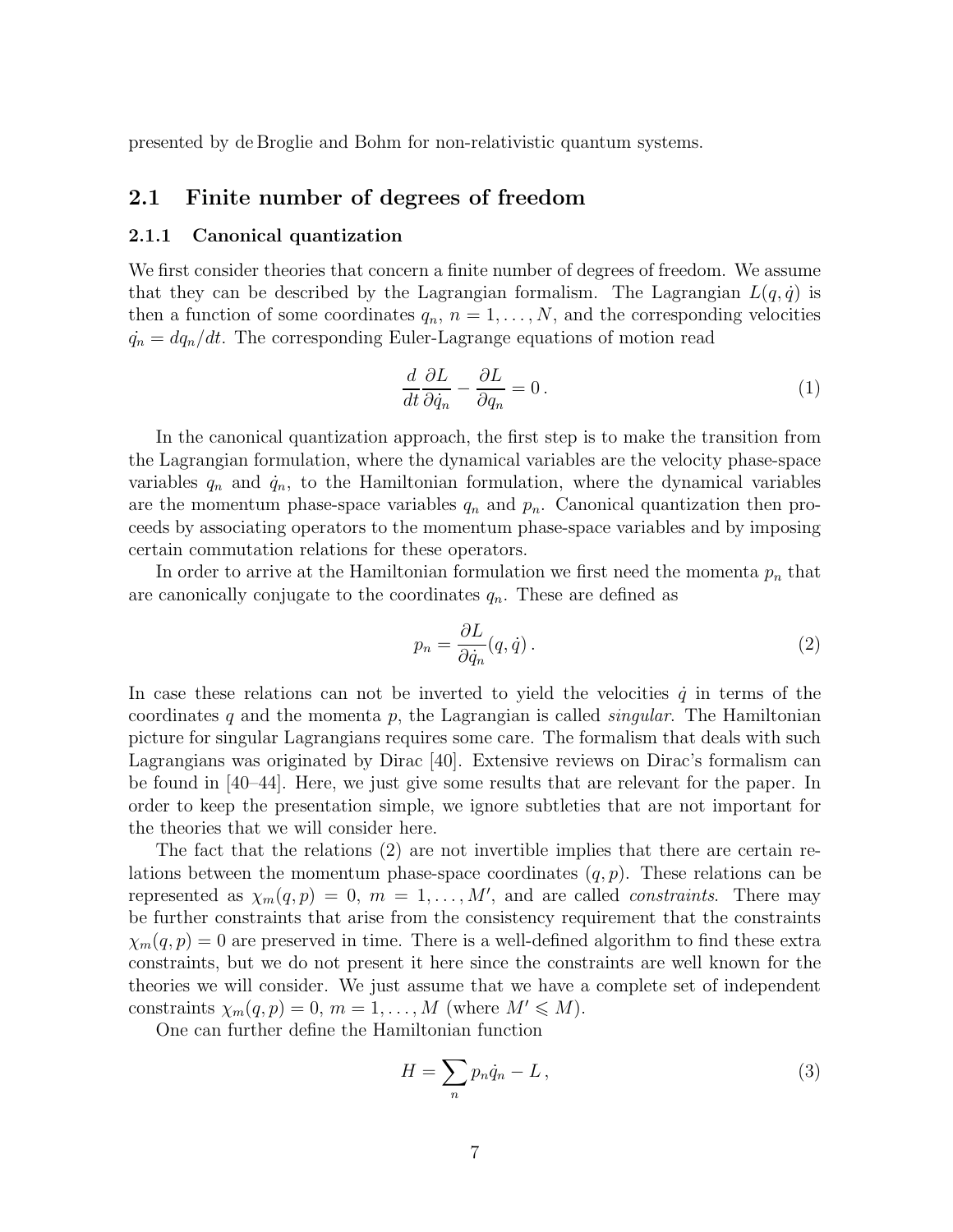which is a function of the coordinates q and the velocities  $\dot{q}$ . By making use of the relations for the momenta  $(2)$  and the equations of motion  $(1)$ , it can be shown that the Hamiltonian can be written as a function  $H(q, p)$  of the momentum phase-space coordinates  $(q, p)$ , despite the fact that some of the velocities  $\dot{q}_n$  are not expressible in terms of the coordinates and the momenta.

For singular systems the equation of motion for a dynamical variable  $F(q, p)$  is not given by the usual relation

$$
\dot{F} = [F, H]_P, \tag{4}
$$

where  $[.,.]$  is the Poisson bracket. The reason is that the constraints have to be taken into account. There exists a generalization of the above equation of motion, but for the particular quantization procedure we will consider here, we do not need to go into this.

A constraint  $\chi_m$  is called *first class* if

$$
[\chi_m, \chi_{m'}]_P\Big|_{\chi_1 = \dots = \chi_M = 0} = 0, \qquad m' = 1, \dots, M,
$$
 (5)

otherwise it is called *second class*. Theories with first class constraints and theories with second class constraints are quantized differently. While one can have theories with both first and second class constraints, we only consider theories which have either of those.

First class constraints If the constraints are first class then we are dealing with a gauge theory. A gauge theory is hereby understood as a theory in which the dynamics of some variables is not determined by the equations of motion and the specification of initial data.<sup>4</sup> In a theory with first class constraints this underdetermination arises as follows. The equation of motion for a dynamical variable  $F$  is given by

$$
\dot{F} = [F, H]_P + \sum_{m=1}^{M} [F, \chi_m]_P u_m, \qquad (6)
$$

where the  $u_m$  are arbitrary phase-space functions which may depend on time, and where the constraints may only be taken into account after the Poisson brackets have been evaluated. If the dynamics of some dynamical variable depends on those arbitrary functions  $u_m$ , then its time evolution is underdetermined, since different choices of the  $u_m$  will lead to different evolutions in time. A map that maps solutions to solutions with the same initial data, as well as a combination of such maps, is called a *gauge transformation*. Solutions that are connected by a gauge transformation are called *gauge equivalent*. Dynamical variables for which the evolution does not depend on the arbitrary functions are said to be *gauge invariant*. In other words, for gauge invariant variables the time evolution is uniquely determined by the equations of motion and the initial data. These variables can be regarded as the physical degrees of freedom of the theory. From the equation of motion (6) it is clear that gauge independent variables are

<sup>4</sup>Although one can adopt alternative notions of gauge theories, this notion is very natural and commonly used for theories whose the equations of motion can be derived from a Lagrangian. This notion of gauge theories further plays an important role in standard methods of quantizing such theories.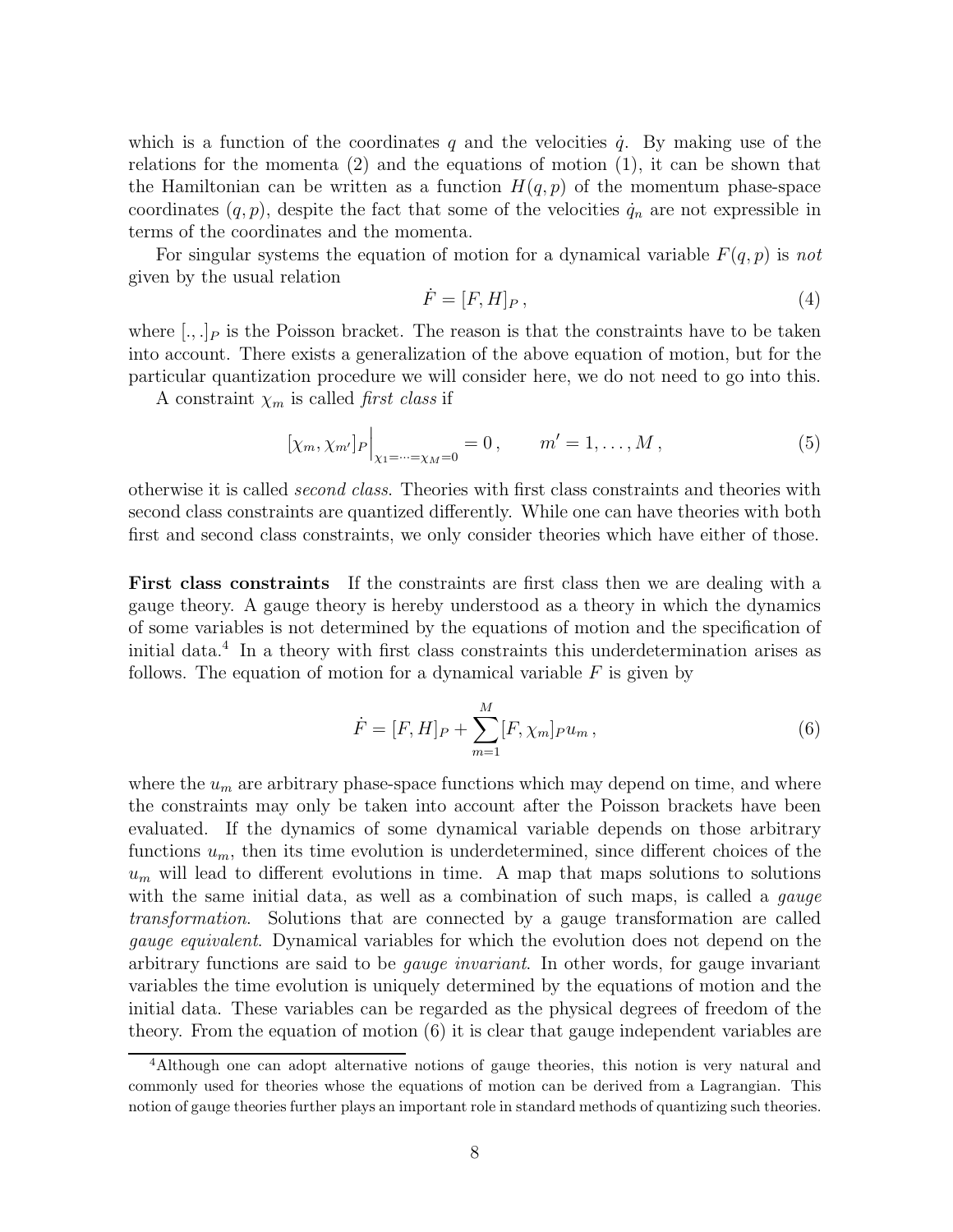those for which the Poisson brackets with the constraints are a linear combination of the constraints.

The above definitions also apply in the Lagrangian picture. However, the gauge freedom shows up more explicitly in the Hamiltonian picture.

Here we consider two ways to quantize a theory with first class constraints:

• Quantizing the gauge independent degrees of freedom: It can be shown that a canonical transformation can be performed, at least locally, such that the new canonical variables can be written in terms of two sets  $q'$  and  $q''$ , and their respective conjugate momenta  $p'$  and  $p''$ , such that, in terms of the new variables, the constraints read  $p'' = 0$ , see e.g. [43, pp. 36-45] or [45]. As such the variables  $q'$  and  $p'$  can be identified as the gauge independent variables, while the variables  $q''$  are gauge variables.

The equation of motion for a function  $F(q', p')$  is generated in the usual way:

$$
\dot{F} = [F, H_{ph}]_P, \tag{7}
$$

where

$$
H_{ph}(q',p') = H(q',p',q'',p'')\big|_{p''=0}
$$
\n(8)

and where  $H(q', p', q'', p'')$  is the Hamiltonian that is obtained from  $H(q, p)$  by the canonical transformation. The Hamiltonian  $H_{ph}$ , which does not depend on the variables q ′′, is called the *physical Hamiltonian*. Subsequently, we will generally omit the subscript "ph" of the Hamiltonian. The variables  $q''$  are the gauge variables; their motion is completely undetermined. Therefore the variables  $q''$ , together with the variables  $p''$  (which are constrained to be zero), can be ignored in the description of the system.

The theory can now be quantized just as in the case of a non-singular Lagrangian. Modulo some potential problems, which we touch upon below, this can be done as follows. First one associates operators  $\hat{q}'$  and  $\hat{p}'$  to the canonical variables  $q'$  and  $p'$  and  $p'$  and integrate the commutation validing p ′ , and imposes the commutation relations

$$
[\hat{q}'_r, \hat{p}'_s] = i\delta_{rs} \,. \tag{9}
$$

Then, using the Schrödinger representation

$$
\widehat{q}'_r \to q'_r, \qquad \widehat{p}'_r \to -i\frac{\partial}{\partial q'_r},\tag{10}
$$

where the operators act on square integrable wave functions  $\psi(q')$ , for which the inner product is given by

$$
\langle \psi_1 | \psi_2 \rangle = \int dq' \psi_1^*(q') \psi_2(q') , \qquad (11)
$$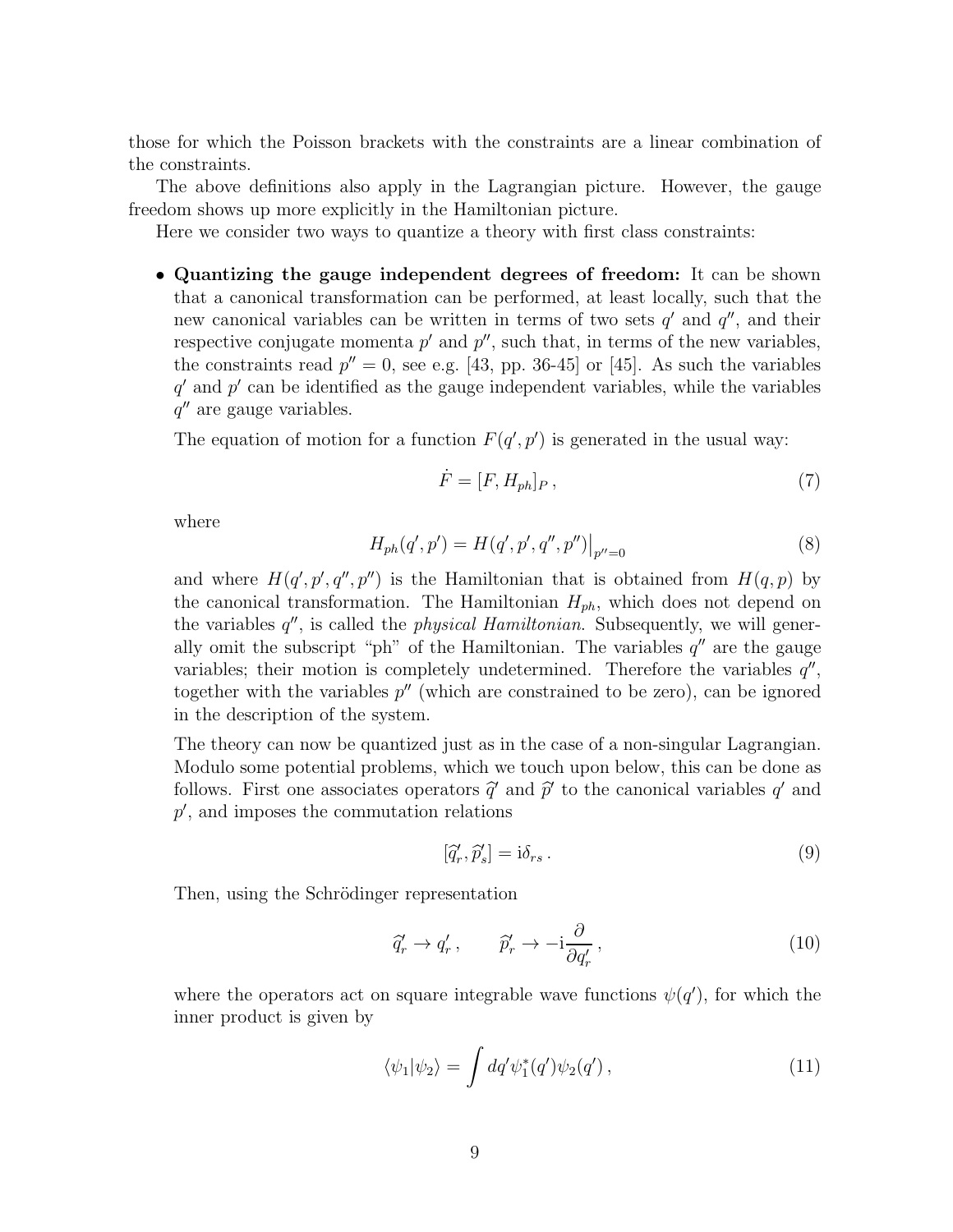one obtains the Schrödinger equation

$$
i\frac{\partial\psi(q',t)}{\partial t} = \widehat{H}\psi(q',t)\,,\tag{12}
$$

where  $\widehat{H}$  is the operator associated to  $H_{ph}$ .

This quantization procedure appears very natural, but there might be difficulties in applying it. Although these difficulties do not appear in the theories we consider here, except maybe in non-Abelian Yang-Mills theories, we want to briefly mention some of these here. For more complete discussions see [41–44].

The first difficulty that may arise concerns the identification of the gauge independent degrees of freedom. The problem of finding a canonical transformation which separates the gauge degrees of freedom from the physical degrees of freedom has so far not been constructively solved (except in some simple cases). It is also possible that the canonical transformation can not be performed globally. But for the other theories we consider here, it will always be easy to find a global canonical transformation.

Secondly, even if the gauge independent degrees of freedom can be identified, it might be that their phase-space is such that the above quantization procedure can not be applied. When the phase-space of gauge independent degrees of freedom, which is parametrized by q' and p', is given by  $\mathbb{R}^{2(N-M)}$  there is no problem, but in the case of other phase-spaces it might be necessary to modify the quantization procedure [46] (this is for example the case for a particle moving on the positive half-line, where one needs to impose different commutation relations). However, for the theories we consider in this paper we do not need to worry about this; modulo the problems that appear when dealing with an infinite number of degrees of freedom, we can always quantize as outlined above.

It can further be shown that the physical degrees of freedom  $q'$  and  $p'$  are unique up to a canonical transformation [43, p. 40]. Choosing to quantize a different set of canonical coordinates which parametrize the physical space does not always lead to an equivalent quantum theory. Possible inequivalence might arise due to the operator ordering ambiguity, i.e. equivalent orderings of the classical coordinates might yield inequivalent orderings of the corresponding operators. However, such ambiguities do not concern us here.

In presenting pilot-wave models for gauge theories, we will always start with presenting the quantum field theory in terms of the gauge independent variables, according to the above framework.

• Imposing constraints as conditions on states: A second way to quantize is to use the quantization rules as in the case of a non-singular Lagrangian

$$
[\widehat{q}_r, \widehat{p}_s] = i\delta_{rs} \tag{13}
$$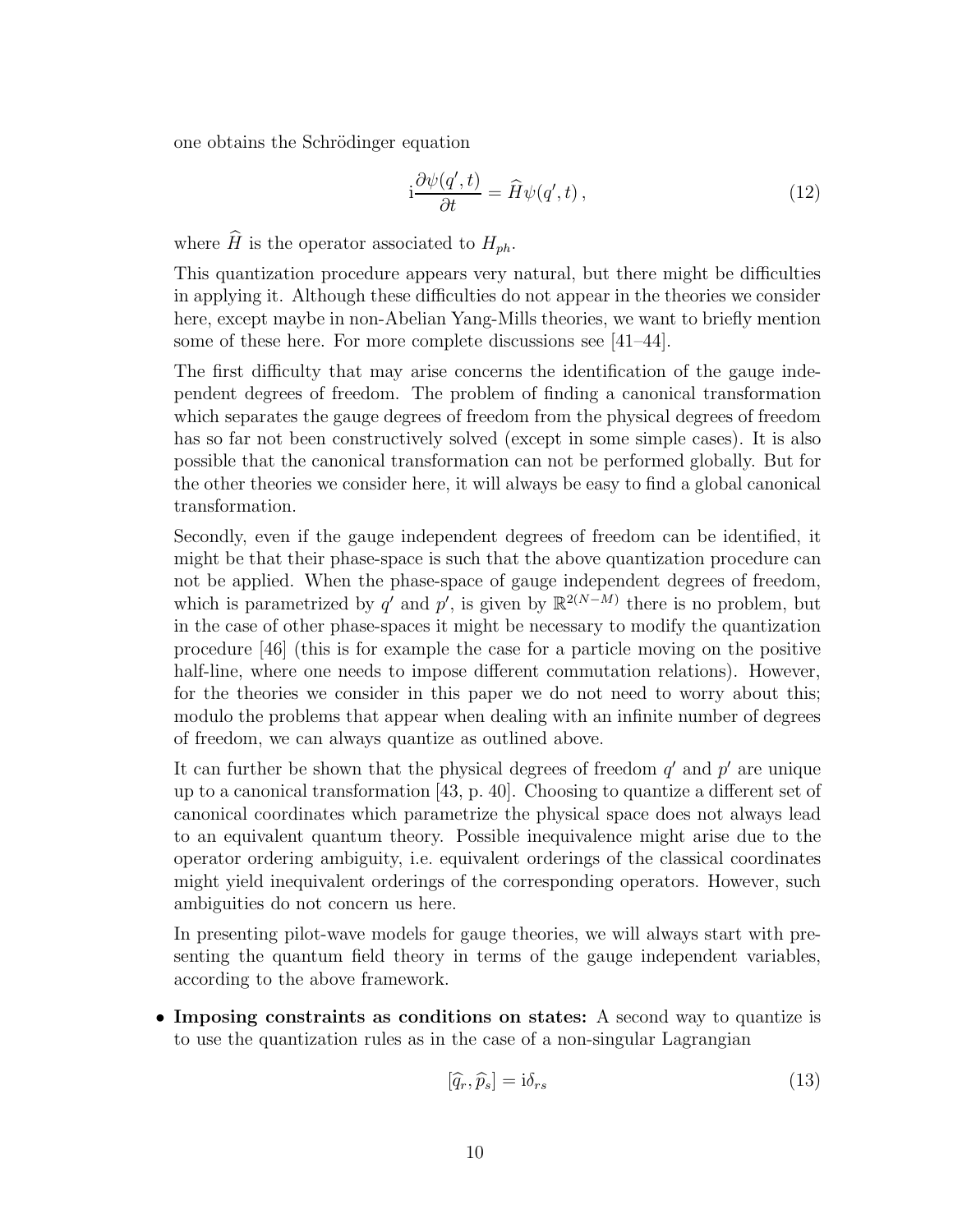and to impose the constraints as conditions on states

$$
\widehat{\chi}_m|\psi\rangle = 0, \qquad m = 1, \dots, M. \tag{14}
$$

The states that satisfy the above condition are called *gauge independent* or *physical* states.

This quantization procedure works when the commutators  $[\widehat{\chi}_{m'}, \widehat{\chi}_{m''}]$  and  $[\widehat{\chi}_{m'}, H]$ are linear combinations of the constraint operators  $\widehat{\chi}_m$  (although such relations hold classically, quantum corrections might appear due to quantization  $(42, 44)$ . The first condition is required for consistency, the second guarantees that physical states remain physical under the Schrödinger evolution.

A potential difficulty with this approach lies in the definition of the inner product. Working in the Schrödinger representation  $\hat{q}_r \to q_r$ ,  $\hat{p}_r \to -i\partial/\partial q_r$ , the inner product

$$
\langle \psi_1 | \psi_2 \rangle = \int dq \psi_1^*(q) \psi_2(q) \tag{15}
$$

will not be finite for physical states. In order to obtain a finite inner product the measure in the integral could be changed, for example by applying the Faddeev-Popov procedure, see e.g.  $[44, pp. 281-283]$ . (A simple example is given by the case where one of the constraints reads  $\hat{p}_r|\psi\rangle = 0$ . In the Schrödinger representation this implies that physical states  $\psi(q)$  should not depend on  $q_r$ , so that the above inner product becomes infinite. However, by inserting the distribution  $\delta(q_r)$  in the integral one obtains a finite inner product.) We will discuss this in more detail when considering this quantization procedure for the electromagnetic field.

We mention this way of quantizing, because Valentini's pilot-wave approach fits in this framework.

Second class constraints Just as in the case of first class constraints, the unconstrained degrees of freedom can be isolated by performing a canonical transformation. It can namely be shown that a canonical transformation can always be performed, at least locally, such that the new canonical variables can be written in terms of two sets  $q'$ and  $q''$ , and their respective conjugate momenta  $p'$  and  $p''$ , such that in terms of the new variables, the constraints read  $q'' = p'' = 0$ , see [43, p. 27-35] and [45]. The equation of motion for a function  $F(q', p')$  of the unconstrained variables reads

$$
\dot{F} = [F, H_{ph}]_P, \qquad (16)
$$

where the physical Hamiltonian is given by

$$
H_{ph}(q',p') = H(q',p',q'',p'')\big|_{q''=p''=0}
$$
\n(17)

and where  $H(q', p', q'', p'')$  is the Hamiltonian that is obtained from  $H(q, p)$  by the canonical transformation.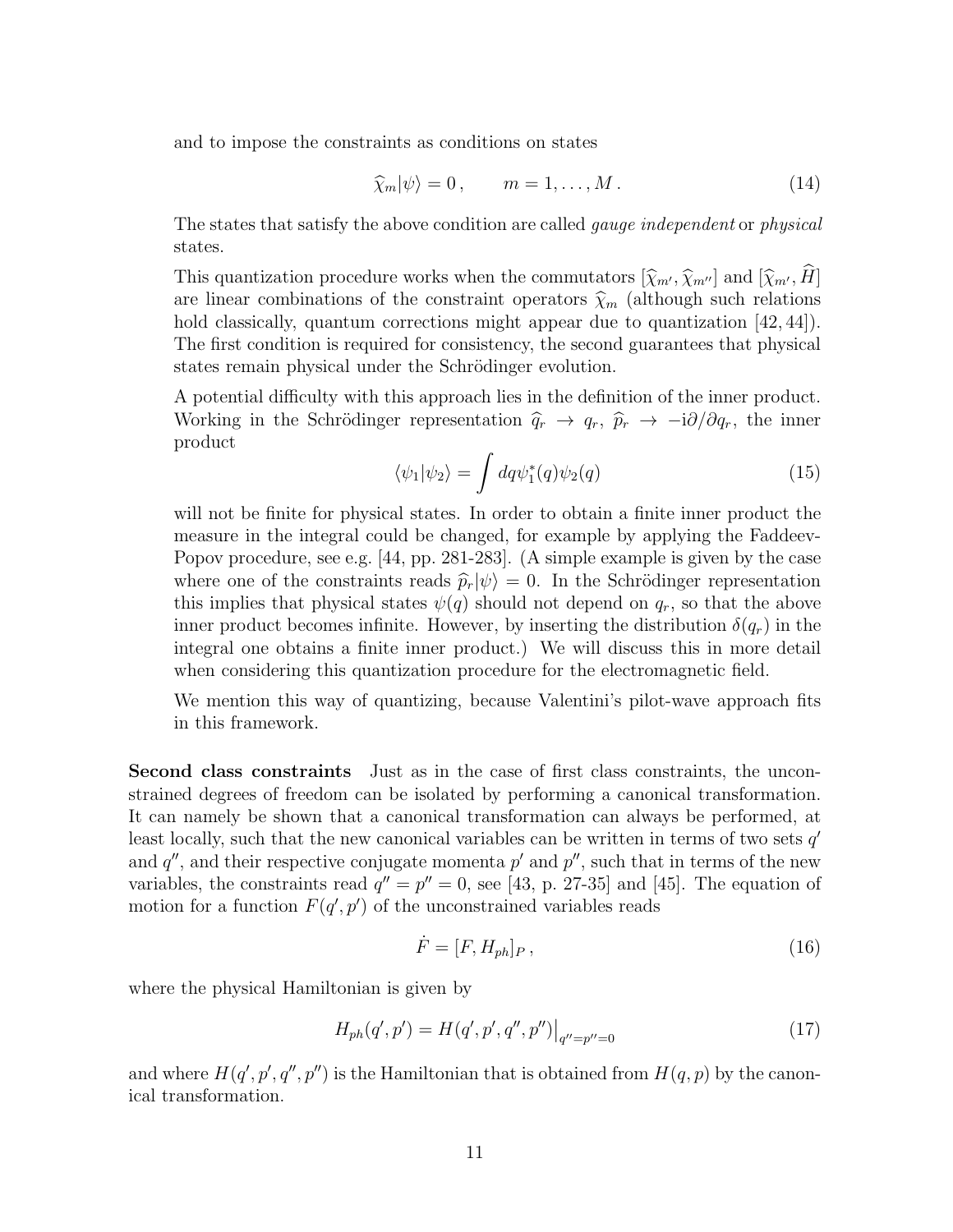The unconstrained degrees of freedom  $q'$  and  $p'$  are unique up to a canonical transformation  $|43$ , p. 32.

The resulting theory for the unconstrained canonical variables  $q'$  and  $p'$  can then be quantized in the usual way.

Some comments on other types of quantization In the case of second class constraints the Dirac bracket can be introduced [40–44]. Unlike the Poisson bracket, the Dirac bracket is consistent with the constraints. This means that it makes no difference whether the constraints are imposed before or after the Dirac bracket is evaluated. An alternative way to quantize then consists in replacing the momentum phase-space coordinates by operators and by imposing commutation relations that are based on the Dirac bracket rather then on the Poisson bracket. However, we do not know how the resulting formulation could be useful for developing a pilot-wave model. Of course one could use the fact that the Dirac bracket can locally be expressed as a Poisson bracket for unconstrained variables, see [43, p. 30] and [45], but this then essentially amounts to the quantization procedure for systems with second class constraints we presented above.

In the case of first class constraints one could also introduce extra constraints, also called *gauge constraints*, so that the total set of constraints becomes second class. One could then use techniques employed in the case of second class constraints to quantize. However, again we do not know how to exploit this feature for the purpose of constructing a pilot-wave model. In particular, it can easily be seen that a reformulation of the theory in terms of unconstrained degrees of freedom after gauge fixing, is equivalent to a such reformulation without gauge fixing.

#### 2.1.2 Construction of a pilot-wave model

Consider now the construction of a pilot-wave model. For the moment we still consider systems that can be described by a finite number of degrees of freedom. The transition to a field theory is explained in section 2.2.

Consider a classical Hamiltonian of the form

$$
H = \frac{1}{2} \sum_{r,s} p_r h_{rs}(q) p_s + V(q) , \qquad (18)
$$

where  $h_{rs}$  is symmetric and where the phase-space coordinates  $(q, p) \in \mathbb{R}^{2N}$  are unconstrained (see [47] for the treatment of other Hamiltonians). The classical field Hamiltonians that we will consider in this paper will have a similar form. Quantization proceeds by associating operators  $\hat{q}$  and  $\hat{p}$  to the canonical variables and by imposing the commutation relations

$$
[\widehat{q}_r, \widehat{p}_s] = \mathrm{i}\delta_{rs} \,. \tag{19}
$$

Using the representation

$$
\widehat{q}_r \to q_r \,, \quad \widehat{p}_r \to -\mathrm{i}\frac{\partial}{\partial q_r} \,, \tag{20}
$$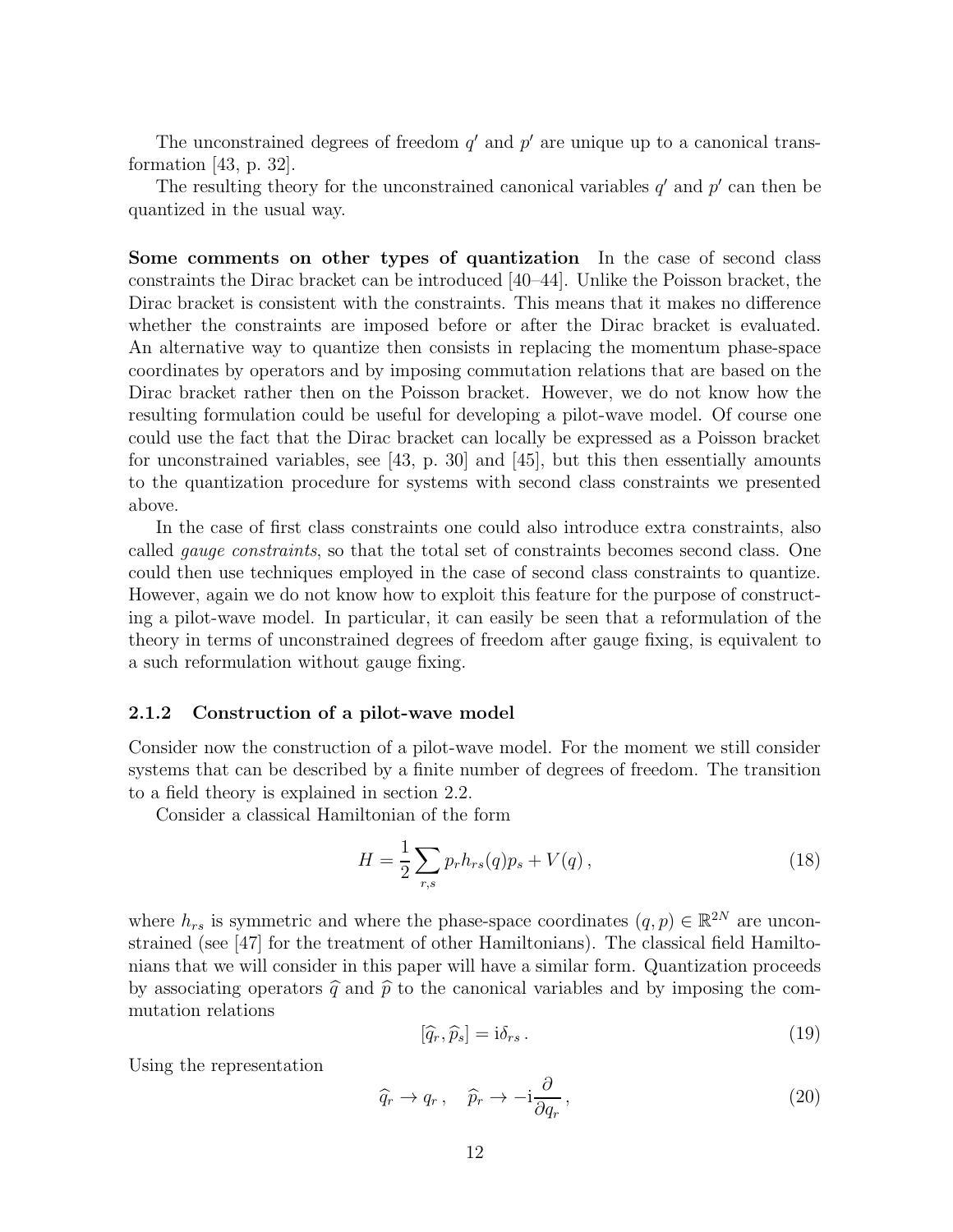the following Schrödinger equation is obtained

$$
i\frac{\partial\psi(q,t)}{\partial t} = \left(-\frac{1}{2}\sum_{r,s}\frac{\partial}{\partial q_r}h_{rs}(q)\frac{\partial}{\partial q_s} + V(q)\right)\psi(q,t).
$$
 (21)

The wave function  $\psi(q, t)$  can be regarded as the expansion coefficient  $\langle q|\psi(t)\rangle$  of the state  $|\psi(t)\rangle$  in the basis of states  $|q\rangle$ , where the states  $|q\rangle$  are eigenstates of the operators  $\widehat{q}_r$ , i.e.  $\widehat{q}_r|q\rangle = q_r|q\rangle.$ 

There is an operator ordering ambiguity in the kinetic term (for example, regarding  $h_{rs}$  as a metric, the Laplace-Beltrami operator could be introduced instead). However, the operator ordering that is used here is the most natural for the theories we will consider. With this operator ordering, the Hamiltonian operator is also Hermitian with respect to the inner product

$$
\langle \psi_1 | \psi_2 \rangle = \int dq \psi_1^*(q) \psi_2(q) . \tag{22}
$$

Other operator orderings could potentially lead to different quantum theories.

According to standard quantum theory,  $|\psi(q, t)|^2 dq = |\langle q|\psi(t)\rangle|^2 dq$  yields the probability that a measurement of the observable  $\hat{q}$  yields an outcome which is in a volume element  $dq$  around the configuration  $q$ . The Schrödinger equation implies the following continuity equation for the density  $|\psi(q, t)|^2$ :

$$
\frac{\partial |\psi|^2}{\partial t} + \sum_r \frac{\partial j_r^{\psi}}{\partial q_r} = 0, \qquad (23)
$$

where

$$
j_r^{\psi} = \frac{1}{2i} \sum_s h_{rs} \left( \psi^* \frac{\partial \psi}{\partial q_s} - \psi \frac{\partial \psi^*}{\partial q_s} \right) = |\psi|^2 \sum_s h_{rs} \frac{\partial S}{\partial q_s} \tag{24}
$$

is the probability current, with  $\psi = |\psi|e^{iS}$ .

A pilot-wave model can be constructed by introducing a beable configuration  $q$ , which takes values in the configuration space  $\mathbb{R}^N$ , and which evolves in time according to the guidance equation

$$
\dot{q}_r = \frac{j_r^{\psi}}{|\psi|^2} = \sum_s h_{rs} \frac{\partial S}{\partial q_s}.
$$
\n(25)

This dynamics implies that if the beable configurations are distributed according to  $|\psi(q, t_0)|^2$  over an ensemble at a certain time  $t_0$ , then they are distributed according to  $|\psi(q,t)|^2$  at other times t. This means that the distribution  $|\psi|^2$  keeps its functional form of the wave function  $\psi$ . This property is called *equivariance* [4]. The distribution  $|\psi|^2$ plays the role of an equilibrium distribution [4, 16, 23, 48–50], similar to that of thermal equilibrium in classical statistical mechanics, and is called the *quantum equilibrium distribution*. In this paper we always assume quantum equilibrium.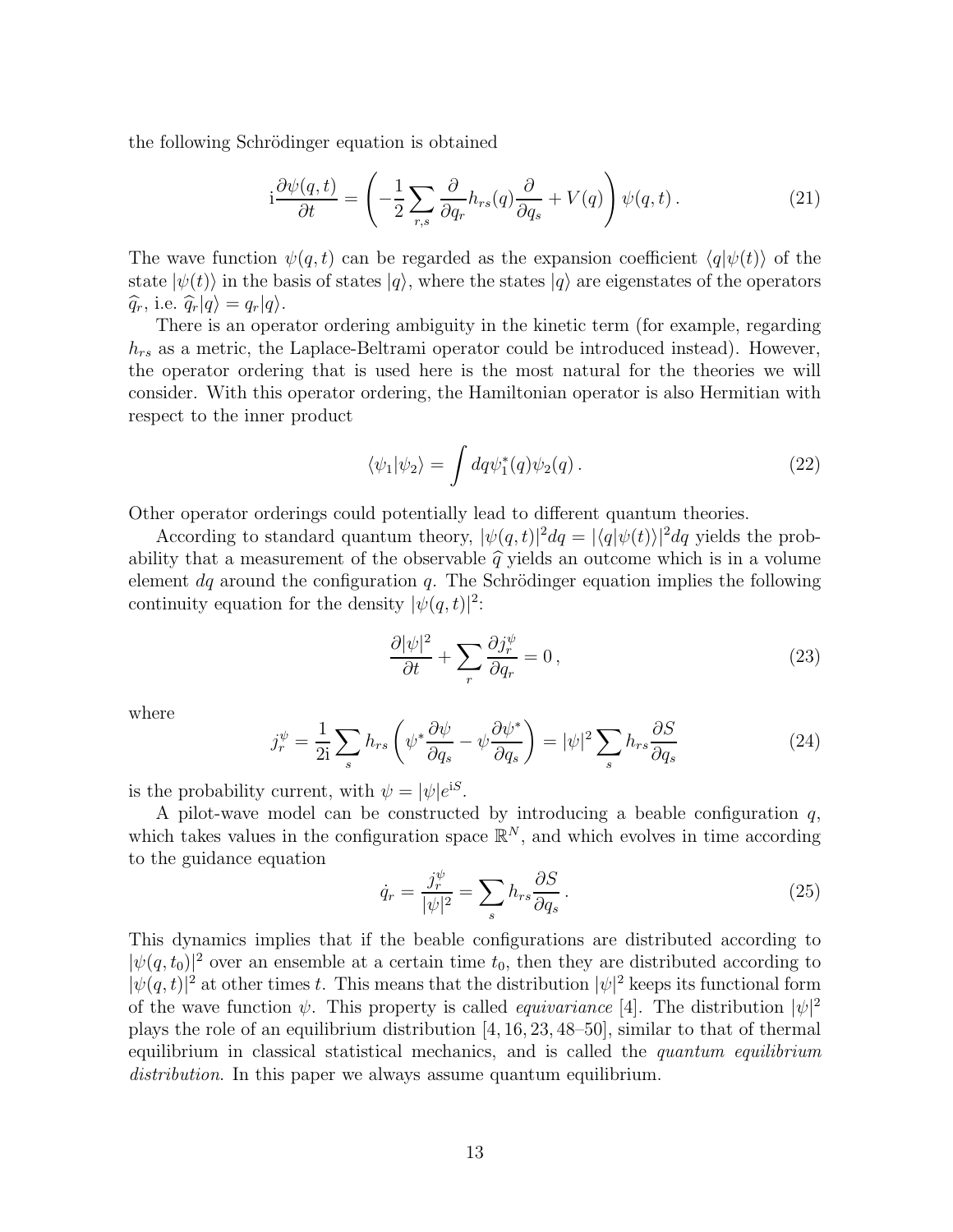In some models some additional beables will be introduced by means of Holland's local expectation value [17]. The local expectation value corresponding to a Hermitian operator  $\widehat{Q}$  and a wave function  $\psi(q, t)$  is the function

$$
\mathcal{Q}(q,t) = \text{Re}\frac{\int dq' \psi^*(q,t) \langle q|\widehat{Q}|q'\rangle \psi(q',t)}{|\psi(q,t)|^2}.
$$
\n(26)

A new beable Q can then be introduced, by evaluating the local expectation value for the actual value of the beable configuration  $q$ , i.e.

$$
Q(t) = Q(q(t), t). \tag{27}
$$

As such its time evolution is completely determined by the time evolution of the wave function and that of the beable configuration. In quantum equilibrium, the distribution of the beable Q is given by

$$
\rho(Q,t) = \int dq |\psi(q,t)|^2 \delta(Q - \mathcal{Q}(q,t)). \tag{28}
$$

This distribution is in general different from the distribution  $|\langle Q|\psi\rangle|^2$ , where the states  $|Q\rangle$  are the eigenstates of  $\widehat{Q}$ . The definition by means of Holland's local expectation value only guarantees that the expectation value of the beable Q agrees with the quantum mechanical expectation value  $\langle \psi | \hat{Q} | \psi \rangle$ . However, during actual measurements it might be that the beable Q becomes distributed according the quantum mechanical distribution. This happens for example for such beables introduced in the context of the non-relativistic pilot-wave theory of de Broglie and Bohm, see [17, pp. 339-347]. Note that we definitely do not want to introduce a beable for every Hermitian operator in this way. In most cases the introduction of such additional beables is even unnecessary.

We want to end this section with a word of caution concerning the choice of beable. The beables  $q_r$  (and Q) that we introduced correspond to quantum operators  $\hat{q}_r$  (and  $Q$ ) and one could get the impression that we could have chosen any operator for which to introduce beables. However, this is not correct. The beables should yield an image of the visible world (i.e. they should account for things like tables, chairs, cats, instrument pointers, etc.). Therefore, the beables should in the first place relate to an ontology in space-time. If the beables are for example associated to momentum operators or spin operators, without a specification of how these beables relate to, or influence the behaviour of, some ontology in space-time, it is unclear how they could yield an image of the visible world [51]. Here we are concerned with models in which the beables are fields in space and these could potentially yield an image of the visible world.

### 2.1.3 Example: Pilot-wave theory of de Broglie and Bohm for non-relativistic quantum systems

In this pilot-wave theory  $[1-3]$ , the Schrödinger equation is given by

$$
i\frac{\partial\psi(\mathbf{x}_1,\ldots,\mathbf{x}_n,t)}{\partial t} = \left(-\sum_{k=1}^n \frac{\nabla_k^2}{2m_k} + V(\mathbf{x}_1,\ldots,\mathbf{x}_n)\right)\psi(\mathbf{x}_1,\ldots,\mathbf{x}_n,t),\qquad(29)
$$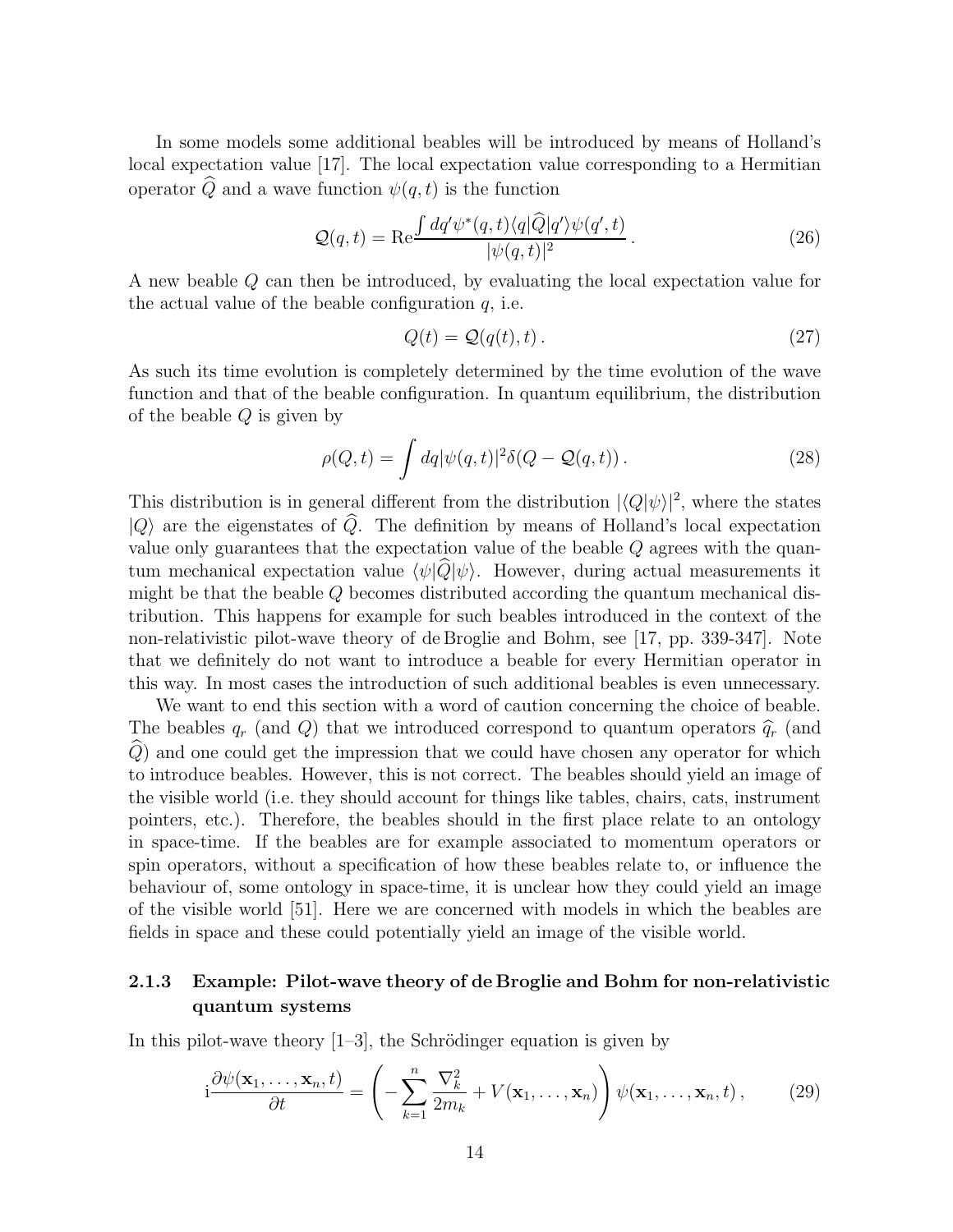where  $\psi(\mathbf{x}_1,\ldots,\mathbf{x}_n,t)$  is, for all times t, a function on configuration space  $\mathbb{R}^{3n}$ . The beables are *n* particle positions in physical space  $\mathbb{R}^3$ , denoted by  $\mathbf{x}_k$ ,  $k = 1, \ldots, n$ , for which the evolution equation is given by

$$
\dot{\mathbf{x}}_k = \frac{1}{2im_k|\psi|^2} \left( \psi^* \nabla_k \psi - \psi \nabla_k \psi^* \right) = \frac{\nabla_k S}{m_k} \,. \tag{30}
$$

The quantum equilibrium distribution is given by  $|\psi(\mathbf{x}_1, \dots, \mathbf{x}_n, t)|^2$ .

Bohm actually presented the dynamics in a Newtonian form, with an extra  $\psi$ dependent potential, called the *quantum potential*, thereby regarding the guidance equation as an extra constraint on the possible momenta. However, while this Newtonian formulation has some applications, it tends to obscure and complicate things. Therefore, we will consider only formulations in terms of guidance equations throughout this paper.

Having the quantum equilibrium distribution for ensembles is a key ingredient in showing that the pilot-wave theory reproduces the predictions of standard quantum theory. As we will explain below, it guarantees that the Born rule is recovered. As shown by Dürr *et al.* [4], most initial configurations of the universe (relative to the natural measure  $|\Psi(X)|^2 dX$ , with  $\Psi$  the wave function of the universe) yield the quantum equilibrium distribution  $|\psi(x)|^2$  for actual ensembles described by the effective wave function  $\psi(x)$ . As such, one also expects that most non-equilibrium distributions tend to evolve to equilibrium. This was indeed illustrated by numerical simulations [52, 53].

Another key ingredient of the pilot-wave theory is that wave functions representing macroscopically distinct states (like for example a cat in the alive state or dead state, or macroscopically different orientations of an instrument needle) have their support approximately concentrated in different regions in configuration space. That is, these wave functions have their support approximately concentrated on configurations that on the macroscopical level yield the same familiar image of the macroscopic objects. As a result, in quantum equilibrium, the particles will typically attain one of those configurations and as such yield an image of the object. Even if the wave function happens to be in a superposition of macroscopically distinct states of a macroscopic object, the configurations will typically end up displaying either state of the object. For example in the case of Schrödinger's cat, where the wave function is in a superposition of the state of a live cat and a dead cat, the configurations will typically end up either displaying a live cat or a dead cat. In particular, in a measurement situation, the nonoverlap of wave functions representing macroscopically distinct states of macroscopic pointers, like for example instrument needles, will guarantee that measurement results get recorded and displayed in the position configurations of those pointers. In addition, it will also give rise to an effective collapse.

Let us now consider the pilot-wave description of a measurement situation in detail and see how the standard quantum predictions are reproduced. This analysis was first given in [3] and has been repeated many times afterwards, see e.g. [28, 54] (for an extensive analysis see [55]). In standard quantum theory a measurement situation can be described as follows. Before the measurement the wave function is given by a product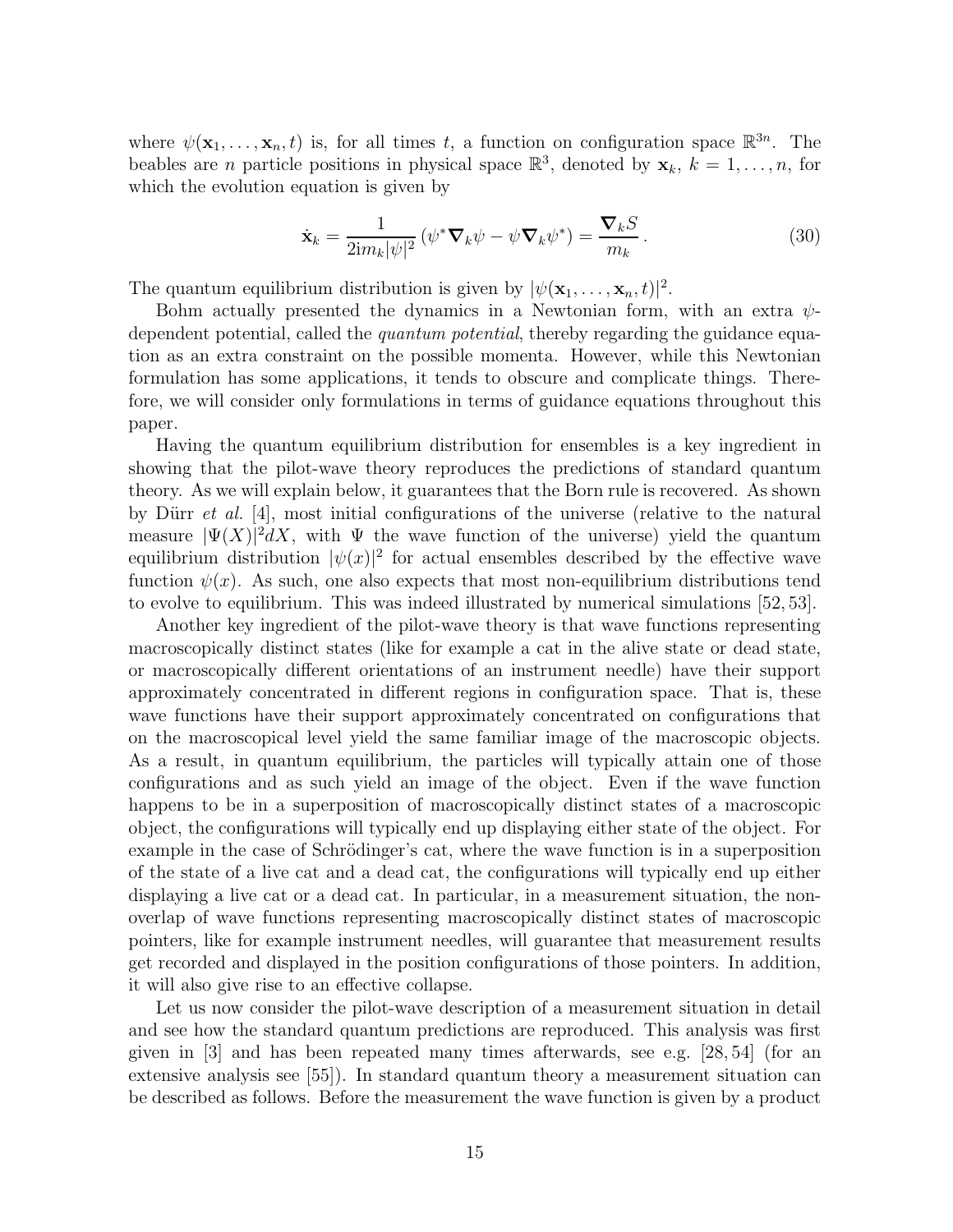$\psi^s \psi^a$ , where  $\psi^s = \sum_i c_i \psi_i^s$  is the wave function of the system, with  $\psi_i^s$  the different possible eigenstates of the operator that is being measured, and  $\psi^a$  is the wave function of the macroscopic pointer in the ready state (one could also include the rest of the relevant environment in  $\psi^a$ ). The macroscopic pointer could for example be an instrument needle. During the measurement process, the wave function evolves to the entangled form  $\sum_i c_i \psi_i^s \psi_i^a$ . The  $\psi_i^a$  are the different states of the macroscopic pointer corresponding to the different possible outcomes of the measurement (for example an instrument needle pointing in different directions). The wave function then collapses to one of the terms  $\psi_i^s \psi_i^a$ , say  $\psi_k^s \psi_k^a$ , and this with probability  $|c_k|^2$ . The wave function of the system ends up in the k-th eigenstate of the operator and the wave function of the pointer represents the k-th outcome of the measurement.

In the pilot-wave theory the measurement situation is described as follows. As in standard quantum theory the wave function evolves into a superposition  $\sum_i c_i \psi_i^s \psi_i^a$ , but this time there is no subsequent collapse. The measurement result does not get recorded in the wave function, but in the configuration  $(\mathbf{x}_1^a, \ldots, \mathbf{x}_n^a)$  of particle positions of the pointer. This can be seen as follows. Each  $\psi_i^a$  has its support approximately concentrated on configurations that display a particular macroscopic state of the pointer. This implies that the  $\psi_i^a$  have negligible overlap and that the beable configuration  $(\mathbf{x}_1^a, \dots, \mathbf{x}_n^a)$ will be in the support of only one of the wave functions  $\psi_i^a$ , say  $\psi_k^a$ . As such it displays the kth macroscopic state of the pointer and hence the corresponding measurement outcome. Since in quantum equilibrium, the probability for the configuration  $(\mathbf{x}_1^a, \ldots, \mathbf{x}_n^a)$ to be in the support of  $\psi_k^a$  is given by  $|c_k|^2$ , also the quantum probabilities are recovered. Note that the wave functions  $\psi_i^s$  might be overlapping in which case the configuration of the system itself does not display the measurement outcome. However since measurement results are revealed to us be means of macroscopic records, this does not pose a problem.

Further, if the different wave functions  $\psi_i^s \psi_i^a$  stay approximately non-overlapping at later times, which is usually guaranteed by decoherence effects, then as one can easily verify from the guidance equations, only one of the wave functions, namely  $\psi_k^s \psi_k^a$ , will play a significant role in determining the velocity field of the actual beable configuration of system and apparatus. Since the other wave functions  $\psi_i^s \psi_i^a$ ,  $i \neq k$  play only a negligible role, they can be ignored in the future description of the behaviour of the beable configuration. This is called an effective collapse. The effective collapse explains the success of the ordinary collapse in standard quantum theory. Unlike the collapse in standard quantum theory the effective collapse is not one of the axioms of the theory, but a consequence of the theory.<sup>5</sup>

Note that the property that wave functions of macroscopically different states are (approximately) non-overlapping in configuration space is a special property of the position representation. The same wave functions might not be non-overlapping in an other representation. This is very important for the choice of beable since it is unclear how

<sup>&</sup>lt;sup>5</sup>In the de Broglie-Bohm theory, the wave function of a subsystem of the universe can be defined as the conditional wave function [4]. This wave function actually undergoes what could be called an actual collapse.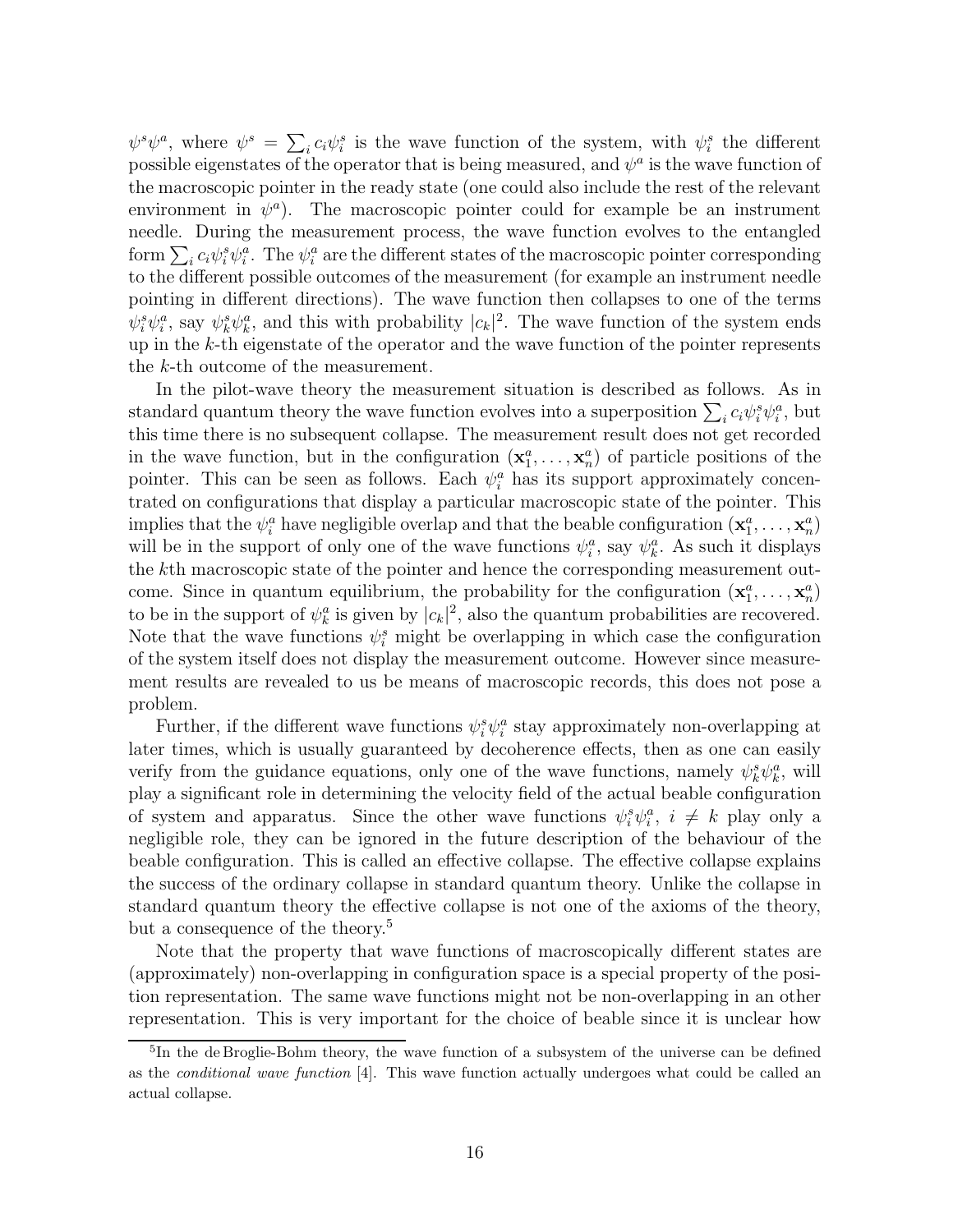a pilot-wave model in which such wave functions are overlapping in the corresponding configuration space may reproduce the quantum predictions. Similar issues will arise when introducing field beables for quantum field theory, i.e. merely introducing some field beable which is distributed according to a quantum equilibrium distribution will not guarantee that the pilot-wave model reproduces the standard quantum predictions. In section 9.1.3 a non-trivial example of such a theory is considered.

### 2.2 Field theories

So far we have only considered systems that can be described by a finite number of degrees of freedom. The transition to a system that is described by a continuum of degrees of freedom is straightforward. The transition can be thought of as a replacement of the discrete label n of the coordinates  $q_n$  by a continuum label x, i.e.  $q_n \to \phi(\mathbf{x})$ . The sums over the discrete label  $n$  are then replaced by integrals over  $x$  and the derivatives  $\partial/\partial q_n$  are replaced by functional derivatives  $\delta/\delta\phi(\mathbf{x})$ . The corresponding field velocities  $\partial \phi(t, \mathbf{x})/\partial t$  will be denoted as  $\phi(t, \mathbf{x})$ . The field momenta  $\delta L/\delta \phi(\mathbf{x})$  will be denoted as  $\Pi_{\phi}(\mathbf{x})$ . Usually we deal with a number of fields so that the fields also carry an extra discrete label r, i.e.  $\phi_r(\mathbf{x})$ .

The Hamiltonian formulation of a field theory involves some subtleties that are not present for a system that can be described by a finite number of degrees of freedom. However these subtleties are not important for the field theories we consider here. The interested reader is referred to [41–44].

#### 2.2.1 Introducing field beables

For the field theories we consider here, the constraints are of the form  $\chi_m(\phi(\mathbf{x}), \Pi_\phi(\mathbf{x}))$ ,  $m = 1, \ldots, M$ . So for each m there is an infinite number of constraints, one for each point  $x$  in space (however, for convenience, we will often say that we have  $M$  constraints, instead of saying that we have an infinite number of them). The physical Hamiltonians will be of the form

$$
H = \frac{1}{2} \sum_{r,s} \int d^3x d^3y \Pi_{\phi_r}(\mathbf{x}) h_{rs}^{\phi}(\mathbf{x}, \mathbf{y}) \Pi_{\phi_s}(\mathbf{y}) + V(\phi) , \qquad (31)
$$

where the superscript in  $h_{rs}^{\phi}(\mathbf{x}, \mathbf{y})$  denotes that this density can be a functional of  $\phi$ .

On a formal level, the corresponding quantum field theory is obtained as follows. The canonical variables are replaced by operators and the commutation relations

$$
[\widehat{\phi}_r(\mathbf{x}), \widehat{\Pi}_{\phi_s}(\mathbf{y})] = i\delta_{rs}\delta(\mathbf{x} - \mathbf{y})
$$
\n(32)

are imposed. These commutation relations are realized by the representation

$$
\widehat{\phi}_r(\mathbf{x}) \to \phi_r(\mathbf{x}), \quad \widehat{\Pi}_{\phi_r}(\mathbf{x}) \to -i\frac{\delta}{\delta \phi_r(\mathbf{x})}.
$$
\n(33)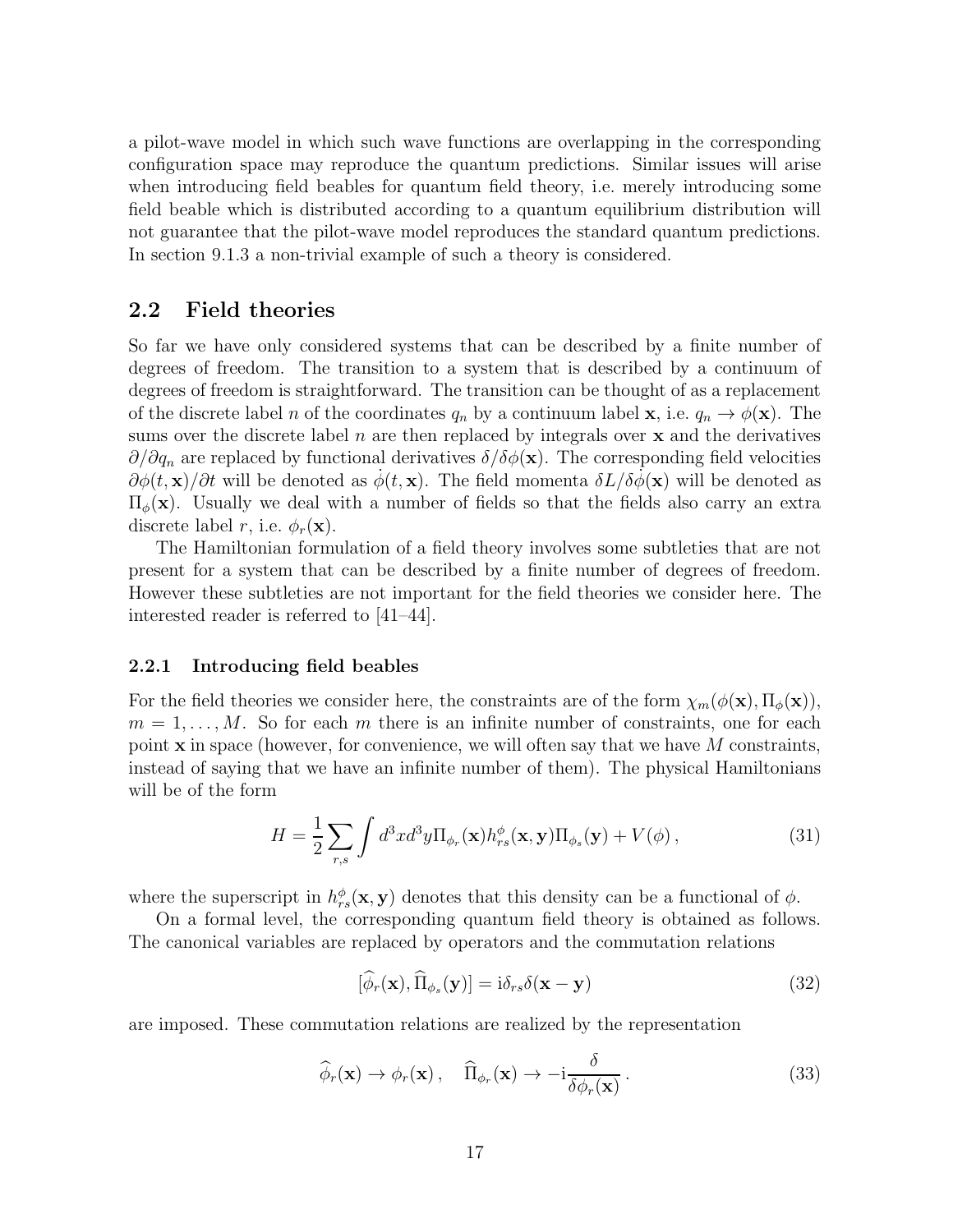These operators act on wave functionals  $\Psi(\phi)$ , for which the inner product is given by

$$
\langle \Psi_1 | \Psi_2 \rangle = \int \left( \prod_r \mathcal{D} \phi_r \right) \Psi_1^*(\phi) \Psi_2(\phi) , \qquad (34)
$$

where  $\mathcal{D}\phi_r = \prod_{\mathbf{x}} d\phi_r(\mathbf{x})$ . By introducing the field basis  $|\phi\rangle$ , where the  $|\phi\rangle$  are eigenstates of the operators  $\widehat{\phi}_r$ , i.e.  $\widehat{\phi}_r(\mathbf{x})|\phi\rangle = \phi_r(\mathbf{x})|\phi\rangle$ , the wave functional  $\Psi(\phi, t)$  can be regarded as the expansion coefficient  $\langle \phi | \Psi(t) \rangle$  of the state  $|\Psi(t)\rangle$ . The dynamics of the wave functional is determined by the functional Schrödinger equation

$$
i\frac{\partial\Psi(\phi,t)}{\partial t} = \left(-\frac{1}{2}\sum_{r,s}\int d^3x d^3y \frac{\delta}{\delta\phi_r(\mathbf{x})}h_{rs}^{\phi}(\mathbf{x},\mathbf{y})\frac{\delta}{\delta\phi_s(\mathbf{y})} + V(\phi)\right)\Psi(\phi,t).
$$
 (35)

The representation for the field operators is the functional Schrödinger representation. It is the natural generalization of the familiar representation (20) for ordinary quantum mechanics, but is not so widely used as for example the Fock representation. An introduction to the functional Schrödinger picture can be found in [56]. See also [57] for a detailed treatment of quantum field theory in the functional Schrödinger picture.

A pilot-wave model can be constructed by introducing field beables  $\phi_r(\mathbf{x})$  whose dynamics is determined by the guidance equations

$$
\dot{\phi}_r(\mathbf{x}) = \sum_s \int d^3y h_{rs}^{\phi}(\mathbf{x}, \mathbf{y}) \frac{\delta S}{\delta \phi_s(\mathbf{y})},
$$
\n(36)

where  $\Psi = |\Psi|e^{iS}$  was used. The quantum equilibrium distribution is given by  $|\Psi(\phi, t)|^2 \prod_r \mathcal{D}\phi_r$ .

#### 2.2.2 Regularization, renormalization and probability interpretation

The presentation of the pilot-wave model was merely formal, lacking mathematical rigour. In particular, the measure  $\prod_r \mathcal{D}\phi_r$  that appears in the inner product (34) and in the quantum equilibrium distribution is ill-defined. It was treated as an infinitedimensional generalization of the Lebesgue measure, but such measures do not exist. Instead, one should adopt the infinite-dimensional analogue of a weighted measure [58– 60. With such a measure, the functional Schrödinger representation (33) needs to be modified in order to ensure that the operators  $\widehat{\Pi}_{\phi_r}$  are Hermitian. In addition, care is required in the formulation of the Schrödinger equation, since such a measure is generally concentrated on distributions that are not smooth functions [61].

Another approach to make the Schrödinger picture well-defined was presented in  $[62-$ 66. There it was shown, at least for specific theories, that the functional Schrödinger picture can be made well-defined by a suitable regularization and renormalization.

Given a well-defined functional Schrödinger equation, we also expect to be able to find well-defined guidance equations.

The difficulties of course disappear when a regularization is introduced that makes the number of degrees of freedom finite. One such regularization consists in assuming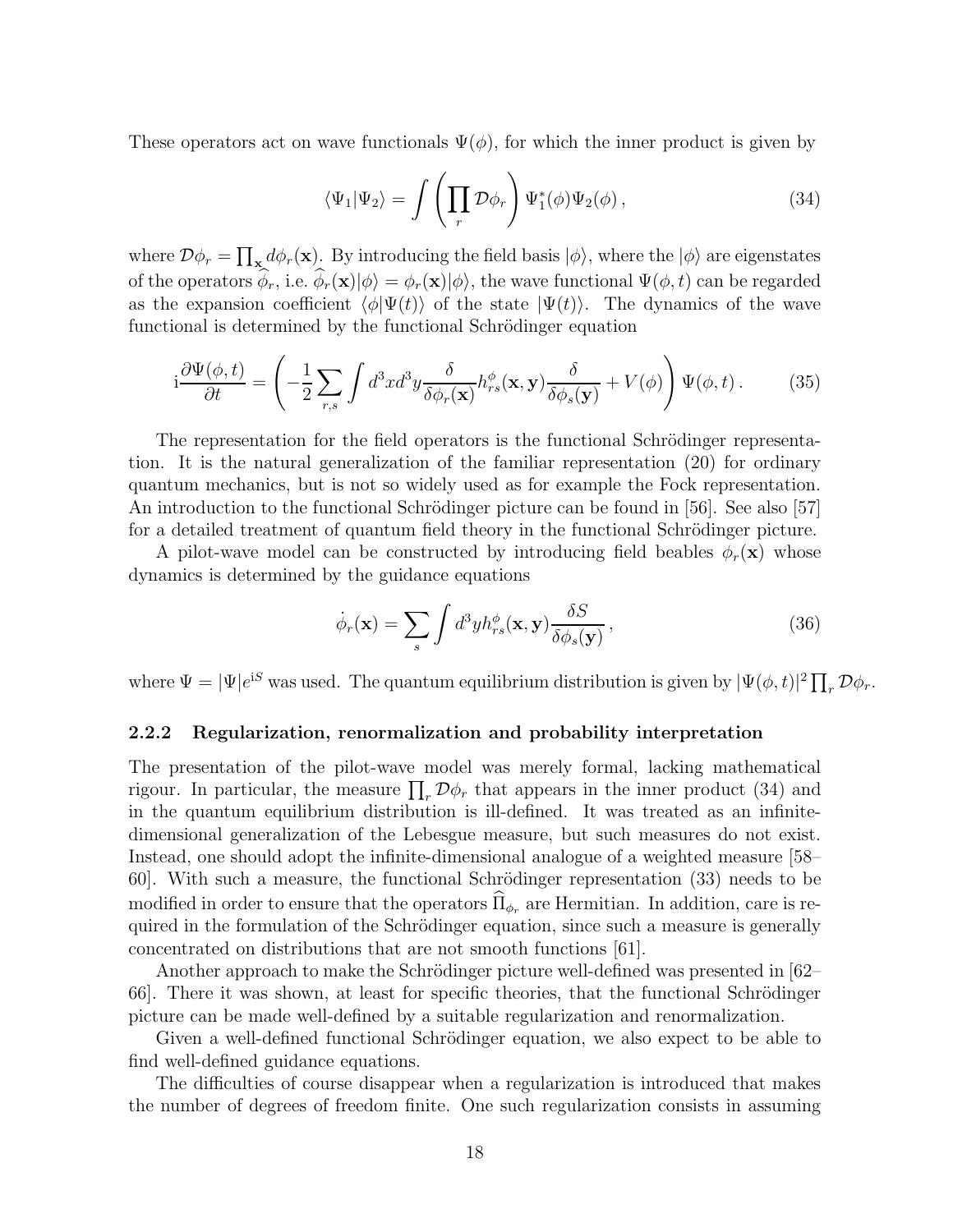a finite spatial volume, together with some appropriate boundary conditions, and an ultra-violet momentum cut-off. The assumption of a finite spatial volume discretizes the possible momenta. The cut-off then further makes the total number of possible momenta finite. More explicitly, these assumptions imply that the fields  $\phi_r(\mathbf{x})$  have Fourier expansions

$$
\phi_r(\mathbf{x}) = \frac{1}{\sqrt{L^3}} \sum_{\mathbf{k}} e^{i\mathbf{k} \cdot \mathbf{x}} \phi_{r\mathbf{k}},
$$
\n(37)

where the possible momenta **k** are given by  $(n_1, n_2, n_3)2\pi/L$ , with the  $n_i \in \mathbb{N}$  such that  $|{\bf k}| \leq \Lambda$ . L is the length of a side of the cubic spatial volume and  $\Lambda$  is the cut-off. In this way, the theory can be formulated in terms of the variables  $\phi_{r\mathbf{k}}$ , of which there are finitely many. The Schrödinger equation will then be an ordinary wave equation for wave functions  $\psi(\phi_{r\mathbf{k}_1},\ldots,\phi_{r\mathbf{k}_n},t)$  and the beables will be a set of variables  $\phi_{r\mathbf{k}_i}, i=1,\ldots,n$ , which are distributed according to  $|\psi(\phi_{r\mathbf{k}_1}, \dots, \phi_{r\mathbf{k}_n}, t)|^2$  in quantum equilibrium. The beables  $\phi_{r\mathbf{k}_i}$  will still give rise to a field  $\phi_r(\mathbf{x})$  in physical space, through equation (37).

This regularization makes both the Schrödinger equation and the guidance equation cut-off dependent. Removing the cut-off, by applying a suitable renormalization scheme and taking the cut-off to infinity is in general very hard (already on the level of the wave equation). On the other hand, it may be that nature provides a natural cut-off, so that the limit process is not required.

Another possible regularization which makes the total number of degrees of freedom finite consists in assuming a finite spatial lattice. The degrees of freedom are then the "field" values at each lattice point. This type of regularization is perhaps more elegant than the cut-off regularization, since lattice gauge theories can be formulated in way which makes the gauge structure very similar to the gauge structure of the continuum theory (see for example the Kogut-Susskind approach [67, 68], in which space is treated as discrete and time as continuous).

In case the regulators are not removed by some renormalization scheme, the pilotwave ontology in the case of a lattice regularization would be different from the one in the case of the cut-off regularization that was described above (even though the lattice spacing actually also yields an ultra-violet cut-off, which is of the order of the inverse of the lattice spacing). In the case of a lattice regularization, the beables would represent degrees of freedom at the lattice points, whereas with the cut-off regularization the beables would be fields on space.

In this paper, we maintain the formal approach, i.e. the approach outlined in the previous section, in developing the pilot-wave models. Although we have not studied in detail the effects of a more rigorous approach, we do not expect major deviations from the more formal formulation.

#### 2.2.3 Reproducing the quantum predictions

As mentioned before in the context of the non-relativistic pilot-wave theory of de Broglie and Bohm, cf. section 2.1.3, assuming some beable that is distributed according to quantum equilibrium is not sufficient to guarantee that a pilot-wave model reproduces the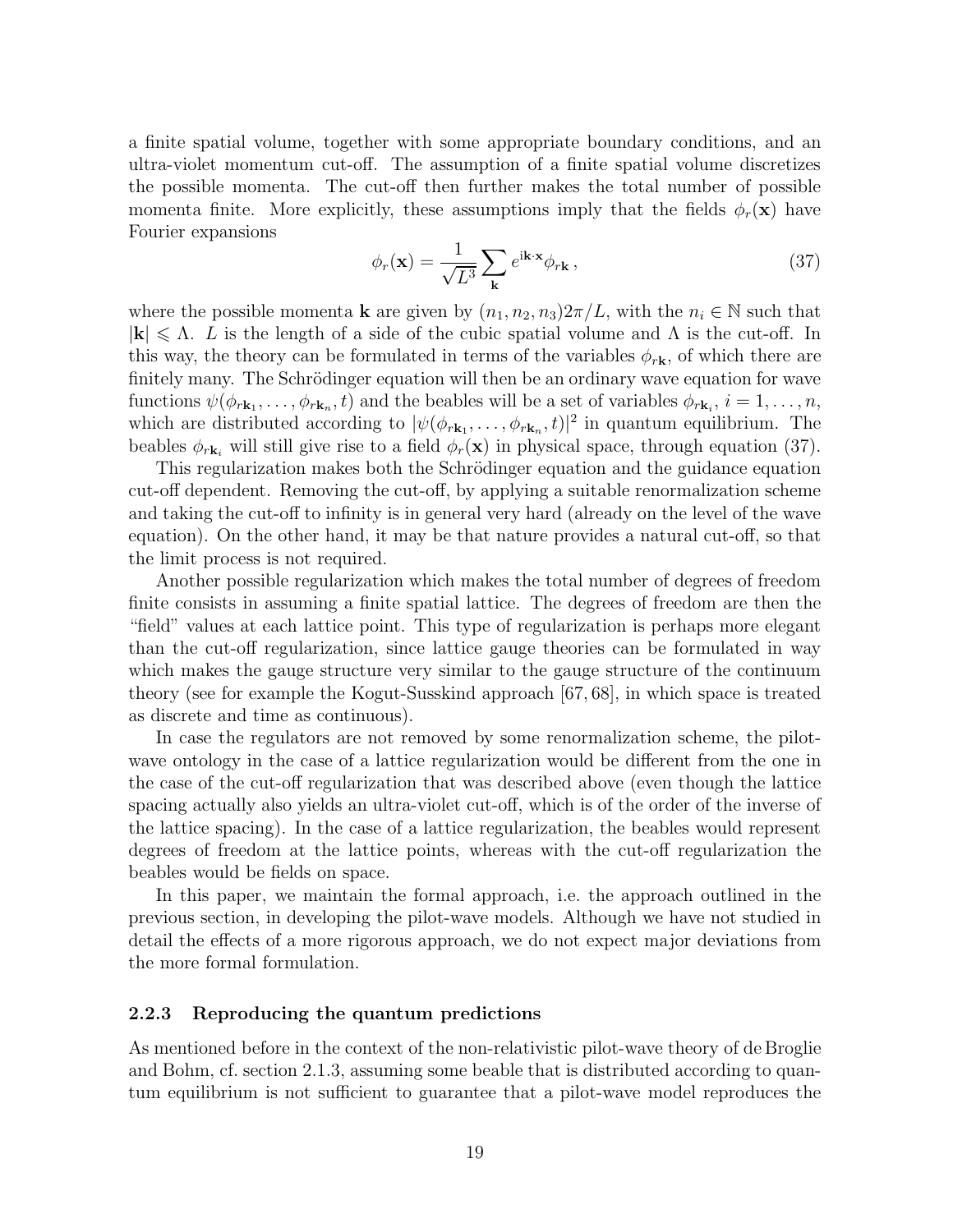predictions of standard quantum theory. The beables should yield, on the macroscopic level, an image of macroscopic objects. Therefore, it is important to consider wave functionals representing macroscopic states and find out what the typical field configurations are in quantum equilibrium. In particular, wave functionals representing different macroscopic states should have their support approximately concentrated on different regions in field space. For example, whether Schrödinger's cat is alive or dead, or whether there is a cat in the first place, depends on the values the field beables take and if the wave functionals representing a live cat and a dead cat would be very much overlapping, then there would be nothing in the field beable revealing whether we are dealing with a live cat or a dead cat. Similarly, in measurement situations, the beables should display a definite state of the macroscopic pointer. If the wave functionals corresponding to different states of the macroscopic pointer have significant overlap then there is no hope that the pilot-wave model wil reproduce the standard quantum predictions.

In [69] Saunders expressed a worry for using fields as beables. He expressed some doubts whether localized macroscopic bodies are represented by localized field beables. If not, he claimed, it would be unclear how a pilot-wave model with field beables reproduces the quantum predictions. However, although it is true that a pilot-wave model in which localized macroscopic bodies are represented by localized fields may reproduce the quantum predictions, it is by no means a necessary requirement. Macroscopic bodies could also be displayed by non-localized fields. For example macroscopic objects could be represented by fields that differ in magnitude in certain region of physical space. But although a field configuration representing a localized macroscopic object need not be localized, it is still desired that the field configuration displays the image of localized macroscopic object *locally*, i.e. it is desired that the presence of the macroscopic object can be inferred from the characteristics of the field configuration in the spatial region where the object is supposed to be located. Although an ontology which does not satisfy this property can possibly be maintained in some cases, it would be rather far removed from our everyday experience of the macroscopic world.

#### 2.2.4 Non-locality and Lorentz invariance

We want to end this section with a note on non-locality and Lorentz invariance. The pilot-wave models we present here are non-local. Because of Bell's theorem the nonlocality is unavoidable. The pilot-wave models are further formulated with respect to a preferred frame of reference. In the context of a relativistic quantum field theory this will imply pilot-wave models that are not Lorentz invariant. Nevertheless, in quantum quilibrium these pilot-wave models will reproduce the standard quantum theoretical predictions. Therefore the empirical predictions of the pilot-wave models will be Lorentz invariant, at least when the quantum theoretical predictions are Lorentz invariant [16, 17, 70, 71]. There are some attempts to formulate Lorentz covariant pilot-wave models. An overview of these is given by Tumulka [38]. See however also Valentini [72] for an argument that the fundamental symmetry of pilot-wave theories is Aristotelian rather than Lorentzian.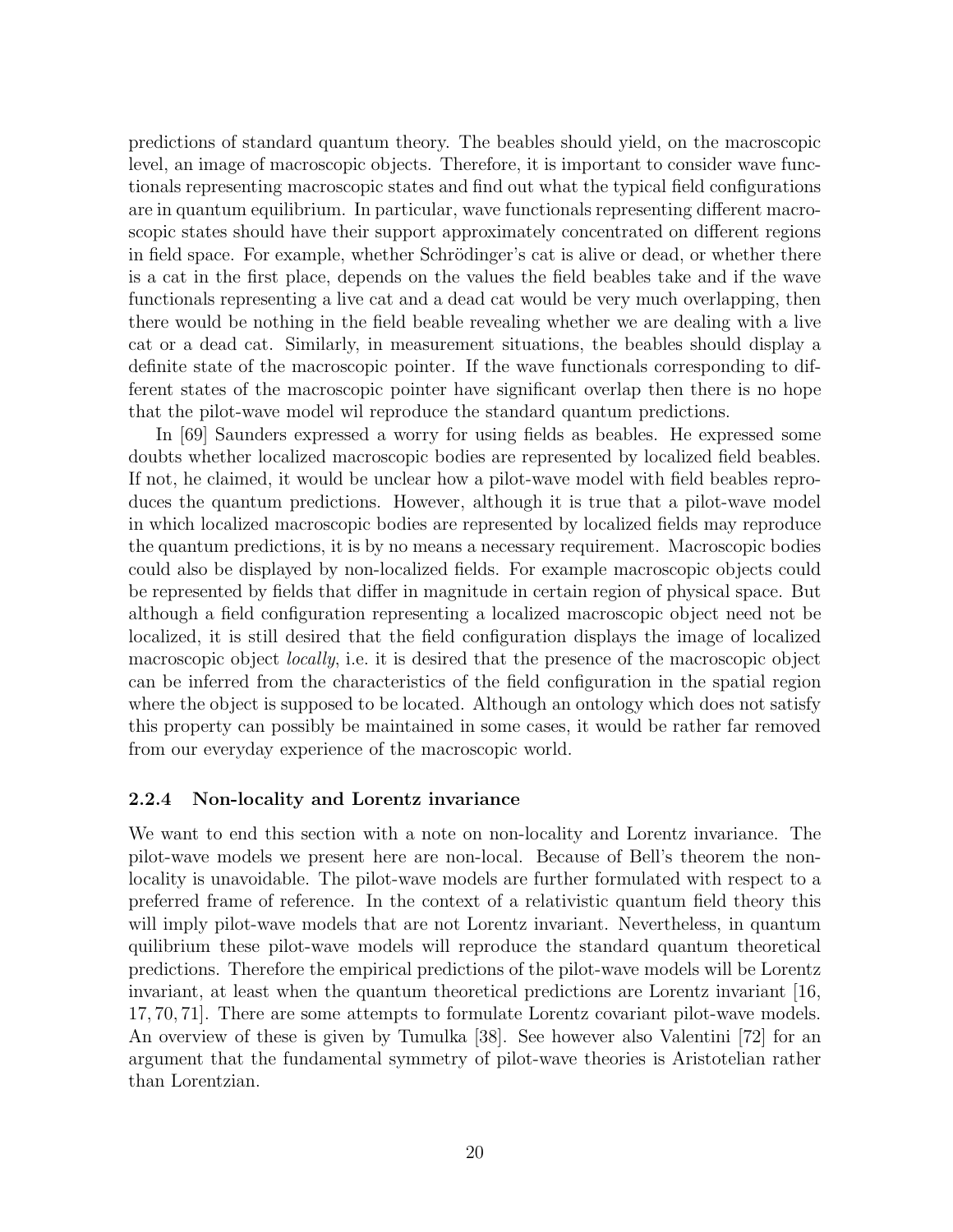## 3 Schrödinger field

The first field theory that is considered is the quantized non-relativistic free Schrödinger field. The Schrödinger field can be quantized by imposing either bosonic or fermionic commutation rules. Here we only discuss bosonic quantization. Fermionic quantum field theories will be discussed in section 9.

The pilot-wave approach to the bosonically quantized Schrödinger field was discussed before by Takabayasi [21] and Holland [22] and [17, pp. 449-451]. Our presentation differs from that of Takabayasi and Holland. We also obtain a slightly different pilotwave model.

### 3.1 Pilot-wave model

First consider the quantization of the Schrödinger field. The classical field equation is just the non-relativistic Schrödinger equation

$$
i\dot{\psi} = -\frac{1}{2m}\nabla^2\psi\,,\tag{38}
$$

which can be derived from the Lagrangian

$$
L = \int d^3x \left( \frac{i}{2} \left( \psi^* \dot{\psi} - \psi \dot{\psi}^* \right) + \frac{1}{2m} \psi^* \nabla^2 \psi \right) . \tag{39}
$$

In order to pass to the Hamiltonian formulation it is convenient to express  $\psi$  in terms of real and imaginary parts.<sup>6</sup> We write  $\psi = \psi_r + i\psi_i$ . The canonically conjugate momenta, the Hamiltonian and the constraints are respectively given by

$$
\Pi_{\psi_r} = \frac{\delta L}{\delta \dot{\psi}_r} = \psi_i \,, \quad \Pi_{\psi_i} = \frac{\delta L}{\delta \dot{\psi}_i} = -\psi_r \,, \tag{40}
$$

$$
H = -\frac{1}{2m} \int d^3x \left( \psi_r \nabla^2 \psi_r + \psi_i \nabla^2 \psi_i \right) , \qquad (41)
$$

$$
\chi_1 = \Pi_{\psi_r} - \psi_i \,, \quad \chi_2 = \Pi_{\psi_i} + \psi_r \,. \tag{42}
$$

Since  $[\chi_1(\mathbf{x}), \chi_2(\mathbf{y})]_P = -2\delta(\mathbf{x} - \mathbf{y})$ , the constraints are second class.

As explained in section 2.1.1, we proceed by separating the unconstrained variables from the constraints by performing a canonical transformation. Such a canonical transformation is given by

$$
\psi_r = \frac{1}{\sqrt{2}} (\phi + \phi'), \qquad \Pi_{\psi_r} = \frac{1}{\sqrt{2}} (\Pi_{\phi} + \Pi_{\phi'}), \n\psi_i = \frac{1}{\sqrt{2}} (\Pi_{\phi} - \Pi_{\phi'}), \qquad \Pi_{\psi_i} = \frac{1}{\sqrt{2}} (\phi' - \phi).
$$
\n(43)

 ${}^{6}$ See [73] for an overview of possible derivations of the Hamiltonian formulation for the Schrödinger field.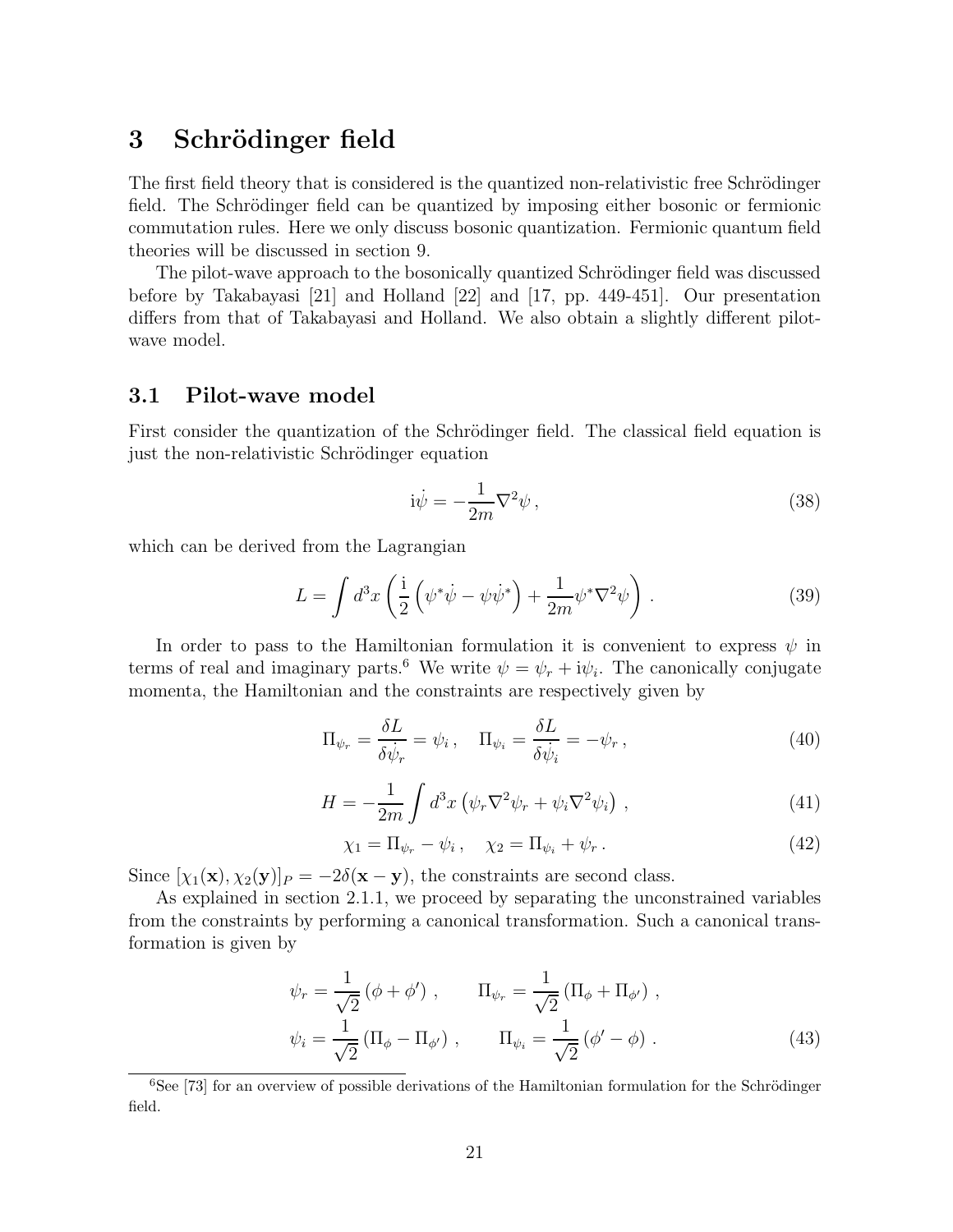In terms of the new canonical variables  $\phi$ ,  $\Pi_\phi$ ,  $\phi'$  and  $\Pi_{\phi'}$ , the constraints read  $\phi' = \Pi_{\phi'} =$ 0, so that  $\phi$  and  $\Pi_{\phi}$  are unconstrained variables. The Hamiltonian for the unconstrained variables reads

$$
H = -\frac{1}{4m} \int d^3x \left( \Pi_{\phi} \nabla^2 \Pi_{\phi} + \phi \nabla^2 \phi \right) . \tag{44}
$$

The corresponding Hamilton equations reduce to the second order differential equation

$$
\ddot{\phi} + \frac{1}{4m^2} \nabla^4 \phi = 0. \tag{45}
$$

Note that this equation of motion corresponds to the square of the non-relativistic dispersion relation.

Quantization proceeds by associating field operators  $\widehat{\phi}$  and  $\widehat{\Pi}_{\phi}$  to the canonical variables and by imposing the standard commutation relations

$$
[\widehat{\phi}(\mathbf{x}), \widehat{\Pi}_{\phi}(\mathbf{y})] = i\delta(\mathbf{x} - \mathbf{y}).
$$
\n(46)

The corresponding Hamiltonian operator is given by

$$
\widehat{H} = -\frac{1}{4m} \int d^3x \left( \widehat{\Pi}_{\phi} \nabla^2 \widehat{\Pi}_{\phi} + \widehat{\phi} \nabla^2 \widehat{\phi} \right) . \tag{47}
$$

Using the functional Schrödinger representation

$$
\widehat{\phi} \to \phi \,, \quad \widehat{\Pi}_{\phi} \to -i\frac{\delta}{\delta\phi} \,, \tag{48}
$$

the functional Schrödinger equation

$$
i\frac{\partial\Psi}{\partial t} = \int d^3x \int d^3y \left( -\frac{1}{2} \frac{\delta}{\delta\phi(\mathbf{x})} h(\mathbf{x}, \mathbf{y}) \frac{\delta}{\delta\phi(\mathbf{y})} + \frac{1}{2} \phi(\mathbf{x}) h(\mathbf{x}, \mathbf{y}) \phi(\mathbf{y}) \right) \Psi
$$
(49)

is obtained, where

$$
h(\mathbf{x}, \mathbf{y}) = -\frac{1}{2m} \nabla^2 \delta(\mathbf{x} - \mathbf{y}).
$$
\n(50)

A field beable  $\phi$  can now be introduced, which evolves according to

$$
\dot{\phi}(\mathbf{x}) = \int d^3y h(\mathbf{x}, \mathbf{y}) \frac{\delta S}{\delta \phi(\mathbf{y})} = -\frac{1}{2m} \nabla^2 \frac{\delta S}{\delta \phi(\mathbf{x})}
$$
(51)

and for which the quantum equilibrium density is given by  $|\Psi(\phi, t)|^2$ .

### 3.2 Comparison with alternative formulations

### 3.2.1 Alternative Hamiltonian formulation

Usually the quantized Schrödinger field is formulated in terms of the field operators  $\hat{\psi}$ and  $\psi^*$ , which satisfy the commutation relations

$$
[\widehat{\psi}(\mathbf{x}), \widehat{\psi}^*(\mathbf{y})] = \delta(\mathbf{x} - \mathbf{y}). \tag{52}
$$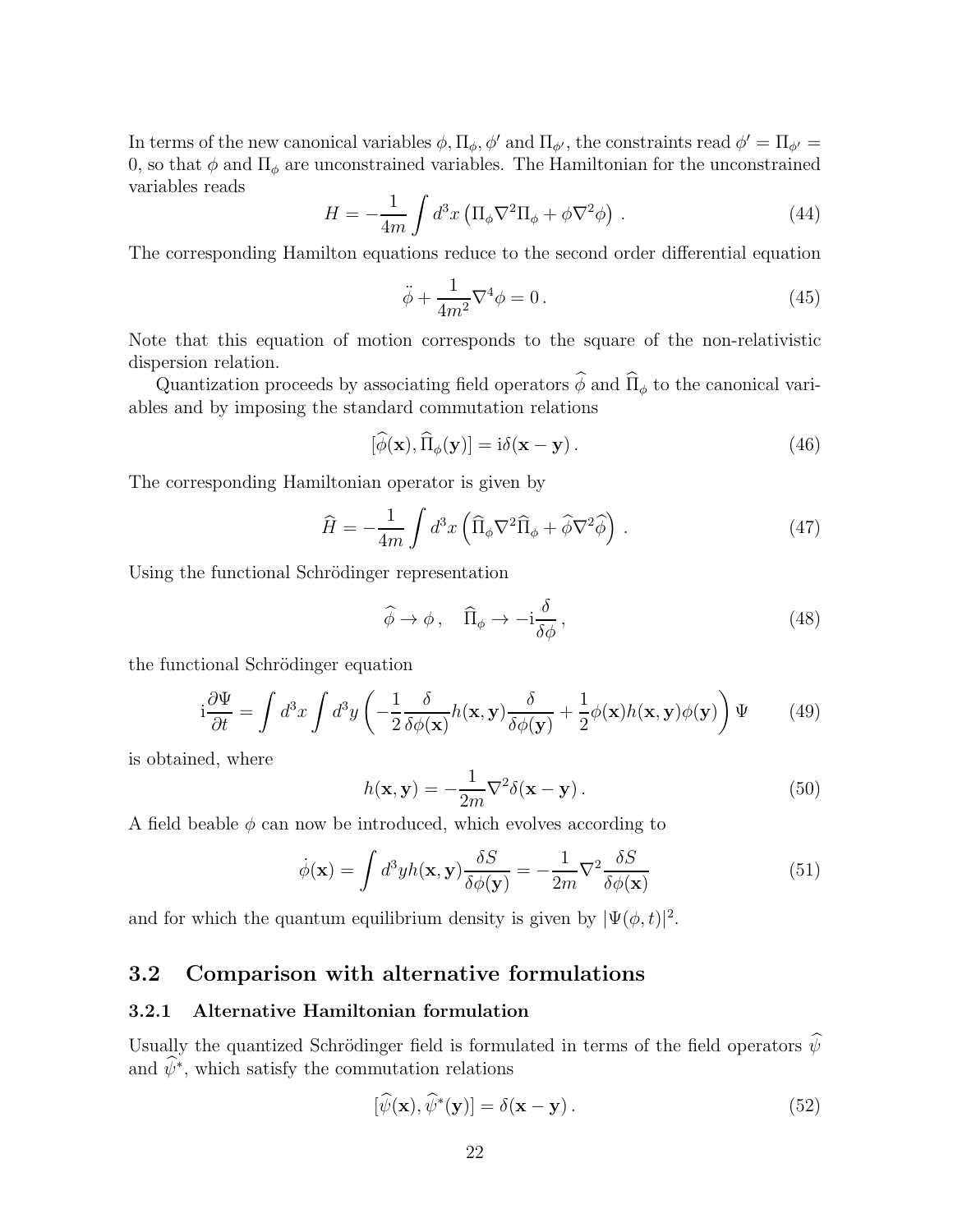A systematic way of deriving these commutation relations involves constructing the Dirac bracket for the classical fields  $\psi$  and  $\psi^*$  (which are treated as independent fields), and their corresponding momenta  $\Pi_{\psi}$  and  $\Pi_{\psi^*}$  [73], which are given by

$$
\Pi_{\psi} = i\psi^*/2 \,, \qquad \Pi_{\psi^*} = -i\psi/2 \,. \tag{53}
$$

The formulation in terms of the operators  $\psi$  and  $\psi^*$  is equivalent to the formulation in terms of  $\hat{\phi}$  and  $\hat{\Pi}_{\phi}$ . The equivalence is obtained by using the relations  $\hat{\psi} = \hat{\psi}_r + i\hat{\psi}_i$ and  $\psi^* = \psi_r - i\psi_i$ , by using the operator form of the canonical transformation (43), i.e.  $\hat{\psi}_r = (\hat{\phi} + \hat{\phi}')/\sqrt{2}$  and  $\hat{\psi}_i = (\hat{\Pi}_{\phi} - \hat{\Pi}_{\phi'})/\sqrt{2}$ , and by imposing the constraints as operator identities, i.e.  $\hat{\phi}' = \hat{\Pi}_{\phi'} = 0$ . One can easily see that these relations imply the equivalence of the commutation relations (46) and (52).

In terms of the field operators  $\psi$  and  $\psi^*$  the Hamiltonian operator (47) has the familiar form

$$
\widehat{H} = -\frac{1}{2m} \int d^3x \widehat{\psi}^* \nabla^2 \widehat{\psi} + E_0 , \qquad (54)
$$

where

$$
E_0 = \frac{1}{4m} \int d^3x \int d^3y \nabla_x \delta(\mathbf{x} - \mathbf{y}) \cdot \nabla_x \delta(\mathbf{x} - \mathbf{y}) \tag{55}
$$

is an infinite vacuum energy. It is common practice to drop the infinite constant. This is usually done by assuming a suitable operator ordering. Here we will leave the operator ordering as it is. The removal of the infinite constant in the Hamiltonian operator for  $\psi$ and  $\hat{\psi}^*$  would imply the addition of this infinite constant in the Hamiltonian operator for  $\hat{\phi}$  and  $\hat{\Pi}_{\phi}$ . The appearance of this divergent term clearly shows the need for a regularization.

So our formulation of the quantized Schrödinger field is equivalent to the more familiar formulation in terms of the field operators  $\psi$  and  $\psi^*$ . In retrospect, we could have developed the pilot-wave model starting from this formulation, by realizing the commutation relations of the operators  $\hat{\psi}$  and  $\hat{\psi}^*$  by the representation

$$
\widehat{\psi} \to \frac{1}{\sqrt{2}} \left( \phi + \frac{\delta}{\delta \phi} \right) , \quad \widehat{\psi}^* \to \frac{1}{\sqrt{2}} \left( \phi - \frac{\delta}{\delta \phi} \right) . \tag{56}
$$

#### 3.2.2 Alternative pilot-wave approaches

Note that by introducing a field beable  $\phi(\mathbf{x})$  for the field operator  $\widehat{\phi}(\mathbf{x})$  we have in fact introduced a beable for the operator  $\hat{\psi}_r(\mathbf{x})$ , namely the field  $\psi_r = \phi/\sqrt{2}$ . Alternatively, we could have introduced a field beable  $\Pi_{\phi}(\mathbf{x})$  for the momentum field operator  $\widehat{\Pi}_{\phi}(\mathbf{x}),$ which is related to the operator  $\widehat{\psi}_i(\mathbf{x})$ . This underdetermination can be traced back to the underdetermination in the canonical transformation that separates the unconstrained degrees of freedom from the constraints, cf. section 2.1.1, since one can always perform a canonical transformation that interchanges the role of fields and momenta. Similar underdeterminations were pointed out for the case of the electromagnetic field [74].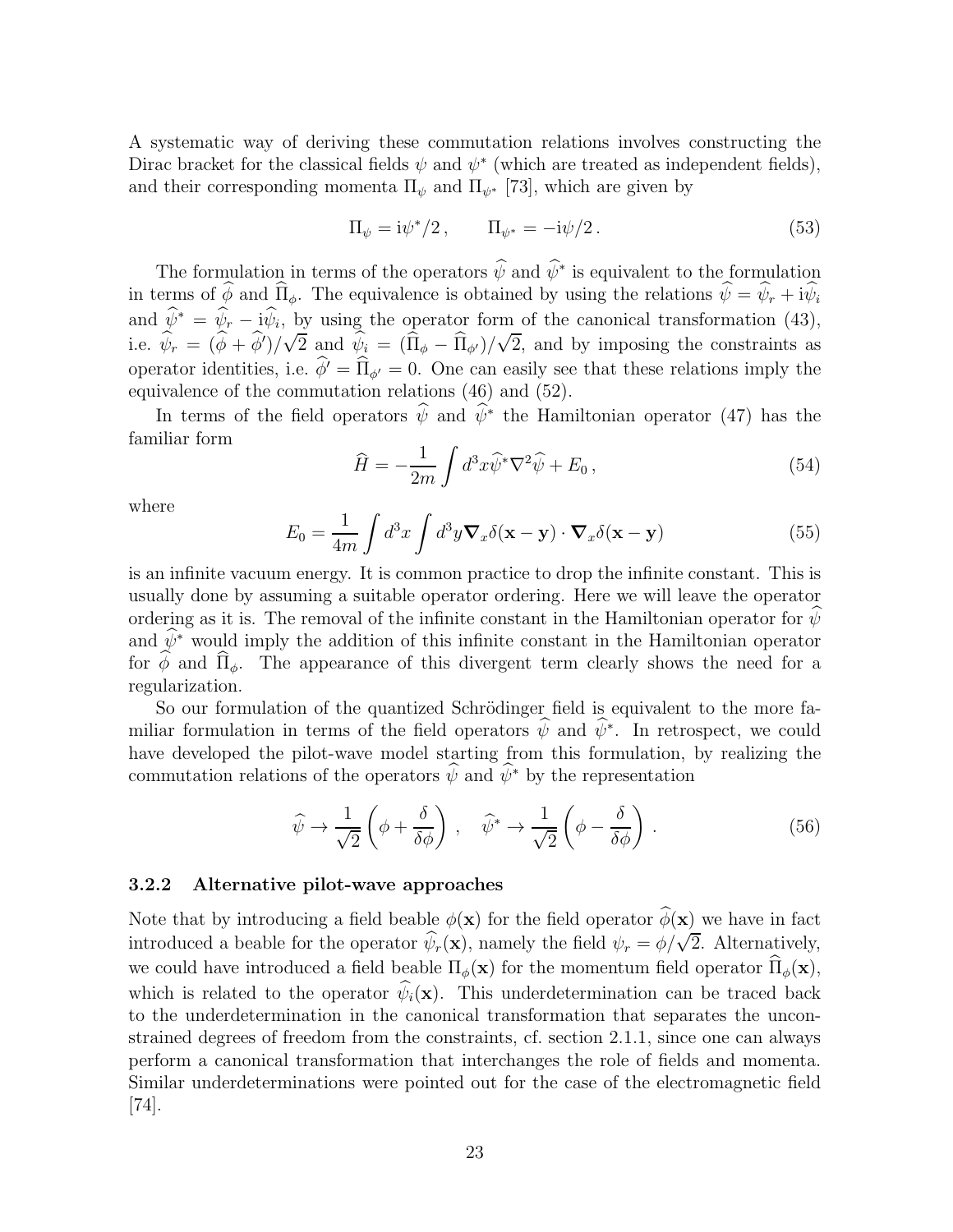There is also a way to introduce beables for  $\psi_r$  and  $\psi_i$  simultaneously (instead of for either one of the two), and hence for  $\hat{\psi}$ . For example, starting from the pilot-wave model presented above, with beable  $\psi_r = \phi / \sqrt{2}$  corresponding to  $\widetilde{\psi_r}$ , one could also introduce a beable  $\psi_i$  corresponding to  $\psi_i$ , by means of Holland's local expectation value, cf. section 2.1.2. In the field representation (56) the operator  $\psi_i$  is represented by the operator  $\frac{-i}{\sqrt{2}}$  $\frac{\delta}{\delta \phi}$ , so that the corresponding beable is given by

$$
\psi_i(\mathbf{x},t) = \text{Re}\frac{\Psi^*(\phi,t) \left(\frac{-i}{\sqrt{2}}\frac{\delta}{\delta\phi(\mathbf{x})}\right)\Psi(\phi,t)}{|\Psi(\phi,t)|^2}\bigg|_{\phi=\phi(\mathbf{x},t)} = \frac{1}{\sqrt{2}}\frac{\delta S(\phi,t)}{\delta\phi(\mathbf{x})}\bigg|_{\phi=\phi(\mathbf{x},t)},\qquad(57)
$$

where the expressions on the right hand side are evaluated for the actual value of the field beable  $\phi(\mathbf{x}, t)$ . The beable  $\psi$  for the operator  $\widehat{\psi}$  is then given by

$$
\psi = \psi_r + i\psi_i = \frac{1}{\sqrt{2}} \left( \phi + i \frac{\delta S}{\delta \phi} \right), \qquad (58)
$$

where the right hand side is evaluated for the actual beable configuration  $\phi$ .

Another way to obtain a beable  $\psi$  for  $\widehat{\psi}$  would be to first introduce a beable  $\Pi_{\phi}$  for the momentum field operator  $\widehat{\Pi}_{\phi}$  in the standard way (using the continuity equation to obtain a guidance equation), and hence for  $\psi_i$ , and to subsequently introduce a additional beable for  $\hat{\psi}_r$  by means of Holland's local expectation value. The pilot-wave model as such obtained would be different from any of the models discussed above.

In the approach of Takabayasi [21] and Holland [22] and [17, pp. 449-451], the beable is also given by a complex field  $\psi(\mathbf{x})$ , with a form similar to that of (58). The difference merely arises from the fact that Takabayasi and Holland use a representation of the field operators that is different from (56).

All of the possible pilot-wave approaches just described concern a field in physical space, so that they provide a clear ontology and hence there is no a priori reason to prefer one ontology above the other. Of course, it could be that either ontologies fails to yield an image of macroscopic objects and hence fails to reproduce the standard quantum predictions and could be excluded on this basis. Note also that theories with different ontologies that reproduce the standard quantum predictions are evidently empirically indistinguishable. In quantum non-equilibrium these theories do not yield the standard quantum predictions and they might under these circumstances be distinguishable.

However, the Schrödinger field describes identical bosonic particles,<sup>7</sup> so that, despite the many applications of the theory, it can not really faithfully describe macroscopic objects, like pointer needles; since such objects are composed out of fermions, they should be described by a fermionic field theory. Therefore we can not really discuss how our pilot-wave model in terms of the field beable is able to reproduce the quantum predictions. We return to this in section 3.4.

<sup>7</sup>Note that in writing about particles here, we have employed the ordinary parlance of standard quantum theory; we are not referring to actual point-particles. Throughout the paper, it should always be clear from the context what meaning we have in mind.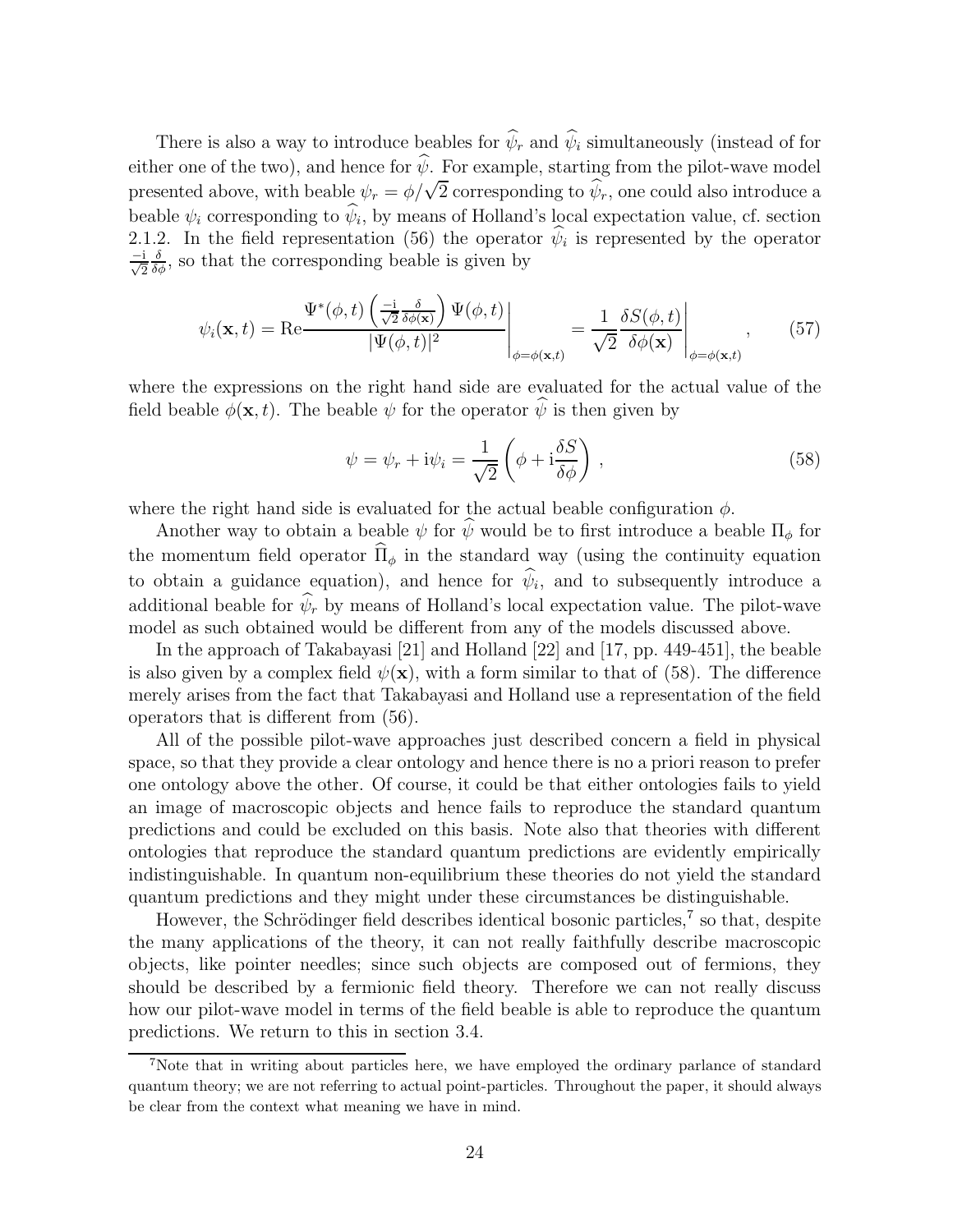### 3.3 Valentini's suggestion for dealing with constraints

### 3.3.1 Dirac field

In [23, 24] Valentini tried to develop a pilot-wave model for the quantized Dirac field (which describes relativistic spin-1/2 particles). With the quantization of the Dirac field constraints appear that are similar to the ones we encountered in the case of the Schrödinger field. It is interesting to consider how Valentini dealt with the obstacle of constraints, because it is very similar in spirit to the approach adopted here. In fact, since Valentini was dealing with fermionic quantization, he was facing additional obstacles in the construction of a pilot-wave model. However, these additional obstacles will be discussed in detail in section 9.2.

For the Dirac field the constraints read

$$
\Pi_{\psi_a} = i\psi_a^*/2 \,, \qquad \Pi_{\psi_a^*} = -i\psi_a/2 \,. \tag{59}
$$

Note that these constraints are completely similar to the constraints  $(53)$  for the Schrödinger field; there is just an extra spinor index in this case. Valentini realized that it would make no sense to impose the guidance equations

$$
\frac{\mathrm{i}\psi_a^*}{2} = \frac{\delta S}{\delta \psi_a},\tag{60}
$$

since rather than telling us the rate of change of the field beable, the functional derivative  $\delta S/\delta \psi_a$  would tell us the actual value of the field beable. Valentini reasoned that the appearance of the constraints, and hence the reason for the difficulties, was due to the fact that the Dirac equation is first order in time derivatives. As a solution, Valentini proposed to use a second order formulation of the theory instead. The second order equivalent of the first order Dirac theory is the Van der Waerden theory. Since the Hamiltonian formulation of the Van der Waerden theory does not involve constraints, the above problem disappears.

Let us comment on this. First of all, we want to say a word on the particular choice of the guidance equation (60). Valentini obtained the guidance equation by equating  $\delta S/\delta\phi_r$  and  $\Pi_r(\phi,\phi)$ , where S is the phase of the wave functional and where  $\Pi_r(\phi,\phi)$ are the classical momenta conjugate to the fields  $\phi_r$ . This prescription is inspired by the Hamilton-Jacobi formulation of Hamiltonian systems. In a number of familiar situations, like e.g. in the non-relativistic pilot-wave theory of de Broglie and Bohm, this prescription yields the same guidance equation as the one that can be derived by considering the continuity equation for the probability density  $|\Psi|^2$ . However, this prescription does not work in general. The Dirac field is just one example where it fails. In Appendix A, another simple example is given which, unlike the Dirac theory, involves bosonic quantization and has a Hamiltonian formulation that does not involve constraints.

Despite of this, Valentini's insight of using a second order formulation of the theory is in agreement with our approach. In our approach the constraints were separated from the unconstrained variables and only the latter were quantized. In effect, the first order Schrödinger equation was thereby replaced by a second order equation (45) for the field by  $\phi$ , which is in accordance with Valentini's suggestion.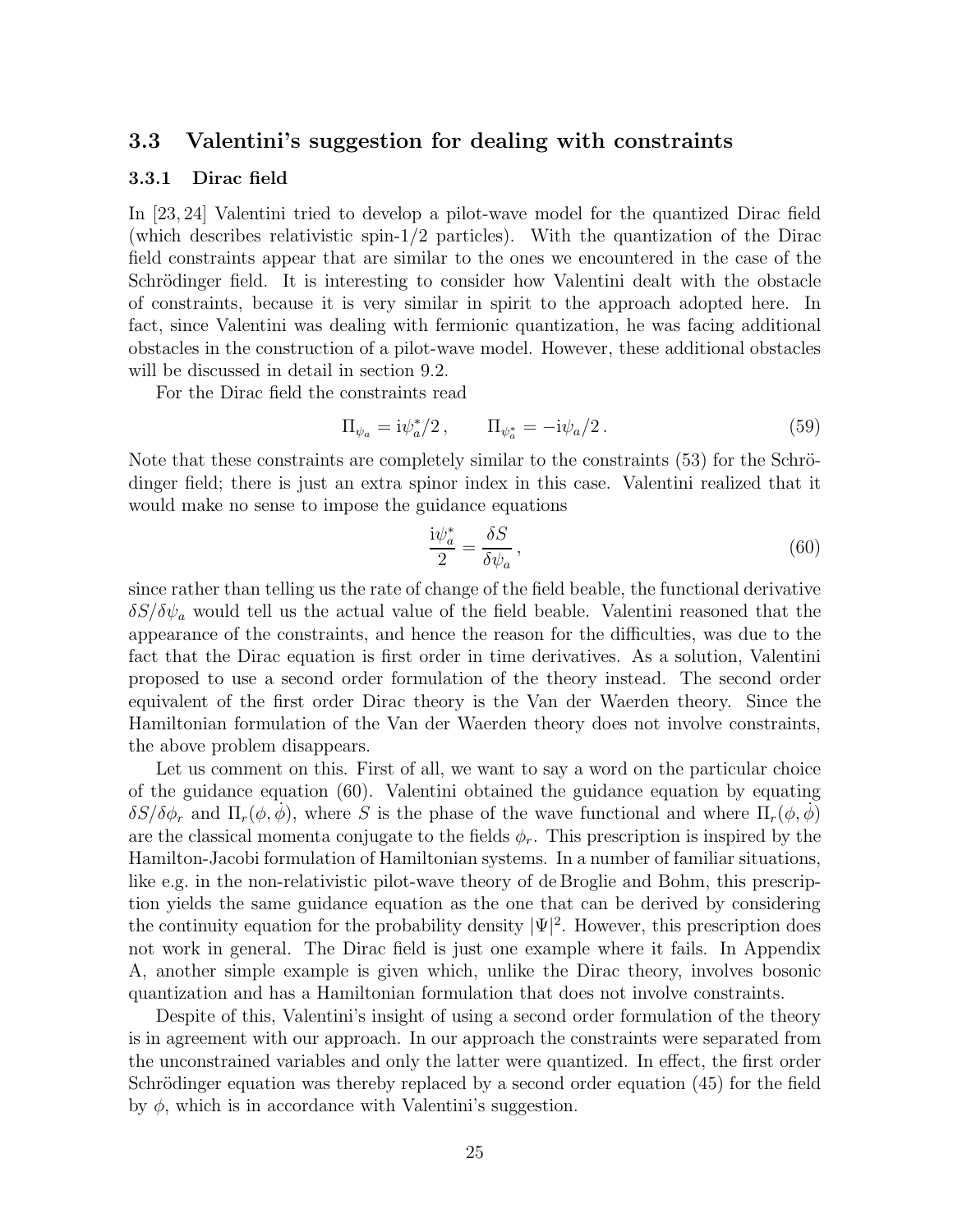#### 3.3.2 String field theory

In [75] Weingard tried to develop a pilot-wave model for the second quantized bosonic string (see also [76] for a summary). In doing so, Weingard also faced the problem of constraints. Weingard adopted the line of reasoning of Valentini and suggested to look for a second order reformulation of the theory. Such a second order reformulation was unknown to Weingard, which forced him to halt the attempt to develop a pilot-wave model. However, the theory of the second quantized bosonic string is formally similar to the quantized Schrödinger field and therefore a pilot-wave model can be developed in a similar way as for the Schrödinger field. Let us sketch how this would go.

First recall the basic ingredients of string theory in the light-cone gauge. A classical string in  $(D-1)$ -dimensional space traces out a two-dimensional surface in Ddimensional space-time, called the world-sheet. The world-sheet can be represented by the coordinate functions  $x^{\mu}(\sigma, \tau)$ . It can also be represented in terms of light-cone coordinates  $x^+, x^-, x^i$ , with  $i = 1, ..., D - 2$ , where  $x^+$  and  $x^-$  are coordinates along the light-cone and  $x^i$  the  $D-2$  remaining spatial coordinates. In the light-cone gauge the parameter  $\tau$  is proportional  $x^+$  and the coordinate function  $x^-$  can be expressed in terms of the  $x^i$  and a constant of the motion  $x_0^-$ . In the resulting Hamiltonian formulation, the parameter  $\tau$  plays the role of time and the dynamical degrees of freedom are the functions  $x^i(\sigma)$ .

In the first quantized theory, the states are functionals  $\psi(x^i(\sigma), \tau)$  [57] and a pilotwave model can be constructed by introducing beables  $x^{i}(\sigma)$  which represent a curve in  $D-2$  dimensions [75]. (Hereby the degree of freedom  $x_0^-$  has been ignored. We leave aside the question whether or not an additional beable should be introduced for  $x_0^-$  or  $x^{-}$ .)

In the second quantized theory, one has operators  $\psi(x^i(\sigma))$  and  $\psi^*(x^i(\sigma))$ , which satisfy the commutation relations

$$
[\widehat{\psi}(x), \widehat{\psi}^*(y)] = \delta(x - y) \tag{61}
$$

and the Hamiltonian is of the form

$$
\widehat{H} = \int \mathcal{D}x \mathcal{D}y \widehat{\psi}^*(x) h(x, y) \widehat{\psi}(y) , \qquad (62)
$$

where  $h(x, y)$  is some kernel [75]. These equations are formally similar to the ones for the quantized Schrödinger field, cf.  $(52)$  and  $(54)$ , and hence a pilot-wave model can be developed in a similar way as for the Schrödinger field. Without going into detail, this would result in a beable  $\phi(x^i, \tau)$  that is being guided by a wave functional  $\Psi(\phi(x^i), \tau)$ . The beable  $\phi(x^i, \tau)$  would then be a real-valued functional, defined on the space of curves  $x^{i}(\sigma)$  in a  $(D-2)$ -dimensional space. Whether such a beable is capable of providing an image of macroscopic objects (so that, in particular, measurement results would be recorded and displayed in the beable) is of course an open question.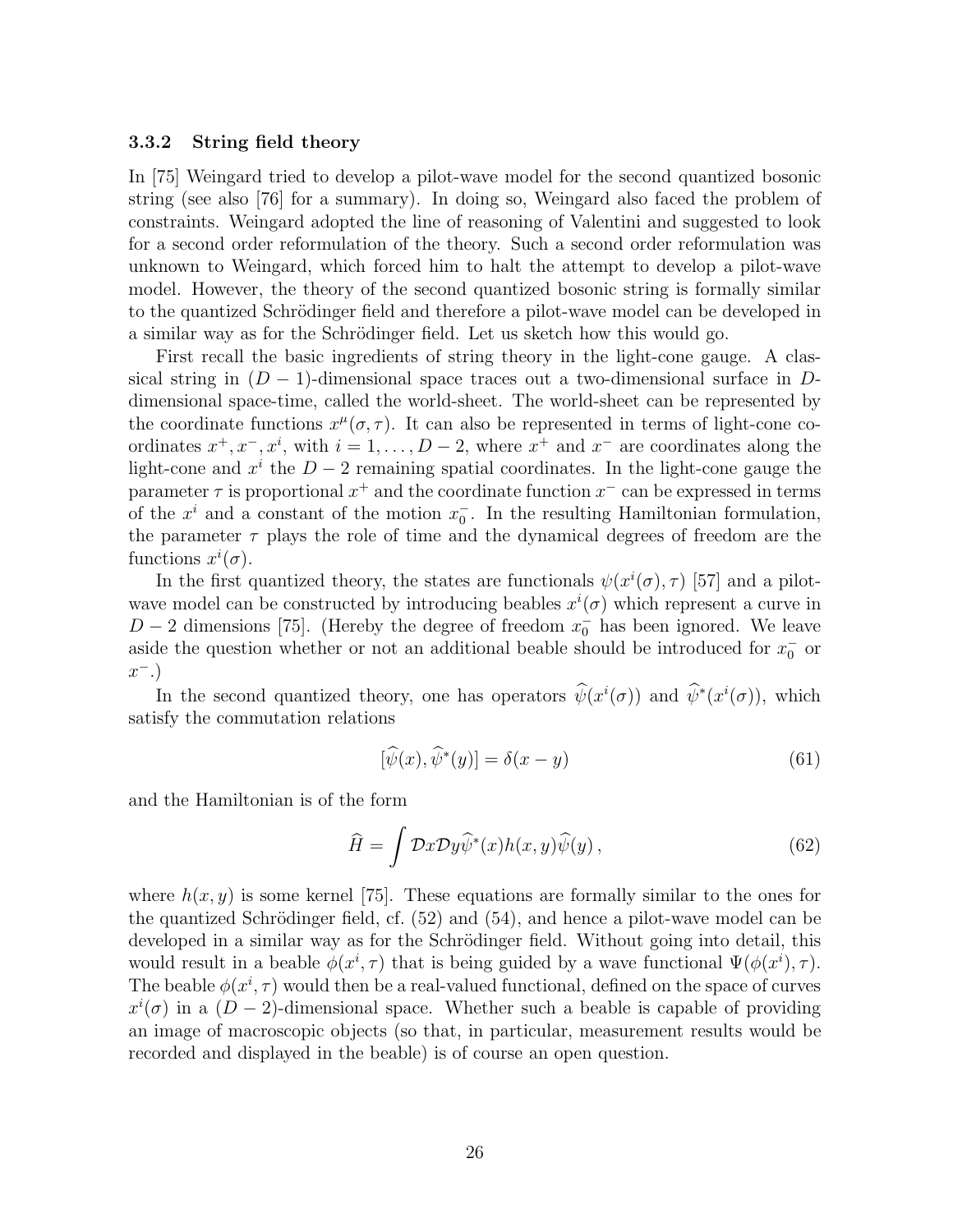#### 3.4 Some elementary states

As explained in section 2.2.3, in order to find out whether a pilot-wave model is capable of reproducing the standard quantum predictions, it is important to consider which fields make up the support of wave functionals representing macroscopic objects. In particular, wave functionals representing macroscopically distinct states should have approximately disjoint supports. However, as mentioned before, the quantized Schrödinger field describes identical bosonic particles and can therefore not really faithfully describe macroscopic objects like pointer needles. Hence we can not really discuss how the pilot-wave model is able to reproduce the quantum predictions. Nevertheless, it is still interesting to look at some familiar states and consider the asociated field distributions. This is because similar results apply to other bosonic field theories discussed in this paper, like for example the electromagnetic field.

We will subsequently consider the vacuum state, coherent states and states which describe a system with a definite number of particles. Since we are merely interested in the associated field distributions we will not give the associated guidance equations. Some discussion of the guidance equations corresponding to these states, in the context of the scalar field and the electromagnetic field, can be found in respectively [15–20] and [10].

#### 3.4.1 Vacuum state

As is well known the operators  $\psi^*(\mathbf{x})$  and  $\psi(\mathbf{x})$  respectively create and annihilate a particle at the position **x**. The operators  $\hat{a}^{\dagger}(\mathbf{k})$  and  $\hat{a}(\mathbf{k})$ , which are introduced through the relations

$$
\widehat{\psi}(\mathbf{x}) = \frac{1}{(2\pi)^{3/2}} \int d^3k e^{i\mathbf{k}\cdot\mathbf{x}} \widehat{a}(\mathbf{k}), \quad \widehat{\psi}^*(\mathbf{x}) = \frac{1}{(2\pi)^{3/2}} \int d^3k e^{-i\mathbf{k}\cdot\mathbf{x}} \widehat{a}^\dagger(\mathbf{k}), \tag{63}
$$

respectively create and annihilate a particle with momentum  $\bf{k}$ . The vacuum, which contains no particles, is represented by the state  $|\Psi_0(t)\rangle$ . It satisfies  $\psi(\mathbf{x})|\Psi_0(t)\rangle = 0$  for all **x** or equivalently  $\hat{a}(\mathbf{k})|\Psi_0(t)\rangle = 0$  for all **k**.

In the functional Schrödinger picture, we find by using  $(56)$  that the vacuum wave functional  $\Psi_0(\phi, t) = \langle \phi | \Psi_0(t) \rangle$  is determined by

$$
\left(\phi(\mathbf{x}) + \frac{\delta}{\delta\phi(\mathbf{x})}\right)\Psi_0(\phi, t) = 0.
$$
\n(64)

The solution reads

$$
\Psi_0(\phi, t) = N \exp\left(-\frac{1}{2} \int d^3x \phi(\mathbf{x})^2 - iE_0 t\right),\tag{65}
$$

where  $N = \prod_{\mathbf{x}} \pi^{-1/4}$  is an infinite normalization constant. It can easily be verified that  $\Psi_0(\phi, t)$  satisfies the functional Schrödinger equation. The ground state is a Gaussian wave functional which is centered around the field configuration  $\phi = 0$ .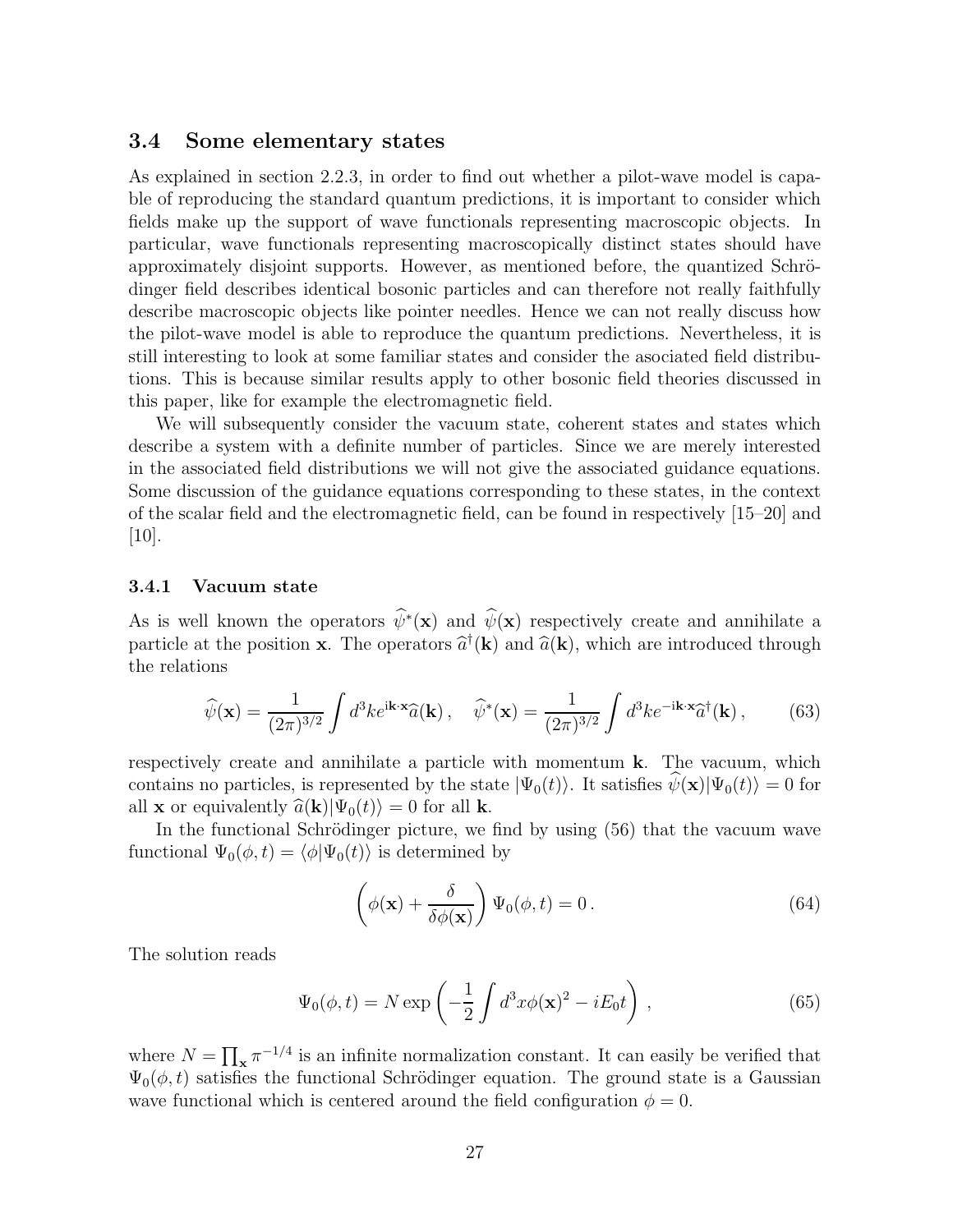#### 3.4.2 Coherent state

Another state of interest is the coherent state  $|\Psi_{\alpha}(t)\rangle$  [77]. The coherent state  $|\Psi_{\alpha}(t)\rangle$ satisfies

$$
\widehat{a}(\mathbf{k})|\Psi_{\alpha}(t)\rangle = \alpha(\mathbf{k})e^{-\mathrm{i}k^{2}t/2m}|\Psi_{\alpha}(t)\rangle.
$$
\n(66)

In case we can take the Fourier transform of  $\alpha(\mathbf{k})$ , we also have

$$
\widehat{\psi}(\mathbf{x})|\Psi_{\alpha}(t)\rangle = \alpha(\mathbf{x},t)|\Psi_{\alpha}(t)\rangle, \qquad (67)
$$

where

$$
\alpha(\mathbf{x},t) = \frac{1}{(2\pi)^{3/2}} \int d^3k e^{i\mathbf{k}\cdot\mathbf{x} - i k^2 t/2m} \alpha(\mathbf{k}).
$$
\n(68)

In the functional Schrödinger picture, the coherent state  $\Psi_{\alpha}(\phi, t) = \langle \phi | \Psi_{\alpha}(t) \rangle$  satisfies

$$
\frac{1}{\sqrt{2}}\left(\phi(\mathbf{x}) + \frac{\delta}{\delta\phi(\mathbf{x})}\right)\Psi_{\alpha}(\phi, t) = \alpha(\mathbf{x}, t)\Psi_{\alpha}(\phi, t).
$$
\n(69)

The solution is given by

$$
\Psi_{\alpha}(\phi, t) = N \exp\left(-\frac{1}{2} \int d^3x \left(\phi(\mathbf{x}) - \sqrt{2}\alpha(\mathbf{x}, t)\right)^2 - iE_0 t\right),\tag{70}
$$

where  $N = (\prod_{x} \pi^{-1/4}) \exp(-\int d^3x \alpha_i^2)$  is a normalization constant and where  $\alpha = \alpha_r +$ i $\alpha_i$  was used, with  $\alpha_r$  and  $\alpha_i$  real.

Writing

$$
\Psi_{\alpha}(\phi, t) = \left(\prod_{\mathbf{x}} \pi^{-1/4}\right) \exp\left(-\frac{1}{2} \int d^3x \left(\phi(\mathbf{x}) - \sqrt{2}\alpha_r(\mathbf{x}, t)\right)^2 + i\sqrt{2} \int d^3x \left(\phi(\mathbf{x}) - \sqrt{2}\alpha_r(\mathbf{x}, t)\right) \alpha_i(\mathbf{x}, t) - iE_0 t\right), \quad (71)
$$

we see that the field density  $|\Psi_{\alpha}(\phi, t)|^2$  is a Gaussian centered around the field  $\sqrt{2}\alpha_r(\mathbf{x}, t)$ . In the case the function  $\alpha$  is zero we have the ground state wave functional.

It is clear that it is sufficient that the real parts of  $\alpha_1$  and  $\alpha_2$  differ significantly in just a region of physical space in order for the wave functionals  $\Psi_{\alpha_1}$  and  $\Psi_{\alpha_2}$  to be non-overlapping. Nevertheless, these wave functionals do not describe macroscopic systems in non-relativistic quantum theory. Of course we are considering a theory which describes only identical bosonic particles, but there is an additional reason. The reason is that we think of a macroscopic system, like a pointer needle, as a system composed out of an approximately definite number of particles. To the contrary, the coherent state is a superposition of states with all possible particle numbers. On the other hand, if we consider electromagnetism, then coherent states for which the mean photon number is sufficiently large will describe familiar macroscopic states of light. Therefore the above discussion becomes important for the pilot-wave theory for the electromagnetic field (see section 4). States for the Schrödinger field describing a definite particle number are discussed in the following section.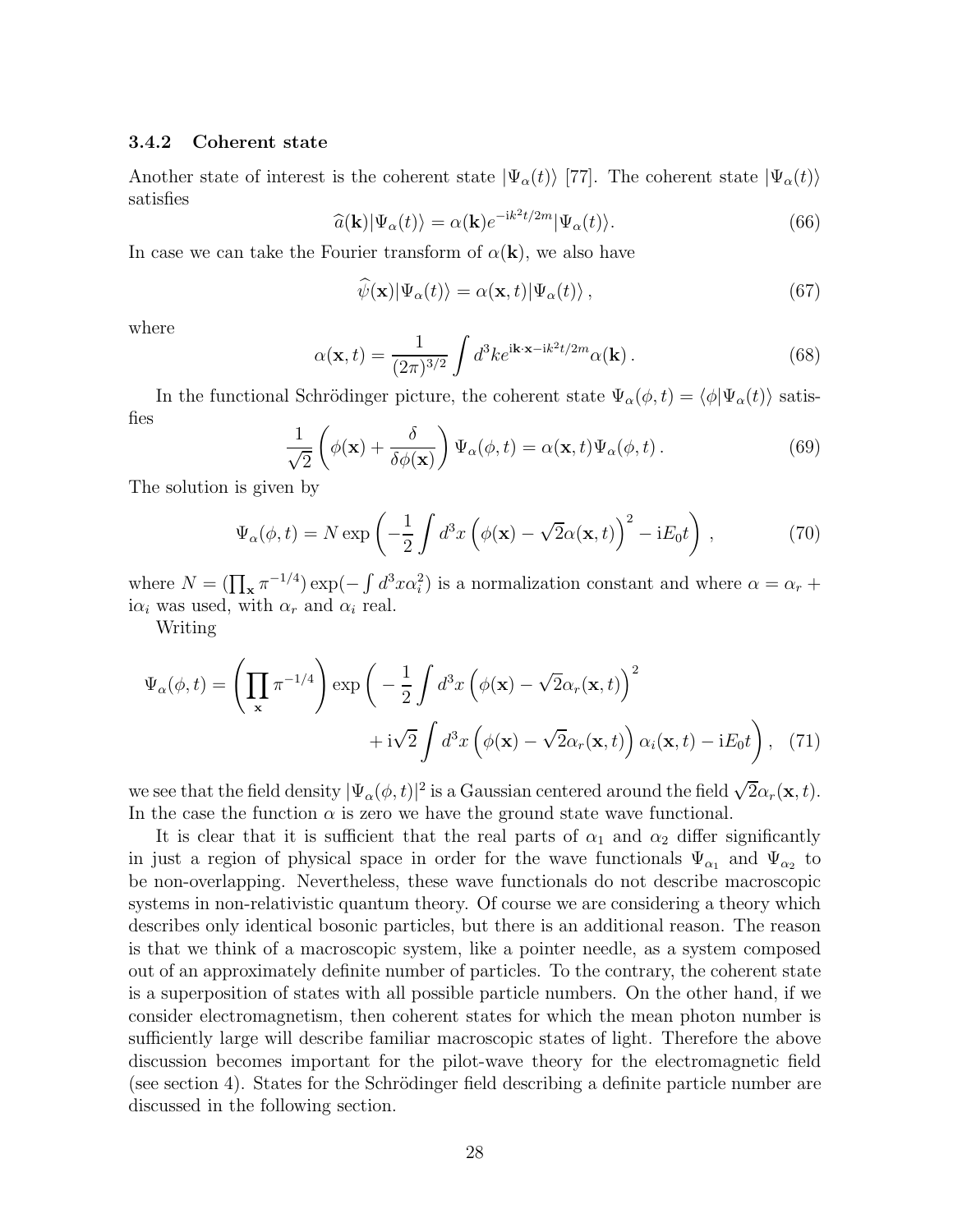#### 3.4.3 State describing a definite number of particles

An arbitrary state describing *n* particles is given by

$$
|\Psi_{\psi}(t)\rangle = \frac{1}{\sqrt{n!}} \int d^3x_1 \dots \int d^3x_n \psi(\mathbf{x}_1, \dots, \mathbf{x}_n, t) \widehat{\psi}^*(\mathbf{x}_1) \dots \widehat{\psi}^*(\mathbf{x}_n) |\Psi_0(t)\rangle, \tag{72}
$$

where the completely symmetric expansion coefficients  $\psi(\mathbf{x}_1, \dots, \mathbf{x}_n, t)$  are given by

$$
\psi(\mathbf{x}_1,\ldots,\mathbf{x}_n,t)=\frac{1}{\sqrt{n!}}\langle\Psi_0(t)|\widehat{\psi}(\mathbf{x}_n)\ldots\widehat{\psi}(\mathbf{x}_1)|\Psi_{\psi}(t)\rangle.
$$
 (73)

The requirement that  $|\Psi_{\psi}(t)\rangle$  satisfies the field theoretical Schrödinger equation implies that  $\psi(\mathbf{x}_1,\ldots,\mathbf{x}_n,t)$  satisfies the non-relativistic Schrödinger equation. Consider the wave function  $\psi(\mathbf{x}_1,\ldots,\mathbf{x}_n,t)$  to be normalized to one, so that the state  $|\Psi_{\psi}(t)\rangle$  is normalized to one.

For a single particle the wave functional reads

$$
\Psi_{\psi}(\phi, t) = \int d^{3}x \psi(\mathbf{x}, t) \frac{1}{\sqrt{2}} \left( \phi(\mathbf{x}) - \frac{\delta}{\delta \phi(\mathbf{x})} \right) \Psi_{0}(\phi, t)
$$

$$
= \sqrt{2} \int d^{3}x \psi(\mathbf{x}, t) \phi(\mathbf{x}) \Psi_{0}(\phi, t).
$$
(74)

The wave functional corresponding to any number of particles can be written in a similar fashion.

In the pilot-wave theory of de Broglie and Bohm for non-relativistic quantum theory, two states representing a single particle localized at different regions in physical space are non-overlapping. With the field ontology this does not seem true anymore. There is a strong indication that wave functionals describing a single particle will in general have significant overlap, regardless of whether these states describe localized particles.<sup>8</sup> To see this consider the following.

The field density corresponding to a one-particle state  $\Psi_{\psi}$  is given by

$$
|\Psi_{\psi}(\phi)|^2 = 2|\alpha|^2 |\Psi_0(\phi)|^2 , \qquad (75)
$$

where

$$
\alpha = \int d^3x \psi(\mathbf{x}) \phi(\mathbf{x}). \tag{76}
$$

The density reaches a maximum for fields that satisfy  $\delta |\Psi_{\psi}|^2 / \delta \phi = 0$ . This implies that either<sup>9</sup>

$$
\alpha = 0 \tag{77}
$$

or

$$
\phi(\mathbf{x}) = \frac{1}{2} \left( \frac{\psi(\mathbf{x})}{\alpha} + \frac{\psi^*(\mathbf{x})}{\alpha^*} \right).
$$
\n(78)

<sup>8</sup>Valentini, private communication.

<sup>&</sup>lt;sup>9</sup>A similar calculation was done in [23] for the scalar field.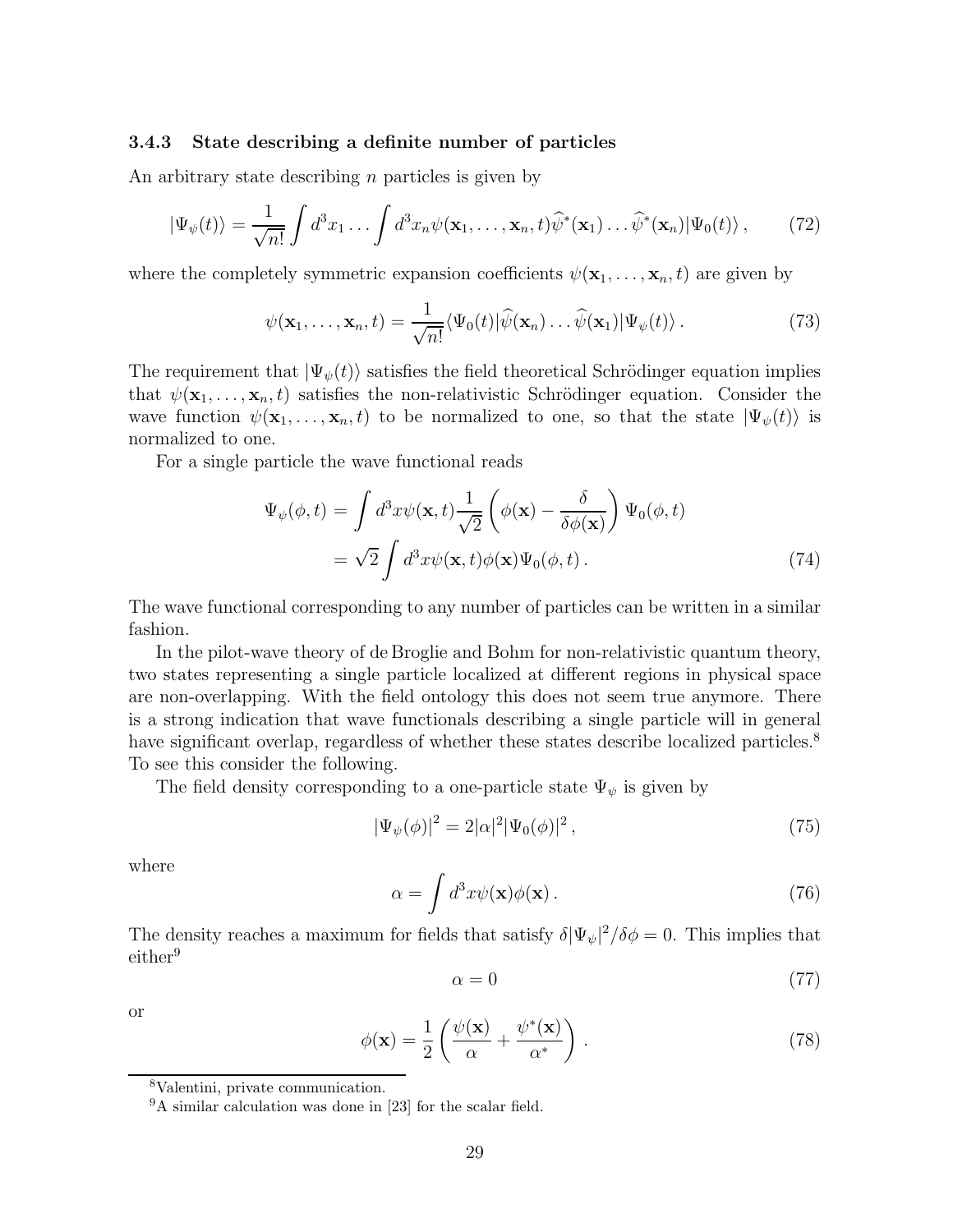For a field  $\phi$  for which  $\alpha = 0$ , the density  $|\Psi_{\psi}(\phi)|^2$  is zero and hence for such a field a minimum is reached. Maxima are reached for fields which satisfy (78), i.e. for fields which are a linear combination of  $\psi$  and  $\psi^*$ .

Consider now the superposition  $\Psi_{N(\psi_1+\psi_2)} = N(\Psi_{\psi_1} + \Psi_{\psi_2})$ , of two one-particle states  $\Psi_{\psi_1}$  and  $\Psi_{\psi_2}$ , with N a normalization factor. This state has maxima for fields that are linear combination of  $\psi_1 + \psi_2$  and  $\psi_1^* + \psi_2^*$ . On the other hand, if we assume that  $\Psi_{\psi_1}$  and  $\Psi_{\psi_2}$  have negligible overlap, then

$$
|\Psi_{N(\psi_1+\psi_2)}|^2 \approx N^2 \left( |\Psi_{\psi_1}|^2 + |\Psi_{\psi_2}|^2 \right) \,. \tag{79}
$$

The right hand side reaches maxima for fields which are a linear combination of  $\psi_1$  and  $\psi_1^*$  and for fields which are a linear combination of  $\psi_2$  and  $\psi_2^*$ . These do not correspond to the maxima obtained for  $|\Psi_{N(\psi_1+\psi_2)}|^2$ . Because of (79), this suggests that in general the states  $\Psi_{\psi_1}$  and  $\Psi_{\psi_2}$  will have significant overlap.

For clarity, in the special case the wave functionals  $\Psi_{\psi_1}$  and  $\Psi_{\psi_2}$  represent a particle localized in different regions in physical space,  $\psi_1$  and  $\psi_2$  will have negligible overlap in physical space. However, as the above analysis shows, this does not imply that the wave functionals  $\Psi_{\psi_1}$  and  $\Psi_{\psi_2}$  have negligible overlap in field space.

We think of a macroscopic system, like a measurement needle, not only as an approximately localized system, but also as a system composed of a large, but approximately fixed number of particles. Therefore it would actually be more interesting to consider wave functionals for such systems and see in which cases they might be non-overlapping. Recently some numerical simulations have been performed by Schmelzer which indicate a decrease in overlap that goes exponentially with the number of particles [78].

### 4 Free electromagnetic field

We now turn to the free electromagnetic field. In this and the following sections, the components of four-vectors are labeled by Greek indices, e.g.  $\mu$  and  $\nu$ , and the components of spatial three-vectors are labeled by Latin indices, e.g.  $i$  and  $j$ . For these indices we use Einstein's summation convention.

We consider two pilot-wave approaches to the electromagnetic field. One is by Bohm and takes a tranverse potential as beable. The other one is by Valentini and takes an equivalence class of potentials as beable. While these ontologies are different, these models appear to be empirically equivalent, not only at the level of quantum equilibrium, but also for non-equilibrium distributions.

### 4.1 Hamiltonian formulation

The Lagrangian and the Euler-Lagrange equations of motion for the free classical electromagnetic field, described by the vector potential  $A^{\mu} = (A_0, A_i)$ , are respectively given by

$$
L = -\frac{1}{4} \int d^3x F^{\mu\nu} F_{\mu\nu} \,, \quad F^{\mu\nu} = \partial^{\mu} A^{\nu} - \partial^{\nu} A^{\mu} \,, \tag{80}
$$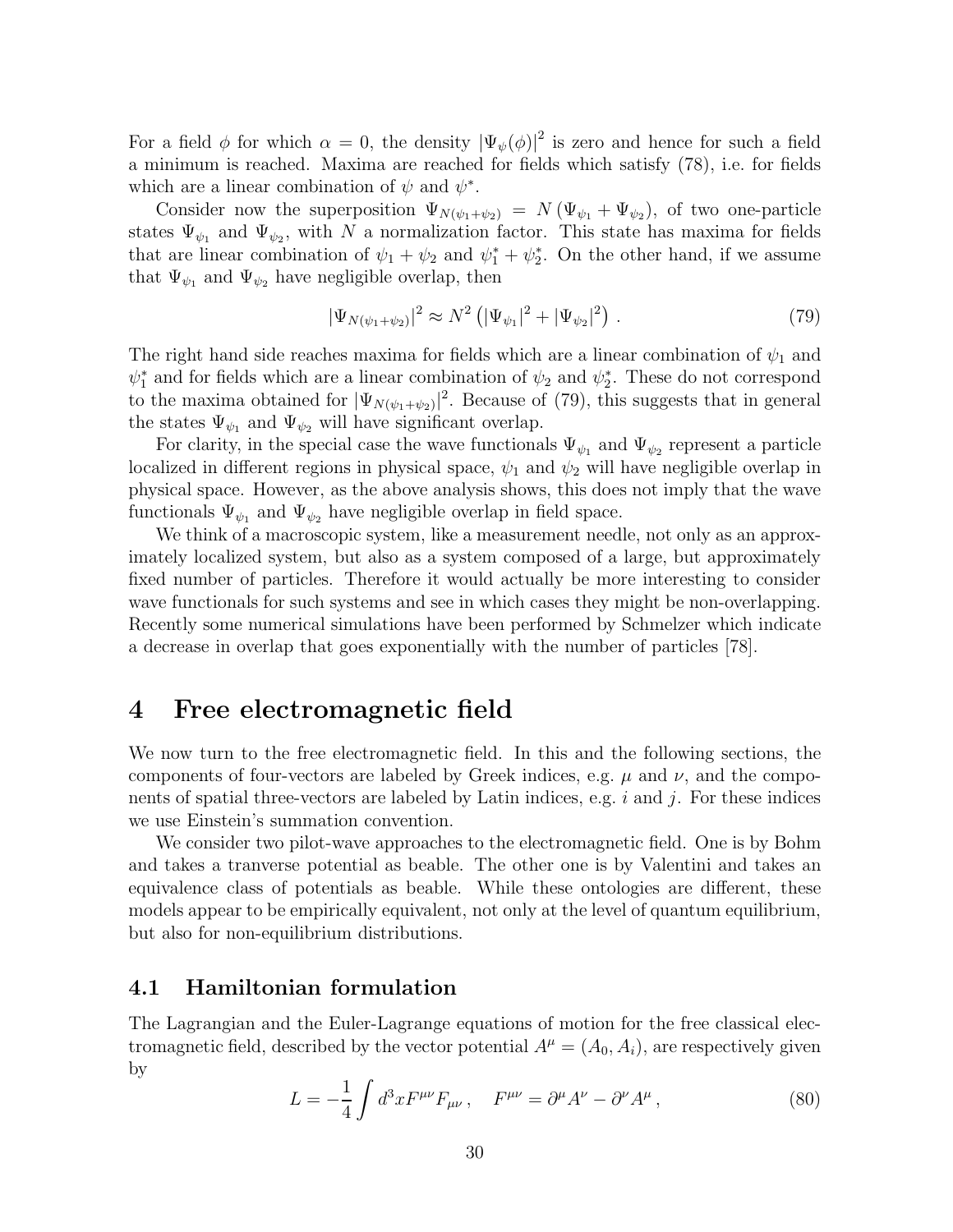$$
\partial_{\mu}F^{\mu\nu} = 0. \tag{81}
$$

The theory has a local symmetry

$$
A^{\mu} \to A^{\mu} - \partial^{\mu} \theta. \tag{82}
$$

The arbitrariness of  $\theta$  as a function of space-time signals gauge freedom.<sup>10</sup> This gives rise to first class constraints in the Hamiltonian picture.

Indeed, in the Hamiltonian picture we have [41–44]:

$$
\Pi_{A_0} = \frac{\delta L}{\delta \dot{A}_0} = 0 \,, \quad \Pi_{A_i} = \frac{\delta L}{\delta \dot{A}_i} = \dot{A}_i + \partial_i A_0 \,, \tag{83}
$$

$$
H = \int d^3x \left( \frac{1}{2} \Pi_{A_i} \Pi_{A_i} + \frac{1}{4} F_{ij} F_{ij} + A_0 \partial_i \Pi_{A_i} \right) , \quad F_{ij} = \partial_i A_j - \partial_j A_i , \tag{84}
$$

$$
\chi_1 = \Pi_{A_0}, \quad \chi_2 = \partial_i \Pi_{A_i}, \tag{85}
$$

where the constraints  $\chi_1$  and  $\chi_2$  are first class. Since  $\Pi_{A_i} = \dot{A}_i + \partial_i A_0 = -E_i$ , with  $E_i$ the electric field, the second constraint can be written as  $\partial_i E_i = 0$ , which is just one of the free Maxwell equations, namely the Gauss law.

### 4.2 Bohm's approach: transverse potential as beable

In presenting his pilot-wave model for the electromagnetic field, Bohm started with imposing the Coulomb gauge  $\partial_i A_i = 0$  [3]. (From the classical equations of motion it then follows that  $\nabla^2 \tilde{A}_0 = 0$ , so that, assuming that  $A_0$  vanishes sufficiently fast at spatial infinity,  $A_0 = 0$ .) Bohm then expressed the transverse parts of the fields in terms of Fourier modes, which form unconstrained canonical pairs. The pilot-wave model was then introduced for the quantum field theory that results from quantizing those Fourier modes. Belinfante [80, pp. 198-209] and Kaloyerou [9–11], who discuss Bohm's model in detail, adopted a similar approach.

The quantum field theory for the transverse modes of the field can actually be obtained more directly by identifying unconstrained canonical pairs as gauge independent degrees of freedom and by quantizing these (as discussed in section  $2.1.1$ ).<sup>11</sup> We follow this approach to present Bohm's model because it immediately makes clear that the model is gauge independent, not only at the statistical level in quantum equilibrium, but also at the fundamental level. This also immediately answers the questions raised by Kaloyerou [10, 11] concerning the gauge invariance of the pilot-wave model.

<sup>&</sup>lt;sup>10</sup>It is straightforward to show that the transformations  $(82)$  are all gauge transformations in the sense defined in section 2.1.1. More details can be found in [79].

 $11$ In view of the last paragraph of section 2.1.1, it is not surprising that the same theory can be obtained without gauge fixing.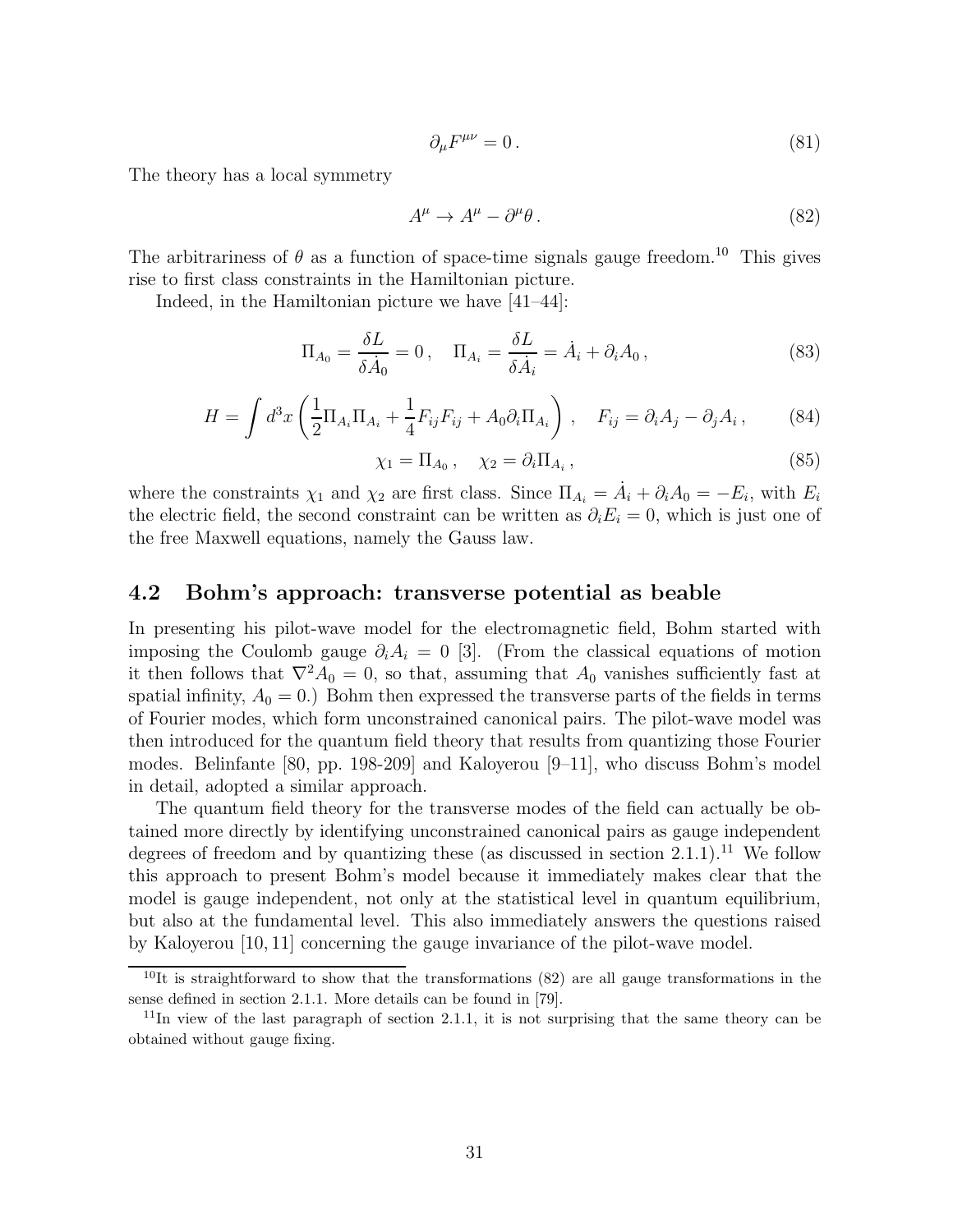#### 4.2.1 Quantization of gauge independent degrees of freedom

In order to quantize only the gauge independent degrees of freedom, the first step is to perform a canonical transformation so that in terms of the new canonical variables, the constraints are given by some of the momenta. Since the momentum  $\Pi_{A_0}$  is constrained to be zero,  $A_0$  can immediately be identified as a gauge variable. In order to identify the remaining gauge variable, we write  $A_i = A_i^T + A_i^L$ , where  $A_i^T$  and  $A_i^L$  are respectively the transverse and longitudinal part of  $A_i$ , defined by

$$
A_i^T = \left(\delta_{ij} - \frac{\partial_i \partial_j}{\nabla^2}\right) A_j, \quad A_i^L = \frac{\partial_i \partial_j}{\nabla^2} A_j,
$$
\n(86)

and where the integral operator  $\nabla^{-2}$  is given by

$$
\frac{1}{\nabla^2} f(\mathbf{x}) = -\int d^3 y \frac{f(\mathbf{y})}{4\pi |\mathbf{x} - \mathbf{y}|}.
$$
 (87)

The fields  $A_i^T$  and  $\Pi_{A_i}^T$  have vanishing Poisson brackets with the constraints and hence they are gauge independent degrees of freedom (as is well known [41–44, 81]). The field  $A_i^L$  does not have vanishing Poisson brackets with the constraint  $\chi_2$  and is the remaining gauge degree of freedom.

In order to write the constraint  $\chi_2 = \partial_i \Pi_{A_i}$  and the gauge degree of freedom  $A_i^L$  in terms of a canonical pair, the following canonical transformation of the variables  $A_i$  and  $\Pi_{A_i}$  is performed:

$$
A_i(\mathbf{x}) = \frac{1}{(2\pi)^{3/2}} \sum_{l=1}^3 \int d^3k e^{i\mathbf{k}\cdot\mathbf{x}} \varepsilon_i^l(\mathbf{k}) q_l(\mathbf{k}),
$$
  

$$
\Pi_{A_i}(\mathbf{x}) = \frac{1}{(2\pi)^{3/2}} \sum_{l=1}^3 \int d^3k e^{-i\mathbf{k}\cdot\mathbf{x}} \varepsilon_i^l(\mathbf{k}) \Pi_{q_l}(\mathbf{k}),
$$
 (88)

where the new (complex) variables  $q_l(\mathbf{k})$  and  $\Pi_{q_l}(\mathbf{k})$  form canonical pairs. We also introduced the (real) orthonormal polarization vectors  $\varepsilon_i^l(\mathbf{k})$ ,  $l = 1, 2, 3$ , which we choose to obey  $\varepsilon_i^3(\mathbf{k}) = k_i/k$  and  $\varepsilon^l(\mathbf{k}) = \varepsilon^l(-\mathbf{k})$  for  $l = 1, 2$ . From the last relation and the fact that  $A_i$  and  $\Pi_{A_i}$  are real, it follows that  $q_l(\mathbf{k}) = q_l^*(-\mathbf{k})$  and  $\Pi_{q_l}(\mathbf{k}) = \Pi_{q_l^*}(-\mathbf{k}) = \Pi_{q_l^*}^*(-\mathbf{k})$ for  $l = 1, 2$ , with similar relations for  $q_3$  and  $\Pi_{q_3}$ .

From the relations

$$
A_i^T = \frac{1}{(2\pi)^{3/2}} \sum_{l=1}^2 \int d^3k e^{i\mathbf{k}\cdot\mathbf{x}} \varepsilon_i^l(\mathbf{k}) q_l(\mathbf{k}), \qquad A_i^L = \frac{1}{(2\pi)^{3/2}} \int d^3k e^{i\mathbf{k}\cdot\mathbf{x}} \varepsilon_i^3(\mathbf{k}) q_3(\mathbf{k}),
$$
  

$$
\Pi_{A_i}^T = \frac{1}{(2\pi)^{3/2}} \sum_{l=1}^2 \int d^3k e^{-i\mathbf{k}\cdot\mathbf{x}} \varepsilon_i^l(\mathbf{k}) \Pi_{q_l}(\mathbf{k}), \quad \Pi_{A_i}^L = \frac{1}{(2\pi)^{3/2}} \int d^3k e^{-i\mathbf{k}\cdot\mathbf{x}} \varepsilon_i^3(\mathbf{k}) \Pi_{q_3}(\mathbf{k}),
$$
(89)

we see that the transverse parts of the fields are described by the variables  $q_1, q_2, \Pi_{q_1}, \Pi_{q_2}$ . The longitudinal parts of the fields are given by  $q_3$  and  $\Pi_{q_3}$ . Because the constraint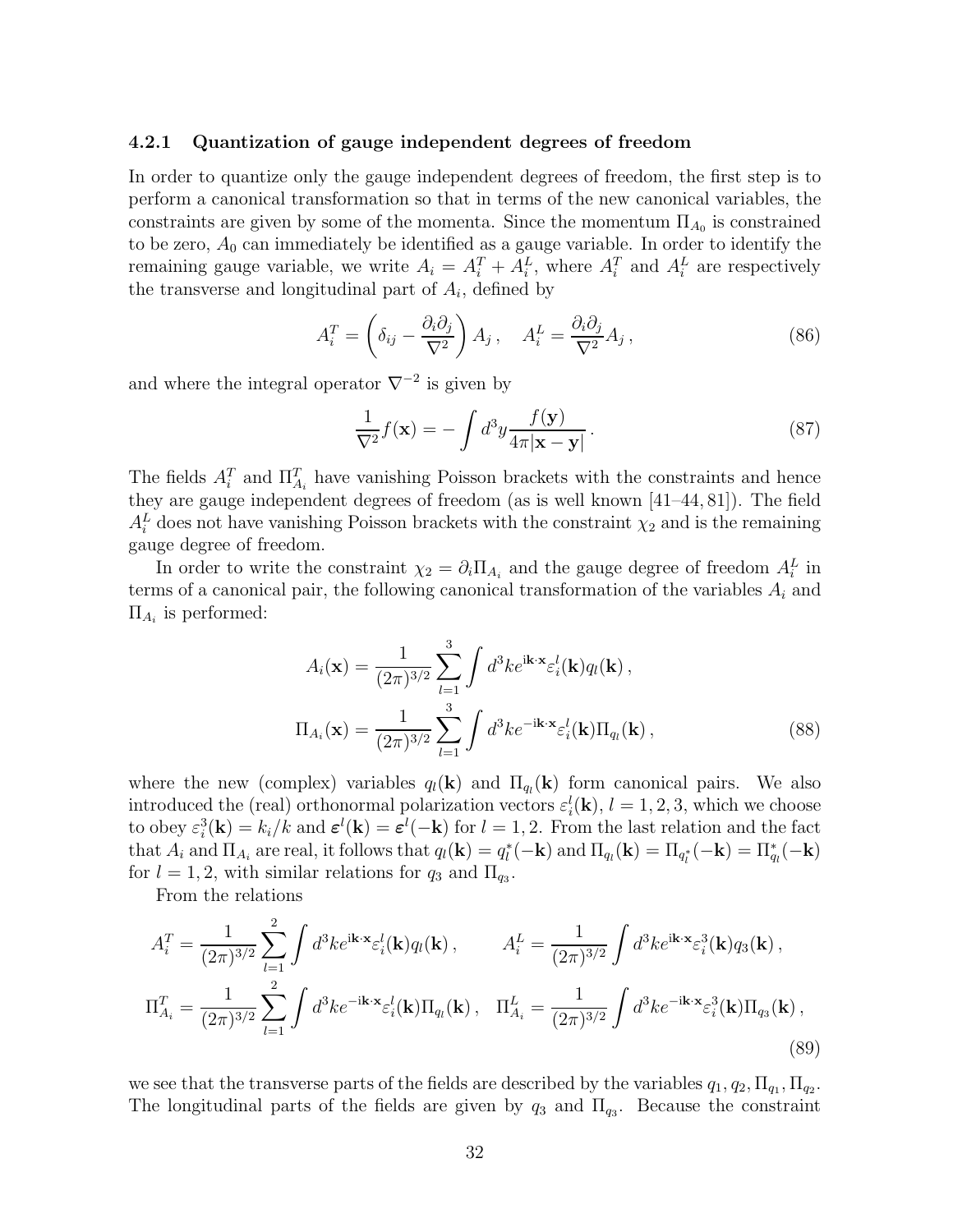$\partial_i \Pi_{A_i} = 0$  implies  $\Pi_{A_i}^L = 0$ , it reduces to  $\Pi_{q_3} = 0$  in terms of the new variables, so that  $q_3$  is the remaining gauge variable.

The Hamiltonian for the gauge independent variables  $q_1, q_2, \Pi_{q_1}$  and  $\Pi_{q_2}$  is given by

$$
H = \frac{1}{2} \sum_{l=1}^{2} \int d^{3}k \left( \Pi_{q_{l}^{*}} \Pi_{q_{l}} + k^{2} q_{l}^{*} q_{l} \right) . \tag{90}
$$

As is well known, this resulting theory is readily obtained by imposing the Coulomb gauge and by expressing the transverse fields in terms of Fourier modes.

After quantization, we obtain the functional Schrödinger equation

$$
i\frac{\partial\Psi(q_1, q_2, t)}{\partial t} = \frac{1}{2} \sum_{l=1}^{2} \int d^3k \left( -\frac{\delta^2}{\delta q_l^*(\mathbf{k}) \delta q_l(\mathbf{k})} + k^2 q_l^*(\mathbf{k}) q_l(\mathbf{k}) \right) \Psi(q_1, q_2, t)
$$
(91)

for the wavefunctional  $\Psi(q_1, q_2, t)$ .

#### 4.2.2 Pilot-wave model

Beables can now be introduced in the way outlined in section 2.2.1. They form a pair of fields  $(q_1, q_2)$  that evolve according to the guidance equations

$$
\dot{q}_l(\mathbf{k}) = \frac{\delta S}{\delta q_l^*(\mathbf{k})}, \qquad l = 1, 2.
$$
\n(92)

The quantum equilibrium density for the field beables is given by  $|\Psi(q_1, q_2, t)|^2$ .

The associated ontology in space is given by a transverse vector field  $A_i^T(\mathbf{x})$  that is obtained from the fields  $(q_1(\mathbf{k}), q_2(\mathbf{k}))$  using the relations (89). The dynamics can be expressed directly in terms of the transverse field  $A_i^T(\mathbf{x})$  as follows. The functional derivative

$$
\frac{\delta}{\delta A_i(\mathbf{x})} = \frac{1}{(2\pi)^{3/2}} \sum_{l=1}^3 \int d^3k e^{-i\mathbf{k}\cdot\mathbf{x}} \varepsilon_i^l(\mathbf{k}) \frac{\delta}{\delta q_l(\mathbf{k})}
$$
(93)

can be decomposed into a transverse and a longitudinal part

$$
\frac{\delta}{\delta A_i^T(\mathbf{x})} = \left(\delta_{ij} - \frac{\partial_i \partial_j}{\nabla^2}\right) \frac{\delta}{\delta A_j(\mathbf{x})} = \frac{1}{(2\pi)^{3/2}} \sum_{l=1}^2 \int d^3k e^{-i\mathbf{k}\cdot\mathbf{x}} \varepsilon_i^l(\mathbf{k}) \frac{\delta}{\delta q_l(\mathbf{k})},
$$
\n
$$
\frac{\delta}{\delta A_i^L(\mathbf{x})} = \frac{\partial_i \partial_j}{\nabla^2} \frac{\delta}{\delta A_j(\mathbf{x})} = \frac{1}{(2\pi)^{3/2}} \int d^3k e^{-i\mathbf{k}\cdot\mathbf{x}} \varepsilon_i^3(\mathbf{k}) \frac{\delta}{\delta q_3(\mathbf{k})}.
$$
\n(94)

By inverting the first relation the functional derivatives  $\delta/\delta q_l(\mathbf{k}), l = 1, 2$ , can be written in terms of  $\delta/\delta A_i^T(\mathbf{x})$ . Expressing also the fields  $q_l(\mathbf{k}), l = 1, 2$ , in terms of the transverse vector field  $A_i^T(\mathbf{x})$ , by inverting the relations (89), the functional Schrödinger equation (91) can be rewritten as an equation for the wave functional  $\Psi(A_i^T, t)$ 

$$
i\frac{\partial \Psi}{\partial t} = \frac{1}{2} \int d^3x \left( -\frac{\delta^2}{\delta A_i^T \delta A_i^T} - A_i^T \nabla^2 A_i^T \right) \Psi.
$$
 (95)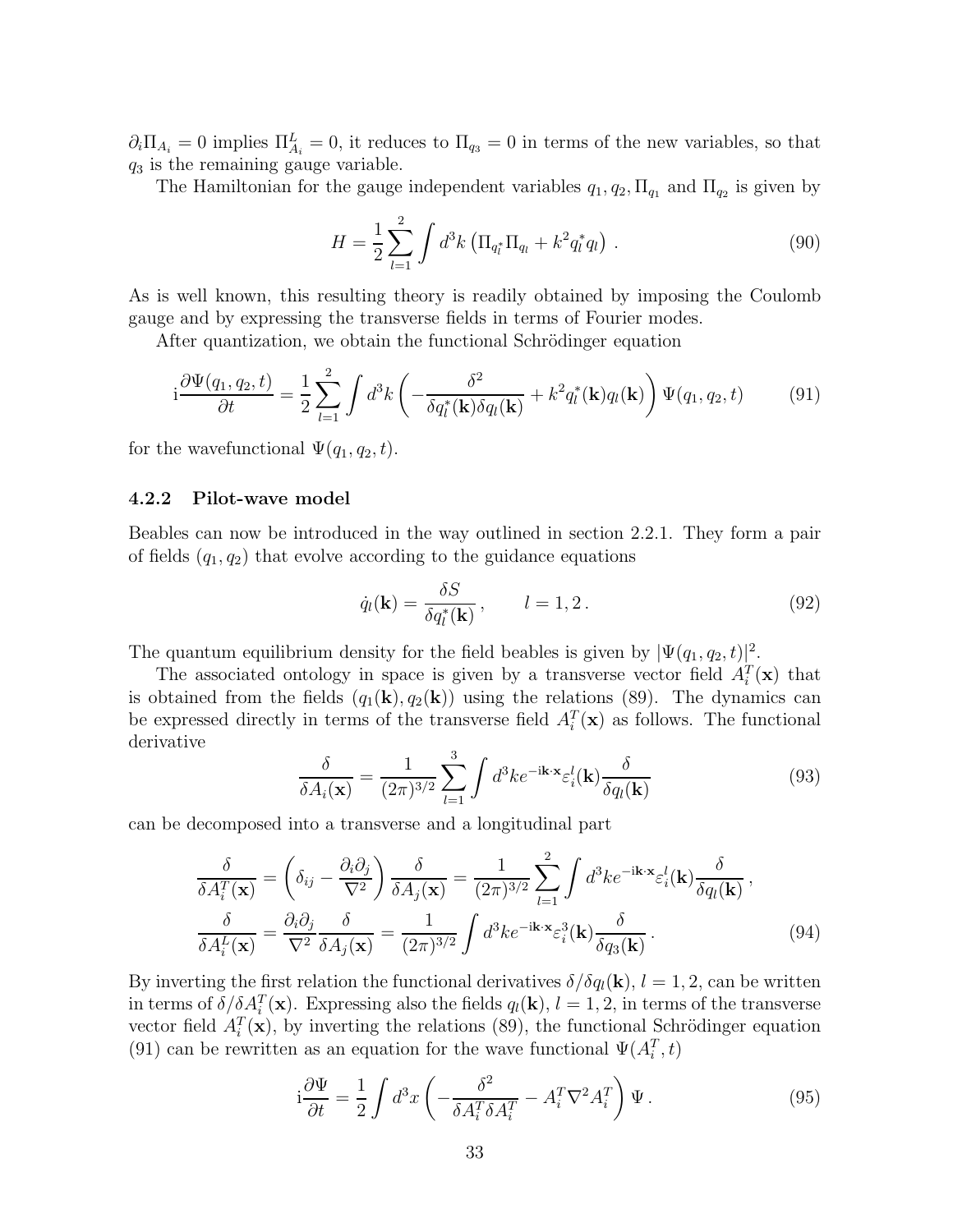The guidance equation (92) then reads

$$
\dot{A}_i^T(\mathbf{x}) = \frac{\delta S}{\delta A_i^T(\mathbf{x})}
$$
\n(96)

and the quantum equilibrium distribution  $|\Psi(A_i^T, t)|^2 \mathcal{D}A^T$  (where  $\mathcal{D}A^T \sim \mathcal{D}q_1 \mathcal{D}q_2$ ).

The ontology in Bohm's pilot-wave model is given by the field  $A_i^T$ . Just as in the case of the Schrödinger field, cf. section 3.2.2, and as noted by Baumann [74], alternative choices are possible. One could for example consider an ontology that is closer to that of classical electromagnetism in terms of the electric and magnetic field. For example one could use Holland's local expectation values to introduce a beable  $B_i = \epsilon_{ijk}\partial_j A_k^T$  for the magnetic field operator  $\hat{B}_i$  and a beable  $E_i = -\delta S/\delta A_i^T$  for the electric field operator  $E_i$ .

#### 4.2.3 Macroscopic states

Wave functionals representing macroscopically distinct states of the electromagnetic field describe distinct classical electric and magnetic fields. This implies in particular that the wave functionals give approximately disjoint magnetic field distributions. Since different magnetic fields  $B_i$  correspond to different fields  $A_i^T$ , we have that these wave functionals also give approximately disjoint distributions for the fields  $A_i^T$ .

This feature is important since it implies that, in the context of a more complete theory which also includes a description of matter, like for example quantum electrodynamics, measurement results can get recorded and displayed in the field beable  $A_i^T$ . This observation was used in [26, 27] to argue that it is actually sufficient to have only beables for the electromagnetic field in order to have a pilot-wave model that reproduces the predictions of, say, quantum electrodynamics. We discuss this approach further in section 10.

In section 3.4, we considered some particular wave functionals for the Schrödinger field and the corresponding field distributions. The results of that discussion also apply to the case of the electromagnetic field. Wave functionals corresponding to a single photon will in general have significant overlap. On the other hand, coherent states that are "sufficiently distinct" are non-overlapping. With "sufficiently distinct" we mean for example that the states correspond to a different average photon number or that they correspond to photons with different momenta. For wave functionals corresponding to a definite but high number of photons it is unclear whether they can be non-overlapping. Note that a macroscopic state for the electromagnetic field is not a state with a definite number of particles (whereas we consider macroscopic states for ordinary matter to be states with an approximately definite number of particles), since for these states the expectation values of electric and magnetic field operators are zero. Instead a macroscopic state contains, just as coherent states (apart from the ground state), an indefinite number of particles.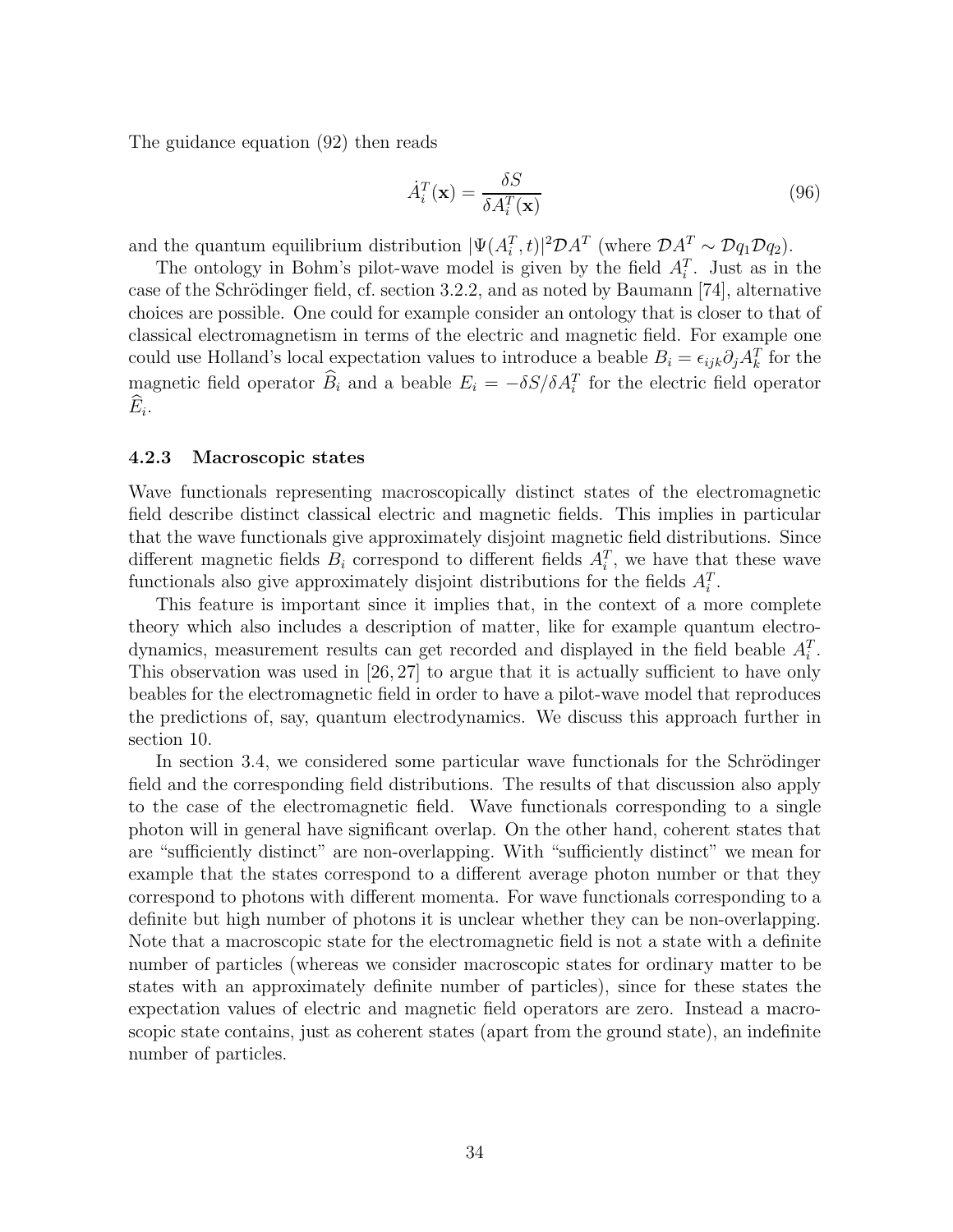## 4.3 Valentini's approach: equivalence class of potentials as beable

Valentini has a different approach to gauge theories [23–25]. But while the ontology is different than that in Bohm's theory, the theories appear to be empirically equivalent, even in non-equilibrium.

Valentini's pilot-wave model is best understood in the context of the quantization procedure in which constraints are imposed as conditions on states. Therefore we start with recalling this quantization procedure for the electromagnetic field.

#### 4.3.1 Quantization by imposing the constraints as conditions on states

Instead of quantizing only gauge independent degrees of freedom, the electromagnetic field can also be quantized as follows (cf. section 2.1.1). All canonical variables are quantized as if there were no constraints, i.e.

$$
[\widehat{A}_0(\mathbf{x}), \widehat{\Pi}_{A_0}(\mathbf{y})] = i\delta(\mathbf{x} - \mathbf{y}), \quad [\widehat{A}_i(\mathbf{x}), \widehat{\Pi}_{A_j}(\mathbf{y})] = i\delta_{ij}\delta(\mathbf{x} - \mathbf{y}), \quad (97)
$$

where the other fundamental commutation relations are zero, and the constraints are imposed as conditions on states, i.e.

$$
\widehat{\chi}_1|\Psi\rangle = \widehat{\Pi}_{A_0}|\Psi\rangle = 0, \quad \widehat{\chi}_2|\Psi\rangle = \partial_i \widehat{\Pi}_{A_i}|\Psi\rangle = 0. \tag{98}
$$

Because the operators satisfy the standard commutation relations, the functional Schrödinger representation can be used:

$$
\widehat{A}_0(\mathbf{x}) \to A_0(\mathbf{x}), \quad \widehat{\Pi}_{A_0}(\mathbf{x}) \to -i\frac{\delta}{\delta A_0(\mathbf{x})},
$$

$$
\widehat{A}_i(\mathbf{x}) \to A_i(\mathbf{x}), \quad \widehat{\Pi}_{A_i}(\mathbf{x}) \to -i\frac{\delta}{\delta A_i(\mathbf{x})}.
$$
(99)

The corresponding functional Schrödinger equation for the wavefunctional  $\Psi(A_0, A_i, t) =$  $\langle A_0, A_i | \Psi(t) \rangle$  reads

$$
i\frac{\partial\Psi}{\partial t} = \int d^3x \left( -\frac{1}{2} \frac{\delta^2}{\delta A_i \delta A_i} + \frac{1}{4} F_{ij} F_{ij} \right) \Psi \tag{100}
$$

and physical states further have to satisfy the constraints (98), i.e.

$$
\frac{\delta\Psi}{\delta A_0} = 0\,,\tag{101}
$$

$$
\partial_i \frac{\delta \Psi}{\delta A_i} = 0 \,. \tag{102}
$$

The quantum field theory so obtained is equivalent to the quantum field theory that was obtained by quantizing only the gauge independent degrees of freedom. This can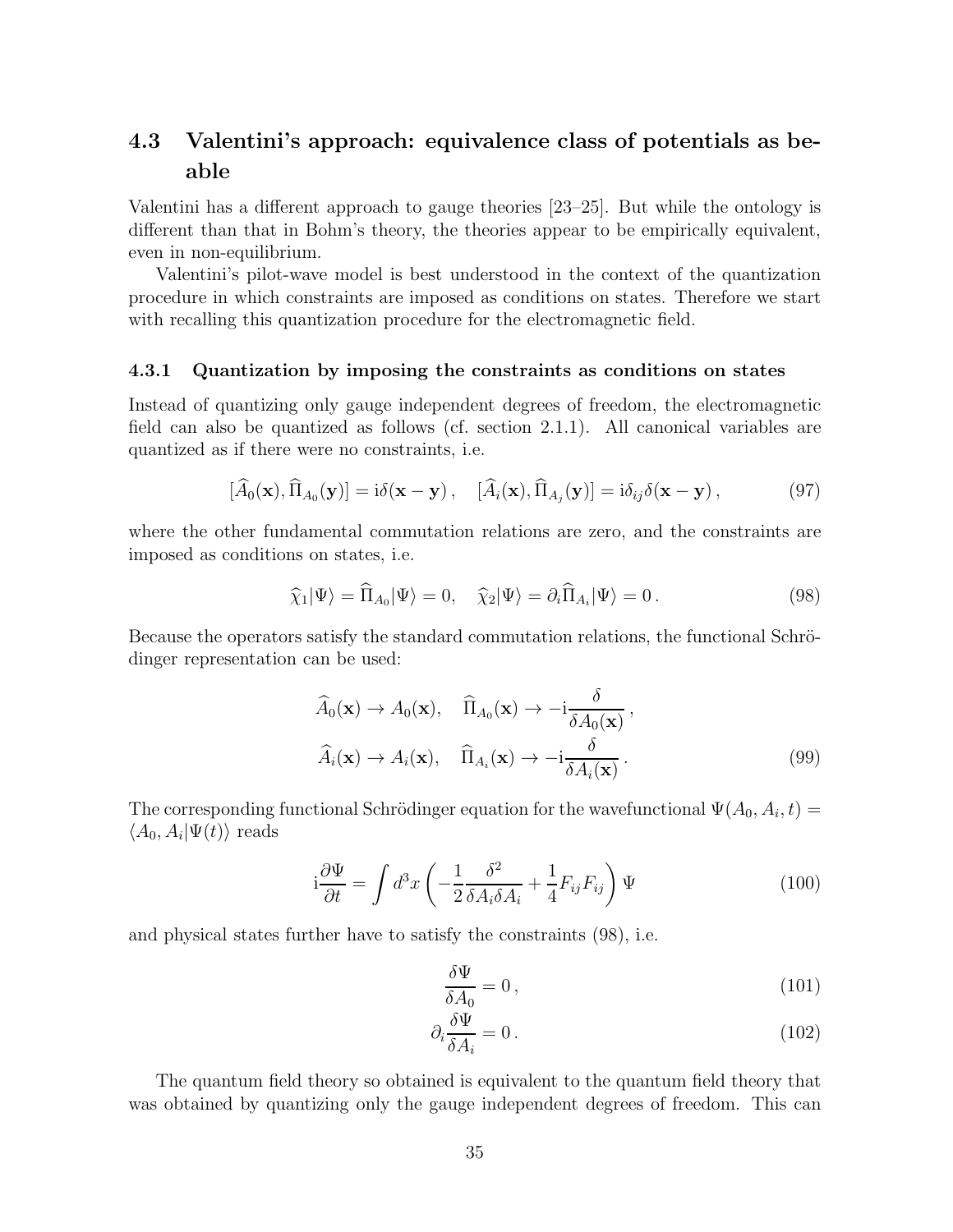be seen as follows. The first constraint  $(101)$  simply states that  $\Psi$  does not depend on  $A_0$ . The second constraint (102) further implies that

$$
\frac{\delta\Psi}{\delta A_i^L} = \frac{\partial_i \partial_j}{\nabla^2} \frac{\delta\Psi}{\delta A_j} = 0, \qquad (103)
$$

i.e. physical states should also not depend on the longitudinal part of the vector potential. Hence physical states are of the form  $\Psi(A_i^T, t)$ . For these states the functional Schrödinger equation (100) reduces to

$$
i\frac{\partial \Psi}{\partial t} = \frac{1}{2} \int d^3x \left( -\frac{\delta^2}{\delta A_i^T A_i^T} - A_i^T \nabla^2 A_i^T \right) \Psi , \qquad (104)
$$

which is the Schrödinger equation  $(95)$  that was obtained by quantizing only the gauge independent degrees of freedom.

In order to obtain full equivalence of the quantum field theories, one also needs to show the equivalence of the inner product. As mentioned in section 2.1.1, the definition of the inner product requires some care in the case constraints are imposed as conditions on states. In the Hilbert space of unconstrained wave functionals  $\Psi(A_0, A_i)$ , one can define the inner product as

$$
\langle \Psi_1 | \Psi_2 \rangle = \int \mathcal{D}A_0 \left( \prod_i \mathcal{D}A_i \right) \Psi_1^* \Psi_2 \,. \tag{105}
$$

However, physical states do not depend on  $A_0$  and  $A_i^L$  and therefore for physical states the expression  $\langle \Psi_1 | \Psi_2 \rangle$  becomes proportional to the infinite factor  $\int \mathcal{D}A_0 \mathcal{D}A^L$ , the socalled "gauge volume", which makes the wave functionals non-normalizable. The solution is to factor out this infinite gauge volume from the expression  $\langle \Psi_1 | \Psi_2 \rangle$  and to define the finite remnant as the inner product for physical states, i.e.

$$
\langle \Psi_1 | \Psi_2 \rangle_{ph} = \int \mathcal{D}A^T \Psi_1^* \Psi_2 \,. \tag{106}
$$

This inner product is the same as the one used in the case where only the gauge independent degrees of freedom of the electromagnetic field are quantized.

In general the gauge volume can be factored out by using the Faddeev-Popov procedure. This procedure basically consists in inserting the quantity  $\delta(f(A_0, A_i))\Delta_{FP,f}(A_0, A_i)$ in the integral in (105), where the delta function imposes a gauge fixing (i.e. the condition  $f(A_0, A_i) = 0$  selects a unique representant from each set of gauge equivalent fields) and where  $\Delta_{FP,f}$  is the corresponding Faddeev-Popov determinant which ensures that this procedure is independent of the choice of gauge. In the case of the electromagnetic field there are many suitable gauge fixings. For example the form (106) for the inner product is readily obtained by choosing the gauge  $\partial_i A_i = 0$ ,  $A_0 = 0$ . In the case of non-Abelian Yang-Mills theories it is more difficult to apply the Faddeev-Popov procedure, because a large class of possible gauge fixings is ruled out [82–84]. Therefore, for non-Abelian Yang-Mills theories, the Faddeev-Popov procedure is often applied only locally, which is fine within a perturbative treatment.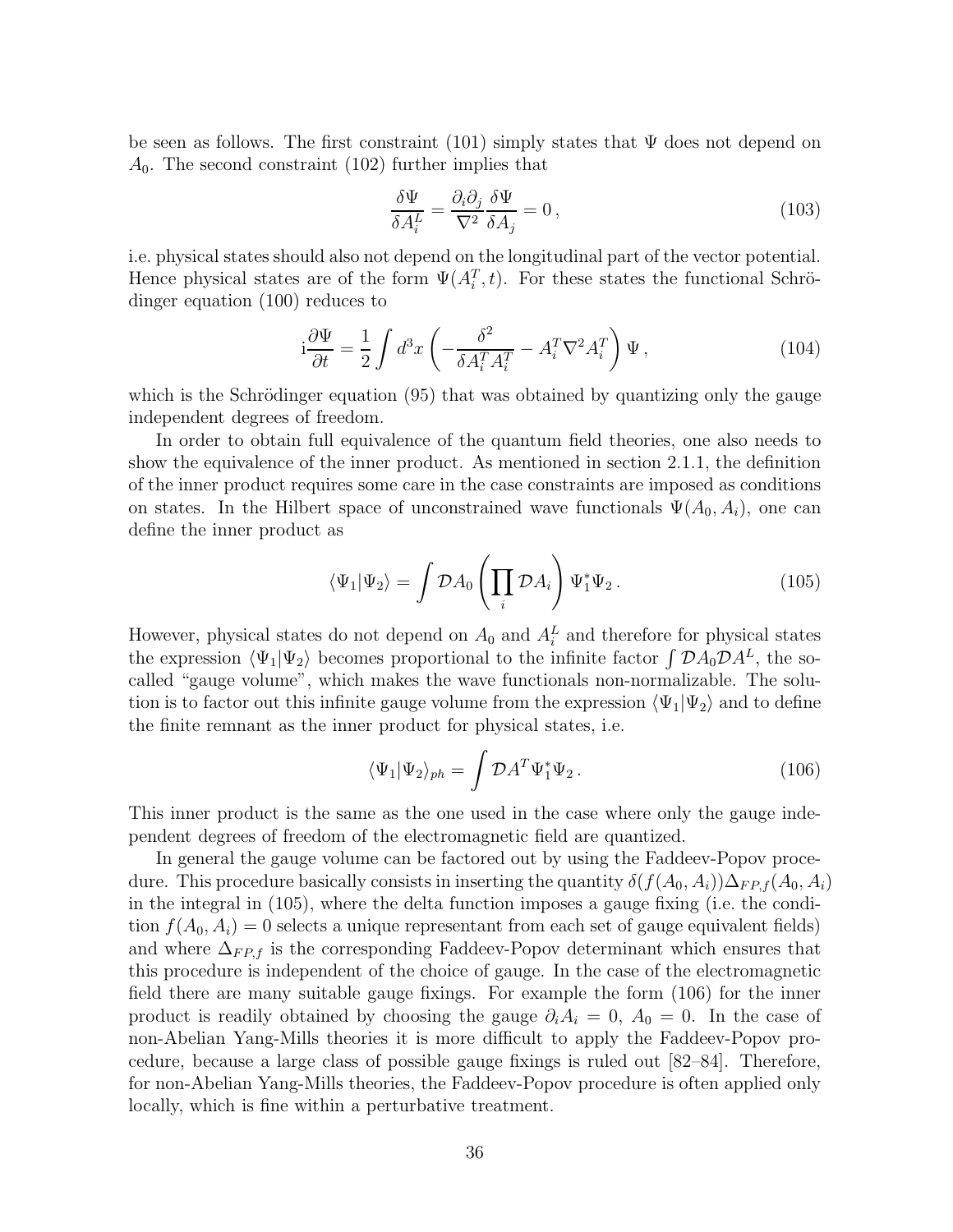#### 4.3.2 Pilot-wave model

Valentini did not really follow the above quantization scheme to arrive at his pilot-wave model. Instead he started by arguing that the degree of freedom  $A_0$  in the theory of the classical electromagnetic field is a mathematical artifact, arising from the insistence on Lorentz invariance. Valentini therefore dropped the degree of freedom  $A_0$  from the outset. In the resulting quantum theory, the quantum state  $\Psi$  is a wave functional defined on the space of vector fields  $A_i$  which satisfies the functional Schrödinger equation

$$
i\frac{\partial\Psi}{\partial t} = \int d^3x \left( -\frac{1}{2} \frac{\delta^2}{\delta A_i \delta A_i} + \frac{1}{4} F_{ij} F_{ij} \right) \Psi , \qquad (107)
$$

together with the constraint

$$
\partial_i \frac{\delta \Psi}{\delta A_i} = 0 \,. \tag{108}
$$

Valentini obtained the constraint by requiring that the wave functional be invariant under infinitesimal time-independent gauge transformations of the form

$$
A_i \to A_i + \partial_i \theta \,. \tag{109}
$$

This quantum field theory can also be obtained by following the scheme presented above. The theory can be seen to follow from imposing the constraints as conditions on quantum states, by solving the constraint (101) but keeping the constraint (102). Alternatively it can be found by imposing the temporal gauge  $A_0 = 0$ , see e.g. [56, p. 398].

In his pilot-wave approach Valentini introduced a field  $A_i$  for which the dynamics is determined by the guidance equation

$$
\dot{A}_i = \frac{\delta S}{\delta A_i} \,. \tag{110}
$$

The velocity field is the one that enters in the continuity equation for  $|\Psi|^2$ :

$$
\frac{\partial |\Psi|^2}{\partial t} + \int d^3x \frac{\delta}{\delta A_i} \left( |\Psi|^2 \frac{\delta S}{\delta A_i} \right) = 0. \tag{111}
$$

However, instead of regarding the field  $A_i$  as the beable, Valentini suggests to regard what he calls a "Faraday geometry" as the actual beable, with a Faraday geometry being an element of what he calls "electrodynamic superspace" [23, p. 73]. A "Faraday geometry" is hereby understood as an equivalence class of fields connected by the gauge transformations (109) and the "electrodynamic superspace" is the space of such equivalence classes. This is analogous to Wheeler's notion of "superspace" in geometrodynamics [85, 86], which is the space of 3-geometries, a 3-geometry being an equivalence class of 3-metrics connected by spatial diffeomorphisms.

Let us consider the ontology in more detail. First note that that the constraint (108) is solved by wave functionals that only depend on the transverse part of the vector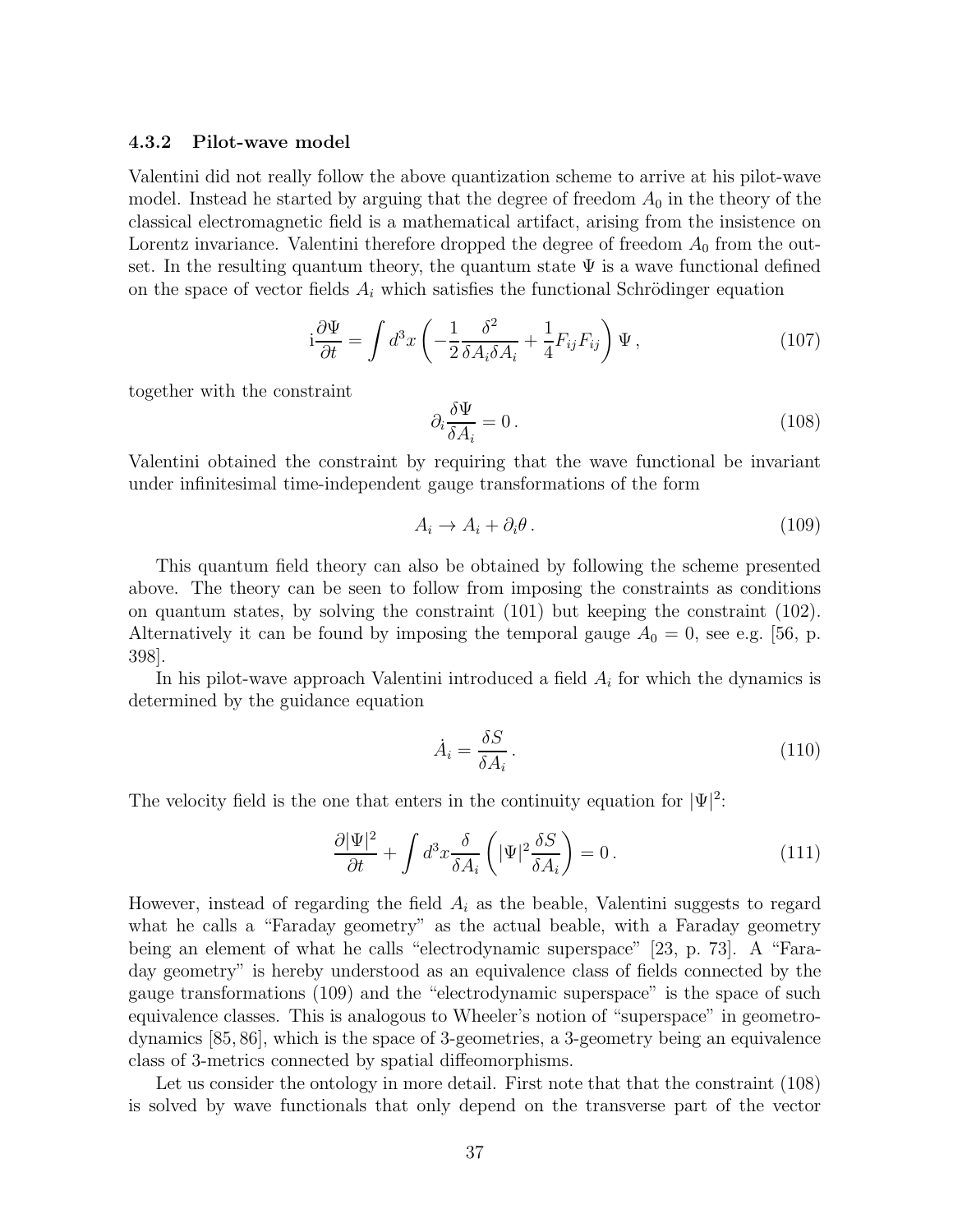potential and that such wave functionals obey the functional Schrödinger equation (95). As such, Valentini's guidance equation (110) reduces to

$$
\dot{A}_i^T = \frac{\delta S}{\delta A_i^T}, \qquad \dot{A}_i^L = \frac{\delta S}{\delta A_i^L} = 0. \tag{112}
$$

Because the wave functional  $\Psi(A_i^T, t)$  satisfies the same functional Schrödinger equation as in Bohm's pilot-wave model, the dynamics of the transverse field is the same as in Bohm's approach. The longitudinal field is static and has no effect on the dynamics of the transverse field. Hence, the longitudinal field appears to be an unphysical degree of freedom. Valentini's suggestion to take the equivalence class of fields  $A_i$  as the actual beable in effect eliminates this unphysical degree of freedom by treating all its possible values as physically equivalent.<sup>12</sup> As such, it is clear that, while the ontology in Valentini's approach is strictly speaking different from that in Bohm's approach, they are empirically equivalent, even in quantum non-equilibrium.

Of course there exist other ways to eliminate the gauge symmetry (109). For example, one could choose a unique representant from each equivalence class, or one could choose an invariant function of the field  $A_i$ , such as the field  $B_i = \epsilon_{ijk}\partial_j A_k$ . While all these choices correspond to different ontologies, they would lead to empirically equivalent theories, even in quantum non-equilibrium. Such a type of ambiguity does not only appear for pilot-wave theories, but is common for gauge theories. For example, in classical electromagnetism different possible ontologies are possible that are empirically equivalent, such as for example an ontology given by the electric and magnetic field or an ontology given by gauge-fixed potential (see [87] for an extensive discussion).

We finish this section with some notes on the quantum equilibrium distribution in Valentini's approach. From (112), it is clear that an equivalence class will evolve to an equivalence class. A measure on the set of transverse fields naturally determines a measure on the set of equivalence classes. Hence the quantum equilibrium measure  $|\Psi(A_i^T, t)|^2 \mathcal{D}A^T$  in Bohm's pilot-wave approach naturally defines a quantum equilibrium measure on the set of equivalence classes. More generally, one could define the equilibrium measure using the Faddeev-Popov procedure. Given a suitable gauge fixing  $f(A_i) = 0$ , one has the measure  $|\Psi(A_i, t)|^2 \delta(f(A_i)) \Delta_{FP,f}(A_i) \prod_j \mathcal{D}A_j$  on the space of fields  $A_i$ , which defines a natural measure on the space of equivalence classes. The resulting measure is independent of the choice of gauge fixing, so that, in particular, it agrees with the one defined in terms of transverse fields.

In the following sections we will discuss scalar quantum electrodynamics and the Abelian Higgs model. We will present a pilot-wave model for these field theories by introducing beables only for gauge independent degrees of freedom, thereby avoiding the surplus structure in Valentini's approach. For Valentini's approach to scalar quantum

<sup>&</sup>lt;sup>12</sup>Note that the dynamics of the field  $A_i$  (including the field  $A_i^L$ ) is uniquely determined by the equations of motion and the initial conditions. Therefore, strictly speaking, this pilot-wave theory does not constitute a gauge theory in the sense described in section 2.1.1. Hence, although the transformation  $A_i \to A_i + \partial_i \theta$  is a symmetry of the theory, it is is not a gauge symmetry in this sense. Nevertheless, as discussed above  $A_i^L$  is clearly an unphysical degree of freedom and can be dismissed on this basis.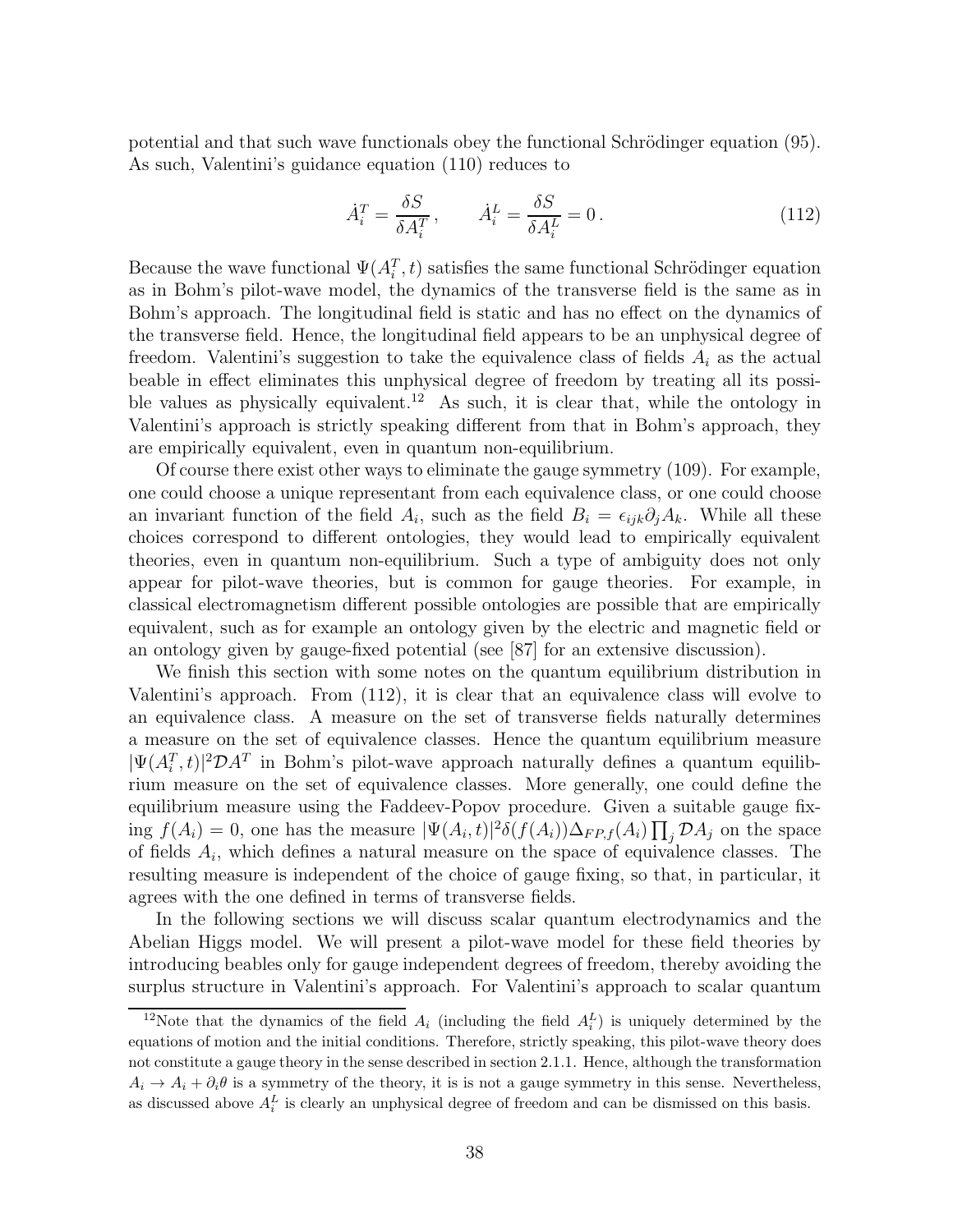electrodynamics, see [23]. For his approach to the Abelian Higgs model, as well as Yang-Mills theories, see [25]. It is expected that the equivalence between Valentini's approach and an approach in terms of gauge independent degrees of freedom, which was established here in the case of the free electromagnetic field, can be established much more generally.

## 5 Scalar quantum electrodynamics

In this section we present a pilot-wave model for scalar quantum electrodynamics (a quantized scalar field interacting with a quantized electromagnetic field). The model is obtained by introducing beables for gauge independent degrees of freedom, just as in Bohm's pilot-wave model for the free electromagnetic field (for Valentini's pilot-wave approach to scalar quantum electrodynamics, see [23]).

The Lagrangian and the corresponding equations of motion for classical scalar electrodynamics are given by

$$
L = \int d^3x \left( (D_\mu \phi)^* D^\mu \phi - m^2 \phi^* \phi - V(\phi^* \phi) - \frac{1}{4} F^{\mu \nu} F_{\mu \nu} \right), \qquad (113)
$$

$$
D_{\mu}D^{\mu}\phi + m^{2}\phi + \frac{\delta V}{\delta \phi^{*}} = 0, \quad D_{\mu}^{*}D^{\mu*}\phi^{*} + m^{2}\phi^{*} + \frac{\delta V}{\delta \phi} = 0, \quad (114)
$$

$$
\partial_{\mu}F^{\mu\nu} = s^{\nu} = i e \left(\phi^* D^{\nu} \phi - \phi D^{\nu*} \phi^*\right),\tag{115}
$$

with  $D_{\mu} = \partial_{\mu} + ieA_{\mu}$  the covariant derivative and  $s^{\mu}$  the charge current. The theory has a local  $U(1)$  symmetry

$$
\phi \to e^{ie\theta} \phi \,, \quad \phi^* \to e^{-ie\theta} \phi^* \,, \quad A^\mu \to A^\mu - \partial^\mu \theta \,, \tag{116}
$$

which signals the presence of gauge freedom.<sup>13</sup> Hence, just as in the case of the free electromagnetic field there will be first class constraints in the Hamiltonian picture.

Indeed, in the Hamiltonian picture we have [43, pp. 113-127]:

$$
\Pi_{\phi} = \frac{\delta L}{\delta \dot{\phi}} = D_0^* \phi^*, \quad \Pi_{\phi^*} = \frac{\delta L}{\delta \dot{\phi}^*} = D_0 \phi \,, \tag{117}
$$

$$
\Pi_{A_0} = \frac{\delta L}{\delta \dot{A}_0} = 0, \quad \Pi_{A_i} = \frac{\delta L}{\delta \dot{A}_i} = (\dot{A}_i + \partial_i A_0), \tag{118}
$$

<sup>&</sup>lt;sup>13</sup>Unlike the case of free electromagnetism, not all of the transformations (116) form gauge transformations in the sense defined in section 2.1.1. Writing  $g = e^{i\epsilon\theta}$  the local  $U(1)$  transformation (116) becomes  $\phi \to g\phi$ ,  $\phi^* \to g^{-1}\phi^*$ ,  $A^{\mu} \to A^{\mu} + ig^{-1}\partial^{\mu}g/e$ . Assuming as boundary conditions that the fields  $A<sub>u</sub>$  vanish sufficiently fast at spatial infinity, the only functions g that preserve these boundary conditions are those that have a limit in  $U(1)$  at spatial infinity and reach that limit sufficiently fast. One can easily show that, of those transformations, only those that go to one at spatial infinity are gauge transformations [79]. Modding out over the gauge transformations yields a residual global  $U(1)$ symmetry. This residual symmetry is then present when the theory is expressed in terms of gauge independent variables.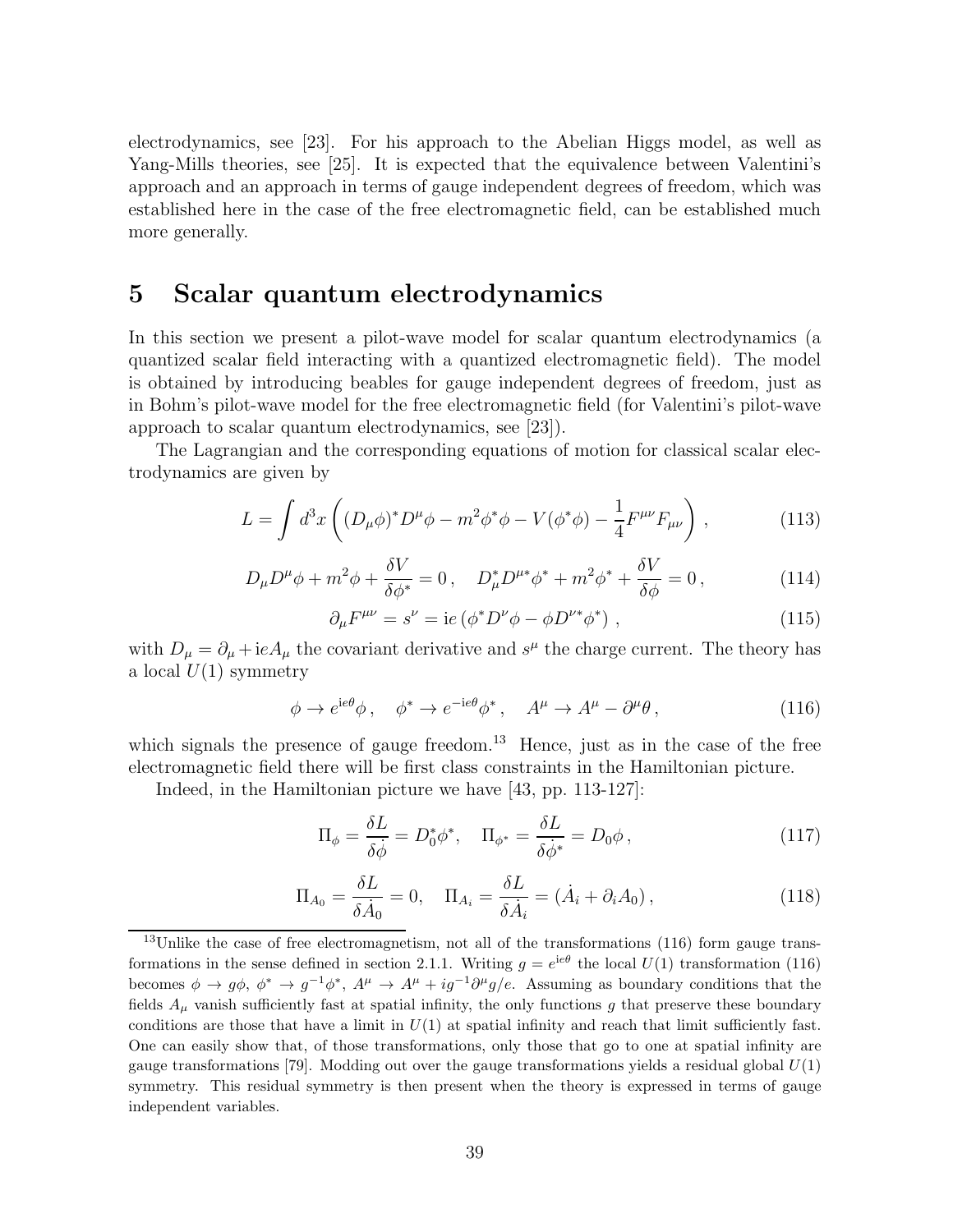$$
H = \int d^3x \left( \Pi_{\phi^*} \Pi_{\phi} + (D_i \phi)^* D_i \phi + m^2 \phi^* \phi + V(\phi^* \phi) + \frac{1}{2} \Pi_{A_i} \Pi_{A_i} + \frac{1}{4} F_{ij} F_{ij} + A_0 \left( \partial_i \Pi_{A_i} + s_0 \right) \right),
$$
\n(119)

$$
\chi_1 = \Pi_{A_0}, \quad \chi_2 = \partial_i \Pi_{A_i} + s_0 = \partial_i \Pi_{A_i} + ie \left( \phi^* \Pi_{\phi^*} - \phi \Pi_{\phi} \right), \tag{120}
$$

where the constraints  $\chi_1$  and  $\chi_2$  are first class.

Since  $\Pi_{A_0}$  is a constraint, the variable  $A_0$  can, just as in the case of the free electromagnetic field, immediately be identified as a gauge variable. In order to identify the remaining gauge variables we first perform the following canonical transformation

$$
\phi = e^{ie \frac{\partial_i}{\nabla^2} \bar{A}_i} \bar{\phi}, \qquad \Pi_{\phi} = e^{-ie \frac{\partial_i}{\nabla^2} \bar{A}_i} \Pi_{\bar{\phi}},
$$
\n
$$
\phi^* = e^{-ie \frac{\partial_i}{\nabla^2} \bar{A}_i} \bar{\phi}^*, \qquad \Pi_{\phi^*} = e^{ie \frac{\partial_i}{\nabla^2} \bar{A}_i} \Pi_{\bar{\phi}^*},
$$
\n
$$
A_i = \bar{A}_i, \qquad \Pi_{A_i} = \Pi_{\bar{A}_i} - \frac{\partial_i}{\nabla^2} \bar{s}_0,
$$
\n(121)

where  $\bar{s}_0 = ie \left( \bar{\phi}^* \Pi_{\bar{\phi}^*} - \bar{\phi} \Pi_{\bar{\phi}} \right)$  is the charge density expressed in terms of the new variables. The Hamiltonian for the new variables is given  $by<sup>14</sup>$ 

$$
H = \int d^3x \left( \Pi_{\bar{\phi}^*} \Pi_{\bar{\phi}} + \left( D_i^T \bar{\phi} \right)^* D_i^T \bar{\phi} + m^2 \bar{\phi}^* \bar{\phi} + V(\bar{\phi}^* \bar{\phi}) - \frac{1}{2} \bar{s}_0 \frac{1}{\nabla^2} \bar{s}_0 \right. \\
\left. + \frac{1}{2} \Pi_{\bar{A}_i} \Pi_{\bar{A}_i} + \frac{1}{4} \bar{F}_{ij} \bar{F}_{ij} + A_0 \partial_i \Pi_{\bar{A}_i} \right), \tag{122}
$$

where

$$
D_i^T = \partial_i - ie \left( \delta_{ij} - \frac{\partial_i \partial_j}{\nabla^2} \right) \bar{A}_j = \partial_i - ie \bar{A}_i^T
$$
 (123)

only depends on the transverse degrees of freedom of  $\bar{A}_i$  and  $\bar{F}_{ij} = \partial_i \bar{A}_j - \partial_j \bar{A}_i$ . The term containing  $\bar{s}_0$  is the Coulomb energy.

In terms of the new canonical variables the remaining constraint  $\chi_2 = \partial_i \Pi_{A_i} + s_0 = 0$ reads  $\partial_i \Pi_{\bar{A}_i} = 0$ . So the remaining constraint now has the same form as in the case of the free electromagnetic field. By performing a Fourier transformation on  $\bar{A}_i$  and  $\Pi_{\bar{A}_i}$ , similarly as in the case of the free electromagnetic field, cf. (88), the remaining gauge degree of freedom can be separated from the gauge independent degrees of freedom. The quantization then proceeds in the same way as in the case of the free electromagnetic field.

The fact that the fields  $\bar{A}_i^T$ ,  $\bar{\phi}$ ,  $\bar{\phi}^*$  and the corresponding conjugate fields are gauge independent variables is well known, see e.g. [81, pp. 302-306], and motivated the canonical transformation (121). The resulting theory can also be obtained by imposing the Coulomb gauge.

<sup>&</sup>lt;sup>14</sup>Note that, as alluded before in footnote 13, there is a residual global  $U(1)$  symmetry, namely  $\bar{\phi} \to g\bar{\phi}, \bar{\phi}^* \to g^{-1}\bar{\phi}^*, \Pi_{\bar{\phi}} \to g^{-1}\Pi_{\bar{\phi}}, \Pi_{\bar{\phi}^*} \to g\Pi_{\bar{\phi}^*},$  with g a constant phase factor.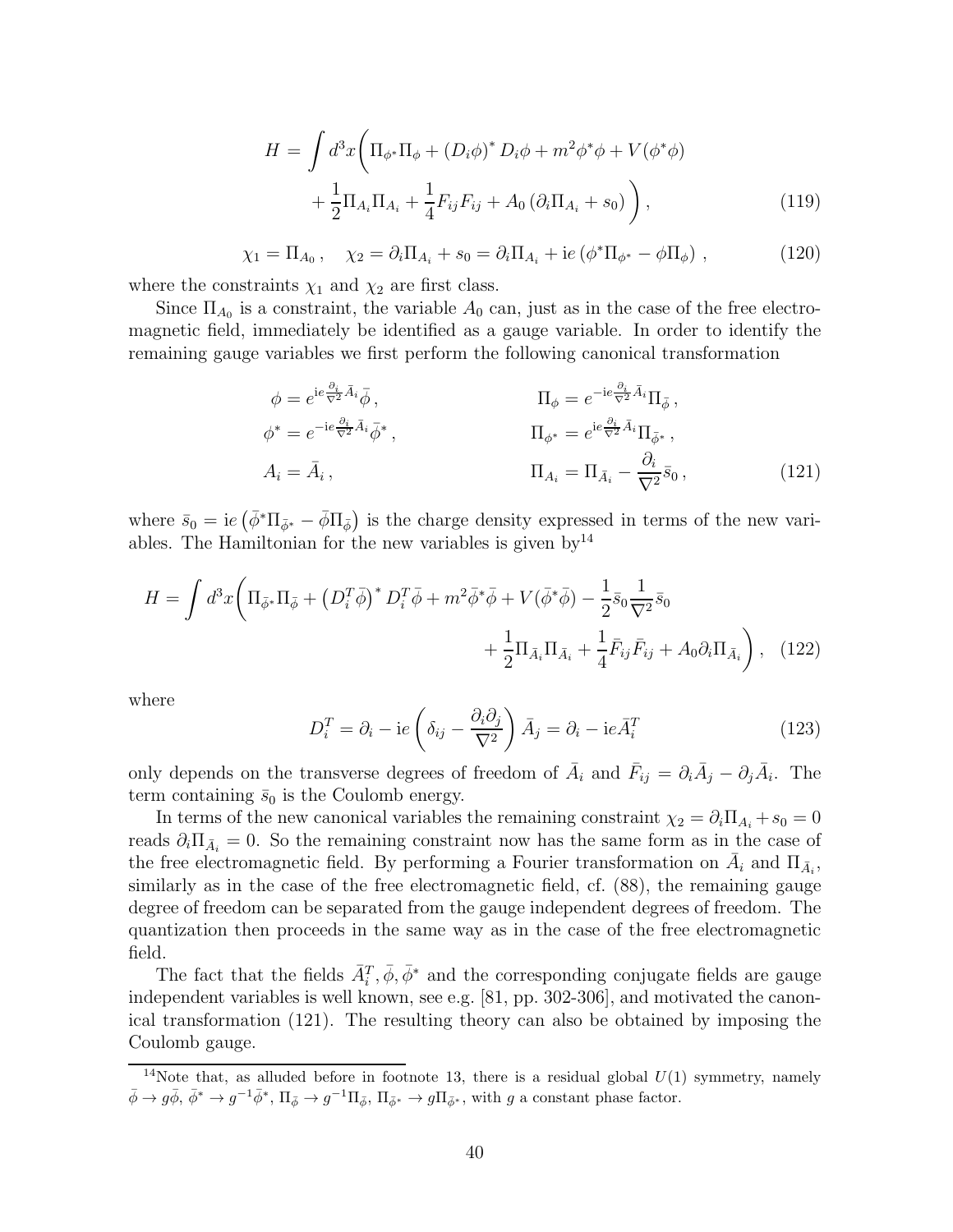After quantization and by using the functional Schrödinger picture, we obtain the functional Schrödinger equation

$$
i\frac{\partial\Psi}{\partial t} = \int d^3x \left( -\frac{\delta^2}{\delta\bar{\phi}^*\delta\bar{\phi}} + \left( D_i^T\bar{\phi} \right)^* D_i^T\bar{\phi} + m^2\bar{\phi}^*\bar{\phi} + V(\bar{\phi}^*\bar{\phi}) - \frac{e^2}{2} \left( \bar{\phi}^*\frac{\delta}{\delta\bar{\phi}^*} - \bar{\phi}\frac{\delta}{\delta\bar{\phi}} \right) \frac{1}{\nabla^2} \left( \bar{\phi}^*\frac{\delta}{\delta\bar{\phi}^*} - \bar{\phi}\frac{\delta}{\delta\bar{\phi}} \right) - \frac{1}{2} \frac{\delta^2}{\delta\bar{A}_i^T\bar{A}_i^T} - \frac{1}{2}\bar{A}_i^T \nabla^2 \bar{A}_i^T \right) \Psi,
$$
\n(124)

for the wave functional  $\Psi(\bar{\phi}, \bar{\phi}^*, \bar{A}_i^T, t)$ . Beables  $\bar{\phi}, \bar{\phi}^*, \bar{A}_i^T$  can be introduced which evolve according to the guidance equations

$$
\dot{\bar{\phi}} = \frac{\delta S}{\delta \bar{\phi}^*} + e^2 \bar{\phi} \frac{1}{\nabla^2} \left( \bar{\phi} \frac{\delta S}{\delta \bar{\phi}} - \bar{\phi}^* \frac{\delta S}{\delta \bar{\phi}^*} \right) ,
$$
\n
$$
\dot{\bar{\phi}}^* = \frac{\delta S}{\delta \bar{\phi}} + e^2 \bar{\phi}^* \frac{1}{\nabla^2} \left( \bar{\phi}^* \frac{\delta S}{\delta \bar{\phi}^*} - \bar{\phi} \frac{\delta S}{\delta \bar{\phi}} \right) ,
$$
\n
$$
\dot{A}_i^T = \frac{\delta S}{\delta \bar{A}_i^T}
$$
\n(125)

and for which the quantum equilibrium density is given by  $|\Psi(\bar{\phi}, \bar{\phi}^*, \bar{A}_i^T, t)|^2$ .

## 6 Massive spin-1 field

In this section we present a pilot-wave model for a massive spin-1 field. The reason to do this, is that we will encounter a massive spin-1 field when we discuss the Abelian Higgs model in the next section. The pilot-wave model was presented before by Takabayasi [21].

The Lagrangian for a classical spin-1 field with mass  $m$  is obtained by adding a mass term to the Lagrangian for a classical massless spin-1 field (which is just the Lagrangian for the electromagnetic field)

$$
L = \int d^3x \left( -\frac{1}{4} F^{\mu\nu} F_{\mu\nu} + \frac{m^2}{2} A^{\mu} A_{\mu} \right) . \tag{126}
$$

The corresponding equation of motion is

$$
\partial_{\mu}F^{\mu\nu} = -m^2 A^{\nu} \,. \tag{127}
$$

The Hamiltonian formulation is determined by [43, p. 35]

$$
\Pi_{A_0} = \frac{\delta L}{\delta \dot{A}_0} = 0 \,, \quad \Pi_{A_i} = \frac{\delta L}{\delta \dot{A}_i} = (\dot{A}_i + \partial_i A_0) \,, \tag{128}
$$

$$
H = \int d^3x \left( \frac{1}{2} \Pi_{A_i} \Pi_{A_i} + \frac{1}{4} F_{ij} F_{ij} + \frac{m^2}{2} A_i A_i - \frac{m^2}{2} A_0^2 + A_0 \partial_i \Pi_{A_i} \right) , \qquad (129)
$$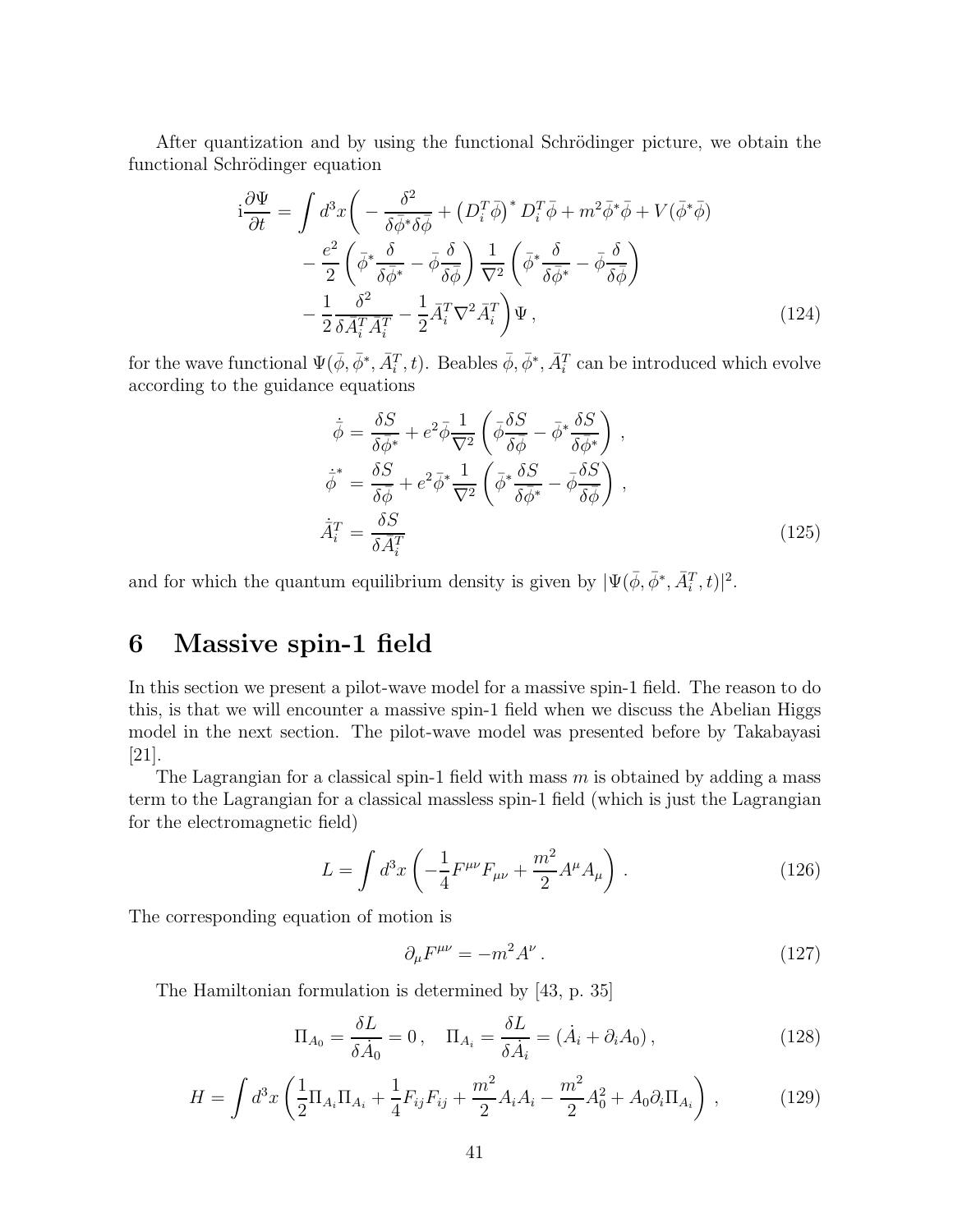$$
\chi_1 = \Pi_{A_0}, \quad \chi_2 = \partial_i \Pi_{A_i} - m^2 A_0, \tag{130}
$$

where  $\chi_1$  and  $\chi_2$  are second class constraints. By performing the canonical transformation

$$
A_0 = \bar{A}_0 + \frac{1}{m^2} \partial_i \Pi_{\bar{A}_i}, \quad \Pi_{A_0} = \Pi_{\bar{A}_0},
$$
  

$$
A_i = \bar{A}_i + \frac{1}{m^2} \partial_i \Pi_{\bar{A}_0}, \quad \Pi_{A_i} = \Pi_{\bar{A}_i},
$$
 (131)

we find that the constraints reduce to  $\bar{A}_0 = \Pi_{\bar{A}_0} = 0$ . The unconstrained variables are  $\bar{A}_i$  and  $\Pi_{\bar{A}_i}$ . The Hamiltonian for these variables reads

$$
H = \int d^3x \left( \frac{1}{2} \Pi_{\bar{A}_i} \Pi_{\bar{A}_i} + \frac{1}{2m^2} \left( \partial_i \Pi_{\bar{A}_i} \right)^2 + \frac{1}{4} \bar{F}_{ij} \bar{F}_{ij} + \frac{m^2}{2} \bar{A}_i \bar{A}_i \right) . \tag{132}
$$

After quantization and by using the functional Schrödinger picture, we obtain the functional Schrödinger equation

$$
i\frac{\partial\Psi}{\partial t} = \int d^3x \left( -\frac{1}{2} \frac{\delta^2}{\delta \bar{A}_i \delta \bar{A}_i} - \frac{1}{2m^2} \left( \partial_i \frac{\delta}{\delta \bar{A}_i} \right)^2 + \frac{1}{4} \bar{F}_{ij} \bar{F}_{ij} + \frac{m^2}{2} \bar{A}_i \bar{A}_i \right) \Psi. \tag{133}
$$

The guidance equation for the field beable  $\bar{A}_i$  reads

$$
\dot{\bar{A}}_i = \frac{\delta S}{\delta \bar{A}_i} - \frac{1}{m^2} \partial_i \partial_j \frac{\delta S}{\delta \bar{A}_j}.
$$
\n(134)

## 7 Abelian Higgs model

The electromagnetic interaction is unified with the weak interaction in the electroweak theory of Glashow, Salam and Weinberg. Instead of introducing beables for the electromagnetic field, it might therefore be more fundamental to introduce beables for the electroweak field. However, the electroweak theory is a non-Abelian gauge theory, based on the symmetry group  $SU(2) \times U(1)_Y$ . Due to the technical difficulties that come with the construction of a pilot-wave model for non-Abelian gauge theories (cf. section 8), we do not make an attempt to construct a pilot-wave model for the electroweak theory.

However, there is one important aspect of the electroweak theory that we want to discuss in the context of pilot-wave theory, namely spontaneous symmetry breaking and the associated Higgs mechanism. In the electroweak theory, the  $SU(2) \times U(1)_Y$ symmetry gets broken to the  $U(1)_{em}$  symmetry of electromagnetism. In this process the weak interaction bosons  $W^+, W^-, Z^0$  acquire mass through the Higgs mechanism. That the pilot-wave theory has no problem in dealing with spontaneous symmetry breaking and the Higgs mechanism can be illustrated in the simple case of the Higgs model (which has a  $U(1)$  symmetry) (for Valentini's pilot-wave approach see [25]).

Before turning to quantum field theory, let us first consider the Abelian Higgs model on the level of classical field theory. The Abelian Higgs model (see e.g. [88]) describes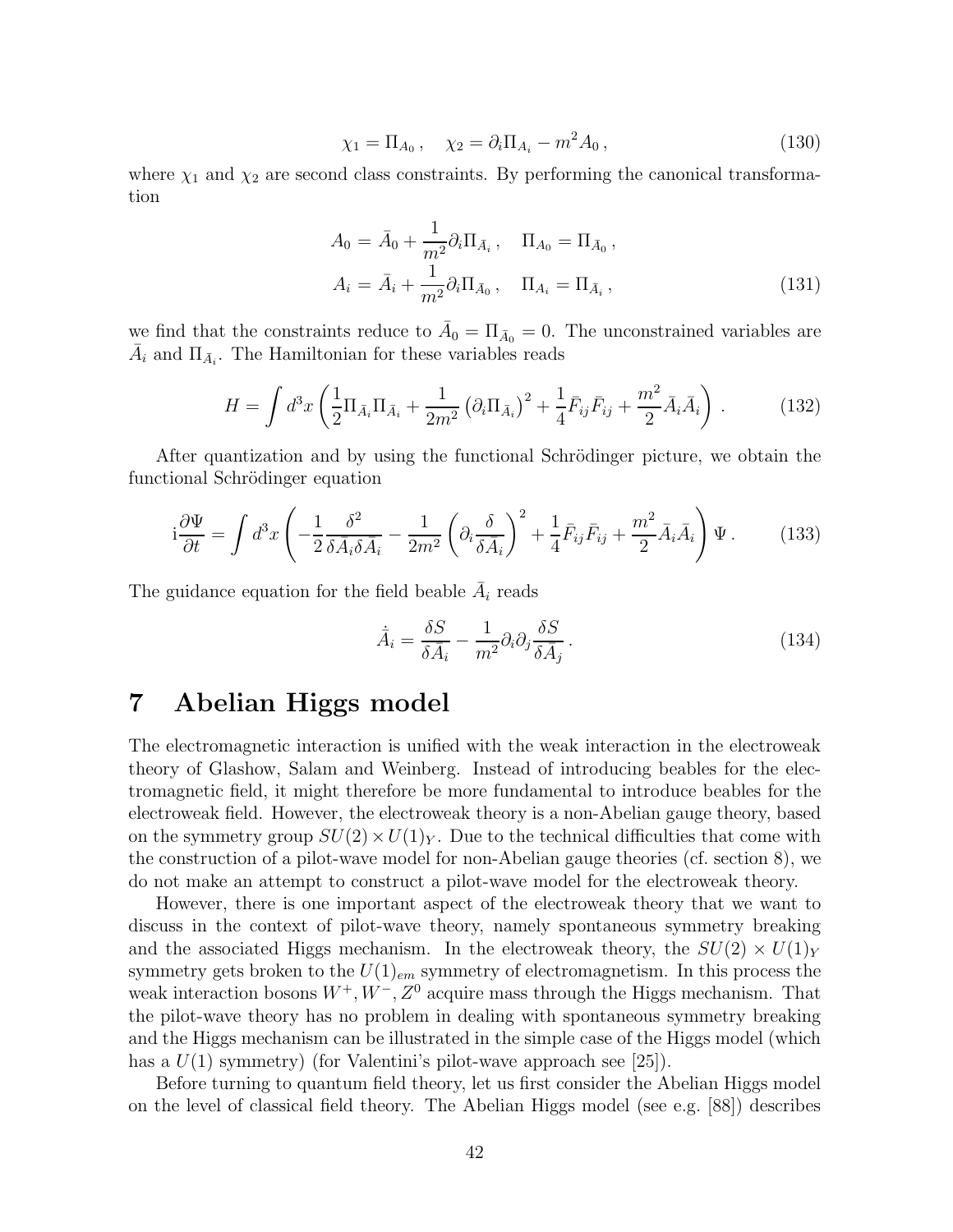a scalar field coupled to an electromagnetic field, for which the classical equations of motion can be derived from the Lagrangian

$$
L = \int d^3x \left( (D_\mu \phi)^* D^\mu \phi + \mu^2 \phi^* \phi - \lambda (\phi^* \phi)^2 - \frac{1}{4} F^{\mu \nu} F_{\mu \nu} \right). \tag{135}
$$

The constant  $\mu$  is real, so that the mass of the scalar field is imaginary, making the field tachyonic. The constant  $\lambda$  is real and positive. This Lagrangian is the one of scalar electrodynamics, cf. section 5, with potential  $V(\phi^*\phi) = \lambda(\phi^*\phi)^2$ . The theory exhibits a local  $U(1)$  symmetry, given by the transformations in (116).

Broadly speaking, one has spontaneous symmetry breaking if the ground state (the state of lowest energy) does not share the symmetry of theory, but is degenerate in such a way that the different ground states are mapped to each other by the symmetry. To each ground state there corresponds a set of solutions to the equations of motion that arise as perturbations around that ground state. The effective equations of motion for each of those sets generically do not have the symmetry of the original equations of motion.

With the spontaneous symmetry breaking of a gauge symmetry new features arise, such as the generation of mass through the Higgs mechanism. However, since gauge symmetries are unphysical, some care is required with the meaning of symmetry breaking in this case. This will be considered in detail in [79]. Strictly speaking, the symmetry that is broken in the case of the Abelian Higgs model is not the gauge symmetry but the residual global  $U(1)$  symmetry that arises after modding out the local  $U(1)$  symmetries by the actual gauge symmetries (see footnote 13).

One way to see this is by considering the formulation of the theory in terms of gauge invariant variables for which the Hamiltonian is given by  $15$ 

$$
H = \int d^3x \left( \Pi_{\phi^*} \Pi_{\phi} + \left( D_i^T \phi \right)^* D_i^T \phi - \mu^2 \phi^* \phi + \lambda (\phi^* \phi)^2 - \frac{1}{2} s_0 \frac{1}{\nabla^2} s_0 \right. \\ \left. + \frac{1}{2} \Pi_{A_i^T} \Pi_{A_i^T} - \frac{1}{2} A_i^T \nabla^2 A_i^T \right), \tag{136}
$$

where we dropped the bars on top of the fields for notational simplicity.

In this theory the gauge symmetry has been eliminated, but, as noted before, it possesses a residual global  $U(1)$  symmetry

$$
\phi \to e^{ie\theta}\phi, \quad \phi^* \to e^{-ie\theta}\phi^*, \quad \Pi_\phi \to e^{-ie\theta}\Pi_\phi, \quad \Pi_{\phi^*} \to e^{ie\theta}\Pi_{\phi^*}.\tag{137}
$$

The minima of the energy, i.e. the Hamiltonian, are given by  $\phi = \sqrt{\mu^2/2\lambda}e^{i\alpha}, \phi^* =$  $\sqrt{\mu^2/2\lambda}e^{-i\alpha}$  (where  $\alpha$  is constant) and  $\Pi_{\phi} = \Pi_{\phi^*} = A_i^T = \Pi_{A_i^T} = 0$ . Let us now choose one of those ground states, say  $\phi = \sqrt{\mu^2/2\lambda} = v/\sqrt{2}$ , and make the following change of

<sup>15</sup>Usually the analysis of symmetry breaking in the Abelian Higgs mechanism is carried out by employing the unitary gauge.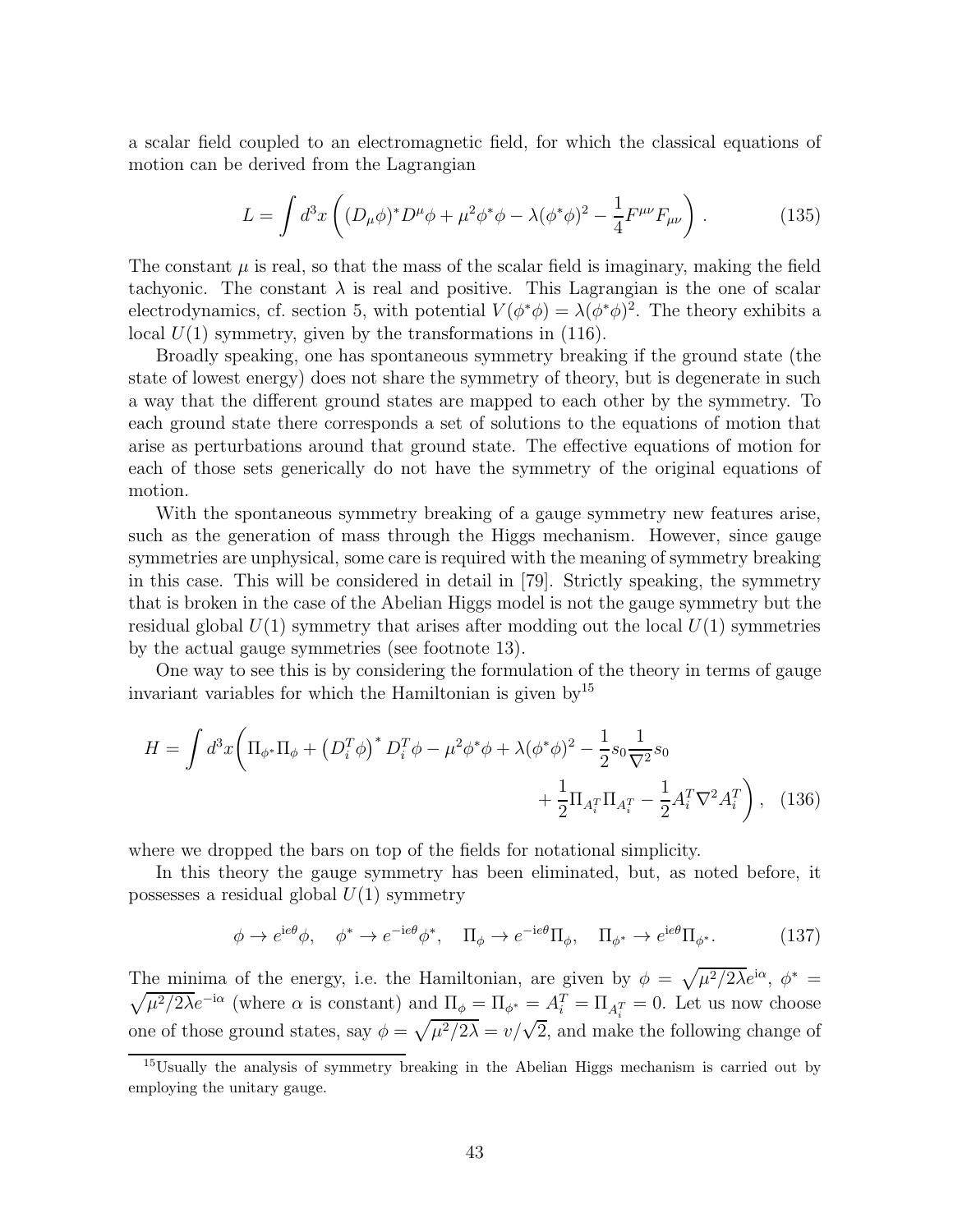variables (which forms a canonical transformation)

$$
\phi = \frac{1}{\sqrt{2}}(v + \eta + i\xi), \qquad \Pi_{\phi} = \frac{1}{\sqrt{2}}(\Pi_{\eta} - i\Pi_{\xi}),
$$
  

$$
\phi^* = \frac{1}{\sqrt{2}}(v + \eta - i\xi), \qquad \Pi_{\phi^*} = \frac{1}{\sqrt{2}}(\Pi_{\eta} + i\Pi_{\xi}), \qquad (138)
$$

where  $\eta$ ,  $\Pi_{\eta}$ ,  $\xi$ ,  $\Pi_{\xi}$  are real variables. Let us also introduce

$$
A_i^L = -\frac{1}{ev}\partial_i \xi, \quad \Pi_{A_i^L} = ev \frac{\partial_i}{\nabla^2} \Pi_{\xi}.
$$
 (139)

This transformation is not canonical; the Poisson bracket of  $A_i^L$  and  $\Pi_{A_i^L}$  is given by the longitudinal delta function. The latter variables allow us to introduce the variables

$$
A_i = A_i^T + A_i^L, \quad \Pi_{A_i} = \Pi_{A_i^T} + \Pi_{A_i^L}.
$$
\n(140)

The variables  $A_i$ ,  $\Pi_{A_i}$  form canonical pairs again.

Expressing the Hamiltonian in terms of the variables  $\eta$ ,  $\Pi_{\eta}$ ,  $\xi$ ,  $\Pi_{\xi}$ ,  $A_i$ ,  $\Pi_{A_i}$ , only up to quadratic terms and up to a (infinite) constant, we obtain

$$
H = \int d^3x \left( \frac{1}{2} \Pi_{\eta}^2 + \frac{1}{2} \partial_i \eta \partial_i \eta + \mu^2 \eta^2 + \frac{1}{2} \Pi_{A_i} \Pi_{A_i} + \frac{1}{2e^2 v^2} (\partial_i \Pi_{A_i})^2 + \frac{e^2 v^2}{2} A_i A_i + \frac{1}{4} F_{ij} F_{ij} \right). \tag{141}
$$

The higher order terms contain the coupling between the fields. The first line is recognized as the Hamiltonian of a scalar field with mass  $\sqrt{2\mu^2}$  and the second line as that of a spin-1 field with mass  $\sqrt{e^2v^2}$ . What has happened is that the Goldstone boson  $\xi$  and the transverse field  $A_i^T$  together form a massive spin-1 field. This is the Higgs mechanism.

So far the discussion of the symmetry breaking and the Higgs mechanism was done on the classical level. A similar picture arises in the pilot-wave approach to the corresponding quantum field theory. Since the Lagrangian of the Abelian Higgs model corresponds to the one of scalar quantum electrodynamics, the quantized theory and the corresponding pilot-wave model are those presented in section 5. The functional Schrödinger equation reads

$$
i\frac{\partial\Psi}{\partial t} = \int d^3x \left( -\frac{\delta^2}{\delta\phi^*\delta\phi} + \left( D_i^T\phi \right)^* D_i^T\phi - \mu^2\phi^*\phi + \lambda(\phi^*\phi)^2 - \frac{e^2}{2} \left( \phi^*\frac{\delta}{\delta\phi^*} - \phi\frac{\delta}{\delta\phi} \right) \frac{1}{\nabla^2} \left( \phi^*\frac{\delta}{\delta\phi^*} - \phi\frac{\delta}{\delta\phi} \right) - \frac{1}{2} \frac{\delta^2}{\delta A_i^T A_i^T} - \frac{1}{2} A_i^T \nabla^2 A_i^T \right) \Psi \quad (142)
$$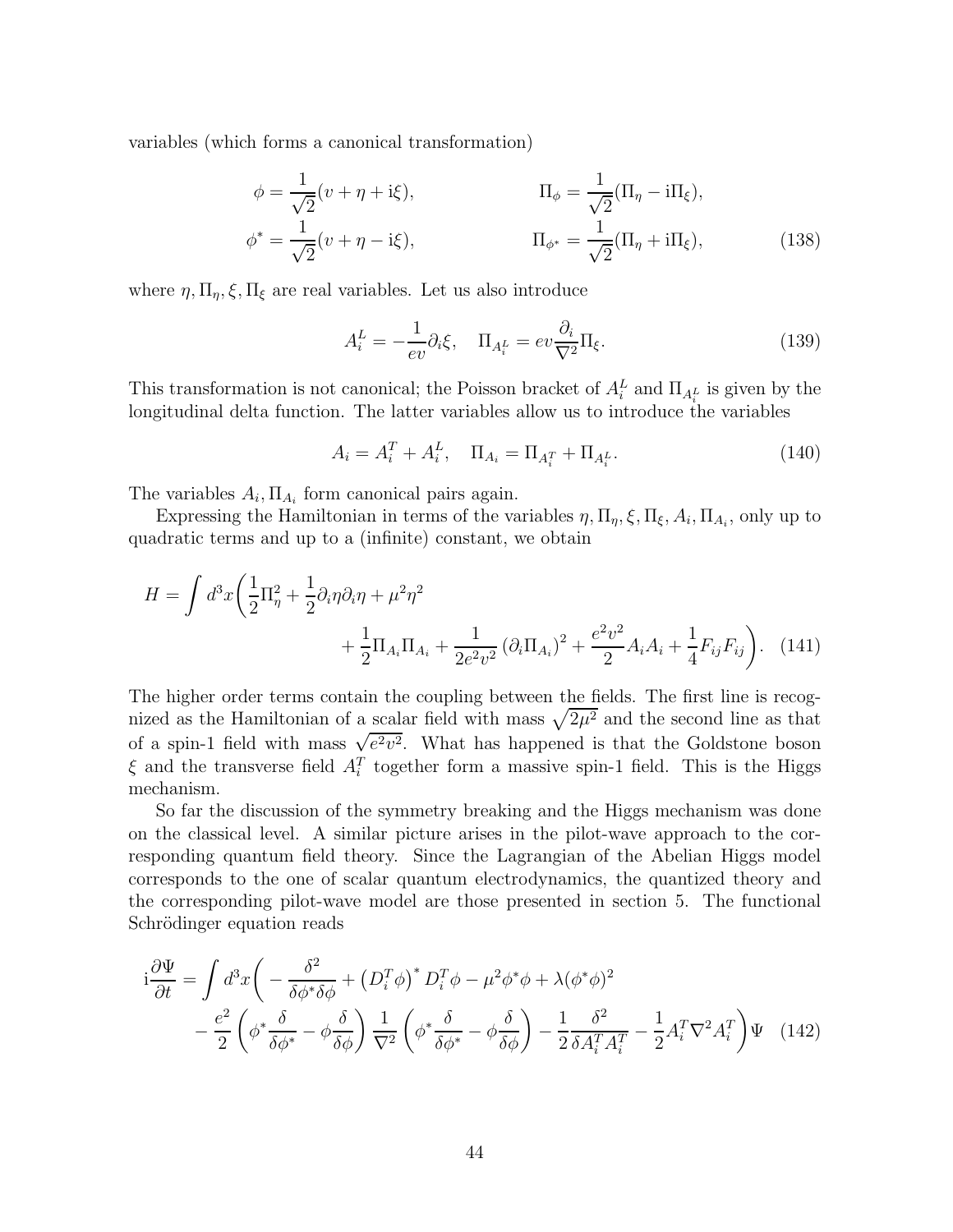and the guidance equations are

$$
\dot{\phi} = \frac{\delta S}{\delta \phi^*} + e^2 \phi \frac{1}{\nabla^2} \left( \phi \frac{\delta S}{\delta \phi} - \phi^* \frac{\delta S}{\delta \phi^*} \right) ,
$$
\n
$$
\dot{\phi}^* = \frac{\delta S}{\delta \phi} + e^2 \phi^* \frac{1}{\nabla^2} \left( \phi^* \frac{\delta S}{\delta \phi^*} - \phi \frac{\delta S}{\delta \phi} \right) ,
$$
\n
$$
\dot{A}_i^T = \frac{\delta S}{\delta A_i^T} .
$$
\n(143)

Let us now use the expansion  $\phi = (v + \eta + i\xi)/\sqrt{2}$  (just as in (138)) in the functional Schrödinger equation and in the guidance equations. We will write the functional Schrödinger equation only up to quadratic terms in the fields  $\eta$ ,  $\xi$  and  $A_i^T$ , and up to a (infinite) constant. The guidance equations will only be written up to linear terms in the fields. The higher order terms represent the interactions between the fields. By introducing the field  $A_i = A_i^T + A_i^L$ , where we define  $A_i^L = -\partial_i \xi / ev$ , and by making use of the relations

$$
\frac{\delta}{\delta \phi} = \frac{1}{\sqrt{2}} \left( \frac{\delta}{\delta \eta} - \mathbf{i} \frac{\delta}{\delta \xi} \right) , \quad \frac{\delta}{\delta A_i} = \frac{\delta}{\delta A_i^T} + \frac{\delta}{\delta A_i^L} , \quad \frac{\delta}{\delta A_i^L} = ev \frac{\partial_i}{\nabla^2} \frac{\delta}{\delta \xi} , \tag{144}
$$

we find

$$
i\frac{\partial\Psi}{\partial t} = \int d^3x \left( -\frac{1}{2}\frac{\delta^2}{\delta \eta^2} + \frac{1}{2}\partial_i\eta\partial_i\eta + \mu^2\eta^2 - \frac{1}{2}\frac{\delta^2}{\delta A_i \delta A_i} - \frac{1}{2e^2v^2} \left(\partial_i\frac{\delta}{\delta A_i}\right)^2 + \frac{1}{4}F_{ij}F_{ij} + \frac{1}{2}e^2v^2A_iA_i\right)\Psi. \tag{145}
$$

Hence we recognize a scalar field  $\eta$  with mass  $\sqrt{2\mu^2}$  and a spin one field  $A_i$  with mass  $\sqrt{e^2v^2}$ . The guidance equations reduce to

$$
\dot{\eta} = \frac{\delta S}{\delta \eta} , \quad \dot{A}_i = \frac{\delta S}{\delta A_i} - \frac{1}{e^2 v^2} \partial_i \partial_j \frac{\delta S}{\delta A_j} , \tag{146}
$$

which are the familiar guidance equations for a real scalar field and a massive spin-1 field.

## 8 A note on non-Abelian gauge theories

For the development of a pilot-wave model for a gauge theory, our approach is to introduce only beables for gauge independent degrees of freedom. As explained before, the way to do this is by starting from the formulation of the quantum field theory which is obtained by quantizing only gauge independent degrees of freedom. For the gauge theories we have considered so far, this approach worked very well. One reason for this is that it was easy to identify and isolate the gauge independent degrees of freedom as canonical pairs. For non-Abelian Yang-Mills theories this is much harder. The reason is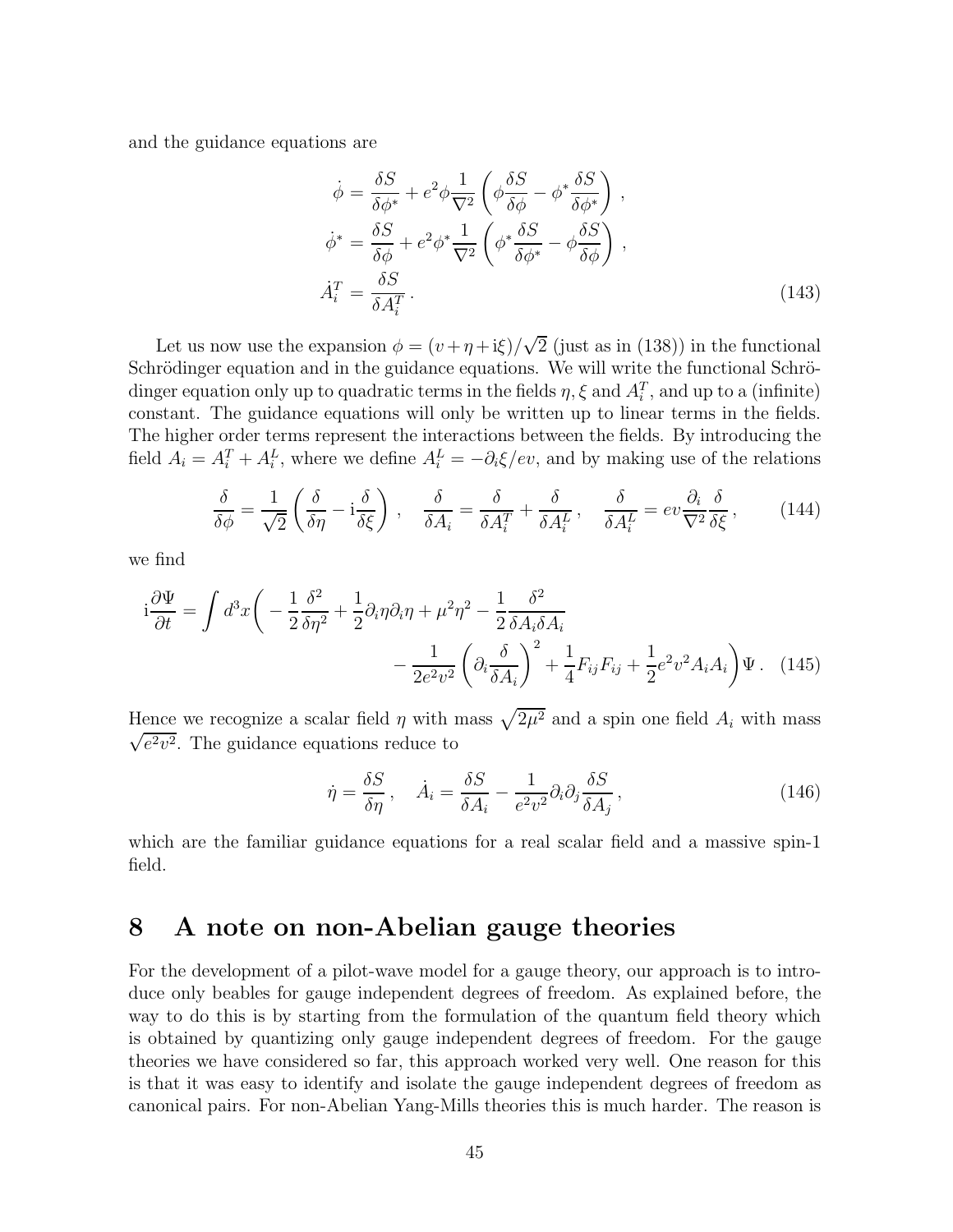that the constraints are non-linear in the fields. For example for the free Yang-Mills field the constraints read  $\Pi_{A_0^a} = 0$  and  $D_i \Pi_{A_i^a} = \partial_i \Pi_{A_i^a} - f_{abc} A_i^b \Pi_{A_i^c} = 0$ . These constraints look similar to the constraints for the free electromagnetic field, with the difference that the second constraint contains a non-linear term. Some progress has been made on the identification on gauge independent degrees of freedom for non-Abelian gauge fields, see e.g. [89] and references therein. This work could potentially be used for the development of a pilot-wave model.

In Valentini's approach [25], where the actual beable is an equivalence class of gauge equivalent fields, no difficulties appear on the level of the dynamics, but instead on the level of specifying a quantum equilibrium distribution. In specifying the equilibrium distribution distribution, one needs to avoid the difficulties associated with the infinite gauge volume. As in the case of the electromagnetic field (cf. section 4.3), this could be done by applying the Faddeev-Popov procedure. However, it was shown that a large class of gauge fixings are ruled out [83, 84]).

## 9 Fermionic fields

In this section we consider two pilot-wave approaches for fermionic fields that introduce fields as beables. One approach is by Holland [17, pp. 449-457] and [22], the other by Valentini [23, 24]. We point out some problems with both these approaches.

### 9.1 Holland's approach: Euler angles as beables

Before turning to Holland's pilot-wave model for fermionic fields, we first have a look at a particular pilot-wave model for non-relativistic spin-1/2 particles, which was also proposed by Holland, cf. [17, pp. 424-448] and [22, 90]. It is instructive to first consider this model because it bears some resemblance to his model for fermionic fields. The formulation of both models involves angular variables, but these variables play a significantly different role in each of the models.

### 9.1.1 Non-relativistic spin-1/2 particles

The standard wave equation for non-relativistic spin-1/2 particles is the Pauli equation. Holland's starting point is a different wave equation which would underly the Pauli equation (although there is no evidence for such an underlying theory for elementary particles).

For simplicity, we restrict our attention to a single spin-1/2 particle. In this case, the quantum state is given by a wave function  $\psi(\mathbf{x}, \alpha, t)$ , defined on the configuration space  $\mathbb{R}^3 \times SU(2)$ . As before, the coordinates **x** represent the position degree of freedom. The coordinates  $\alpha = (\alpha, \beta, \gamma)$ , with  $0 \le \alpha \le \pi$ ,  $0 \le \beta < 2\pi$ ,  $0 \le \gamma < 4\pi$ , are Euler angles that parametrize  $SU(2)$  and represent the spin degree of freedom.

The group  $SU(2)$  is introduced as the double covering group of the Euclidean rotation group  $SO(3)$ . The angles  $\alpha$  stand in two-to-one relation to a set of Euler angles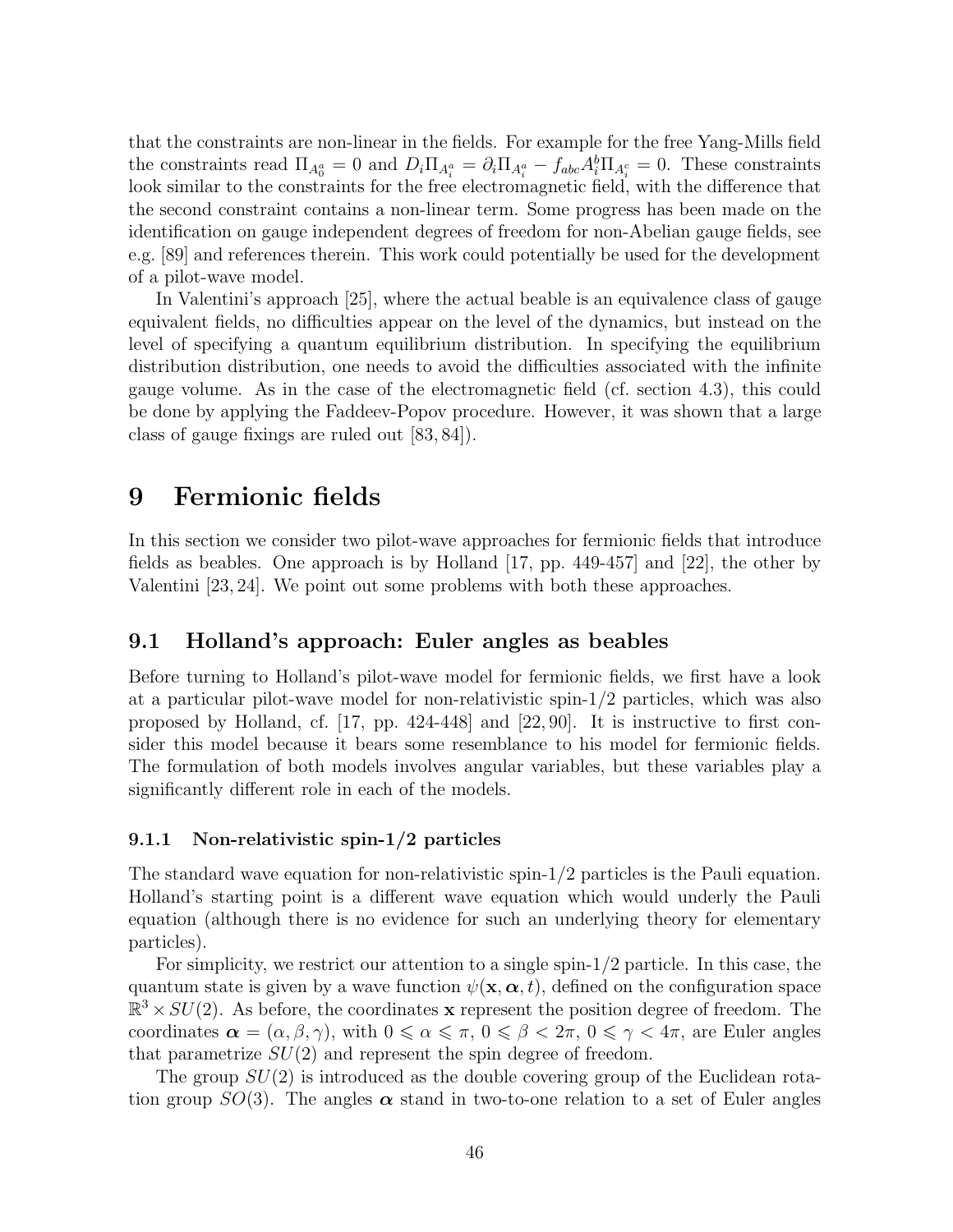parametrizing  $SO(3)$ , denoted by  $\alpha' = (\alpha', \beta', \gamma')$ , with  $0 \le \alpha' \le \pi$ ,  $0 \le \beta' < 2\pi$ ,  $0 \le \gamma' < 2\pi$ , through the relations  $\alpha' = \alpha$ ,  $\beta' = \beta$ ,  $\gamma' = \gamma \mod 2\pi$ .

The Schrödinger equation for this wave function is obtained by quantizing the classical rigid rotator (for which the configuration space is  $\mathbb{R}^3 \times SO(3)$ ). The Pauli equation, which is the standard equation describing non-relativistic spin-1/2 particles, can be obtained from it. Actually, because of the use of the double covering group, this theory contains the Pauli equation twice [17, pp. 439-441].

The beables in Holland's model are a position **x** and an orientation  $\alpha' \in SO(3)$ in 3-space. The orientation  $\alpha'$  is obtained from a beable configuration  $\alpha \in SU(2)$ . The position x represents the center of mass of a rigid homogeneous sphere and  $\alpha'$ represents the orientation of a fixed axis through the center of this sphere. The exact form of the Schrödinger equation and the guidance equations are not really important here. The equilibrium distribution for the beables  $(\mathbf{x}, \alpha)$  is given by  $|\psi(\mathbf{x}, \alpha, t)|^2 d^3x d\Omega$ , where  $d\Omega = \sin \alpha d\alpha d\beta d\gamma$  is the measure on  $SU(2)$ .

This pilot-wave model has the property that any two wave functions are always very much overlapping in  $\alpha$ -space. This is for example illustrated by considering states of the form:

$$
\psi(\mathbf{x}, \boldsymbol{\alpha}, t) = \psi_+(\mathbf{x}, t)u_+(\boldsymbol{\alpha}) + \psi_-(\mathbf{x}, t)u_-(\boldsymbol{\alpha}), \qquad (147)
$$

where

$$
u_{+} = \frac{1}{2\sqrt{2}\pi} \cos(\alpha/2) e^{-i(\beta + \gamma)/2}, \quad u_{-} = \frac{-i}{2\sqrt{2}\pi} \sin(\alpha/2) e^{i(\beta - \gamma)/2}.
$$
 (148)

The states  $u_+$  and  $u_-$  respectively correspond to spin up and spin down along the  $x_3$ direction and  $(\psi_+, \psi_-)$  forms the Pauli spinor. States of this form already contain the full Pauli theory. The fact that different wave functions always have much overlap in  $\alpha$ -space implies that the beable  $\alpha$ , or  $\alpha'$ , never records any outcome of a measurement, in particular it does not record the spin of the system. Of course we are considering only a single particle here and there is no need for measurement results to be recorded in the beables of one particle. On the other hand, if we perform a spin measurement with a Stern-Gerlach device, then the spin will get recorded in the position beable x, since the wave function will develop non-overlapping terms in position space. For example, if we perform a spin measurement in the x<sub>3</sub>-direction, then the wave functions  $\psi_+(\mathbf{x}, t)$  and  $\psi_-(\mathbf{x},t)$  will separate in the x<sub>3</sub>-direction. As such, the position beable x will either move up or down in the  $x_3$ -direction, thereby displaying the outcome of the spin measurement.

Considering the many particle case, it is unclear to what extent measurement results get recorded in the configuration of angular beables. However, this is not really important if the goal is merely to show that the pilot-wave model reproduces the standard quantum predictions, since measurement results will at least be recorded in the positions of the rigid spheres.

The insight that measurement results generally get recorded in positions of things, like the positions of measurement needles, led Bell [91, 92] to formulate a more natural pilot-wave model for non-relativistic spin-1/2 particles where the only beables are particle positions (starting from the Pauli equation).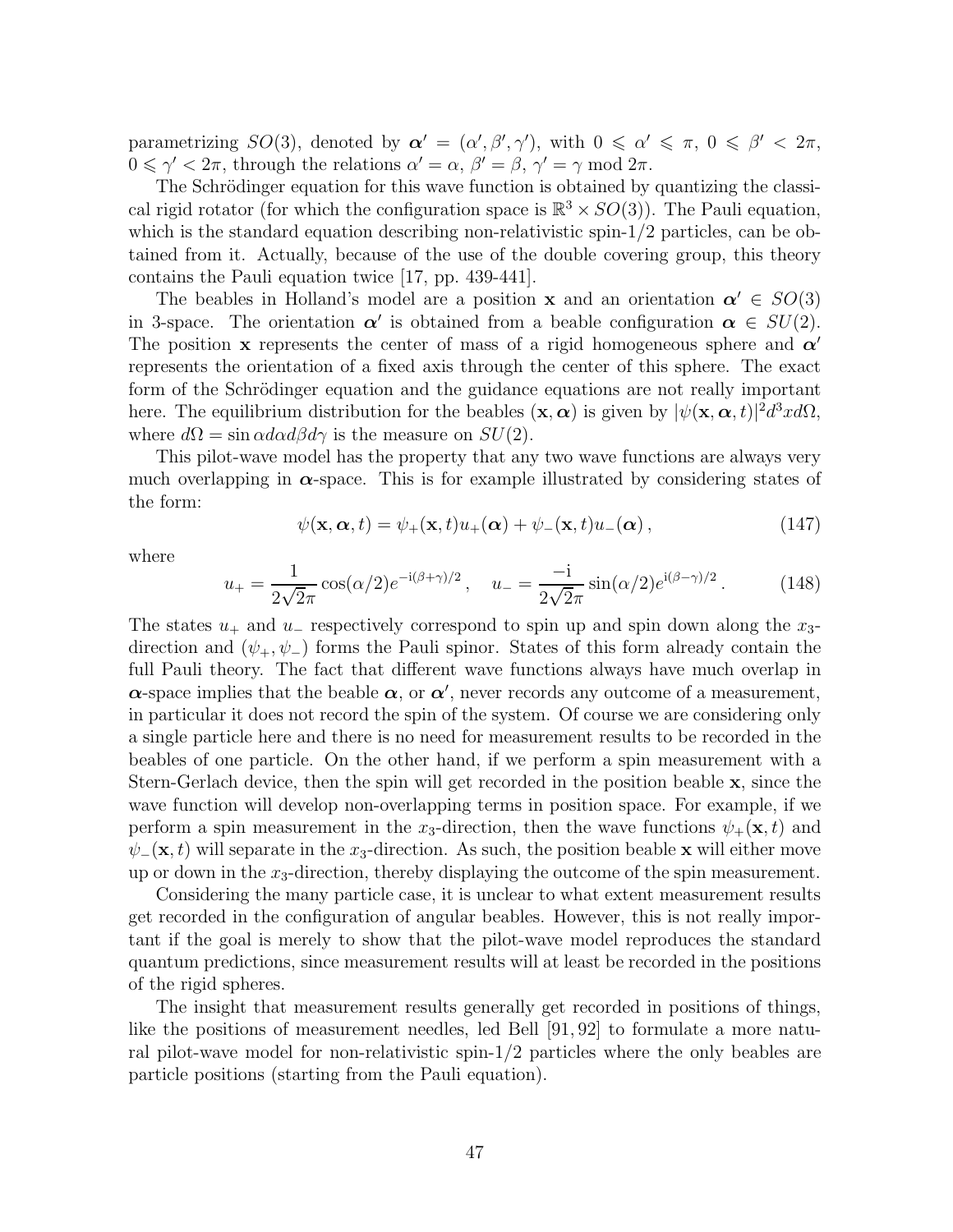#### 9.1.2 Fermionic Schrödinger field

Let us now turn to Holland's pilot-wave model for fermionic fields. Holland illustrated the construction of his model for the case of the fermionically quantized Schrödinger field, but his method applies equally well to other fermionic quantum fields, like for example the quantized Dirac field.

**Functional Schrödinger picture** The fermionically quantized Schrödinger field is obtained by imposing the anti-commutation relations

$$
\{\widehat{\psi}(\mathbf{x}),\widehat{\psi}^*(\mathbf{y})\} = \delta(\mathbf{x} - \mathbf{y}), \quad \{\widehat{\psi}(\mathbf{x}),\widehat{\psi}(\mathbf{y})\} = \{\widehat{\psi}^*(\mathbf{x}),\widehat{\psi}^*(\mathbf{y})\} = 0. \tag{149}
$$

The corresponding Hamiltonian operator has the same form as the bosonic Hamiltonian, which was given in equation (54) (the term  $E_0$  was not present in Holland's presentation).

Holland chooses a representation for these field operators in terms of angular variables  $(\alpha_k, \beta_k, \gamma_k)$  in momentum space.<sup>16</sup> For each momentum k, the angular variables, collectively denoted as  $\alpha_{\mathbf{k}} = (\alpha_{\mathbf{k}}, \beta_{\mathbf{k}}, \gamma_{\mathbf{k}})$ , with range  $0 \le \alpha_{\mathbf{k}} \le \pi$ ,  $0 \le \beta_{\mathbf{k}} < 2\pi$ ,  $0 \leq \gamma_{\mathbf{k}} < 4\pi$ , parametrize the group  $SU(2)$ . Holland further assumes a finite spatial volume so that the set of momenta is discrete.

In this representation the field operators act on wave functionals  $\Psi(\alpha, t)$ . The wave functionals can be written as superpositions of states of the form  $\prod_{\mathbf{k}} u_{\mathbf{k}n_{\mathbf{k}}}(\alpha_{\mathbf{k}})$ , where each  $u_{\mathbf{k}n_{\mathbf{k}}}(\alpha_{\mathbf{k}})$ , with  $n_{\mathbf{k}} = \pm$ , is given by (148) for each momentum **k**. For example, the vacuum state is given by

$$
\Psi_0(\alpha) = \prod_{\mathbf{k}} u_{\mathbf{k}-}(\alpha_{\mathbf{k}}).
$$
\n(150)

States describing *n* particles with definite momenta  $\mathbf{k}_1, \ldots, \mathbf{k}_n$  are given by

$$
\Psi_{\mathbf{k}_1\ldots\mathbf{k}_n}(\boldsymbol{\alpha})=s(\mathbf{k}_1,\ldots,\mathbf{k}_n)u_{\mathbf{k}_1+}(\boldsymbol{\alpha}_{\mathbf{k}_1})\ldots u_{\mathbf{k}_n+}(\boldsymbol{\alpha}_{\mathbf{k}_n})\prod_{\mathbf{k}\neq\mathbf{k}_1,\ldots,\mathbf{k}_n}u_{\mathbf{k}-}(\boldsymbol{\alpha}_{\mathbf{k}}),
$$
\n(151)

where  $s(\mathbf{k}_1,\ldots,\mathbf{k}_n)$  is the sign of the permutation that maps  $(\mathbf{k}_1,\ldots,\mathbf{k}_n)$  to  $(\mathbf{k}'_1,\ldots,\mathbf{k}'_n)$ , where  $\{\mathbf k_1,\ldots,\mathbf k_n\} = \{\mathbf k'_1,\ldots,\mathbf k'_n\}$  and  $\mathbf k'_1 < \cdots < \mathbf k'_n$  (see footnote 16 for more on the order relation on the set of momenta). (More precisely we have  $\Psi_{\mathbf{k}_1...\mathbf{k}_n}(\boldsymbol{\alpha}) =$  $\langle \alpha | \hat{a}_{\mathbf{k}_1}^{\dagger} \dots \hat{a}_{\mathbf{k}_n}^{\dagger} | \Psi_0 \rangle$ , where  $\hat{a}_{\mathbf{k}}^{\dagger}$  are the fermionic creation operators of particles with momentum k. Using [17, pp. 449-457] and [22], it can easily be verified that this expression reduces to the one in (151).)

<sup>&</sup>lt;sup>16</sup>We do not reproduce the equations of Holland's model here. There is however one small correction we want to suggest to Holland's presentation. In order to express the fermionic creation and annihilation operators  $\hat{a}_{\mathbf{k}}^{\dagger}$  and  $\hat{a}_{\mathbf{k}}$  in terms of angular momentum operators, a total order relation  $\leq$  is needed on the set of possible momenta [93]. This order relation can be chosen completely arbitrary. However, the order relation Holland specifies is only a partial one and not a total one, i.e. not every two momenta can be compared according to Holland's order relation. Holland's order relation is defined by:  $k' < k$ if  $k'_i < k_i$  for one  $i = 1, 2, 3$ , and  $k'_j \leq k_j$  for  $j \neq i$ , which does not yield a total order relation. However a total order relation can easily be found. One could for example consider the one defined by:  $k' < k$ if  $k'_i < k_i$  for one  $i = 1, 2, 3$ , and  $k'_j \leq k_j$  for  $j > i$ . However, this correction does not imply any formal change to Holland's presentation. It should just be kept in mind that some particular total order relation should be chosen.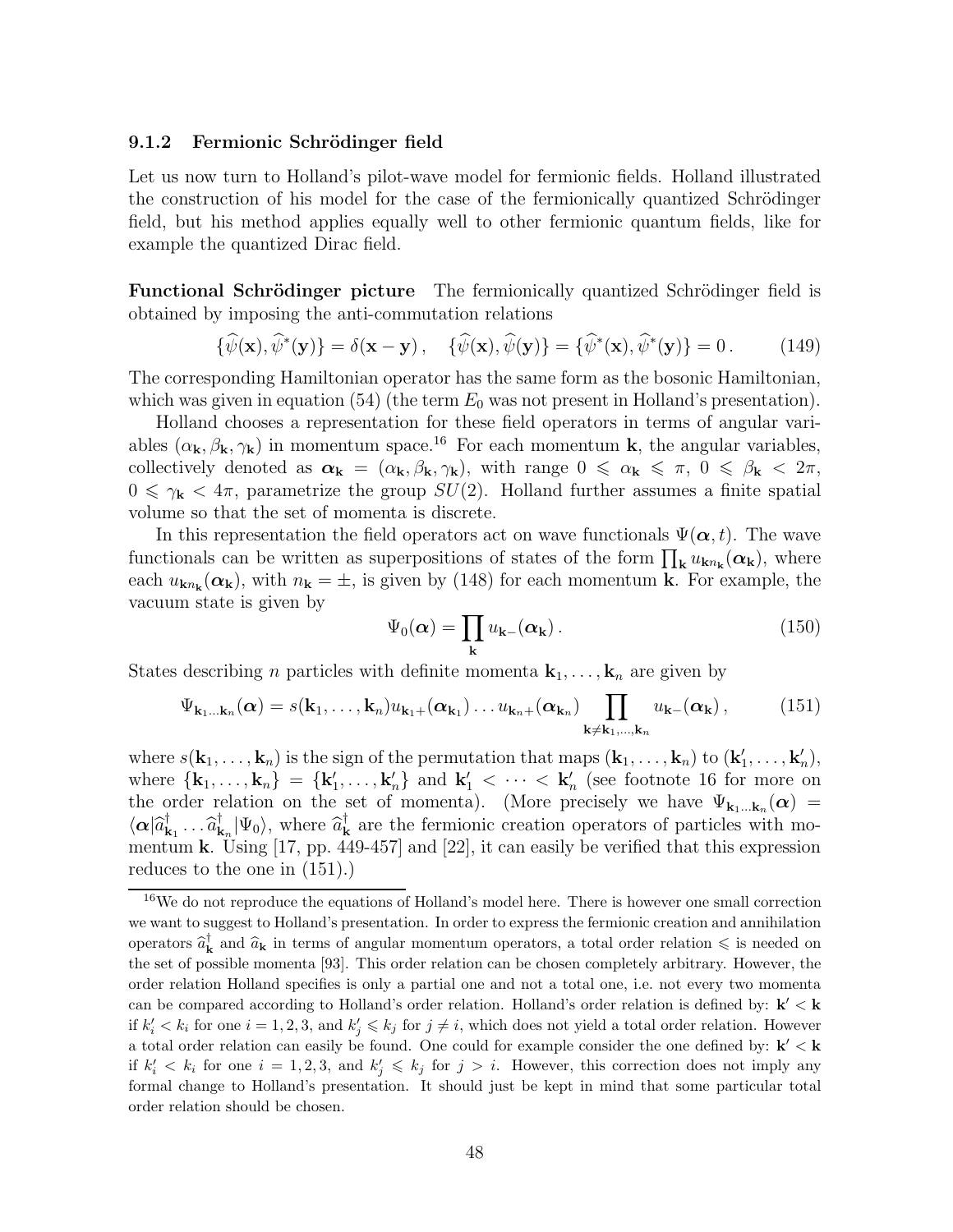**Ontology** Holland starts with introducing beables  $\alpha_k$  for the operators  $\hat{\alpha}_k$ . The quantum equilibrium distribution for the beables is given by  $|\Psi(\alpha)|^2 \prod_k d\Omega_k$ . However, these beables form a field in momentum space and unfortunately Holland does not explicitly specify how these beables relate to some ontology in space.

When discussing the classical limit of his model [17, pp. 455-457], Holland defines a complex-valued field  $\psi(\mathbf{x},t)$  in terms of the beables  $\alpha_k$  and the wave functional, for the special case of a vanishing quantum potential (in [17] Holland adopts, just as Bohm for the electromagnetic field, a second order view in terms of the quantum potential). Possibly a similar definition can be given in general (i.e. also when the quantum potential does not vanish). One way to do this could be by using Holland's local expectation value for the operator  $\hat{\psi}(\mathbf{x})$ .<sup>17</sup>

Another possibility would be to introduce a beable for the particle number density operator  $\psi^{\dagger}(\mathbf{x})\psi(\mathbf{x})$ , again by means of Holland's local expectation value.

Reproducing the quantum predictions Whether or not Holland's model is capable of reproducing the standard quantum predictions depends of course on the particular choice of ontology in physical space. Macroscopically different states should correspond to different beable configurations. Therefore it is necessary (at least for the type of beable suggested above) that the wave functionals are non-overlapping in the configuration space of angular beables. This guarantees that macroscopically different states correspond to different beable configurations  $\alpha$ . It is then further necessary that the different beable configurations  $\alpha$  correspond to different beables in physical space. Since our examples of possibly ontologies in physical space are rather complicated constructions involving the wave functional  $\Psi(\boldsymbol{\alpha})$ , it is not immediately clear that this is guaranteed.

It is easy to see that states containing only a small number of particles have much overlap. However some states have little overlap. Consider for example the state  $\Psi_{\mathbf{k}_1...\mathbf{k}_n}(\boldsymbol{\alpha})$ . This state will have little overlap with the vacuum state  $\Psi_0(\boldsymbol{\alpha})$  in the case the number of particles  $n$  is high enough. This follows from the fact that the overlap of the functions  $u_{\mathbf{k}_1+}(\boldsymbol{\alpha}_{\mathbf{k}_1})\dots u_{\mathbf{k}_n+}(\boldsymbol{\alpha}_{\mathbf{k}_n})$  and  $u_{\mathbf{k}_1-}(\boldsymbol{\alpha}_{\mathbf{k}_1})\dots u_{\mathbf{k}_n-}(\boldsymbol{\alpha}_{\mathbf{k}_n})$  decreases when *n* increases (this can be seen by considering the law of large numbers<sup>18</sup>). Similarly, two states  $\Psi_{\mathbf{k}_1...\mathbf{k}_n}(\alpha)$  and  $\Psi_{\mathbf{k}'_1...\mathbf{k}'_{n'}}(\alpha)$  will have negligible overlap when the number of momenta in the symmetric difference of the sets  $\{k_1, \ldots, k_n\}$  and  $\{k_1, \ldots, k_n\}$  is sufficiently large. It is an open question whether states describing localized macroscopic systems have negligible overlap.

So it is as yet unclear whether Holland's model is capable of reproducing the predictions of standard quantum theory. In the following section an alternative but similar model is considered for which this question is much easier to analyse. However, the

<sup>&</sup>lt;sup>17</sup>Holland only introduced local expectation values for Hermitian operators [17]. One could define the local expectation value for  $\hat{\psi}(\mathbf{x})$  as the linear combination of the local expectation values for the Hermitian operators  $\widehat{\psi}_r(\mathbf{x}) = (\widehat{\psi}(\mathbf{x}) + \widehat{\psi}^{\dagger}(\mathbf{x}))/2$  and  $\widehat{\psi}_i(\mathbf{x}) = -i(\widehat{\psi}(\mathbf{x}) - \widehat{\psi}^{\dagger}(\mathbf{x}))/2$ . Note that the local expectation value for  $\psi(\mathbf{x})$  would be a complex-valued field and hence would not satisfy the anticommutation relations (149) of the field operator  $\psi(\mathbf{x})$ .

<sup>&</sup>lt;sup>18</sup>I am grateful to Owen Maroney for this observation.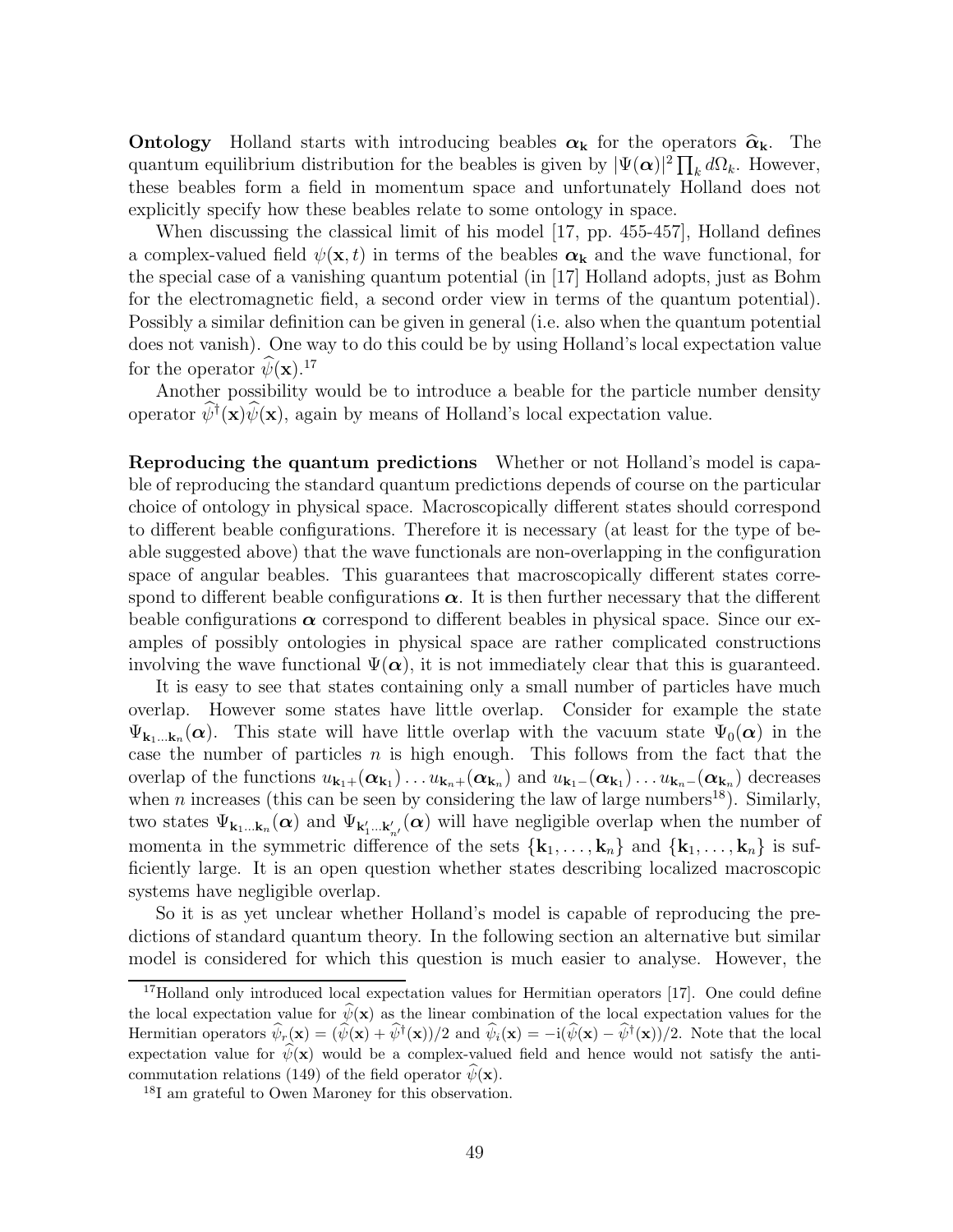upshot of that analysis is that the model seems inadequate.

#### 9.1.3 Alternative model for the fermionic Schrödinger field

Since it is rather hard to analyse the viability of Holland's model for the fermionic field due to its complicated ontology, it is worthwhile to consider the following simpler alternative. In developing his pilot-wave model, Holland started with the field operators  $\hat{a}_{\mathbf{k}}$  and  $\hat{a}_{\mathbf{k}}^{\dagger}$  in momentum space, which satisfy the anti-commutation relations  $\{\hat{a}_{\mathbf{k}}, \hat{a}_{\mathbf{k'}}^{\dagger}\}$  $\delta_{kk'}$ . By using a representation in terms of angular momentum operators in momentum space, he was led to introduce the beables  $\alpha_k$ . Instead of starting with the field operators in momentum space, one could also start with considering operators in physical 3-space. Assuming a spatial lattice, instead of a continuum space, the anti-commutation relations for the field operators  $\psi_{\mathbf{x}}$  and  $\psi_{\mathbf{x}}^*$  read  $\{\psi_{\mathbf{x}}, \psi_{\mathbf{x}'}^*\} = \delta_{\mathbf{x} \mathbf{x}'}$ , where **x** and **x'** are lattice sites. These anti-commutation relations are formally the same as the anti-commutation relations for the field operators in momentum space.<sup>19</sup> One could therefore adopt the techniques introduced by Holland and use a representation of these anti-commutation relations in terms of angular momentum operators. This time the angular momentum operators would be operators in physical space. This would result in beables  $\alpha_x$  $(\alpha_{\mathbf{x}}, \beta_{\mathbf{x}}, \gamma_{\mathbf{x}})$  in physical space. While one could further assume a rigid body at each lattice point **x**, whose rotational motion is described by the angles  $\alpha_x$  (similarly as in Holland's model for non-relativistic spin-1/2 particles), there is no need for that.

We do not present the dynamics of the beables here. It could easily be found by using the results in [47]. Even without knowing the dynamics explicitly we can say something about the viability of the model. This could be done by comparing the typical beable configurations corresponding to a state  $\Psi_M$  which represents matter in a certain region V in physical space and a state  $\Psi_e$  which represents an empty region V. We have, in analogy with (150) and (151), that

$$
\Psi_e(\alpha) = \prod_{\mathbf{x} \text{ in } V} u_{\mathbf{x} -}(\alpha_{\mathbf{x}})
$$
\n(152)

and

$$
\Psi_M(\boldsymbol{\alpha}) = s(\mathbf{x}_1, \dots, \mathbf{x}_n) u_{\mathbf{x}_1 +}(\boldsymbol{\alpha}_{\mathbf{x}_1}) \dots u_{\mathbf{x}_n +}(\boldsymbol{\alpha}_{\mathbf{x}_n}) \prod_{\substack{\mathbf{x} \text{ in } V \\ \mathbf{x} \neq \mathbf{x}_1, \dots, \mathbf{x}_n}} u_{\mathbf{x} -}(\boldsymbol{\alpha}_{\mathbf{x}}),
$$
(153)

where  $x_1, \ldots, x_n$  are the positions of the particles in V. For our purposes the environment can be ignored in the states.

Note that matter will never be distinguished from empty space from the beables  $\beta_{\mathbf{x}}$ or  $\gamma_{\mathbf{x}}$ , because the states states  $\Psi_M$  and  $\Psi_e$  yield the same distribution for them. They could only be distinguished from the beables  $\alpha_{x}$ . This could be done by considering the quantity  $A_V = \sum_{\mathbf{x} \in \mathbb{R}^N} \alpha_{\mathbf{x}}/n$ . If this quantity is typically different for the states

<sup>&</sup>lt;sup>19</sup>Holland carried out his analysis for a discrete set of momenta. However, probably a similar (formal) analysis can be carried out in the case of a continuous set of momenta. In that case we could, equivalently, assume a physical space which is continuous instead of discrete.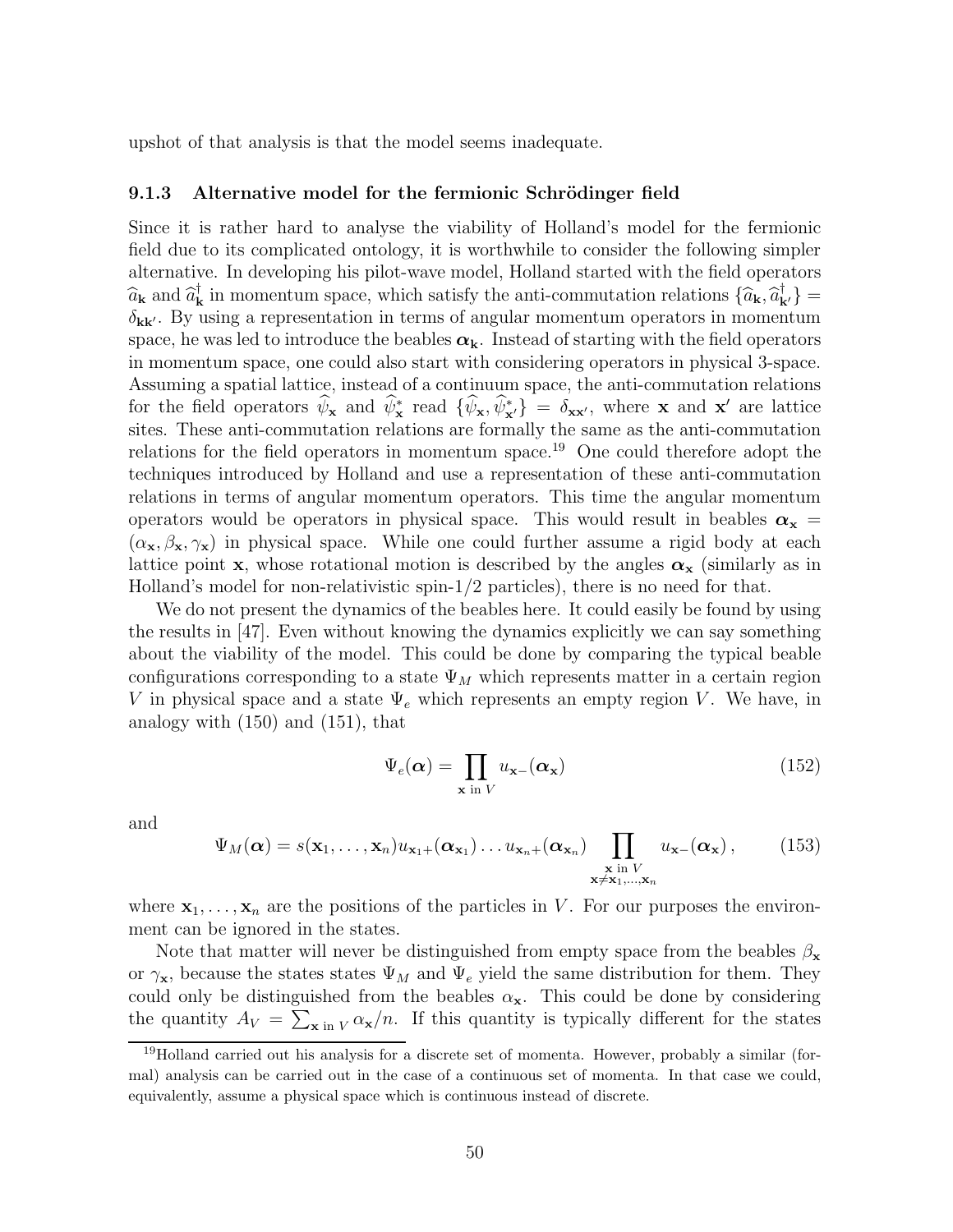$\Psi_M$  and  $\Psi_e$  then one could read off from the beables whether the region V is filled with matter or not. For a state  $\Psi$  the expected value for the quantity  $A_V$  is given by  $\langle A_V \rangle_{\Psi} = \int A_V |\Psi|^2 \prod_{\mathbf{x} \in \mathbb{N}} V d\Omega_{\mathbf{x}}$ . Matter can be distinguished from empty space from the beables if

$$
|\langle A_V \rangle_{\Psi_M} - \langle A_V \rangle_{\Psi_e}| \gg \max\left(\Delta_{\Psi_M} A_V, \Delta_{\Psi_e} A_V\right), \tag{154}
$$

where  $\Delta_{\Psi}A_V = \sqrt{\langle A_V^2 \rangle_{\Psi} - \langle A_V \rangle_{\Psi}^2}$  is the standard deviation of  $A_V$  for the state  $\Psi$ . For a cubic region V with edges of length L, matter with particle number density  $\rho$  and a lattice spacing a, we find in Appendix B that (154) reduces to

$$
La\rho^{2/3} \gg 1. \tag{155}
$$

Assume one particle per atomic distance cubed, so that  $\rho = 10^{30} / \text{m}^3$ . Then (155) becomes  $La \gg 10^{-20}$ m<sup>2</sup>. If we further assume a lattice spacing of the order of the Planck length, i.e.  $a = 10^{-35}$ m, then  $L \gg 10^{15}$ m. This means that in this case we can only distinguish matter from empty space by considering length scales that are much bigger then  $10^{15}$ m. This is clearly unreasonable. The lattice spacing could of course be taken much larger than the Planck length in a non-relativistic theory. But presumably it should not be taken much higher then  $10^{-15}$ m which is only three orders lower than the Compton wavelength of the electron. For the latter value of the lattice spacing, L must be much bigger then  $10^{-5}$ m. This is still a rather large distance, as we can easily distinguish such length scales with the naked eye (the diameter of a human hair typically ranges from  $10^{-5}$ m to  $10^{-4}$ m). This implies that it seems very unlikely that the beables in this model yield an image of general macroscopic matter distributions. As such the model seems to fail to reproduce the standard quantum predictions.

There also seems to be little hope that an application of this model to relativistic quantum field theory will yield a better result. In a relativistic model the beables would consist of four set of angles at each point in space (one corresponding to each component of the Dirac spinor) while the lattice spacing should be taken much smaller.

### 9.2 Valentini's approach: Grassmann fields as beables

In [23, 24] Valentini suggested a pilot-wave model for fermionic fields in which the beables are anti-commuting fields, also called *Grassmann fields*. In this section we point out a problem with this approach. We will see that although it is possible to introduce dynamics for anti-commuting fields, it is unclear what the actual guidance equations and corresponding equilibrium distribution should be, in order to have a pilot-wave model that reproduces the standard quantum predictions.

The starting point of Valentini's approach is to write the fermionic field theory in a functional Schrödinger picture in which the quantum states are functionals defined on a space of anti-commuting fields. Although this functional Schrödinger picture, which was initiated by Floreanini and Jackiw [94], bears some resemblance to the functional Schrödinger picture for bosonic field theories, there are some important differences. One is that the fermionic wave functionals are not complex-valued, but take values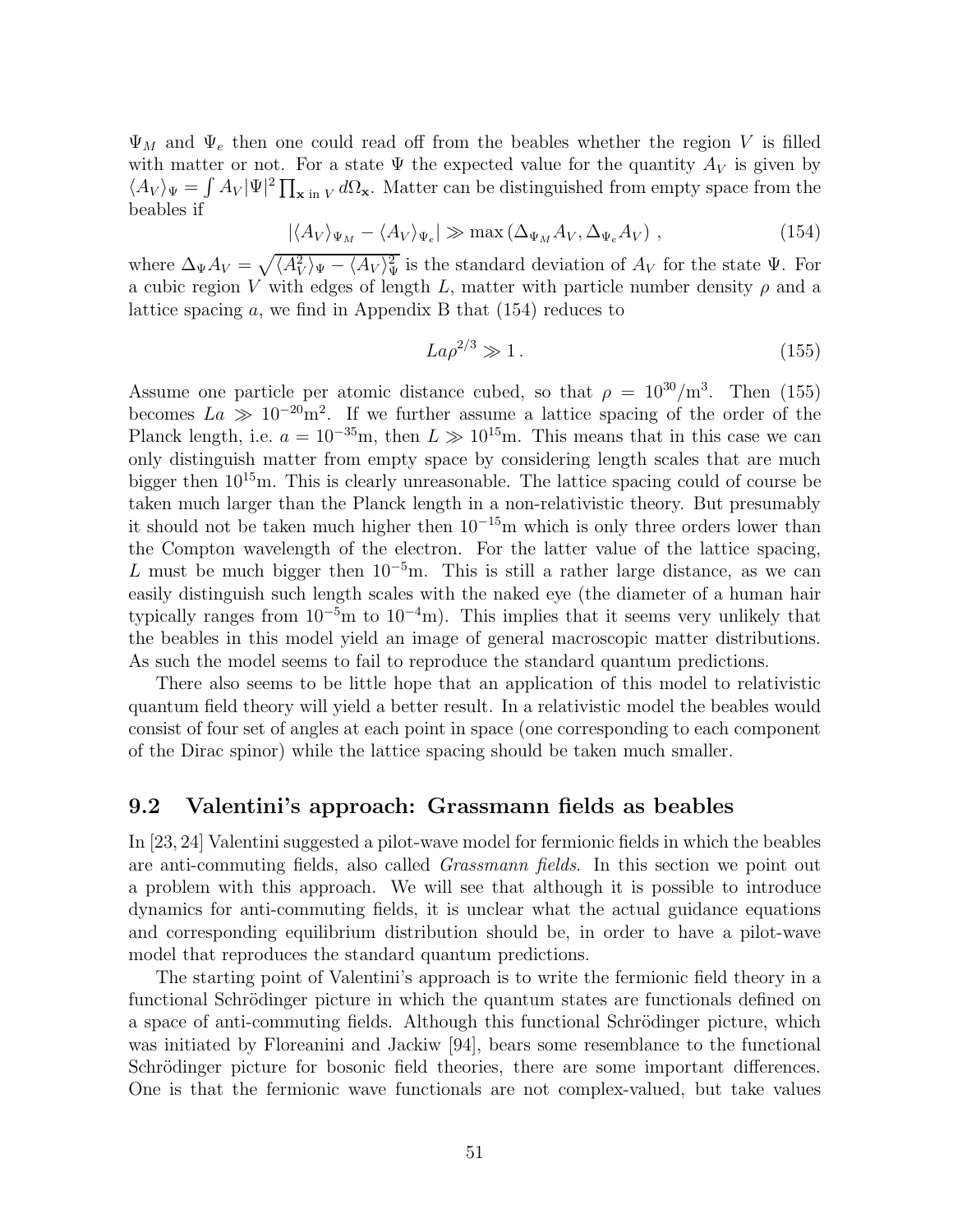in a Grassmann algebra. A consequence is that the wave functional does not yield a transition amplitude for finding the state in a certain field configuration.

In order to point out clearly the problem with Valentini's model, we present the functional Schrödinger picture for fermionic fields in some detail in section 9.2.1. The reader who is familiar with this picture can immediately move to section 9.2.2.

As mentioned in section 3.3, Valentini presented his pilot-wave model for the quantized Van der Waerden field. Valentini used the Van der Waerden theory, instead of the equivalent Dirac theory, in order to circumvent the problem of the constraints in the Dirac theory. For simplicity we do not discuss Valentini's pilot-wave model for the quantized Van der Waerden field, but for the fermionically quantized Schrödinger field (which was already introduced in section  $(9.1.2)$ . The formulation of the functional Schrödinger picture for the quantized Schrödinger field is completely similar to that for the quantized Van der Waerden field or the quantized Dirac field. The functional Schrödinger picture for the Dirac field can for example be found in [95].

#### 9.2.1 Functional Schrödinger picture in terms of Grassmann fields

In order to set up the functional Schrödinger picture for the fermionically quantized Schrödinger field, we first introduce some basic elements of Grassmann algebras and analysis over these algebras. Details can be found in [96–98].

Consider two fields  $w(\mathbf{x})$  and  $w^{\dagger}(\mathbf{x})$  which satisfy

$$
\{w(\mathbf{x}), w(\mathbf{y})\} = \{w(\mathbf{x}), w^{\dagger}(\mathbf{y})\} = \{w^{\dagger}(\mathbf{x}), w^{\dagger}(\mathbf{y})\} = 0.
$$
 (156)

These fields are *Grassmann fields* (i.e. for each **x** the values  $w(\mathbf{x})$  and  $w^{\dagger}(\mathbf{x})$  are *Grassmann numbers*). The algebra generated by these fields forms an infinite dimensional *Grassmann algebra*, which we denote by  $\Lambda$ . Its elements are functionals  $G(w, w^{\dagger})$  of the form

$$
G = G_{00} + \int d^3x_1 G_{10}(\mathbf{x}_1) w(\mathbf{x}_1) + \int d^3x_1 G_{01}(\mathbf{x}_1) w^{\dagger}(\mathbf{x}_1) + \dots
$$
  
+ 
$$
\int d^3x_1 \dots d^3x_{n+m} G_{nm}(\mathbf{x}_1, \dots, \mathbf{x}_{n+m}) w(\mathbf{x}_1) \dots w(\mathbf{x}_n) w^{\dagger}(\mathbf{x}_{n+1}) \dots w^{\dagger}(\mathbf{x}_{n+m})
$$
  
+ 
$$
\dots,
$$
 (157)

where  $G_{00}$  is a complex number and where  $G_{nm}(\mathbf{x}_1,\ldots,\mathbf{x}_{n+m})$ , with  $n+m>0$ , are completely anti-symmetric complex-valued distributions. There is an involutive map  $G \mapsto G^{\dagger}$  on  $\Lambda$ , called *complex conjugation*, which is linear under addition, anti-linear under multiplication by complex numbers, satisfies  $(G_1G_2)^{\dagger} = G_2^{\dagger}G_1^{\dagger}$  and  $(w(\mathbf{x}))^{\dagger} =$  $w^{\dagger}(\mathbf{x})$ , and which acts as the ordinary complex conjugation on complex numbers. An element G of  $\Lambda$  is called *odd* if  $G_{nm} = 0$  for all  $(m, n)$  for which  $n + m$  is even. All odd elements anti-commute among themselves. The subspace of odd elements is denoted by  $\Lambda_o$ .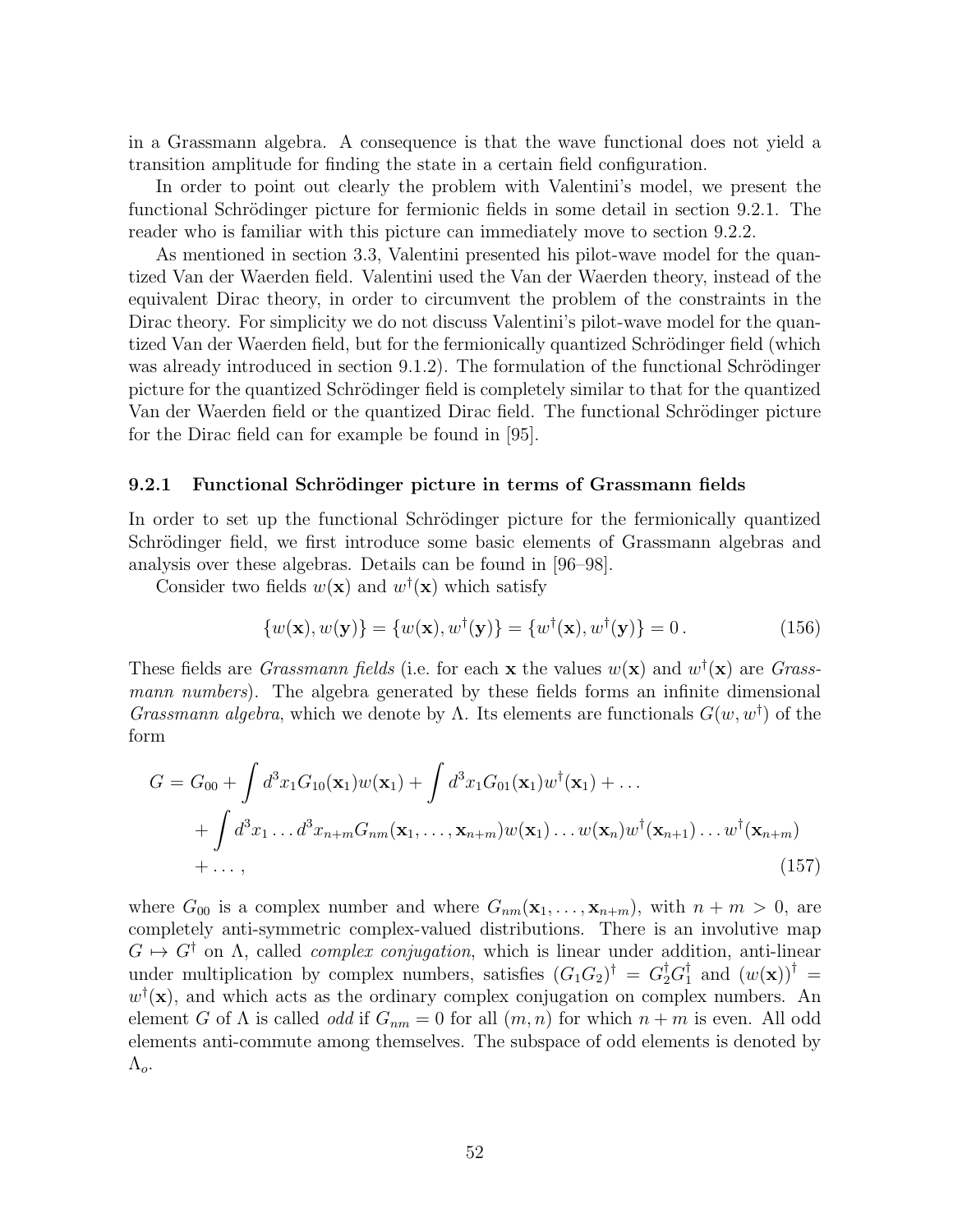We can now introduce the space  $\mathcal F$  of  $\Lambda$ -valued functionals  $F(u, u^{\dagger})$ , which are defined on the space of  $\Lambda_o$ -valued fields  $u(\mathbf{x})$  and  $u^{\dagger}(\mathbf{x})$ ,<sup>20</sup> and which are of the form<sup>21</sup>

$$
F = F_{00} + \int d^3x_1 F_{10}(\mathbf{x}_1)u(\mathbf{x}_1) + \int d^3x_1 F_{01}(\mathbf{x}_1)u^{\dagger}(\mathbf{x}_1) + \dots
$$
  
+ 
$$
\int d^3x_1 \dots d^3x_{n+m} F_{nm}(\mathbf{x}_1, \dots, \mathbf{x}_{n+m})u(\mathbf{x}_1) \dots u(\mathbf{x}_n)u^{\dagger}(\mathbf{x}_{n+1}) \dots u^{\dagger}(\mathbf{x}_{n+m})
$$
  
+ 
$$
\dots,
$$
 (158)

where  $F_{00}$  is a complex number and where  $F_{nm}(\mathbf{x}_1, \ldots, \mathbf{x}_{n+m})$ , with  $n + m > 0$ , are completely anti-symmetric complex-valued distributions.

For functionals in F the functional derivatives  $\delta F(u, u^{\dagger})/\delta u(\mathbf{x})$  and  $\delta F(u, u^{\dagger})/\delta u(\mathbf{x})$ exist for all  $\Lambda_o$ -valued fields  $u(\mathbf{x})$  and  $u^{\dagger}(\mathbf{x})$ . The functional derivative  $\delta F(u, u^{\dagger})/\delta u(\mathbf{x})$ is hereby defined as the coefficient that arises in the variation  $\delta F(u, u^{\dagger})$  under an infinitesimal variation  $\delta u(\mathbf{x})$  of  $u(\mathbf{x})$  in the space of  $\Lambda_o$ -valued fields [98], i.e.

$$
\delta F(u, u^{\dagger}) = \int d^3x \delta u(\mathbf{x}) \frac{\delta F(u, u^{\dagger})}{\delta u(\mathbf{x})}.
$$
 (159)

The functional derivative  $\delta F(u, u^{\dagger})/\delta u^{\dagger}(\mathbf{x})$  is defined in a similar way. These definitions imply that the functional derivatives anti-commute among each other and that they satisfy the properties

$$
\left\{ u(\mathbf{x}), \frac{\delta}{\delta u(\mathbf{y})} \right\} = \left\{ u^{\dagger}(\mathbf{x}), \frac{\delta}{\delta u^{\dagger}(\mathbf{y})} \right\} = \delta(\mathbf{x} - \mathbf{y}), \tag{160}
$$

$$
\left\{ u(\mathbf{x}), \frac{\delta}{\delta u^{\dagger}(\mathbf{y})} \right\} = \left\{ u^{\dagger}(\mathbf{x}), \frac{\delta}{\delta u(\mathbf{y})} \right\} = 0.
$$
 (161)

For functionals in  $\mathcal F$  one can also define functional integrals. First of all, for a fixed point **x**, the integral over  $u(\mathbf{x})$  is defined by the relations  $\int du(\mathbf{x}) = 0$  and  $\int du(\mathbf{x})u(\mathbf{x}) = 0$ 1. The integration is hence defined formally, i.e. measure-theoretical concepts play no role. The functional integral  $\int \mathcal{D}u F(u, u^{\dagger})$  is then defined as the (formal) product integral  $\int (\prod_{\mathbf{x}} du(\mathbf{x})) F(u, u^{\dagger})$ . The functional integral  $\int \mathcal{D}u^{\dagger} F(u, u^{\dagger})$  is defined similarly.

In the functional Schrödinger picture for the quantized Schrödinger field, the field operators  $\hat{\psi}(\mathbf{x})$  and  $\hat{\psi}^*(\mathbf{x})$  are realized by the representation<sup>22</sup>

$$
\widehat{\psi}(\mathbf{x}) \to \frac{1}{\sqrt{2}} \left( u(\mathbf{x}) + \frac{\delta}{\delta u^{\dagger}(\mathbf{x})} \right) , \qquad \widehat{\psi}^*(\mathbf{x}) \to \frac{1}{\sqrt{2}} \left( u^{\dagger}(\mathbf{x}) + \frac{\delta}{\delta u(\mathbf{x})} \right) , \qquad (162)
$$

<sup>&</sup>lt;sup>20</sup>As is standard practice, we treat  $u(\mathbf{x})$  and  $u^{\dagger}(\mathbf{x})$  as independent fields. Alternatively one could consider two real fields  $u_1(\mathbf{x})$  and  $u_2(\mathbf{x})$  (the fact that they are real means that  $u_i(\mathbf{x}) = u_i^{\dagger}(\mathbf{x}), i = 1, 2$ ), and define  $u(\mathbf{x}) = (u_1(\mathbf{x}) + iu_2(\mathbf{x}))/\sqrt{2}$  and  $u^{\dagger}(\mathbf{x}) = (u_1(\mathbf{x}) - iu_2(\mathbf{x}))/\sqrt{2}$ .

<sup>&</sup>lt;sup>21</sup>One can also define  $\Lambda_o$ -valued fields that are not of the form (158) by considering the  $F_{nm}$  to be Λ-valued instead of complex-valued. However such functionals are of no interest here.

 $22$ Just as in bosonic field theory, there exist various other possible representations of the field operators. Another possible representation is  $\hat{\psi}(\mathbf{x}) \to u(\mathbf{x}), \hat{\psi}^*(\mathbf{x}) \to \delta/\delta u^{\dagger}(\mathbf{x})$ , see e.g. [57, pp. 217-223] or [99].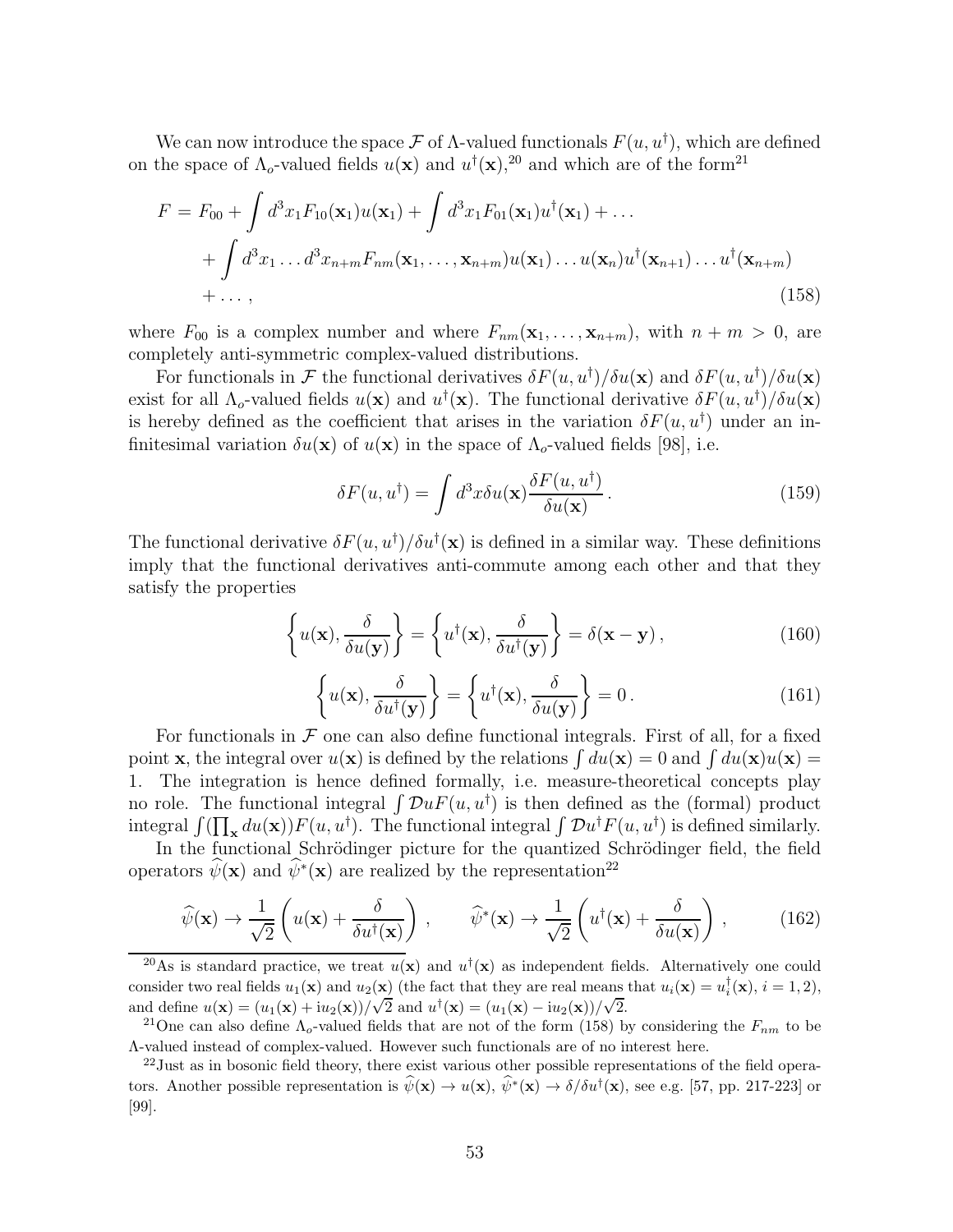which act on quantum states which are elements of  $\mathcal{F}$ . The associated inner product is defined as

$$
\langle \Psi_1 | \Psi_2 \rangle = \int \mathcal{D}u^\dagger \mathcal{D}u \Psi_1^* \Psi_2 , \qquad (163)
$$

where  $\Psi^*$  is the dual of  $\Psi$  given by

$$
\Psi^*(u, u^\dagger) = \int \mathcal{D}\bar{u}^\dagger \mathcal{D}\bar{u} \exp(\bar{u}u^\dagger + \bar{u}^\dagger u)\Psi^\dagger(\bar{u}, \bar{u}^\dagger), \qquad (164)
$$

where we used the notation  $\bar{u}u^{\dagger} = \int d^3x \bar{u}(\mathbf{x})u^{\dagger}(\mathbf{x})$  and similarly for  $\bar{u}^{\dagger}u$  (the integration variables  $\bar{u}(\mathbf{x})$  and  $\bar{u}^{\dagger}(\mathbf{x})$  are  $\Lambda_0$ -valued fields in space). The functional Schrödinger equation is then obtained by using this representation for the Hamiltonian operator (which has the same form as the one for the bosonically quantized Schrödinger field, cf.  $(54)$ ). For the functional Schrödinger representation for the quantized Dirac field one just needs to add a spinor index  $a = 1, \ldots, 4$  to the Grassmann fields.

#### 9.2.2 Pilot-wave model

Let us now turn to the pilot-wave model of Valentini. Valentini postulated anti-commuting, i.e.  $\Lambda_o$ -valued, field beables  $u(\mathbf{x})$  and  $u^{\dagger}(\mathbf{x})$ , which are guided by the wave functional  $\Psi(u, u^{\dagger}, t)$  through guidance equations which are of the form  $\dot{u} = v^{\Psi}(u, u^{\dagger}, t)$ and  $\dot{u}^{\dagger} = (v^{\Psi}(u, u^{\dagger}, t))^{\dagger}$ . The exact form of the guidance equations is not really important here. But we do want to note that there are actually some technical problems with those guidance equations. They for example contain inverses with respect to the multiplication of elements of the Grassmann algebra, but these are not always defined. However, these problems, which were discussed in detail in [100], are of minor importance, since, in principle, there is no problem for having equations of motion for anti-commuting fields (see for example also the generalization of classical mechanics in which some of the dynamical variables have anti-commuting values [101–104]).

The more important problem is that there seems to be no real basis for adopting Valentini's guidance equations. Valentini regarded the quantity  $\Psi^{\dagger}(u, u^{\dagger}, t)\Psi(u, u^{\dagger}, t)$  as the density of fields and found the guidance equations by considering the asociated continuity equation.<sup>23</sup> However, this interpretation of  $\Psi^{\dagger}\Psi$  seems to be unfounded. The quantity  $\Psi^{\dagger}(u, u^{\dagger}, t) \Psi(u, u^{\dagger}, t)$  is, just as the wave functional  $\Psi(u, u^{\dagger}, t)$ , A-valued.<sup>24</sup> Moreover, it is unclear what measure should be considered on the space of anti-commuting fields. To our knowledge suitable measure-theoretical notions have not yet been introduced for such a space. Remember also that the integration theory was defined formally and was not based on measure-theoretical notions. Therefore  $\Psi^{\dagger}\Psi$  seems to have no meaning as a density of fields. To be sure, this problem is not a consequence of dealing

<sup>&</sup>lt;sup>23</sup>Note that Valentini regarded  $\Psi^{\dagger}\Psi$  as the density of fields and not  $\Psi^*\Psi$ . Though, regarding  $\Psi^*\Psi$ as the density would be as problematic.

<sup>&</sup>lt;sup>24</sup>The wave functional  $\Psi(u, u^{\dagger}, t)$  should not be confused with a transition amplitude  $\langle u, u^{\dagger} | \Psi(t) \rangle$ :  $\Psi(u, u^{\dagger}, t)$  is an element of the Grassmann algebra  $\Lambda$  and  $\langle u, u^{\dagger} | \Psi(t) \rangle$  should be a complex number by the definition of the inner product.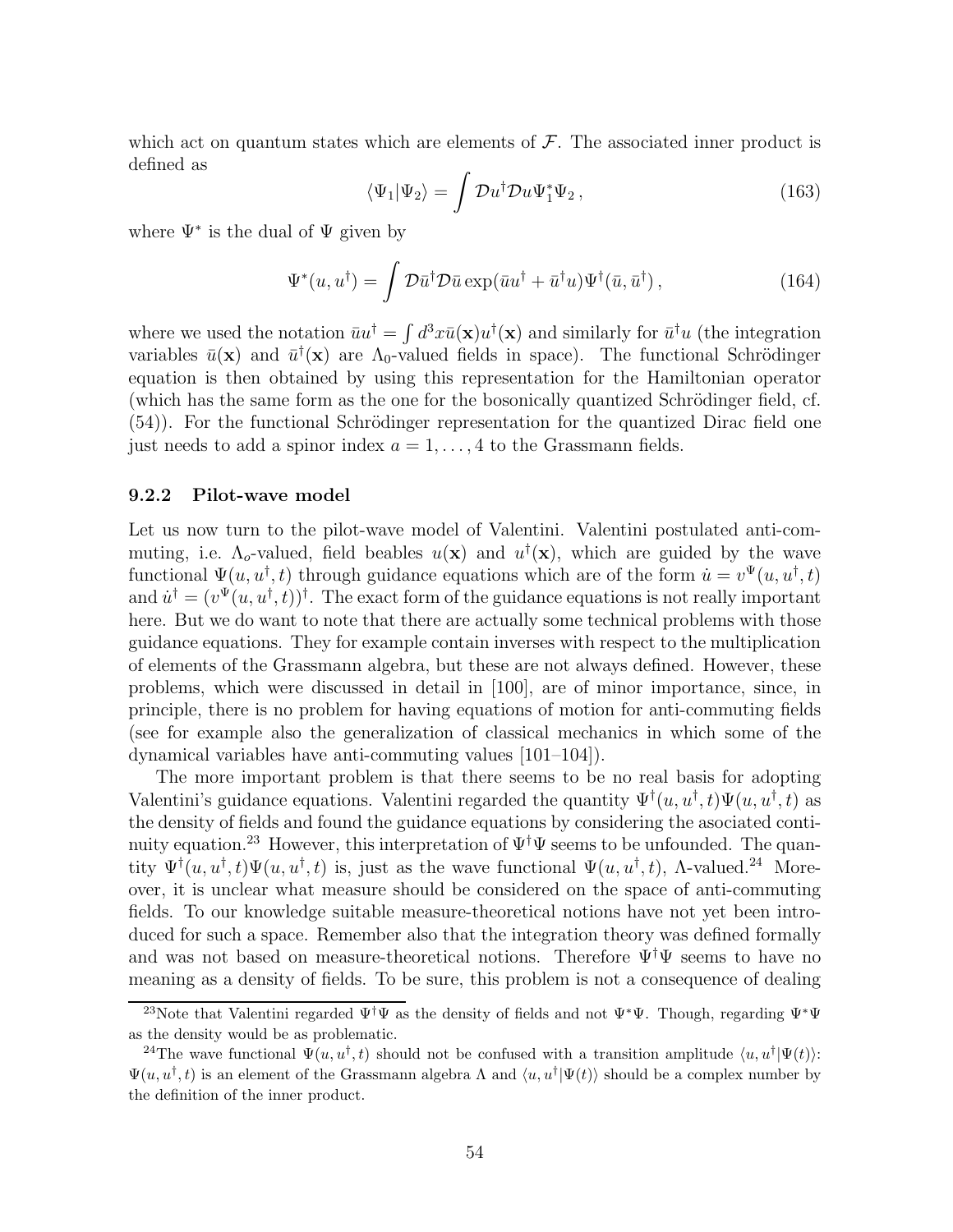with a field theory; it would still be present in a regularized theory that describes only a finite number of degrees of freedom. So, in summary, it is unclear what the dynamics and corresponding equilibrium distribution should be so that the standard quantum predictions are reproduced.

## 10 A minimalist pilot-wave model

Motivated by the difficulties of introducing field beables for fermionic field theories, Struyve and Westman [26, 27] proposed a model in which there are only beables for the bosonic degrees of freedom and no beables for the fermionic degrees of freedom. This approach was illustrated for quantum electrodynamics. In that case the beable is a transverse field  $A_i^T$ , representing the transverse part of the vector potential, just as in Bohm's model for the free electromagnetic field. The dynamics is very similar to that of Bohm's model. The difference is that in this case the wave functional also contains fermionic degrees of freedom, which have an effect on the dynamics of the beable  $A_i^T$ . This makes the beable  $A_i^T$  evolve in such a way as to give the appearance of matter.

It was argued in detail that this model is actually capable of reproducing the predictions of standard quantum field theory, as one can find an image of the visible world, and in particular of measurement outcomes, in the field beable  $A_i^T$ . However, while this model can arguably be maintained as a logical possibility, it is rather far removed from our everyday experience of the world.

After presenting this radically minimalist model, Struyve and Westman also illustrated how one could introduce additional beables for the fermionic degrees of freedom [27]. By means of Holland's local expectation value, beables could be introduced for operators such as the mass density operator or charge density operator. In this way the beables for the fermionic degrees of freedom are completely determined by the field beable  $A_i^T$  and the wave functional (while they do not influence the field beable  $A_i^T$  or the wave functional).

The beables corresponding to these density operators would behave in a way similar to that of the mass density in collapse theories [105]. For example, in a double-slit experiment with an electron, the mass or charge density of the electron would evolve through both slits and would display some interference pattern just before arriving to the detection screen, only to "collapse" to an approximately localized density when an actual position measurement is performed. This collapse happens vecause during this measurement process the wave function of the electron gets entangled with that of a macroscopic pointer and with that of the radiation being emitted and scattering off the macroscopic pointer. The entanglement with the state of radiation is ultimately responsible for the collapse of the mass or charge density of the electron.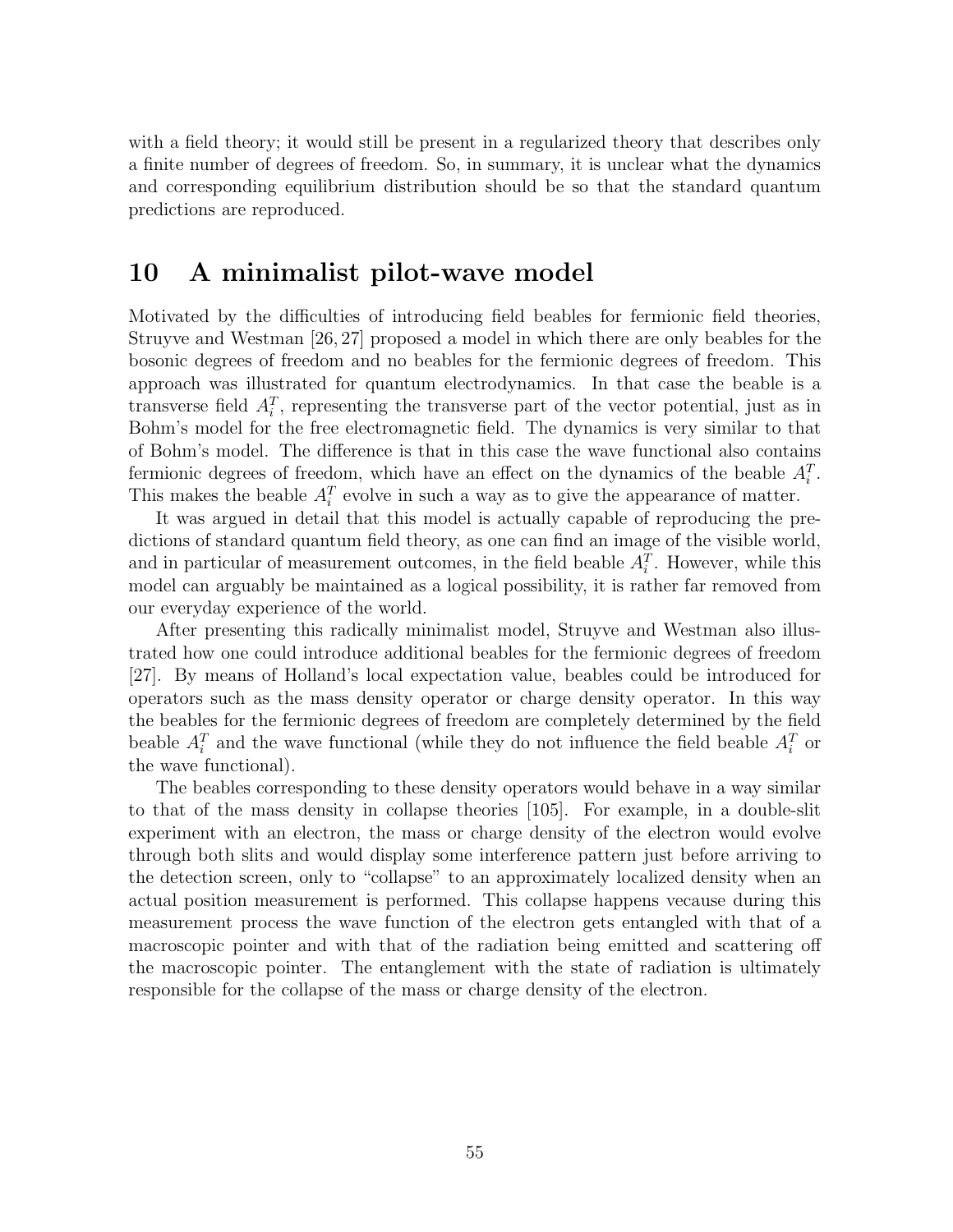## 11 Conclusions and outlook

In this paper we have studied the construction of pilot-wave models for quantum field theory for which the beables are fields. We started with presenting a recipe according to which such pilot-wave models could be developed, but only for bosonic fields. For gauge theories the recipe implies that beables are only introduced for gauge independent degrees of freedom. This recipe can easily be applied in the case of simple quantum field theories, as was illustrated for example for the Schrödinger field and for scalar quantum electrodynamics. For more involved theories, like Yang-Mills theories, this is more complicated and has not yet been achieved.

In the paper, we did not consider alternative approaches to gauge theories, such as for example loop-based approaches. In a loop-based approach the basic variables are not the gauge potentials, but loops in space or space-time [106–108]. For example, the free electromagnetic field is easily reformulated in terms of such variables [106]. Considering that such an approach can also be applied to quantum gravity, namely in the loop quantum gravity approach, it might be worthwhile to try to develop a pilot-wave theory in terms of such variables.

For fermionic quantum field theories it is much harder to construct a pilot-wave model with fields as beables. We considered a model by Holland and a model by Valentini. In Holland's model the beables form a field of angular variables. Further study of this model is required in order to see whether it reproduces the quantum predictions. Valentini's suggestion on the other hand is to introduce anti-commuting fields as beables. However, this suggestion meets the problem of identifying a suitable equilibrium probability distribution over these anti-commuting fields. Without such a distribution it is unclear how to start developing a pilot-wave model.

One model that has field beables for fermionic fields and that is capable of reproducing the standard quantum predictions is the model by Struyve and Westman, which was only briefly discussed here. In this model the beables for the fermionic fields are defined in terms of the beables for the bosonic degrees of freedom and the wave function.

On the other hand, taking particle positions as beables seems more succesful for fermionic field theories than for bosonic field theories [28–37]. In view of this, it might be worthwile to consider a supersymmetric extension of standard quantum field theory. In a supersymmetric quantum field theory there is a symmetry between bosons and fermions. Maybe this symmetry allows for a more unified approach for introducing beables.

## 12 Acknowledgements

I am very grateful to Antony Valentini for providing me with a draft of his book [25] which contains extensive discussions on field beables from which I benefited a lot. I am further grateful to Jean Bricmont, Samuel Colin, and in particular to Antony Valentini and Hans Westman for valuable discussions, and to Samuel Colin, Sheldon Goldstein, Peter Holland, Roderich Tumulka, Antony Valentini, Hans Westman and two anonymous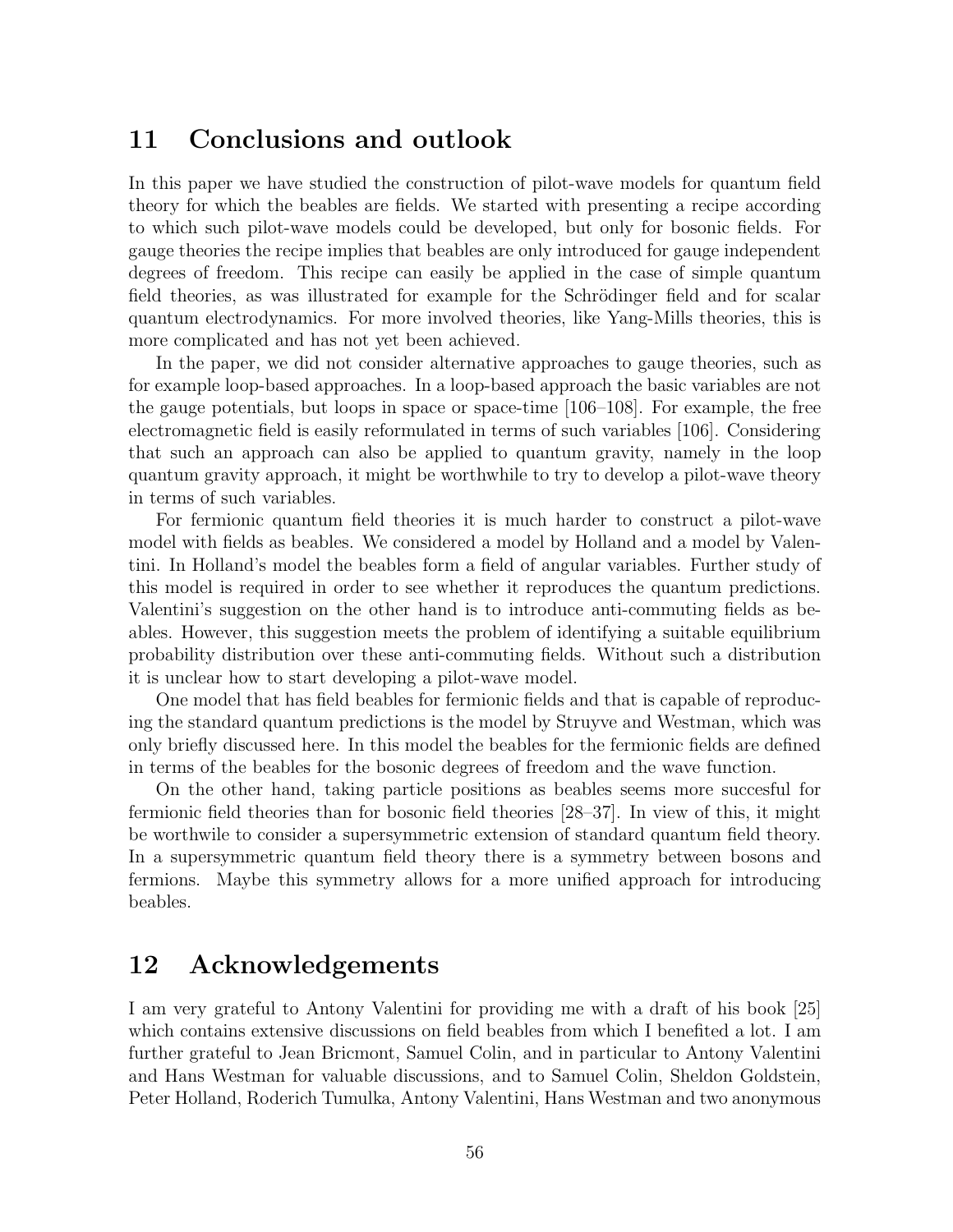referees for many valuable comments on the manuscript.

Most of this work was carried out at the Perimeter Institute for Theoretical Physics. Research there is supported by the Government of Canada through Industry Canada and by the Province of Ontario through the Ministry of Research & Innovation. Currently the support of the FWO-Flanders is acknowledged.

# A On deriving the guidance equation from analogy with Hamilton-Jacobi theory

The general method to find the guidance equation for some configuration  $q$  is to consider the continuity equation for the quantum mechanical probability density  $|\psi(q, t)|^2$  and to define the velocity field  $v^{\psi}$  for q as  $v^{\psi} = j^{\psi}/|\psi|^2$ , where  $j^{\psi}$  is the probability current associated to the density  $|\psi|^2$ .

For many quantum theories of interest that can be obtained by quantizing a classical Lagrangian  $L(q, \dot{q})$ , it is so that the guidance equations  $\dot{q}_n = j_n^{\psi}/|\psi|^2$  are equivalent to the equations

$$
p_n = \frac{\partial S}{\partial q_n},\tag{165}
$$

where  $p_n = \partial L(q, \dot{q})/\partial q_n$  are the classical momenta and where S is the phase of the wave function, i.e.  $\psi = |\psi| \exp(iS)$  [24]. The latter prescription (165) is inspired by the Hamilton-Jacobi formulation of classical mechanics.

This is for example so for the non-relativistic pilot-wave theory of deBroglie and Bohm that was discussed in section 2.1.3. The guidance equations  $\dot{\mathbf{x}}_k = m_k^{-1} \nabla_k S$  are readily obtained by equating the classical momenta, which are given by  $\mathbf{p}_k = m_k \dot{\mathbf{x}}_k$ , with  $\nabla_k S$ . The pilot-wave theory further yields an equation that resembles the Hamilton-Jacobi equation of classical mechanics. However, this resemblance is merely formal. The differences are discussed in detail in [17, pp. 131-134].

However the prescription (165) to find the guidance equation does not hold in general. We already encountered one example where it doesn't hold, namely in the case of the Dirac field, in section 3.3.1. However, the Dirac theory involves both fermionic quantization and a singular Lagrangian and it might perhaps be thought that the failure of the prescription is due to either of these facts. However, below we consider another theory which involves bosonic quantization and a non-singular Lagrangian for which the prescription fails too.

The example we have in mind corresponds to the classical Hamiltonian

$$
H = \alpha_1 p^4 + \alpha_2 p^2 \,,\tag{166}
$$

where  $\alpha_1$  and  $\alpha_2$  are strictly positive real constants. The Lagrangian can be obtained by performing the Legendre transform, with velocity defined by

$$
\dot{q} = \frac{\partial H}{\partial p} = 4\alpha_1 p^3 + 2\alpha_2 p. \tag{167}
$$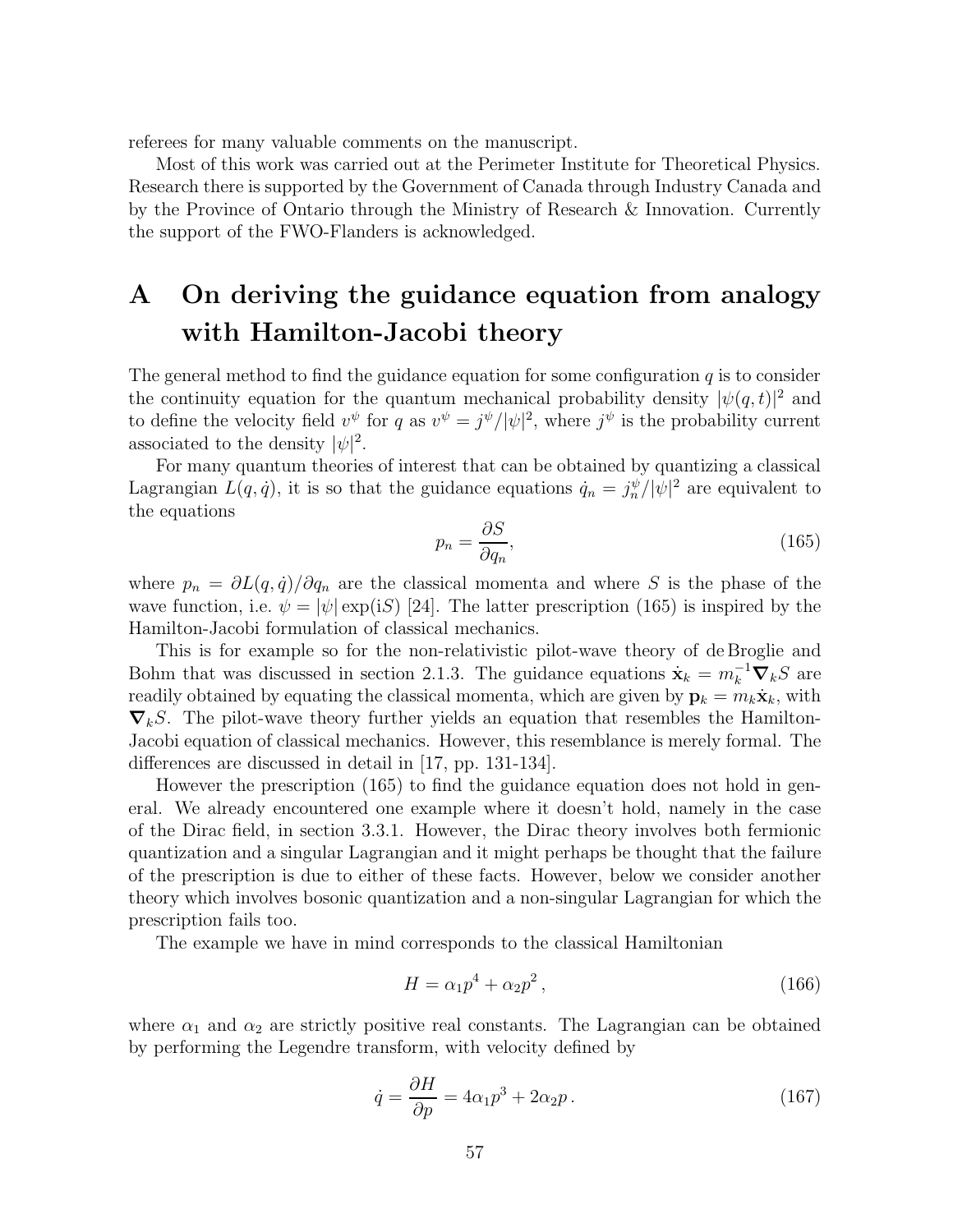Since  $\partial^2 H/\partial p^2 = 12\alpha_1 p^2 + 2\alpha_2 > 0$ , the relation above can be inverted to yield the momentum p in terms of the velocity  $\dot{q}$ . The Lagrangian is then given by  $L = \dot{q}p - H$ , where  $p$  is expressed in terms of  $\dot{q}$ . For the subsequent discussion there is no need to give the Lagrangian explicitly.

Hamilton's equation (167) is equivalent to the defining relation of the momentum in terms of the Lagrangian, i.e.  $p = \partial L / \partial \dot{q}$ . So the above prescription (165) to find the guidance equation, yields

$$
\dot{q} = 4\alpha_1 \left(\frac{\partial S}{\partial q}\right)^3 + 2\alpha_2 \frac{\partial S}{\partial q}.
$$
\n(168)

On the other hand, the quantization of the Hamiltonian gives the Schrödinger equation:

$$
i\frac{\partial\psi(q,t)}{\partial t} = \left(\alpha_1 \frac{\partial^4}{\partial q^4} - \alpha_2 \frac{\partial^2}{\partial q^2}\right) \psi(q,t),\qquad(169)
$$

for which the corresponding continuity equation reads

$$
\frac{\partial |\psi|^2}{\partial t} + \frac{\partial j^{\psi}}{\partial q} = 0, \qquad (170)
$$

with

$$
j^{\psi} = 2\mathrm{Im}\left[\alpha_1 \left(\frac{\partial^3 \psi^*}{\partial q^3} \psi + \frac{\partial \psi^*}{\partial q} \frac{\partial^2 \psi}{\partial q^2}\right) + \alpha_2 \psi^* \frac{\partial \psi}{\partial q}\right],
$$
  
\n
$$
= 4\alpha_1 \left[ R^2 \left(\frac{\partial S}{\partial q}\right)^3 - 2R \frac{\partial^2 R}{\partial q^2} \frac{\partial S}{\partial q} + \left(\frac{\partial R}{\partial q}\right)^2 \frac{\partial S}{\partial q} - R \frac{\partial R}{\partial q} \frac{\partial^2 S}{\partial q^2} - \frac{1}{2} R^2 \frac{\partial^3 S}{\partial q^3}\right]
$$
  
\n
$$
+ 2\alpha_2 R^2 \frac{\partial S}{\partial q}, \qquad (171)
$$

where we used the polar decomposition  $\psi = Re^{iS}$  in the last line. The resulting guidance equation reads

$$
\dot{q} = \frac{j^{\psi}}{|\psi|^2}
$$
\n
$$
= 4\alpha_1 \left[ \left( \frac{\partial S}{\partial q} \right)^3 - 2R^{-1} \frac{\partial^2 R}{\partial q^2} \frac{\partial S}{\partial q} + R^{-2} \left( \frac{\partial R}{\partial q} \right)^2 \frac{\partial S}{\partial q} - R^{-1} \frac{\partial R}{\partial q} \frac{\partial^2 S}{\partial q^2} - \frac{1}{2} \frac{\partial^3 S}{\partial q^3} \right] + 2\alpha_2 \frac{\partial S}{\partial q}.
$$
\n(172)

Hence we see that the correct guidance equation, namely (172), contains extra terms not present in (168).

## B Evaluation of the expression (154)

With

$$
\langle \alpha \rangle_{u_{+}} = \int d\Omega \alpha |u_{+}|^{2} = \frac{5}{8}\pi \,, \qquad \langle \alpha \rangle_{u_{-}} = \int d\Omega \alpha |u_{-}|^{2} = \frac{3}{8}\pi \,, \tag{173}
$$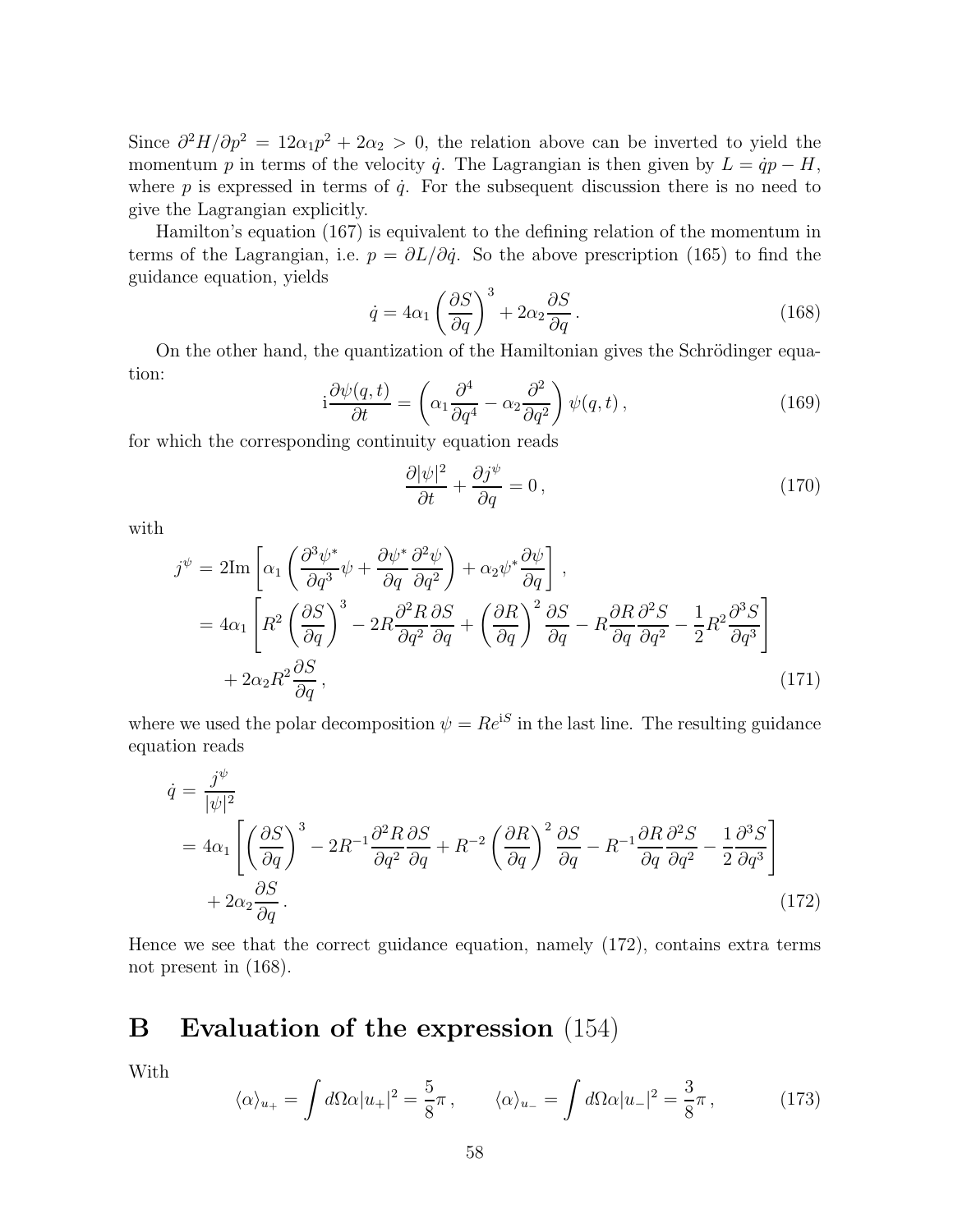$$
\Delta_{u_+}\alpha = \sqrt{\langle \alpha^2 \rangle_{u_+} - \langle \alpha \rangle_{u_+}^2} = \sqrt{\frac{15\pi^2}{64} - 2},\tag{174}
$$

$$
\Delta_{u_{-}}\alpha = \sqrt{\langle \alpha^2 \rangle_{u_{-}} - \langle \alpha \rangle_{u_{-}}^2} = \sqrt{\frac{15\pi^2}{64} - 2},\tag{175}
$$

n the number of particles in  $V$ , and  $n_l$  the number of lattice sites in  $V$ , we have

$$
\langle A_V \rangle_{\Psi_M} = \frac{1}{n_l} \left( n \langle \alpha \rangle_{u_+} + (n_l - n) \langle \alpha \rangle_{u_-} \right) , \qquad \langle A_V \rangle_{\Psi_e} = \langle \alpha \rangle_{u_-} , \qquad (176)
$$

$$
\Delta_{\Psi_M} A_V = \frac{1}{\sqrt{n_l}} \Delta_{u_+} \alpha = \frac{1}{\sqrt{n_l}} \Delta_{u_-} \alpha = \Delta_{\Psi_e} A_V , \qquad (177)
$$

so that (154) reduces to

$$
\frac{n}{\sqrt{n_l}} \gg \frac{\Delta_{u_{-}}\alpha}{\langle \alpha \rangle_{u_{+}} - \langle \alpha \rangle_{u_{-}}} = \frac{4}{\pi} \sqrt{\frac{15\pi^2}{64} - 2} \,. \tag{178}
$$

With a the lattice spacing and  $\rho$  the particle number density of the matter under consideration, and assuming a cubic volume V with edge of length L, we have  $n = L^3 \rho$  and  $n_l = (L/a)^3$ . Since the right hand side of (178) is of the order one, (178) reduces to

$$
La\rho^{2/3} \gg 1. \tag{179}
$$

## References

- $[1]$  L. de Broglie, in *Électrons et Photons: Rapports et Discussions du Cinquième Conseil de Physique*, Gauthier-Villars, Paris, 105 (1928); English translation: G. Bacciagaluppi and A. Valentini, *quantum Theory at the Crossroads: Reconsidering the 1927 Solvay Conference*, Cambridge University Press, Cambridge (2009) and arXiv:quant-ph/0609184.
- [2] D. Bohm, *Phys. Rev.* 85, 166 (1952).
- [3] D. Bohm, *Phys. Rev.* 85, 180 (1952).
- [4] D. D¨urr, S. Goldstein and N. Zangh`ı, *J. Stat. Phys.* 67, 843 (1992) and arXiv:quant-ph/0308039.
- [5] J.S. Bell, *Speakable and unspeakable in quantum mechanics*, Cambridge University Press, Cambridge (1987).
- [6] J.S. Bell, *Epistemological Letters* 9, 11 (1976), reprinted in *Dialectica* 39, 85 (1985), in J.S. Bell, *Speakable and unspeakable in quantum mechanics*, Cambridge University Press, Cambridge, 52 (1987) and in *John S. Bell on The Foundations of quantum Mechanics*, eds. M. Bell, K. Gottfried and M. Veltman, World Scientific, Singapore, 50 (2001).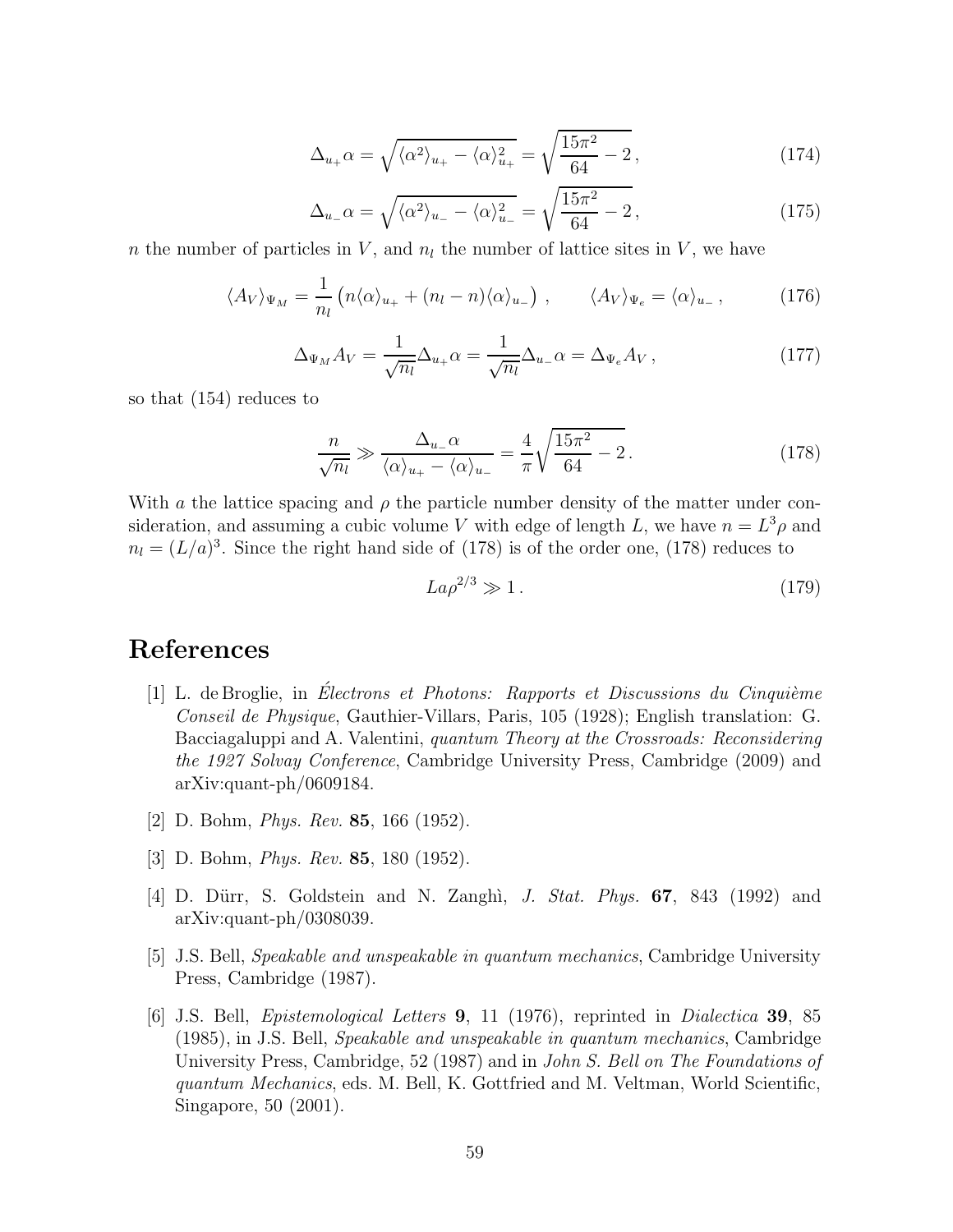- [7] J.S. Bell, in *Between Science and Technology*, eds. A. Sarlemijn and P. Kroes, Elsevier, Amsterdam, 97 (1990), reprinted in *John S. Bell on The Foundations of quantum Mechanics*, eds. M. Bell, K. Gottfried and M. Veltman, World Scientific, Singapore, 216 (2001).
- [8] V. Allori, S. Goldstein, R. Tumulka and N. Zangh`ı, *Brit. J. Phil. Sci.* 59, 353 (2008) and arXiv:quant-ph/0603027.
- [9] P.N. Kaloyerou, *Investigation of the quantum Potential in the Relativistic Domain*, PhD. Thesis, Birkbeck College, London (1985).
- [10] P.N. Kaloyerou, *Phys. Rep.* 244, 288 (1994).
- [11] P.N. Kaloyerou, in *Bohmian Mechanics and quantum Theory: An Appraisal*, eds. J.T. Cushing, A. Fine and S. Goldstein, Kluwer, Dordrecht, 155 (1996).
- [12] P.N. Kaloyerou, *Found. Phys. Lett.* 13, 41 (2000).
- [13] P.N. Kaloyerou, *Physica A* 355, 297 (2005) and arXiv:quant-ph/0311035.
- [14] P.N. Kaloyerou, *J. Phys. A* 39, 11541 (2006) and arXiv:quant-ph/0503201.
- [15] D. Bohm, B.J. Hiley and P.N. Kaloyerou, *Phys. Rep.* 144, 349 (1987).
- [16] D. Bohm and B.J. Hiley, *The Undivided Universe*, Routledge, New York (1993).
- [17] P.R. Holland, *The quantum Theory of Motion*, Cambridge University Press, Cambridge (1993).
- [18] P.R. Holland, *Phys. Rep.* 224, 95 (1993).
- [19] M.M. Lam and C. Dewdney, *Found. Phys.* 24, 3 (1994).
- [20] M.M. Lam and C. Dewdney, *Found. Phys.* 24, 29 (1994).
- [21] T. Takabayasi, *Prog. Theor. Phys.* 8, 143 (1952).
- [22] P.R. Holland, *Phys. Lett. A* 128, 9 (1988).
- [23] A. Valentini, *On the Pilot-Wave Theory of Classical, quantum and Subquantum Physics*, PhD. Thesis, International School for Advanced Studies, Trieste (1992), online http://www.sissa.it/ap/PhD/Theses/valentini.pdf.
- [24] A. Valentini, in *Bohmian Mechanics and quantum Theory: An Appraisal*, eds. J.T. Cushing, A. Fine and S. Goldstein, Kluwer, Dordrecht, 45 (1996).
- [25] A. Valentini, *Hidden variables in modern physics and beyond*, in preparation.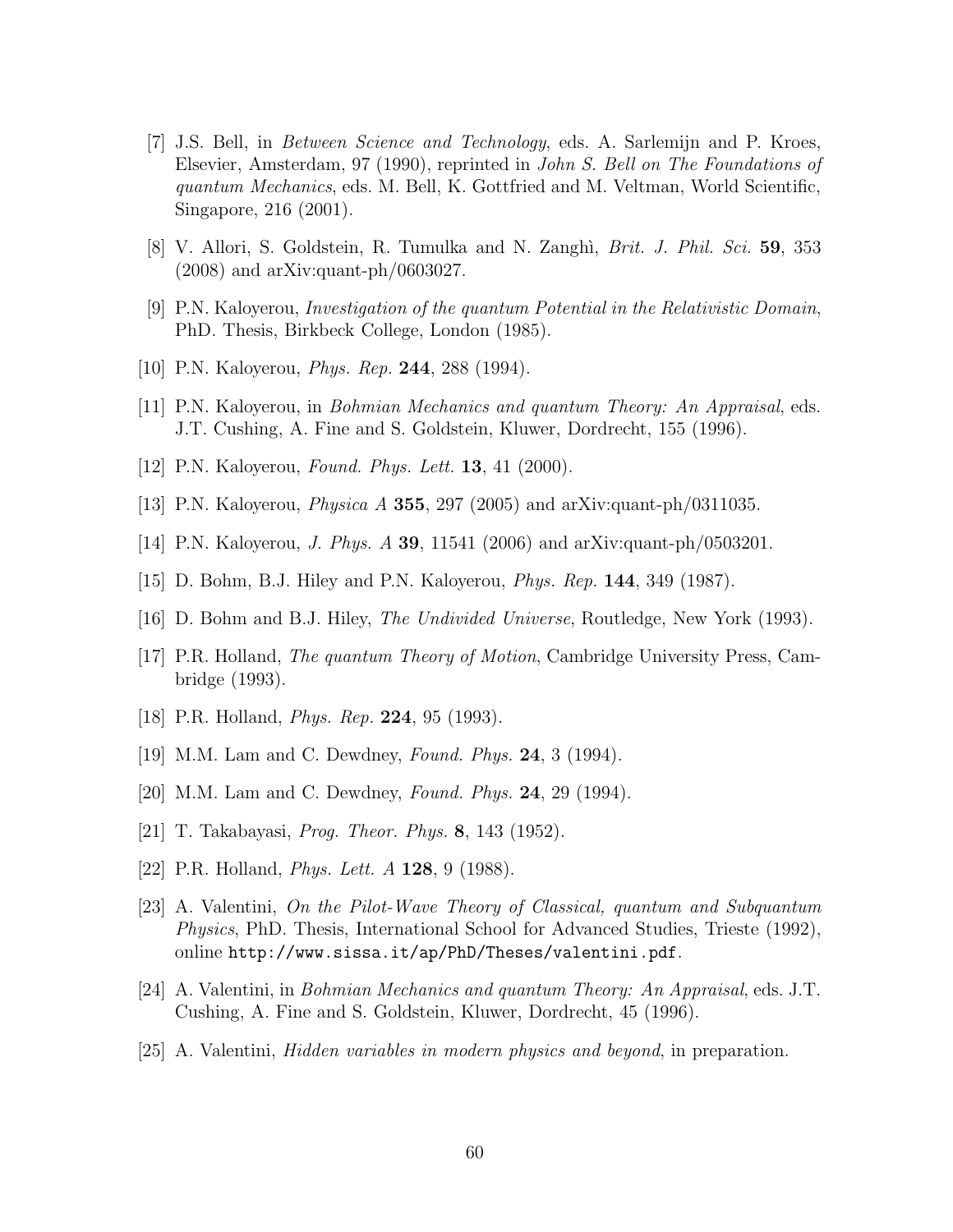- [26] W. Struyve and H. Westman, in *quantum Mechanics: Are there quantum Jumps? and On the Present Status of quantum Mechanics*, eds. A. Bassi, D. Dürr, T. Weber and N. Zangh`ı, *AIP Conference Proceedings* 844, American Institute of Physics, USA, 321 (2006) and arXiv:quant-ph/0602229.
- [27] W. Struyve and H. Westman, *Proc. R. Soc. A* 463, 3115 (2007) and arXiv:0707.3487 [quant-ph].
- [28] J.S. Bell, CERN preprint CERN-TH. 4035/84 (1984), reprinted in J.S. Bell, *Speakable and unspeakable in quantum mechanics*, Cambridge University Press, Cambridge, 173 (1987); *Phys. Rep.* 137, 49 (1986); in *quantum Implications*, eds. B.J. Hiley and F. David Peat, Routledge, London, p. 227 (1987); in *John S. Bell on The Foundations of quantum Mechanics*, eds. M. Bell, K. Gottfried and M. Veltman, World Scientific, Singapore, 159 (2001).
- [29] D. D¨urr, S. Goldstein, R. Tumulka and N. Zangh`ı, *J. Phys. A* 36, 4143 (2003) and arXiv:quant-ph/0208072.
- [30] D. Dürr, S. Goldstein, R. Tumulka and N. Zanghì, *Phys. Rev. Lett.* **93**, 090402 (2004) and arXiv:quant-ph/0303156.
- [31] D. D¨urr, S. Goldstein, R. Tumulka and N. Zangh`ı, *Commun. Math. Phys.* 254, 129 (2005) and arXiv:quant-ph/0303056.
- [32] R. Tumulka and H.-O. Georgii, *Interacting Stochastic Systems*, eds. J.-D. Deuschel and A. Greven, Springer-Verlag, Berlin, 55 (2005) and math.PR/0312326.
- [33] D. D¨urr, S. Goldstein, R. Tumulka and N. Zangh`ı, *J. Phys. A* 38, R1 (2005) and arXiv:quant-ph/0407116.
- [34] S. Colin, arXiv:quant-ph/0301119.
- [35] S. Colin, *Phys. Lett. A* 317, 349 (2003) and arXiv:quant-ph/0310055.
- [36] S. Colin, *Ann. Fond. Louis de Broglie* 29, 273 (2004) and arXiv:quant-ph/0310056.
- [37] S. Colin and W. Struyve, *J. Phys. A* 40, 7309 (2007) and arXiv:quant-ph/0701085.
- [38] R. Tumulka, *J. Phys. A* 40, 3245 (2007) and arXiv:quant-ph/0607124.
- [39] S. Twareque Ali and M. Englis, *Rev. Math. Phys.* 17, 391 (2005) and mathph/0405065.
- [40] P.A.M. Dirac, *Lectures On quantum Mechanics*, Belfer Graduate School of Science, Yeshiva University, New York (1964), reprinted by Dover Publications, New York (2001).
- [41] A. Hanson, T. Regge and C. Teitelboim, *Constrained Hamiltonian Systems*, Accademia Nazionale Dei Lincei, Roma (1976).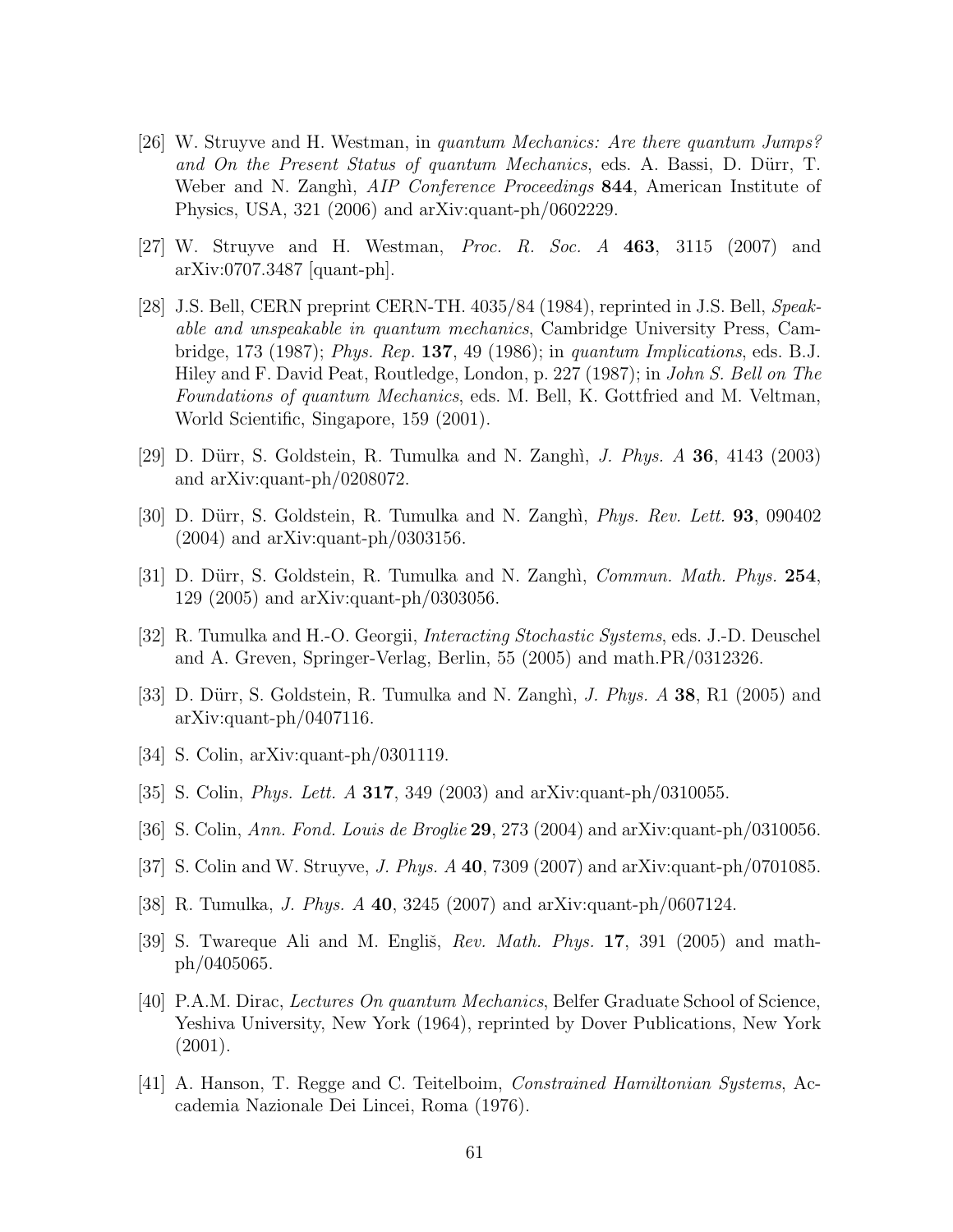- [42] K. Sundermeyer, *Constrained Dynamics*, Lecture Notes in Physics 169, Springer-Verlag, Berlin (1982).
- [43] D.M. Gitman and I.V. Tyutin, *quantization of Fields with Constraints*, Springer-Verlag, Berlin Heidelberg (1990).
- [44] M. Henneaux and C. Teitelboim, *quantization of Gauge Systems*, Princeton University Press, New Jersey (1991).
- [45] T. Maskawa and H. Nakajima, *Prog. Theor. Phys.* 56, 1295 (1976).
- [46] C.J. Isham, in *Relativity, Groups and Topology II*, Les Houches Session XL, eds. B.S. Dewitt and R. Stora, North-Holland Physics Publishing, Amsterdam, 1059 (1984).
- [47] W. Struyve and A. Valentini, *J. Phys. A* 42, 035301 (2009) and arXiv:0808.0290 [quant-ph].
- [48] D. Bohm, *Phys. Rev.* 89, 458 (1953).
- [49] A. Valentini, *Phys. Lett. A* 156, 5 (1991).
- [50] D. Dürr and S. Teufel, *Bohmian Mechanics*, Springer-Verlag, Berlin (2009).
- [51] R. Tumulka, *Brit. J. Phil. Sci.* 58, 355 (2007) and arXiv:quant-ph/0605130.
- [52] A. Valentini and H. Westman, *Proc. R. Soc. A* 461, 253 (2005) and arXiv:quantph/0403034.
- [53] S. Colin and W. Struyve, *New J. Phys.* 12, 043008 (2010) and arXiv:0911.2823 [quant-ph].
- [54] D. Bohm and B.J. Hiley, *Phys. Rep.* 144, 323 (1987).
- [55] D. D¨urr, S. Goldstein, R. Tumulka and N. Zangh`ı, *J. Stat. Phys.* 116, 959 (2004) and arXiv:quant-ph/0308038.
- [56] R. Jackiw, *Diverse topics in theoretical and mathematical physics*, World Scientific Publishing, Singapore (1995).
- [57] B. Hatfield, *quantum Field Theory of Point Particles and Strings*, Perseus Books, Cambridge MA (1991).
- [58] J. Glimm and A. Jaffe, *quantum Physics*, second edition, Springer-Verlag, New York (1987).
- [59] C.J. Isham, in *Recent Aspects of quantum Fields: Proceedings of the XXX Int. Universitätswochen für Kernphysik, Schladming, Austria, February and March 1991*, eds. H. Mitter and H. Gausterer, Lecture Notes in Physics 396, Springer Verlag, Berlin, 123 (1991).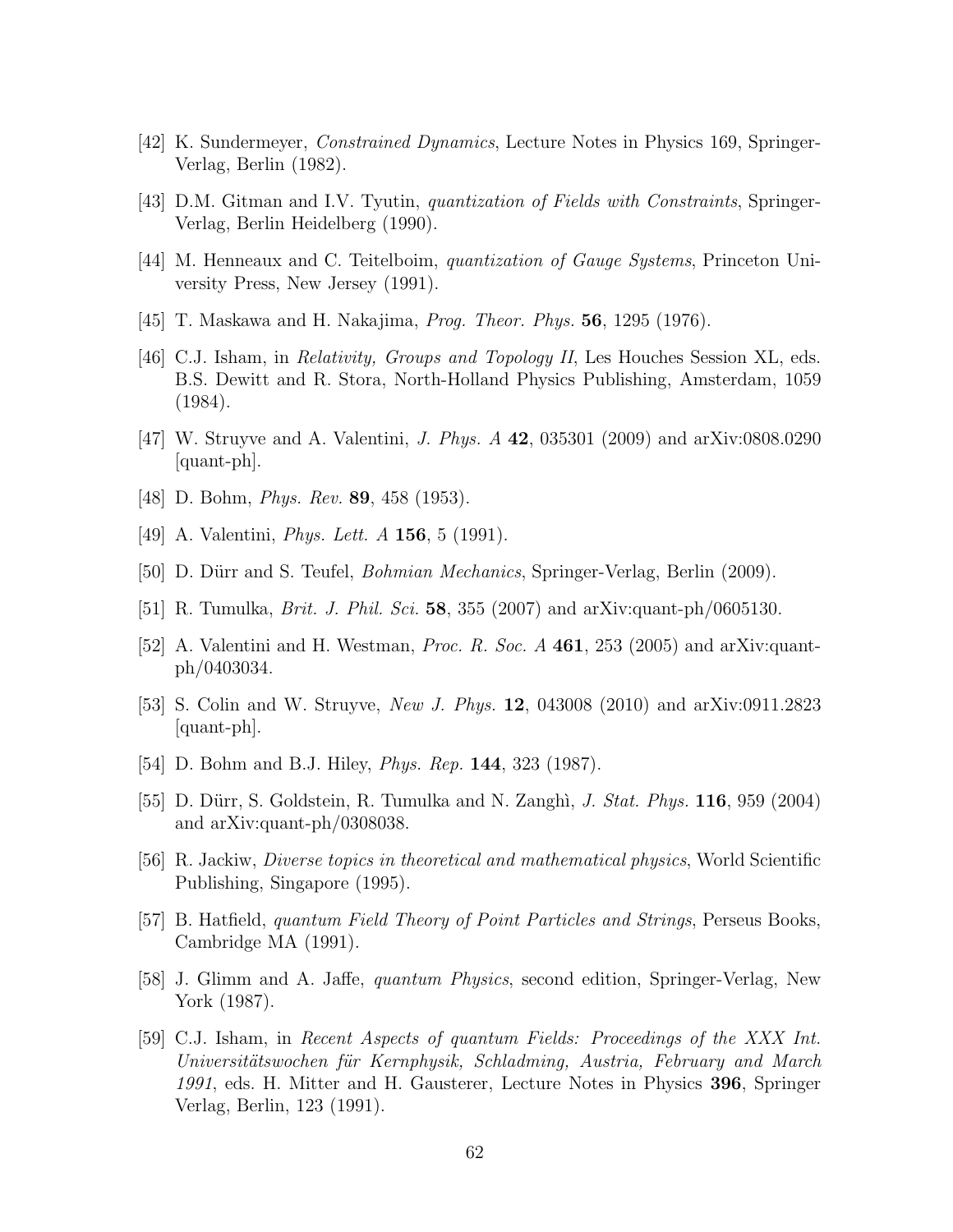- [60] C.J. Isham, in *Integrable Systems, quantum Groups, and quantum Field Theories*, eds. L.A. Ibort and M.A. Rodriguez, Kluwer Academic Publishers, London, 157 (1993) and arXiv:gr-qc/9210011.
- [61] P. Colella and O.E. Lanford III, in *Constructive quantum Field Theory*, eds. G. Velo and A. Wightman, Lecture Notes in Physics 25, Springer-Verlag, Berlin, 44 (1973).
- [62] K. Symanzik, *Nucl. Phys. B* 190 [FS3], 1 (1981).
- [63] M. Lüscher, *Nucl. Phys. B* **254**, 52 (1985).
- [64] F. Cooper and E. Mottola, *Phys. Rev. D* 36, 3114 (1987).
- [65] S.-Y. Pi and M. Samiullah, *Phys. Rev. D* 36, 3128 (1987).
- [66] M. L¨uscher, R. Narayanan, P. Weisz and U. Wolff, *Nucl. Phys. B* 3844, 168 (1992).
- [67] J. Kogut and L. Susskind, *Phys. Rev. D* 11, 395 (1975).
- [68] J.B. Kogut, *Rev. Mod. Phys.* 51, 659 (1979).
- [69] S. Saunders, in *From Physics to Philosophy*, eds. J. Butterfield and C. Pagonis, Cambridge University Press, Cambridge, 71 (1999).
- [70] K. Berndl, D. D¨urr, S. Goldstein and N. Zangh`ı, *Phys. Rev. A* 53, 2062 (1996) and arXiv:quant-ph/9510027.
- [71] D. D¨urr, S. Goldstein, K. M¨unch-Berndl and N. Zangh`ı, *Phys. Rev. A* 60, 2729 (1999) and arXiv:quant-ph/9801070.
- [72] A. Valentini, *Phys. Lett. A* 228, 215 (1997).
- [73] L.A. Gergely, *Ann. Phys.* 298, 394 (2002).
- [74] K. Baumann, *Il Nuovo Cimento B* 96, 21 (1986).
- [75] R. Weingard, in *Perspectives on quantum Reality*, ed. R. Clifton, Kluwer Academic Publishers, Dordrecht, 195 (1995).
- [76] N. Huggett and R. Weingard, in *Conceptual issues in quantum field theory*, ed. T.Y. Cao, Cambridge University Press, Cambridge, 287 (1999).
- [77] R.J. Glauber, *Phys. Rev.* 131, 2766 (1963).
- [78] I. Schmelzer, *Found. Phys.* 40, 289 (2010) and arXiv:0904.0764 [quant-ph].
- [79] W. Struyve, "Spontaneous symmetry breaking and the Higgs mechanism: Lifting the veil of gauge symmetry", in preparation.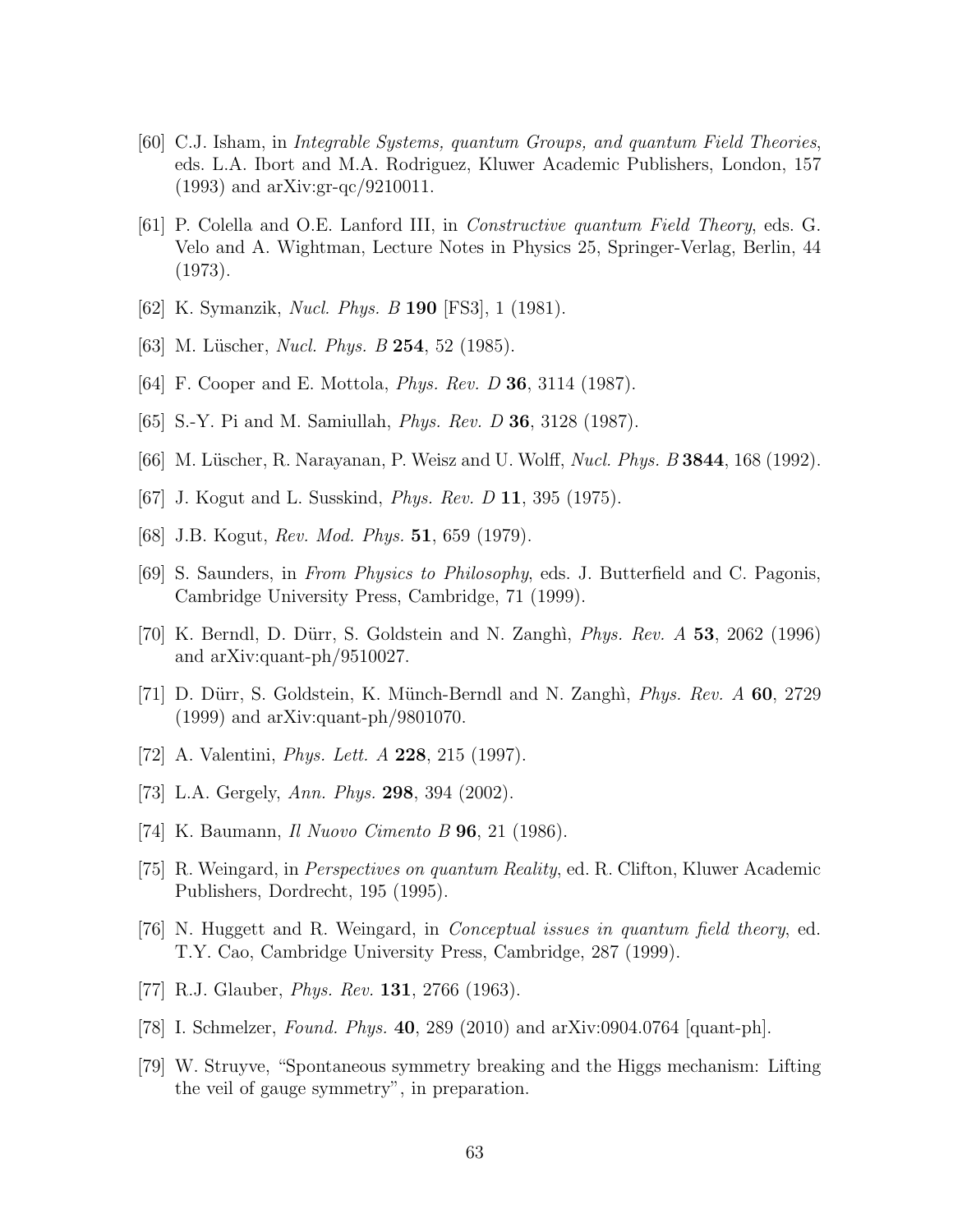- [80] F.J. Belinfante, *A survey of hidden-variable theories*, Pergamon Press, Oxford (1973).
- [81] P.A.M. Dirac, *The Principles of quantum Mechanics*, fourth revised edition, Clarendon Press, Oxford (1967).
- [82] V.N. Gribov, *Nucl. Phys. B* 139, 1 (1978).
- [83] I.M. Singer, *Comm. Math. Phys.* 60, 7 (1978).
- [84] A. Chodos and V. Moncrief, *J. Math. Phys.* 21, 364 (1980).
- [85] J.A. Wheeler, in *Relativity, Groups, and Topology*, eds. B. DeWitt and C. DeWitt, Gordon and Breach Science Publishers, New York, 315 (1964).
- [86] J.A. Wheeler, in *Battelle Rencontres*, eds. C.M. DeWitt and J.A. Wheeler, W. A. Benjamin, Inc., New York, 242 (1968).
- [87] R. Healey, *Gauging What's Real*, Oxford University Press, Oxford (2007).
- [88] E.S. Abers and B.W. Lee, *Phys. Rep.* 9, 1 (1973).
- [89] D. Karabali and V.P. Nair, *Nucl. Phys. B* 464, 135 (1996) and arXiv:hepth/9510157.
- [90] P.R. Holland, *Phys. Rep.* 169, 293 (1988).
- [91] J.S. Bell, *Rev. Mod. Phys.* 38, 447 (1966), reprinted in J.S. Bell, *Speakable and unspeakable in quantum mechanics*, Cambridge University Press, Cambridge, 1 (1987) and in *John S. Bell on The Foundations of quantum Mechanics*, eds. M. Bell, K. Gottfried and M. Veltman, World Scientific, Singapore, 1 (2001).
- [92] J.S. Bell, in *Foundations of quantum Mechanics. Proceedings of the International School of Physics 'Enrico Fermi'*, course IL, Academic, New York, 171 (1971), reprinted in J.S. Bell, *Speakable and unspeakable in quantum mechanics*, Cambridge University Press, Cambridge, 29 (1987) and in *John S. Bell on The Foundations of quantum Mechanics*, eds. M. Bell, K. Gottfried and M. Veltman, World Scientific, Singapore, 22 (2001).
- [93] P. Jordan and E. Wigner, *Z. Phys.* 47, 631 (1928).
- [94] R. Floreanini and R. Jackiw, *Phys. Rev. D* 37, 2206 (1988).
- [95] C. Kiefer and A. Wipf, *Ann. Phys.* 236, 241 (1994) and arXiv:hep-th/9306161.
- [96] F.A. Berezin, *The Method Of Second quantization*, Academic Press, New York (1966).